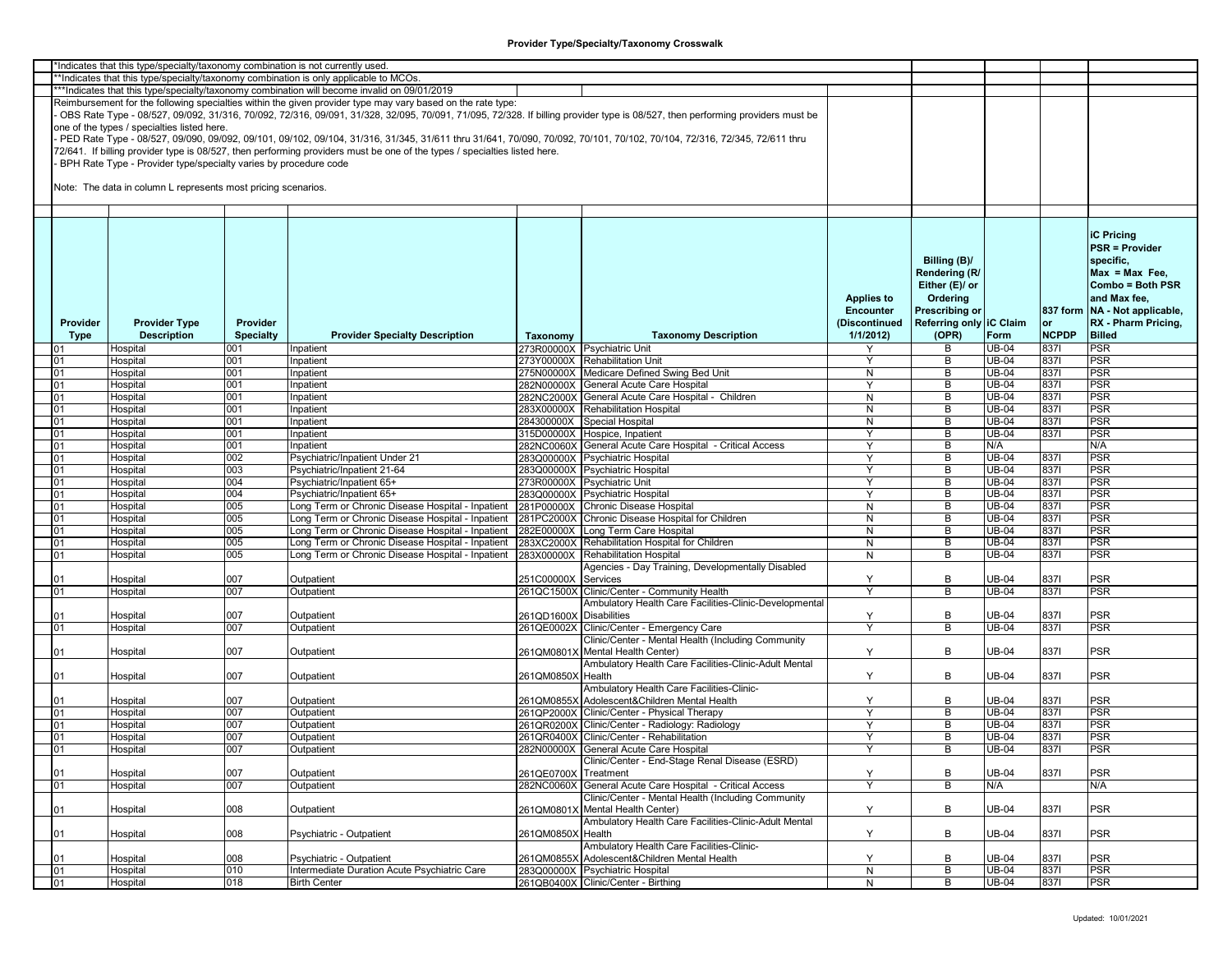|          | *Indicates that this type/specialty/taxonomy combination is not currently used |                  |                                                                                                                           |                          |                                                                                                                                                                               |                   |                         |               |              |                                 |
|----------|--------------------------------------------------------------------------------|------------------|---------------------------------------------------------------------------------------------------------------------------|--------------------------|-------------------------------------------------------------------------------------------------------------------------------------------------------------------------------|-------------------|-------------------------|---------------|--------------|---------------------------------|
|          |                                                                                |                  | *Indicates that this type/specialty/taxonomy combination is only applicable to MCOs.                                      |                          |                                                                                                                                                                               |                   |                         |               |              |                                 |
|          |                                                                                |                  | ***Indicates that this type/specialty/taxonomy combination will become invalid on 09/01/2019                              |                          |                                                                                                                                                                               |                   |                         |               |              |                                 |
|          |                                                                                |                  | Reimbursement for the following specialties within the given provider type may vary based on the rate type:               |                          |                                                                                                                                                                               |                   |                         |               |              |                                 |
|          |                                                                                |                  |                                                                                                                           |                          |                                                                                                                                                                               |                   |                         |               |              |                                 |
|          |                                                                                |                  |                                                                                                                           |                          | OBS Rate Type - 08/527, 09/092, 31/316, 70/092, 72/316, 09/091, 31/328, 32/095, 70/091, 71/095, 72/328. If billing provider type is 08/527, then performing providers must be |                   |                         |               |              |                                 |
|          | one of the types / specialties listed here.                                    |                  |                                                                                                                           |                          |                                                                                                                                                                               |                   |                         |               |              |                                 |
|          |                                                                                |                  |                                                                                                                           |                          | PED Rate Type - 08/527, 09/090, 09/092, 09/101, 09/102, 09/104, 31/316, 31/345, 31/611 thru 31/641, 70/090, 70/092, 70/101, 70/102, 70/104, 72/316, 72/345, 72/611 thru       |                   |                         |               |              |                                 |
|          |                                                                                |                  | 72/641. If billing provider type is 08/527, then performing providers must be one of the types / specialties listed here. |                          |                                                                                                                                                                               |                   |                         |               |              |                                 |
|          |                                                                                |                  |                                                                                                                           |                          |                                                                                                                                                                               |                   |                         |               |              |                                 |
|          | BPH Rate Type - Provider type/specialty varies by procedure code               |                  |                                                                                                                           |                          |                                                                                                                                                                               |                   |                         |               |              |                                 |
|          |                                                                                |                  |                                                                                                                           |                          |                                                                                                                                                                               |                   |                         |               |              |                                 |
|          | Note: The data in column L represents most pricing scenarios.                  |                  |                                                                                                                           |                          |                                                                                                                                                                               |                   |                         |               |              |                                 |
|          |                                                                                |                  |                                                                                                                           |                          |                                                                                                                                                                               |                   |                         |               |              |                                 |
|          |                                                                                |                  |                                                                                                                           |                          |                                                                                                                                                                               |                   |                         |               |              |                                 |
|          |                                                                                |                  |                                                                                                                           |                          |                                                                                                                                                                               |                   |                         |               |              |                                 |
|          |                                                                                |                  |                                                                                                                           |                          |                                                                                                                                                                               |                   |                         |               |              |                                 |
|          |                                                                                |                  |                                                                                                                           |                          |                                                                                                                                                                               |                   |                         |               |              | <b>iC Pricing</b>               |
|          |                                                                                |                  |                                                                                                                           |                          |                                                                                                                                                                               |                   |                         |               |              | <b>PSR = Provider</b>           |
|          |                                                                                |                  |                                                                                                                           |                          |                                                                                                                                                                               |                   | Billing (B)/            |               |              | specific.                       |
|          |                                                                                |                  |                                                                                                                           |                          |                                                                                                                                                                               |                   |                         |               |              |                                 |
|          |                                                                                |                  |                                                                                                                           |                          |                                                                                                                                                                               |                   | Rendering (R/           |               |              | $Max = Max Free$                |
|          |                                                                                |                  |                                                                                                                           |                          |                                                                                                                                                                               |                   | Either (E)/ or          |               |              | Combo = Both PSR                |
|          |                                                                                |                  |                                                                                                                           |                          |                                                                                                                                                                               | <b>Applies to</b> | Ordering                |               |              | and Max fee,                    |
|          |                                                                                |                  |                                                                                                                           |                          |                                                                                                                                                                               | Encounter         | Prescribing or          |               |              | 837 form   NA - Not applicable, |
|          |                                                                                |                  |                                                                                                                           |                          |                                                                                                                                                                               |                   |                         |               |              |                                 |
| Provider | <b>Provider Type</b>                                                           | <b>Provider</b>  |                                                                                                                           |                          |                                                                                                                                                                               | (Discontinued     | Referring only IC Claim |               | or           | RX - Pharm Pricing,             |
| Type     | <b>Description</b>                                                             | <b>Specialty</b> | <b>Provider Specialty Description</b>                                                                                     | Taxonomy                 | <b>Taxonomy Description</b>                                                                                                                                                   | 1/1/2012          | (OPR)                   | Form          | <b>NCPDP</b> | <b>Billed</b>                   |
|          |                                                                                |                  | Long Term or Chronic Disease Hospital -                                                                                   |                          |                                                                                                                                                                               |                   |                         |               |              |                                 |
|          | Hospital                                                                       | 019              | Outpatient                                                                                                                |                          | 282E00000X Long Term Care Hospital                                                                                                                                            | N                 | В                       | JB-04         | 8371         | Combo                           |
|          |                                                                                |                  | Long Term or Chronic Disease Hospital -                                                                                   |                          |                                                                                                                                                                               |                   |                         |               |              |                                 |
|          |                                                                                |                  |                                                                                                                           |                          |                                                                                                                                                                               |                   |                         |               |              |                                 |
|          | Hospital                                                                       | 019              | Outpatient                                                                                                                |                          | 283X00000X Rehabilitation Hospital                                                                                                                                            | N                 | B                       | UB-04         | 8371         | Combo                           |
|          |                                                                                |                  | Long Term or Chronic Disease Hospital -                                                                                   |                          |                                                                                                                                                                               |                   |                         |               |              |                                 |
|          | Hospital                                                                       | 019              | Outpatient                                                                                                                |                          | 281P00000X Chronic Disease Hospital                                                                                                                                           | N                 | В                       | UB-04         | 8371         | Combo                           |
|          | Hospital                                                                       | 086              | Dental Clinic                                                                                                             |                          | 261QD0000X Clinic/Center - Dental                                                                                                                                             | N                 | B                       | ADA-2006      | 837D         | Max                             |
|          |                                                                                |                  |                                                                                                                           |                          |                                                                                                                                                                               |                   |                         |               |              |                                 |
| 01       | Hospital                                                                       | 086              | Dental Clinic                                                                                                             |                          | 261QS0112X Clinic/Center - Surgery, Oral & Maxillofacial                                                                                                                      | N                 | B                       | ADA-2006      | 837D         | Max                             |
|          |                                                                                |                  |                                                                                                                           |                          |                                                                                                                                                                               |                   |                         |               | 837P,        |                                 |
|          |                                                                                |                  |                                                                                                                           |                          | Student in an Organized Health Care                                                                                                                                           |                   |                         | CMS-1500,     | 837I,        | Max for 837P, NA RX or          |
| 02       | Resident                                                                       | 700              | Medical Resident                                                                                                          |                          | 390200000X Education/Training Program                                                                                                                                         | N                 | R                       | rx, ub        | <b>NCPDP</b> | <b>UB</b>                       |
|          |                                                                                |                  |                                                                                                                           |                          |                                                                                                                                                                               |                   |                         |               |              |                                 |
|          |                                                                                |                  |                                                                                                                           |                          |                                                                                                                                                                               |                   |                         |               | 837P,        |                                 |
|          |                                                                                |                  |                                                                                                                           |                          | Student in an Organized Health Care                                                                                                                                           |                   |                         | CMS-1500,     | 837I,        | Max for 837P. NA RX or          |
| 02       | Resident                                                                       | 701              | <b>Dental Resident</b>                                                                                                    |                          | 390200000X Education/Training Program                                                                                                                                         | N                 | R                       | rx, ub        | <b>NCPDP</b> | <b>UB</b>                       |
|          |                                                                                |                  |                                                                                                                           |                          |                                                                                                                                                                               |                   |                         |               | 837P,        |                                 |
|          |                                                                                |                  |                                                                                                                           |                          |                                                                                                                                                                               |                   |                         | CMS-1500,     |              |                                 |
|          |                                                                                |                  |                                                                                                                           |                          | Student in an Organized Health Care                                                                                                                                           |                   |                         |               | 837I,        | Max for 837P, NA RX or          |
| 02       | Resident                                                                       | 702              | Podiatrist Resident                                                                                                       | 390200000X               | <b>Education/Training Program</b>                                                                                                                                             | N                 | R                       | rx, ub        | <b>NCPDP</b> | <b>UB</b>                       |
| 03       | <b>Extended Care Facility</b>                                                  | 005              | Chronic - Inpatient                                                                                                       |                          | 281P00000X Chronic Disease Hospital                                                                                                                                           | Y                 | В                       | UB-04         | 8371         | <b>PSR</b>                      |
| 03       | <b>Extended Care Facility</b>                                                  | 005              | Chronic - Inpatient                                                                                                       |                          | 282E00000X Long Term Care Hospital                                                                                                                                            |                   | B                       | UB-04         | 8371         | PSR                             |
| 03       | <b>Extended Care Facility</b>                                                  | 005              | Chronic - Inpatient                                                                                                       |                          | 283XC2000X Rehabilitation Hospital for Children                                                                                                                               | Y                 | B                       | UB-04         | 8371         | PSR                             |
|          |                                                                                |                  |                                                                                                                           |                          |                                                                                                                                                                               |                   |                         |               |              |                                 |
|          |                                                                                |                  | Chronic/Conv Nursing & Rest Homes w/Nursing                                                                               |                          |                                                                                                                                                                               |                   |                         |               |              |                                 |
| 03       | <b>Extended Care Facility</b>                                                  | 030              | Supv                                                                                                                      |                          | 282E00000X Long Term Care Hospital                                                                                                                                            | Y                 | В                       | JB-04         | 8371         | <b>PSR</b>                      |
|          |                                                                                |                  | Chronic/Conv Nursing & Rest Homes w/Nursing                                                                               |                          |                                                                                                                                                                               |                   |                         |               |              |                                 |
| 03       | <b>Extended Care Facility</b>                                                  | 030              | Supv                                                                                                                      |                          | 313M00000X Nursing Facility/Intermediate Care Facility                                                                                                                        | Y                 | В                       | JB-04         | 8371         | <b>PSR</b>                      |
| 03       | <b>Extended Care Facility</b>                                                  | 035              | Chronic & Convalescent Nursing Home                                                                                       |                          | 314000000X Skilled Nursing Facility                                                                                                                                           | Y                 | В                       | UB-04         | 8371         | PSR                             |
|          |                                                                                |                  |                                                                                                                           |                          |                                                                                                                                                                               |                   |                         |               |              |                                 |
| 03       | <b>Extended Care Facility</b>                                                  | 035              | Chronic & Convalescent Nursing Home                                                                                       |                          | 313M00000X Nursing Facility/Intermediate Care Facility                                                                                                                        | N                 | В                       | UB-04         | 8371         | <b>PSR</b>                      |
| 03       | <b>Extended Care Facility</b>                                                  | 038              | ICF/IID (Non Bed Count Specific)                                                                                          |                          | 310500000X Nursing&Cust Care-ICF/Mental Illness                                                                                                                               | Y                 | B                       | UB-04         | 8371         | <b>PSR</b>                      |
| 03       | <b>Extended Care Facility</b>                                                  | 038              | ICF/IID (Non Bed Count Specific)                                                                                          |                          | 315P00000X Intermediate Care Facility, Mentally Retarded                                                                                                                      | Y                 | В                       | UB-04         | 8371         | <b>PSR</b>                      |
| 03       | <b>Extended Care Facility</b>                                                  | 041              | <b>Skilled Nursing Facility</b>                                                                                           |                          | 282E00000X Long Term Care Hospital                                                                                                                                            | N                 | В                       | UB-04         | 8371         | <b>PSR</b>                      |
| 03       | <b>Extended Care Facility</b>                                                  | 041              | <b>Skilled Nursing Facility</b>                                                                                           |                          | 314000000X Skilled Nursing Facility                                                                                                                                           | N                 | В                       | UB-04         | 8371         | <b>PSR</b>                      |
| 03       | <b>Extended Care Facility</b>                                                  | 042              | Rest Homes with Nursing Supervision                                                                                       |                          | 313M00000X Nursing Facility/Intermediate Care Facility                                                                                                                        | N/A               | В                       | UB-04         | 8371         | <b>PSR</b>                      |
|          |                                                                                |                  |                                                                                                                           |                          |                                                                                                                                                                               |                   |                         |               |              |                                 |
| 05       | Home Health Agency                                                             | 050              | Home Health Agency                                                                                                        |                          | 251E00000X Agencies - Home Health                                                                                                                                             | Y                 | B                       | UB-04         | 8371         | PSR                             |
| 08       | Clinic                                                                         | 020              | Ambulatory Surgical Center (ASC)                                                                                          |                          | 261QA1903X Clinic/Center - Ambulatory Surgical                                                                                                                                | Y                 | В                       | CMS-1500      | 837P         | Max                             |
| 08       | Clinic                                                                         | 020              | Ambulatory Surgical Center (ASC)                                                                                          |                          | 261QE0800X Clinic/Center - Endoscopy                                                                                                                                          |                   | В                       | CMS-1500 837P |              | Max                             |
| 08       | Clinic                                                                         | 020              | Ambulatory Surgical Center (ASC)                                                                                          |                          | 261QS0132X Clinic/Center - Surgery, Ophthalmologic                                                                                                                            | Y                 | В                       | CMS-1500 837P |              | Max                             |
|          | Clinic                                                                         | 040              | <b>Rehabilitation Facility</b>                                                                                            |                          | 261QA0900X Ambulatory Health Care - Clinic - Amputee                                                                                                                          | Y                 | В                       | CMS-1500 837P |              | Max                             |
| 80       |                                                                                |                  |                                                                                                                           |                          |                                                                                                                                                                               |                   |                         |               |              |                                 |
| 08       | Clinic                                                                         | 040              | <b>Rehabilitation Facility</b>                                                                                            |                          | 261QR0400X Clinic/Center - Rehabilitation                                                                                                                                     | Ϋ                 | В                       | CMS-1500 837P |              | Max                             |
|          |                                                                                |                  |                                                                                                                           |                          | Clinic/Center - Rehabilitation, Comprehensive                                                                                                                                 |                   |                         |               |              |                                 |
| 08       | Clinic                                                                         | 040              | <b>Rehabilitation Facility</b>                                                                                            |                          | 261QR0401X Outpatient Rehabilitation Facility (CORF)                                                                                                                          | Y                 | В                       | CMS-1500 837P |              | Max                             |
| 80       | Clinic                                                                         | 045              | Urgent Care Clinic (UCC)                                                                                                  |                          | 261QU0200X Clinic/Center - Urgent Care                                                                                                                                        | N/A               | В                       | CMS-1500 837P |              | Max                             |
|          |                                                                                |                  |                                                                                                                           |                          |                                                                                                                                                                               |                   |                         |               |              |                                 |
| 08       | Clinic                                                                         | 081              | Rural Health Clinic (RHC)                                                                                                 | 261Q00000X Clinic/Center |                                                                                                                                                                               | Y                 | В                       | CMS-1500 837P |              | Max                             |
| 08       | Clinic                                                                         | 081              | Rural Health Clinic (RHC)                                                                                                 |                          | 261QR1300X Clinic/Center - Rural Health                                                                                                                                       | N                 | B                       | CMS-1500 837P |              | Max                             |
| 08       | Clinic                                                                         | 083              | <b>Family Planning Clinic</b>                                                                                             |                          | 261QA0005X Clinic/Center - Ambulatory Family Planning Facility                                                                                                                | Y                 | В                       | CMS-1500 837P |              | Max                             |
|          |                                                                                |                  |                                                                                                                           |                          | Ambulatory Health Care Facilities-Clinic-Family                                                                                                                               |                   |                         |               |              |                                 |
| 08       | Clinic                                                                         | 083              | Family Planning Clinic                                                                                                    |                          | 261QF0050X Planning/Non-Surgical                                                                                                                                              | Y                 | B                       | CMS-1500 837P |              | Max                             |
|          |                                                                                |                  |                                                                                                                           |                          |                                                                                                                                                                               |                   |                         |               |              |                                 |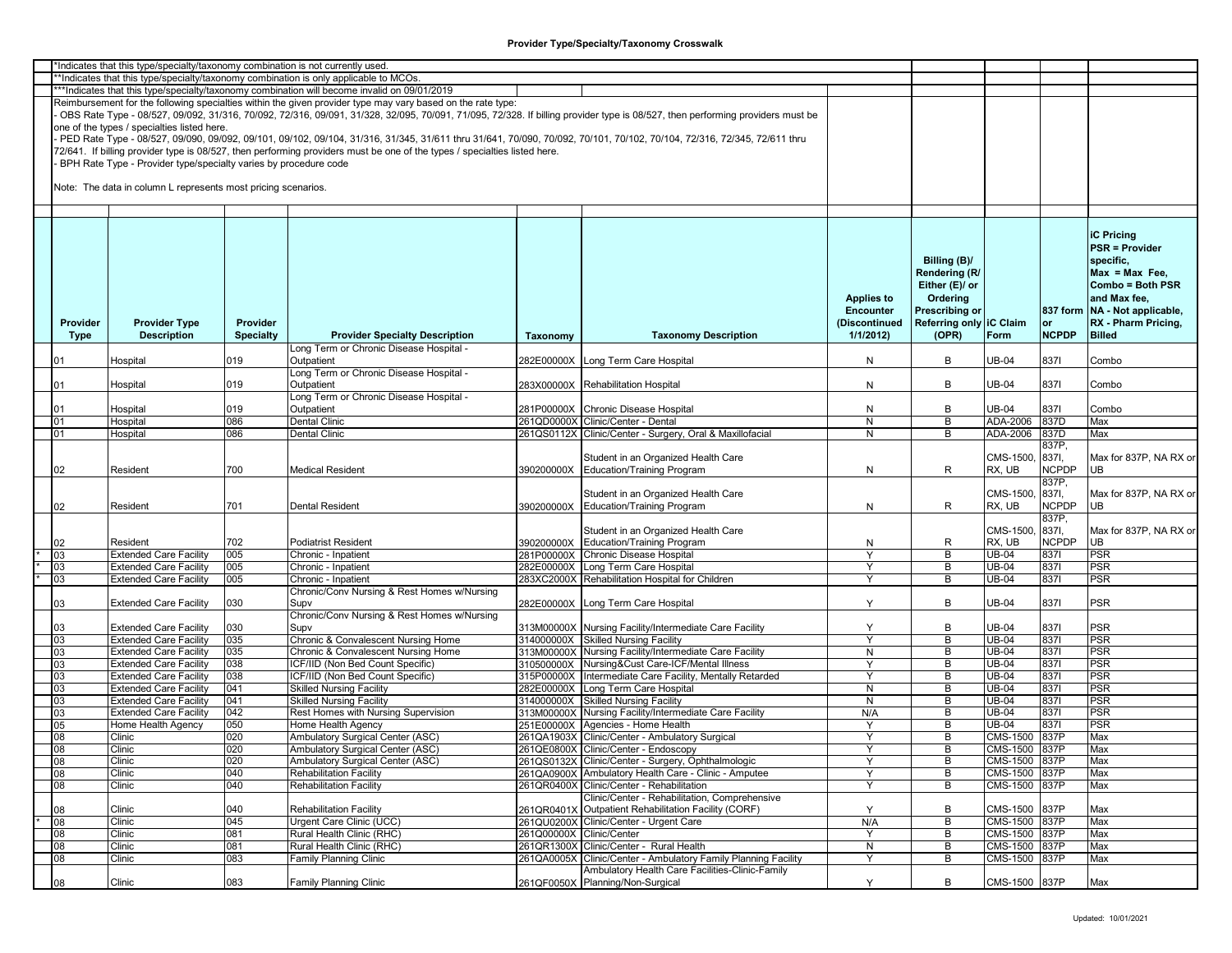|          | *Indicates that this type/specialty/taxonomy combination is not currently used |                  |                                                                                                                           |                          |                                                                                                                                                                               |                   |                         |               |              |                               |
|----------|--------------------------------------------------------------------------------|------------------|---------------------------------------------------------------------------------------------------------------------------|--------------------------|-------------------------------------------------------------------------------------------------------------------------------------------------------------------------------|-------------------|-------------------------|---------------|--------------|-------------------------------|
|          |                                                                                |                  | *Indicates that this type/specialty/taxonomy combination is only applicable to MCOs.                                      |                          |                                                                                                                                                                               |                   |                         |               |              |                               |
|          |                                                                                |                  | ***Indicates that this type/specialty/taxonomy combination will become invalid on 09/01/2019                              |                          |                                                                                                                                                                               |                   |                         |               |              |                               |
|          |                                                                                |                  | Reimbursement for the following specialties within the given provider type may vary based on the rate type:               |                          |                                                                                                                                                                               |                   |                         |               |              |                               |
|          |                                                                                |                  |                                                                                                                           |                          |                                                                                                                                                                               |                   |                         |               |              |                               |
|          |                                                                                |                  |                                                                                                                           |                          | OBS Rate Type - 08/527, 09/092, 31/316, 70/092, 72/316, 09/091, 31/328, 32/095, 70/091, 71/095, 72/328. If billing provider type is 08/527, then performing providers must be |                   |                         |               |              |                               |
|          | one of the types / specialties listed here.                                    |                  |                                                                                                                           |                          |                                                                                                                                                                               |                   |                         |               |              |                               |
|          |                                                                                |                  |                                                                                                                           |                          | PED Rate Type - 08/527, 09/090, 09/092, 09/101, 09/102, 09/104, 31/316, 31/345, 31/611 thru 31/641, 70/090, 70/092, 70/101, 70/102, 70/104, 72/316, 72/345, 72/611 thru       |                   |                         |               |              |                               |
|          |                                                                                |                  | 72/641. If billing provider type is 08/527, then performing providers must be one of the types / specialties listed here. |                          |                                                                                                                                                                               |                   |                         |               |              |                               |
|          |                                                                                |                  |                                                                                                                           |                          |                                                                                                                                                                               |                   |                         |               |              |                               |
|          | BPH Rate Type - Provider type/specialty varies by procedure code               |                  |                                                                                                                           |                          |                                                                                                                                                                               |                   |                         |               |              |                               |
|          |                                                                                |                  |                                                                                                                           |                          |                                                                                                                                                                               |                   |                         |               |              |                               |
|          | Note: The data in column L represents most pricing scenarios.                  |                  |                                                                                                                           |                          |                                                                                                                                                                               |                   |                         |               |              |                               |
|          |                                                                                |                  |                                                                                                                           |                          |                                                                                                                                                                               |                   |                         |               |              |                               |
|          |                                                                                |                  |                                                                                                                           |                          |                                                                                                                                                                               |                   |                         |               |              |                               |
|          |                                                                                |                  |                                                                                                                           |                          |                                                                                                                                                                               |                   |                         |               |              |                               |
|          |                                                                                |                  |                                                                                                                           |                          |                                                                                                                                                                               |                   |                         |               |              |                               |
|          |                                                                                |                  |                                                                                                                           |                          |                                                                                                                                                                               |                   |                         |               |              | <b>iC Pricing</b>             |
|          |                                                                                |                  |                                                                                                                           |                          |                                                                                                                                                                               |                   |                         |               |              | <b>PSR = Provider</b>         |
|          |                                                                                |                  |                                                                                                                           |                          |                                                                                                                                                                               |                   |                         |               |              |                               |
|          |                                                                                |                  |                                                                                                                           |                          |                                                                                                                                                                               |                   | Billing (B)/            |               |              | specific.                     |
|          |                                                                                |                  |                                                                                                                           |                          |                                                                                                                                                                               |                   | Rendering (R/           |               |              | $Max = Max Free$              |
|          |                                                                                |                  |                                                                                                                           |                          |                                                                                                                                                                               |                   | Either (E)/ or          |               |              | Combo = Both PSR              |
|          |                                                                                |                  |                                                                                                                           |                          |                                                                                                                                                                               |                   |                         |               |              |                               |
|          |                                                                                |                  |                                                                                                                           |                          |                                                                                                                                                                               | <b>Applies to</b> | Ordering                |               |              | and Max fee,                  |
|          |                                                                                |                  |                                                                                                                           |                          |                                                                                                                                                                               | <b>Encounter</b>  | Prescribing or          |               |              | 837 form NA - Not applicable, |
| Provider | <b>Provider Type</b>                                                           | <b>Provider</b>  |                                                                                                                           |                          |                                                                                                                                                                               | (Discontinued     | Referring only IC Claim |               | or           | RX - Pharm Pricing,           |
| Type     | <b>Description</b>                                                             | <b>Specialty</b> | <b>Provider Specialty Description</b>                                                                                     |                          | <b>Taxonomy Description</b>                                                                                                                                                   | 1/1/2012          | (OPR)                   | Form          | <b>NCPDP</b> | <b>Billed</b>                 |
|          |                                                                                |                  |                                                                                                                           | Taxonomy                 |                                                                                                                                                                               |                   |                         |               |              |                               |
|          | Clinic                                                                         | 084              | Nurse Practitioner Clinic                                                                                                 | 101Y00000X Counselor     |                                                                                                                                                                               | N                 | В                       | N/A           |              | N/A                           |
| 80       | Clinic                                                                         | 085              | <b>PCMH Primary Care Clinic</b>                                                                                           |                          | 207QA0505X Physicians/Family Medicine, Adult Medicine                                                                                                                         | N/A               | В                       | CMS-1500 837P |              | Max                           |
| 08       | Clinic                                                                         | 088              | Pediatric Clinic                                                                                                          | 261Q00000X Clinic/Center |                                                                                                                                                                               | Y                 | В                       | CMS-1500 837P |              | Max                           |
| 08       | Clinic                                                                         | 096              | Methadone Clinic                                                                                                          |                          | 261QM2800X Ambulatory Health Care Facilities-Clinic-Methadone                                                                                                                 | Y                 | B                       | CMS-1500 837P |              | <b>PSR</b>                    |
|          |                                                                                |                  |                                                                                                                           |                          |                                                                                                                                                                               |                   |                         |               |              |                               |
| 08       | Clinic                                                                         | 300              | Free-standing Renal Dialysis Clinic                                                                                       | 261Q00000X Clinic/Center |                                                                                                                                                                               | Y                 | В                       | CMS-1500      | 837P         | Max                           |
|          |                                                                                |                  |                                                                                                                           |                          | Clinic/Center - End - Stage Renal Disease (ESRD)                                                                                                                              |                   |                         |               |              |                               |
| 08       | Clinic                                                                         | 300              | Free-standing Renal Dialysis Clinic                                                                                       | 261QE0700X Treatment     |                                                                                                                                                                               | Y                 | B                       | CMS-1500      | 837P         | Max                           |
| 08       | Clinic                                                                         | 519              | School Based Health Clinic                                                                                                |                          | 251S00000X Community/Behavioral Health                                                                                                                                        | N                 | В                       | CMS-1500 837P |              | Max                           |
|          | Clinic                                                                         |                  | School Based Health Clinic                                                                                                |                          |                                                                                                                                                                               |                   | B                       | CMS-1500 837P |              |                               |
| 08       |                                                                                | 519              |                                                                                                                           | 261Q00000X Clinic/Center |                                                                                                                                                                               | N                 |                         |               |              | Max                           |
| 08       | Clinic                                                                         | 519              | School Based Health Clinic                                                                                                |                          | 261QC1500X Clinic/Center - Community Health                                                                                                                                   | N                 | B                       | CMS-1500      | 837P         | Max                           |
|          |                                                                                |                  |                                                                                                                           |                          | Ambulatory Health Care Facilities-Clinic-Developmental                                                                                                                        |                   |                         |               |              |                               |
| 80       | Clinic                                                                         | 519              | School Based Health Clinic                                                                                                | 261QD1600X Disabilities  |                                                                                                                                                                               | N                 | В                       | CMS-1500      | 837P         | Max                           |
|          |                                                                                |                  | School Based Health Clinic                                                                                                |                          |                                                                                                                                                                               |                   |                         |               |              |                               |
| 08       | Clinic                                                                         | 519              |                                                                                                                           |                          | 261QH0100X Clinic/Center - Health                                                                                                                                             | $\overline{N}$    | В                       | CMS-1500      | 837P         | Max                           |
| 08       | Clinic                                                                         | 519              | School Based Health Clinic                                                                                                |                          | 261QM1300X Clinic/Center - Multi-Specialty                                                                                                                                    | N                 | В                       | CMS-1500 837P |              | Max                           |
|          |                                                                                |                  |                                                                                                                           |                          | Ambulatory Health Care Facilities-Clinic-Medical                                                                                                                              |                   |                         |               |              |                               |
| 08       | Clinic                                                                         | 519              | School Based Health Clinic                                                                                                | 261QM2500X Specialty     |                                                                                                                                                                               | N                 | В                       | CMS-1500      | 837P         | Max                           |
| 08       | Clinic                                                                         | 519              | School Based Health Clinic                                                                                                |                          | 261QP2300X Clinic/Center - Primary Care                                                                                                                                       | N                 | B                       | CMS-1500      | 837P         | Max                           |
|          |                                                                                |                  |                                                                                                                           |                          |                                                                                                                                                                               |                   |                         |               |              |                               |
| 08       | Clinic                                                                         | 519              | School Based Health Clinic                                                                                                |                          | 261QS1000X Clinic/Center - Student Health                                                                                                                                     | N                 | В                       | CMS-1500      | 837P         | Max                           |
| 08       | Clinic                                                                         | 520              | Dental FQHC                                                                                                               | 261Q00000X Clinic/Center |                                                                                                                                                                               | N                 | B                       | ADA-2006      | 837D         | PSR                           |
| 08       | Clinic                                                                         | 520              | Dental FQHC                                                                                                               |                          | 261QD0000X Clinic/Center - Dental                                                                                                                                             | N                 | B                       | ADA-2006      | 837D         | PSR                           |
|          |                                                                                |                  |                                                                                                                           |                          | Clinic/Center - Federally Qualified Health Center                                                                                                                             |                   |                         |               |              |                               |
|          | Clinic                                                                         | 520              | Dental FQHC                                                                                                               | 261QF0400X               | (FQHC)                                                                                                                                                                        | N                 | В                       | ADA-2006      | 837D         | PSR                           |
|          |                                                                                |                  |                                                                                                                           |                          |                                                                                                                                                                               |                   |                         |               |              |                               |
| 08       | Clinic                                                                         | 520              | Dental FQHC                                                                                                               | 261QS0112X               | Clinic/Center - Surgery, Oral & Maxillofacial                                                                                                                                 | N                 | B                       | ADA-2006      | 837D         | PSR                           |
|          |                                                                                |                  |                                                                                                                           |                          | Clinic/Center - Federally Qualified Health Center                                                                                                                             |                   |                         |               |              |                               |
| 80       | Clinic                                                                         | 521              | Medical FQHC & Tribal Svs Medical FQHC                                                                                    | 261QF0400X (FQHC)        |                                                                                                                                                                               | N - As of 11/1/09 | В                       | CMS-1500      | 837P         | <b>PSR</b>                    |
| 08       | Clinic                                                                         | 521              | Medical FQHC & Tribal Svs Medical FQHC                                                                                    |                          | 261QH0100X Clinic/Center - Health                                                                                                                                             | N - As of 11/1/09 | В                       | CMS-1500      | 837P         | PSR                           |
| 80       | Clinic                                                                         | 521              | Medical FQHC & Tribal Svs Medical FQHC                                                                                    |                          | 261QP2300X Clinic/Center - Primary Care                                                                                                                                       | N - As of 11/1/09 | B                       | CMS-1500      | 837P         | PSR                           |
|          |                                                                                |                  |                                                                                                                           |                          |                                                                                                                                                                               |                   |                         |               |              |                               |
|          |                                                                                |                  |                                                                                                                           |                          | Clinic/Center - Federally Qualified Health Center                                                                                                                             |                   |                         |               |              |                               |
| 80       | Clinic                                                                         | 522              | <b>Behavioral Health FQHC</b>                                                                                             | 261QF0400X (FQHC)        |                                                                                                                                                                               | N                 | B                       | CMS-1500      | 837P         | <b>PSR</b>                    |
|          |                                                                                |                  |                                                                                                                           |                          | Clinic/Center - Mental Health (Including Community                                                                                                                            |                   |                         |               |              |                               |
| 08       | Clinic                                                                         | 522              | Behavioral Health FQHC                                                                                                    |                          | 261QM0801X Mental Health Center)                                                                                                                                              | N                 | В                       | CMS-1500      | 837P         | <b>PSR</b>                    |
|          |                                                                                |                  |                                                                                                                           |                          |                                                                                                                                                                               |                   |                         |               |              |                               |
|          |                                                                                |                  |                                                                                                                           |                          | Ambulatory Health Care Facilities-Clinic-Adult Mental                                                                                                                         |                   |                         |               |              |                               |
| 08       | Clinic                                                                         | 522              | <b>Behavioral Health FQHC</b>                                                                                             | 261QM0850X Health        |                                                                                                                                                                               | N                 | B                       | CMS-1500 837P |              | <b>PSR</b>                    |
|          |                                                                                |                  |                                                                                                                           |                          | Ambulatory Health Care Facilities-Clinic-                                                                                                                                     |                   |                         |               |              |                               |
| 08       | Clinic                                                                         | 522              | Behavioral Health FQHC                                                                                                    |                          | 261QM0855X Adolescent&Children Mental Health                                                                                                                                  | N                 | В                       | CMS-1500 837P |              | <b>PSR</b>                    |
|          |                                                                                |                  |                                                                                                                           |                          |                                                                                                                                                                               |                   |                         |               |              |                               |
| 80       | Clinic                                                                         | 523              | Medical Clinic                                                                                                            |                          | 251S00000X Community/Behavioral Health                                                                                                                                        | Y                 | В                       | CMS-1500 837P |              | Max                           |
| 08       | Clinic                                                                         | 523              | Medical Clinic                                                                                                            | 261Q00000X Clinic/Center |                                                                                                                                                                               | Y                 | B                       | CMS-1500 837P |              | Max                           |
| 08       | Clinic                                                                         | 523              | Medical Clinic                                                                                                            |                          | 261QC1500X Clinic/Center - Community Health                                                                                                                                   | Y                 | B                       | CMS-1500 837P |              | Max                           |
|          |                                                                                |                  |                                                                                                                           |                          | Ambulatory Health Care Facilities-Clinic-Developmental                                                                                                                        |                   |                         |               |              |                               |
|          |                                                                                |                  |                                                                                                                           |                          |                                                                                                                                                                               |                   |                         |               |              |                               |
| 08       | Clinic                                                                         | 523              | Medical Clinic                                                                                                            | 261QD1600X Disabilities  |                                                                                                                                                                               | Y                 | В                       | CMS-1500 837P |              | Max                           |
| 08       | Clinic                                                                         | 523              | <b>Medical Clinic</b>                                                                                                     |                          | 261QH0100X Clinic/Center - Health                                                                                                                                             | Y                 | В                       | CMS-1500 837P |              | Max                           |
| 08       | Clinic                                                                         | 523              | <b>Medical Clinic</b>                                                                                                     | 261QM1300X               |                                                                                                                                                                               | N                 | B                       | CMS-1500 837P |              | Max                           |
|          |                                                                                |                  |                                                                                                                           |                          | Ambulatory Health Care Facilities-Clinic-Medical                                                                                                                              |                   |                         |               |              |                               |
|          |                                                                                |                  | Medical Clinic                                                                                                            |                          |                                                                                                                                                                               |                   |                         | CMS-1500 837P |              |                               |
| 08       | Clinic                                                                         | 523              |                                                                                                                           | 261QM2500X Specialty     |                                                                                                                                                                               | Y                 | В                       |               |              | Max                           |
| 08       | Clinic                                                                         | 523              | Medical Clinic                                                                                                            |                          | 261QP2300X Clinic/Center - Primary Care                                                                                                                                       | Y                 | B                       | CMS-1500 837P |              | Max                           |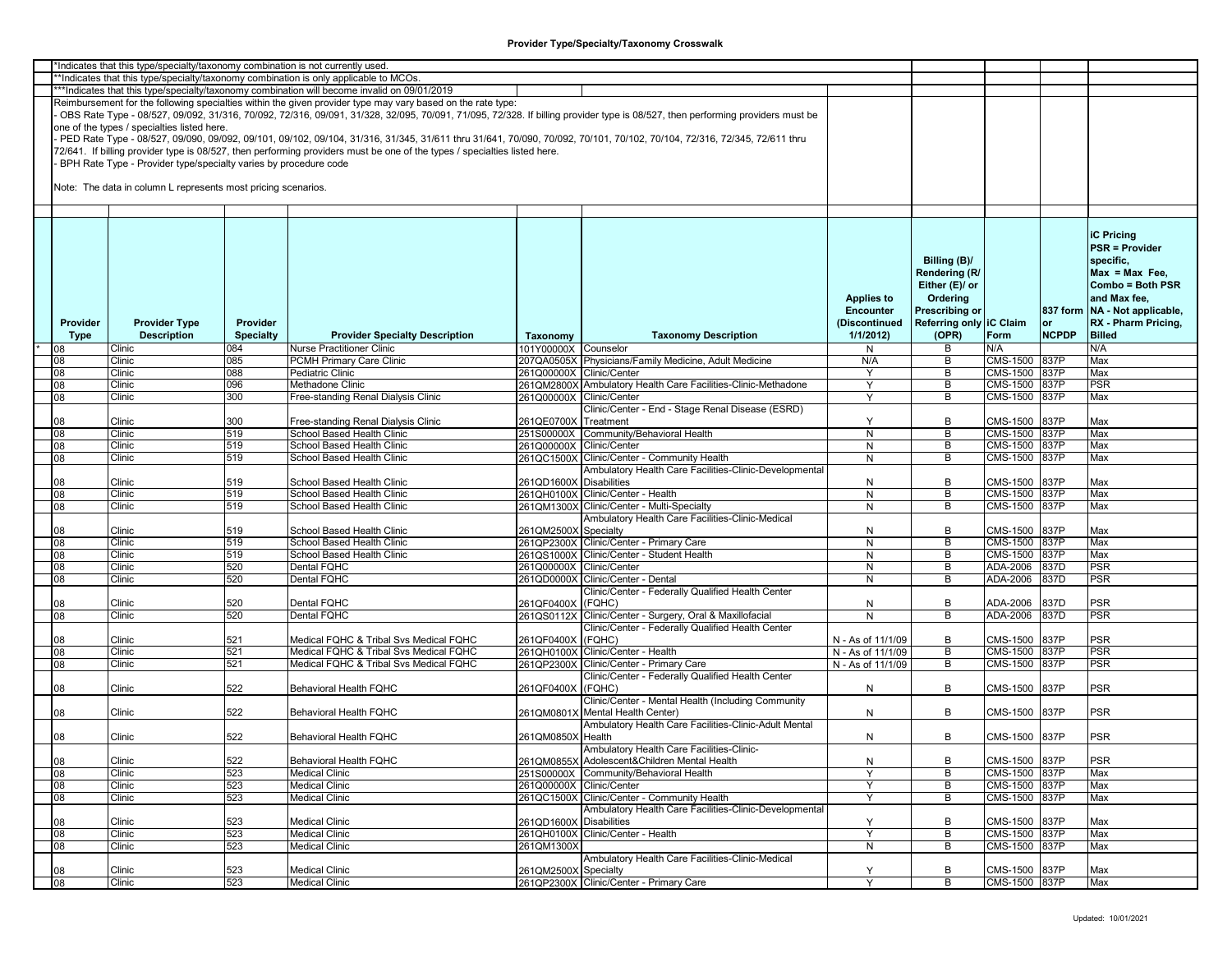|          | *Indicates that this type/specialty/taxonomy combination is not currently used |                  |                                                                                                                           |                           |                                                                                                                                                                               |                   |                         |               |              |                               |
|----------|--------------------------------------------------------------------------------|------------------|---------------------------------------------------------------------------------------------------------------------------|---------------------------|-------------------------------------------------------------------------------------------------------------------------------------------------------------------------------|-------------------|-------------------------|---------------|--------------|-------------------------------|
|          |                                                                                |                  | *Indicates that this type/specialty/taxonomy combination is only applicable to MCOs.                                      |                           |                                                                                                                                                                               |                   |                         |               |              |                               |
|          |                                                                                |                  | ***Indicates that this type/specialty/taxonomy combination will become invalid on 09/01/2019                              |                           |                                                                                                                                                                               |                   |                         |               |              |                               |
|          |                                                                                |                  | Reimbursement for the following specialties within the given provider type may vary based on the rate type:               |                           |                                                                                                                                                                               |                   |                         |               |              |                               |
|          |                                                                                |                  |                                                                                                                           |                           | OBS Rate Type - 08/527, 09/092, 31/316, 70/092, 72/316, 09/091, 31/328, 32/095, 70/091, 71/095, 72/328. If billing provider type is 08/527, then performing providers must be |                   |                         |               |              |                               |
|          | one of the types / specialties listed here.                                    |                  |                                                                                                                           |                           |                                                                                                                                                                               |                   |                         |               |              |                               |
|          |                                                                                |                  |                                                                                                                           |                           | PED Rate Type - 08/527, 09/090, 09/092, 09/101, 09/102, 09/104, 31/316, 31/345, 31/611 thru 31/641, 70/090, 70/092, 70/101, 70/102, 70/104, 72/316, 72/345, 72/611 thru       |                   |                         |               |              |                               |
|          |                                                                                |                  | 72/641. If billing provider type is 08/527, then performing providers must be one of the types / specialties listed here. |                           |                                                                                                                                                                               |                   |                         |               |              |                               |
|          | BPH Rate Type - Provider type/specialty varies by procedure code               |                  |                                                                                                                           |                           |                                                                                                                                                                               |                   |                         |               |              |                               |
|          |                                                                                |                  |                                                                                                                           |                           |                                                                                                                                                                               |                   |                         |               |              |                               |
|          | Note: The data in column L represents most pricing scenarios.                  |                  |                                                                                                                           |                           |                                                                                                                                                                               |                   |                         |               |              |                               |
|          |                                                                                |                  |                                                                                                                           |                           |                                                                                                                                                                               |                   |                         |               |              |                               |
|          |                                                                                |                  |                                                                                                                           |                           |                                                                                                                                                                               |                   |                         |               |              |                               |
|          |                                                                                |                  |                                                                                                                           |                           |                                                                                                                                                                               |                   |                         |               |              |                               |
|          |                                                                                |                  |                                                                                                                           |                           |                                                                                                                                                                               |                   |                         |               |              | <b>iC Pricing</b>             |
|          |                                                                                |                  |                                                                                                                           |                           |                                                                                                                                                                               |                   |                         |               |              | <b>PSR = Provider</b>         |
|          |                                                                                |                  |                                                                                                                           |                           |                                                                                                                                                                               |                   | Billing (B)/            |               |              | specific,                     |
|          |                                                                                |                  |                                                                                                                           |                           |                                                                                                                                                                               |                   |                         |               |              | $Max = Max Free$              |
|          |                                                                                |                  |                                                                                                                           |                           |                                                                                                                                                                               |                   | Rendering (R/           |               |              |                               |
|          |                                                                                |                  |                                                                                                                           |                           |                                                                                                                                                                               |                   | Either (E)/ or          |               |              | Combo = Both PSR              |
|          |                                                                                |                  |                                                                                                                           |                           |                                                                                                                                                                               | <b>Applies to</b> | Ordering                |               |              | and Max fee,                  |
|          |                                                                                |                  |                                                                                                                           |                           |                                                                                                                                                                               | <b>Encounter</b>  | Prescribing or          |               |              | 837 form NA - Not applicable, |
| Provider | <b>Provider Type</b>                                                           | <b>Provider</b>  |                                                                                                                           |                           |                                                                                                                                                                               | (Discontinued     | Referring only IC Claim |               | <b>or</b>    | RX - Pharm Pricing,           |
| Type     | <b>Description</b>                                                             | <b>Specialty</b> | <b>Provider Specialty Description</b>                                                                                     | Taxonomy                  | <b>Taxonomy Description</b>                                                                                                                                                   | 1/1/2012          | (OPR)                   | Form          | <b>NCPDP</b> | <b>Billed</b>                 |
|          | Clinic                                                                         | 523              | <b>Medical Clinic</b>                                                                                                     |                           | 261QS1000X Clinic/Center - Student Health                                                                                                                                     |                   | В                       | CMS-1500      | 837P         | Max                           |
| 08       | Clinic                                                                         | 524              | Dental Clinic                                                                                                             |                           | 261QD0000X Clinic/Center - Dental                                                                                                                                             | N                 | B                       | ADA-2006      | 837D         | Max                           |
| 08       | Clinic                                                                         | 524              | Dental Clinic                                                                                                             |                           | 261QS0112X Clinic/Center - Surgery, Oral & Maxillofacial                                                                                                                      | $\overline{N}$    | B                       | ADA-2006      | 837D         | Max                           |
| 08       | Clinic                                                                         | 525              | Behavioral Health Clinic                                                                                                  | 261Q00000X Clinic/Center  |                                                                                                                                                                               | Y                 | B                       | CMS-1500 837P |              | Combo                         |
|          |                                                                                |                  |                                                                                                                           |                           | Clinic/Center - Mental Health (Including Community                                                                                                                            |                   |                         |               |              |                               |
| 80       | Clinic                                                                         | 525              | Behavioral Health Clinic                                                                                                  |                           | 261QM0801X Mental Health Center)                                                                                                                                              | Υ                 | B                       | CMS-1500 837P |              | Combo                         |
|          |                                                                                |                  |                                                                                                                           |                           | Ambulatory Health Care Facilities-Clinic-Adult Mental                                                                                                                         |                   |                         |               |              |                               |
| 08       | Clinic                                                                         | 525              | Behavioral Health Clinic                                                                                                  | 261QM0850X Health         |                                                                                                                                                                               | Y                 | B                       | CMS-1500 837P |              | Combo                         |
|          |                                                                                |                  |                                                                                                                           |                           | Ambulatory Health Care Facilities-Clinic-                                                                                                                                     |                   |                         |               |              |                               |
| 08       | Clinic                                                                         | 525              | Behavioral Health Clinic                                                                                                  |                           | 261QM0855X Adolescent&Children Mental Health                                                                                                                                  | Υ                 | В                       | CMS-1500 837P |              | Combo                         |
| 08       | Clinic                                                                         | 525              | Behavioral Health Clinic                                                                                                  |                           | 261QR0405X Clinic/Center - Rehabilitation, Substance Use Disorder                                                                                                             |                   | B                       | CMS-1500 837P |              | Combo                         |
|          |                                                                                |                  |                                                                                                                           |                           | Clinic/Center - Mental Health (Including Community                                                                                                                            |                   |                         |               |              |                               |
| 08       | Clinic                                                                         | 526              | Enhanced Care Clinic (ECC)                                                                                                |                           | 261QM0801X Mental Health Center)                                                                                                                                              | N                 | B                       | CMS-1500 837P |              | Max                           |
|          |                                                                                |                  |                                                                                                                           |                           | Ambulatory Health Care Facilities-Clinic-Adult Mental                                                                                                                         |                   |                         |               |              |                               |
| 08       | Clinic                                                                         | 526              | Enhanced Care Clinic (ECC)                                                                                                | 261QM0850X Health         |                                                                                                                                                                               | N                 | B                       | CMS-1500 837P |              | Max                           |
|          |                                                                                |                  |                                                                                                                           |                           | Ambulatory Health Care Facilities-Clinic-                                                                                                                                     |                   |                         |               |              |                               |
| 08       | Clinic                                                                         | 526              | Enhanced Care Clinic (ECC)                                                                                                |                           | 261QM0855X Adolescent&Children Mental Health                                                                                                                                  | N                 | B                       | CMS-1500 837P |              | Max                           |
| 08       | Clinic                                                                         | 526              | Enhanced Care Clinic (ECC)                                                                                                |                           | 261QR0405X Clinic/Center - Rehabilitation, Substance Use Disorder                                                                                                             | N                 | B                       | CMS-1500 837P |              | Max                           |
| 08       | Clinic                                                                         | 527              | <b>QHC Physician Services-Non-Mental Health</b>                                                                           | 193200000X Multispecialty |                                                                                                                                                                               | N                 | B                       | CMS-1500 837P |              | Max                           |
| 08       | Clinic                                                                         | 527              | <b>QHC Physician Services-Non-Mental Health</b>                                                                           |                           | 207Q00000X Family Medicine                                                                                                                                                    | N                 | B                       | CMS-1500 837P |              | Max                           |
| 08       | Clinic                                                                         | 527              | <b>QHC Physician Services-Non-Mental Health</b>                                                                           |                           | 207R00000X Internal Medicine                                                                                                                                                  | N                 | B                       | CMS-1500 837P |              | Max                           |
| 08       | Clinic                                                                         | 527              | <b>-QHC Physician Services-Non-Mental Health</b>                                                                          | 208000000X                | <b>General Pediatrics</b>                                                                                                                                                     | N                 | B                       | CMS-1500 837P |              | Max                           |
| 08       | Clinic                                                                         | 527              | <b>FQHC Physician Services-Non-Mental Health</b>                                                                          | 207V00000X                | Obstetrics & Gynecology                                                                                                                                                       | N                 | В                       | CMS-1500 837P |              | Max                           |
| 08       | Clinic                                                                         | 527              | QHC Physician Services-Non-Mental Health                                                                                  |                           | 367A00000X Advanced Practice Midwife                                                                                                                                          | N                 | B                       | CMS-1500 837P |              | Max                           |
| 08       | Clinic                                                                         | 527              | FQHC Physician Services-Non-Mental Health                                                                                 | 176B00000X                | <b>Certified Nurse Midwife</b>                                                                                                                                                | N                 | B                       | CMS-1500 837P |              | Max                           |
| 08       | Clinic                                                                         | 527              | FQHC Physician Services-Non-Mental Health                                                                                 |                           | 363L00000X Nurse Practitioner                                                                                                                                                 | N                 | B                       | CMS-1500 837P |              | Max                           |
| 08       | Clinic                                                                         | 527              | <b>FQHC Physician Services-Non-Mental Health</b>                                                                          |                           | 363A00000X Physician Assistant                                                                                                                                                | N                 | B                       | CMS-1500 837P |              | Max                           |
| 08       | Clinic                                                                         | 527              | <b>-QHC Physician Services-Non-Mental Health</b>                                                                          | 213E00000X Podiatrist     |                                                                                                                                                                               | N                 | B                       | CMS-1500 837P |              | Max                           |
| 08       | Clinic                                                                         | 528              | <b>QHC Physician Services-Mental Health</b>                                                                               |                           | 2084P0800X Psychiatry & Neurology-Psychiatry                                                                                                                                  | N                 | B                       | CMS-1500 837P |              | Max                           |
| 08       | Clinic                                                                         | 528              | <b>QHC Physician Services-Mental Health</b>                                                                               |                           | 2084P0804X Psychiatry & Neurology-Child & Adolescent Psychiatry                                                                                                               | N                 | B                       | CMS-1500 837P |              | Max                           |
| 08       | Clinic                                                                         | 528              | FQHC Physician Services-Mental Health                                                                                     |                           | 363LP0808X Nurse Practitioner - Psychiatric/Mental Health                                                                                                                     | N                 | B                       | CMS-1500 837P |              | Max                           |
| 09       | Advance Practice Nurse                                                         | 090              | Pediatric Nurse Practitioner                                                                                              |                           | 363LP0200X Nurse Practitioner - Pediatrics: Pediatrics                                                                                                                        | Y                 | Ε                       | CMS-1500 837P |              | Max                           |
|          |                                                                                |                  |                                                                                                                           |                           | Nurse Practitioner - Obstetrics & Gynecology:                                                                                                                                 |                   |                         |               |              |                               |
| 09       | Advance Practice Nurse   091                                                   |                  | <b>Obstetric Nurse Practitioner</b>                                                                                       |                           | 363LX0001X Obstetrics & Gynecology                                                                                                                                            | Υ                 | E                       | CMS-1500 837P |              | Max                           |
| 09       | Advance Practice Nurse                                                         | 092              | Family Nurse Practitioner                                                                                                 |                           | 363LF0000X Nurse Practitioner - Family                                                                                                                                        | Υ                 | E.                      | CMS-1500 837P |              | Max                           |
| 09       | Advance Practice Nurse                                                         | 093              | Nurse Practitioner (Other)                                                                                                |                           | 363L00000X Nurse Practitioner                                                                                                                                                 | Υ                 | Е                       | CMS-1500 837P |              | Max                           |
| 09       | Advance Practice Nurse                                                         | 094              | Certified Registered Nurse Anesthetist (CRNA)                                                                             |                           | 367500000X Nurse Anesthetist, Certified Registered                                                                                                                            | Y                 | Е                       | CMS-1500 837P |              | Max                           |
| 09       | Advance Practice Nurse                                                         | 097              | Acute Care Nurse Practitioner                                                                                             |                           | 363LA2100X Nurse Practitioner - Acute Care                                                                                                                                    | N                 | E                       | CMS-1500 837P |              | Max                           |
| 09       | Advance Practice Nurse                                                         | 098              | Adult Health Nurse Practitioner                                                                                           |                           | 363LA2200X Nurse Practitioner - Adult Health                                                                                                                                  | N                 | Е                       | CMS-1500 837P |              | Max                           |
| 09       | Advance Practice Nurse                                                         | 099              | Community Health Nurse Practitioner                                                                                       |                           | 363LC1500X Nurse Practitioner - Community Health                                                                                                                              | N                 | Е                       | CMS-1500 837P |              | Max                           |
| 09       | Advance Practice Nurse                                                         | 100              | Critical Care Nurse Practitioner                                                                                          |                           | 363LC0200X Nurse Practitioner - Critical Care Medicine                                                                                                                        | N                 | E                       | CMS-1500 837P |              | Max                           |
| 09       | Advance Practice Nurse                                                         | 101              | Neonatal Nurse Practitioner                                                                                               |                           | 363LN0000X Nurse Practitioner - Neonatal                                                                                                                                      | N                 | Ε                       | CMS-1500 837P |              | Max                           |
| 09       | Advance Practice Nurse                                                         | 102              | Neonatal Critical Care Nurse Practitioner                                                                                 |                           | 363LN0005X Nurse Practitioner - Neonatal: Critical Care                                                                                                                       | N                 | Е                       | CMS-1500 837P |              | Max                           |
| 09       | <b>Advance Practice Nurse</b>                                                  | 103              | Occupational Health Nurse Practitioner                                                                                    |                           | 363LX0106X Nurse Practitioner - Occupational Health                                                                                                                           | N                 | E                       | CMS-1500 837P |              | Max                           |
| 09       | Advance Practice Nurse                                                         | 104              | Pediatric Critical Care Nurse Practitioner                                                                                |                           | 363LP0222X Nurse Practitioner - Pediatrics: Critical Care                                                                                                                     | N                 | E.                      | CMS-1500 837P |              | Max                           |
|          |                                                                                |                  |                                                                                                                           |                           |                                                                                                                                                                               |                   |                         |               |              |                               |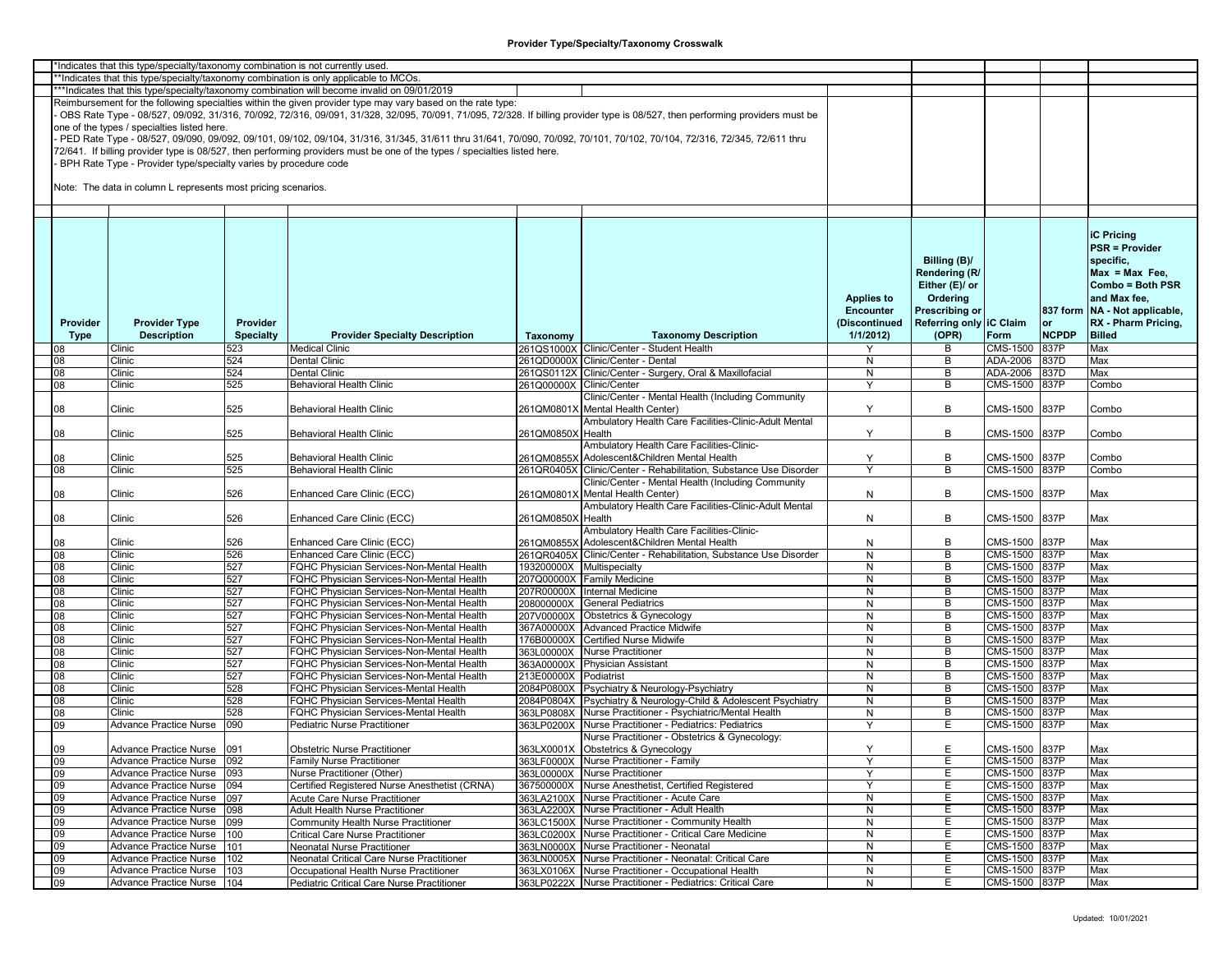|          | *Indicates that this type/specialty/taxonomy combination is not currently used |                  |                                                                                                                           |                         |                                                                                                                                                                               |                   |                         |               |              |                               |
|----------|--------------------------------------------------------------------------------|------------------|---------------------------------------------------------------------------------------------------------------------------|-------------------------|-------------------------------------------------------------------------------------------------------------------------------------------------------------------------------|-------------------|-------------------------|---------------|--------------|-------------------------------|
|          |                                                                                |                  | *Indicates that this type/specialty/taxonomy combination is only applicable to MCOs.                                      |                         |                                                                                                                                                                               |                   |                         |               |              |                               |
|          |                                                                                |                  | ***Indicates that this type/specialty/taxonomy combination will become invalid on 09/01/2019                              |                         |                                                                                                                                                                               |                   |                         |               |              |                               |
|          |                                                                                |                  | Reimbursement for the following specialties within the given provider type may vary based on the rate type:               |                         |                                                                                                                                                                               |                   |                         |               |              |                               |
|          |                                                                                |                  |                                                                                                                           |                         | OBS Rate Type - 08/527, 09/092, 31/316, 70/092, 72/316, 09/091, 31/328, 32/095, 70/091, 71/095, 72/328. If billing provider type is 08/527, then performing providers must be |                   |                         |               |              |                               |
|          | one of the types / specialties listed here.                                    |                  |                                                                                                                           |                         |                                                                                                                                                                               |                   |                         |               |              |                               |
|          |                                                                                |                  |                                                                                                                           |                         | PED Rate Type - 08/527, 09/090, 09/092, 09/101, 09/102, 09/104, 31/316, 31/345, 31/611 thru 31/641, 70/090, 70/092, 70/101, 70/102, 70/104, 72/316, 72/345, 72/611 thru       |                   |                         |               |              |                               |
|          |                                                                                |                  |                                                                                                                           |                         |                                                                                                                                                                               |                   |                         |               |              |                               |
|          |                                                                                |                  | 72/641. If billing provider type is 08/527, then performing providers must be one of the types / specialties listed here. |                         |                                                                                                                                                                               |                   |                         |               |              |                               |
|          | BPH Rate Type - Provider type/specialty varies by procedure code               |                  |                                                                                                                           |                         |                                                                                                                                                                               |                   |                         |               |              |                               |
|          |                                                                                |                  |                                                                                                                           |                         |                                                                                                                                                                               |                   |                         |               |              |                               |
|          | Note: The data in column L represents most pricing scenarios.                  |                  |                                                                                                                           |                         |                                                                                                                                                                               |                   |                         |               |              |                               |
|          |                                                                                |                  |                                                                                                                           |                         |                                                                                                                                                                               |                   |                         |               |              |                               |
|          |                                                                                |                  |                                                                                                                           |                         |                                                                                                                                                                               |                   |                         |               |              |                               |
|          |                                                                                |                  |                                                                                                                           |                         |                                                                                                                                                                               |                   |                         |               |              |                               |
|          |                                                                                |                  |                                                                                                                           |                         |                                                                                                                                                                               |                   |                         |               |              | <b>iC Pricing</b>             |
|          |                                                                                |                  |                                                                                                                           |                         |                                                                                                                                                                               |                   |                         |               |              |                               |
|          |                                                                                |                  |                                                                                                                           |                         |                                                                                                                                                                               |                   |                         |               |              | <b>PSR = Provider</b>         |
|          |                                                                                |                  |                                                                                                                           |                         |                                                                                                                                                                               |                   | Billing (B)/            |               |              | specific,                     |
|          |                                                                                |                  |                                                                                                                           |                         |                                                                                                                                                                               |                   | Rendering (R/           |               |              | $Max = Max Free$              |
|          |                                                                                |                  |                                                                                                                           |                         |                                                                                                                                                                               |                   | Either (E)/ or          |               |              | Combo = Both PSR              |
|          |                                                                                |                  |                                                                                                                           |                         |                                                                                                                                                                               |                   |                         |               |              |                               |
|          |                                                                                |                  |                                                                                                                           |                         |                                                                                                                                                                               | <b>Applies to</b> | Ordering                |               |              | and Max fee,                  |
|          |                                                                                |                  |                                                                                                                           |                         |                                                                                                                                                                               | <b>Encounter</b>  | <b>Prescribing or</b>   |               |              | 837 form NA - Not applicable, |
| Provider | <b>Provider Type</b>                                                           | Provider         |                                                                                                                           |                         |                                                                                                                                                                               | (Discontinued     | Referring only IC Claim |               | or           | RX - Pharm Pricing,           |
| Type     | <b>Description</b>                                                             | <b>Specialty</b> | <b>Provider Specialty Description</b>                                                                                     | Taxonomy                | <b>Taxonomy Description</b>                                                                                                                                                   | 1/1/2012          | (OPR)                   | Form          | <b>NCPDP</b> | <b>Billed</b>                 |
| 09       | Advance Practice Nurse                                                         | 105              | <b>Perinatal Nurse Practitioner</b>                                                                                       |                         | 363LP1700X Nurse Practitioner - Perinatal                                                                                                                                     | N                 | Е                       | CMS-1500      | 837P         | Max                           |
| 09       | Advance Practice Nurse                                                         | 106              | Psychiatric/Mental Health Nurse Practitioner                                                                              |                         | 363LP0808X Nurse Practitioner - Psychiatric/Mental Health                                                                                                                     | N                 | Е                       | CMS-1500 837P |              | Max                           |
|          |                                                                                |                  |                                                                                                                           |                         |                                                                                                                                                                               |                   |                         | CMS-1500 837P |              |                               |
| 09       | Advance Practice Nurse                                                         | 107              | School Nurse Practitioner                                                                                                 |                         | 363LS0200X Nurse Practitioner - School                                                                                                                                        | N                 | Е                       |               |              | Max                           |
| 09       | <b>Advance Practice Nurse</b>                                                  | 122              | Women's Health Nurse Practitioner                                                                                         |                         | 363LW0102X Nurse Practitioner - Women's Health                                                                                                                                | N                 | Ε                       | CMS-1500 837P |              | Max                           |
| 09       | Advance Practice Nurse                                                         | 123              | Geriatric Nurse Practitioner                                                                                              |                         | 363LG0600X Nurse Practitioner - Gerontology                                                                                                                                   | N                 | Ε                       | CMS-1500 837P |              | Max                           |
| 09       | Advance Practice Nurse                                                         | 124              | Primary Care Nurse Practitioner                                                                                           |                         | 363LP2300X Nurse Practitioner - Primary Care                                                                                                                                  | N                 | E                       | CMS-1500 837P |              | Max                           |
| 10       | Mid-level Practitioner                                                         | 108              | <b>Physician Assistant</b>                                                                                                |                         | 363A00000X Physician Assistant                                                                                                                                                | N/A               | N/A                     | N/A           | N/A          | N/A                           |
| 12       | <b>Special Services</b>                                                        | 033              | Psy Res Trmt Fac                                                                                                          |                         | 323P00000X Psychiatric Residential Treatment Facility                                                                                                                         | Y                 | B                       | CMS-1500 837P |              | <b>PSR</b>                    |
| 12       | <b>Special Services</b>                                                        | 120              | <b>School Corporation</b>                                                                                                 |                         | 251300000X Local Education Agency (LEA)                                                                                                                                       | N                 | B                       | CMS-1500 837P |              | Max                           |
|          |                                                                                |                  |                                                                                                                           |                         |                                                                                                                                                                               | Y                 | B                       |               |              | Max                           |
| 12       | Special Services                                                               | 511              | Mental Health Group Home                                                                                                  | 320800000X              | Residential Trtmt-Comm based, Mental Illness                                                                                                                                  |                   |                         | CMS-1500 837P |              |                               |
| 12       | <b>Special Services</b>                                                        | 580              | Pvt Non-Medical Institution Billing Provider                                                                              | ---------               | [axonomy Not Applicable (non-medical services)                                                                                                                                | N                 | В                       | CMS-1500 837P |              | Max                           |
| 12       | <b>Special Services</b>                                                        | 581              | Pvt Non-Medical Institution Performing Provider                                                                           | --------                | <b>Faxonomy Not Applicable (non-medical services)</b>                                                                                                                         | N                 | R                       | CMS-1500 837P |              | Max                           |
| 12       | <b>Special Services</b>                                                        | 582              | SBCH School District/Performing Provider                                                                                  | -------                 | [axonomy Not Applicable (non-medical services)                                                                                                                                | N                 | B                       | N/A           |              | N/A                           |
| 12       | <b>Special Services</b>                                                        | 583              | <b>Birth to Three Billing Provider</b>                                                                                    | ---------               | <b>Faxonomy Not Applicable (non-medical services)</b>                                                                                                                         | N                 | B                       | CMS-1500 837P |              | <b>MAX</b>                    |
| 12       | <b>Special Services</b>                                                        | 584              | Birth to Three Billing Performing Provider                                                                                | -------                 | [axonomy Not Applicable (non-medical services)                                                                                                                                | N                 | R                       | CMS-1500 837P |              | <b>MAX</b>                    |
| 12       | <b>Special Services</b>                                                        | 585              | <b>Community Services</b>                                                                                                 | --------                | <b>Faxonomy Not Applicable (non-medical services)</b>                                                                                                                         | ٧                 | В                       | CMS-1500 837P |              | Max                           |
| 12       | <b>Special Services</b>                                                        | 586              | <b>SBCH - Nurses</b>                                                                                                      | --------                | <b>Faxonomy Not Applicable (non-medical services)</b>                                                                                                                         | $\mathsf{N}$      | B                       | N/A           |              | N/A                           |
| 12       | <b>Special Services</b>                                                        | 587              | <b>SBCH - Social Workers</b>                                                                                              | --------                | <b>Faxonomy Not Applicable (non-medical services)</b>                                                                                                                         | N                 | B                       | N/A           |              | N/A                           |
|          |                                                                                |                  |                                                                                                                           |                         |                                                                                                                                                                               |                   |                         |               |              |                               |
| 12       | <b>Special Services</b>                                                        | 588              | SBCH - Guidance Counselor                                                                                                 | --------                | <b>Faxonomy Not Applicable (non-medical services)</b>                                                                                                                         | N                 | B                       | N/A           |              | N/A                           |
| 12       | <b>Special Services</b>                                                        | 589              | SBCH - Psychologist                                                                                                       | ------                  | Taxonomy Not Applicable (non-medical services)                                                                                                                                | N                 | B                       | N/A           |              | N/A                           |
| 14       | Podiatrist                                                                     | 140              | Podiatrist                                                                                                                | 213E00000X              | Podiatrist                                                                                                                                                                    | Y                 | E                       | CMS-1500 837P |              | Max: 90%                      |
| 14       | Podiatrist                                                                     | 140              | Podiatrist                                                                                                                |                         | 213EG0000X Podiatrist - Uncategorized: General Practice                                                                                                                       | <b>Y</b>          | E                       | CMS-1500 837P |              | Max: 90%                      |
| 14       | Podiatrist                                                                     | 140              | Podiatrist                                                                                                                |                         | 213EP0504X Podiatrist - Public Medicine                                                                                                                                       | N                 | E                       | CMS-1500 837P |              | Max: 90%                      |
| 14       | Podiatrist                                                                     | 140              | Podiatrist                                                                                                                |                         | 213EP1101X Podiatrist - Primary Podiatric Medicine                                                                                                                            | Y                 | Е                       | CMS-1500 837P |              | Max: 90%                      |
| 14       | Podiatrist                                                                     | 140              | Podiatrist                                                                                                                |                         | 213ER0200X Podiatrist - Radiology: Radiology                                                                                                                                  | Υ                 | Е                       | CMS-1500 837P |              | Max: 90%                      |
| 14       | Podiatrist                                                                     | 140              | Podiatrist                                                                                                                |                         | 213ES0000X Podiatrist - Uncategorized: Sports Medicine                                                                                                                        | Y                 | Е                       | CMS-1500 837P |              | Max: 90%                      |
| 14       | Podiatrist                                                                     | 140              | Podiatrist                                                                                                                |                         | 213ES0103X Podiatrist - Surgery, Foot & Ankle                                                                                                                                 | Y                 | Е                       | CMS-1500 837P |              | Max: 90%                      |
| 14       | Podiatrist                                                                     | 140              | Podiatrist                                                                                                                |                         | 213ES0131X Podiatrist - Surgery, Foot                                                                                                                                         | Y                 | E                       | CMS-1500 837P |              | Max: 90%                      |
|          |                                                                                |                  |                                                                                                                           |                         |                                                                                                                                                                               |                   |                         |               |              |                               |
| 15       | Chiropractor                                                                   | 150              | Chiropractor                                                                                                              | 111N00000X Chiropractor |                                                                                                                                                                               |                   | Е                       | CMS-1500 837P |              | Max                           |
| 15       | Chiropractor                                                                   | 150              | Chiropractor                                                                                                              |                         | 111NI0013X Chiropractor - Independent Medical Examiner                                                                                                                        | N                 | Е                       | CMS-1500 837P |              | Max                           |
| 15       | Chiropractor                                                                   | 150              | Chiropractor                                                                                                              |                         | 111NI0900X Chiropractor - Internist                                                                                                                                           | N                 | Е                       | CMS-1500 837P |              | Max                           |
| 15       | Chiropractor                                                                   | 150              | Chiropractor                                                                                                              |                         | 111NN0400X Chiropractor - Neurology                                                                                                                                           | N                 | Ε                       | CMS-1500 837P |              | Max                           |
| 15       | Chiropractor                                                                   | 150              | Chiropractor                                                                                                              |                         | 111NN1001X Chiropractor - Nutrion                                                                                                                                             | N                 | Е                       | CMS-1500 837P |              | Max                           |
| 15       | Chiropractor                                                                   | 150              | Chiropractor                                                                                                              |                         | 111NP0017X Chiropractor - Pediatric Chiropractor                                                                                                                              | N                 | E                       | CMS-1500 837P |              | Max                           |
| 15       | Chiropractor                                                                   | 150              | Chiropractor                                                                                                              |                         | 111NR0200X Chiropractor - Radiology                                                                                                                                           | N                 | E.                      | CMS-1500 837P |              | Max                           |
|          |                                                                                |                  |                                                                                                                           |                         | 111NR0400X Chiropractor - Rehabilitation                                                                                                                                      |                   |                         |               |              |                               |
| 15       | Chiropractor                                                                   | 150              | Chiropractor                                                                                                              |                         |                                                                                                                                                                               | Y                 | Е                       | CMS-1500 837P |              | Max                           |
| 15       | Chiropractor                                                                   | 150              | Chiropractor                                                                                                              |                         | 111NS0005X Chiropractor - Sports Physician                                                                                                                                    | N                 | Е                       | CMS-1500 837P |              | Max                           |
| 15       | Chiropractor                                                                   | 150              | Chiropractor                                                                                                              |                         | 111NT0100X Chiropractor - Thermography                                                                                                                                        | N                 | E.                      | CMS-1500 837P |              | Max                           |
| 15       | Chiropractor                                                                   | 150              | Chiropractor                                                                                                              |                         | 111NX0100X Chiropractor - Occupational Medicine                                                                                                                               | N                 | E                       | CMS-1500 837P |              | Max                           |
| 15       | Chiropractor                                                                   | 150              | Chiropractor                                                                                                              |                         | 111NX0800X Chiropractor - Uncategorized: Orthopedic                                                                                                                           | Y                 | E                       | CMS-1500 837P |              | Max                           |
| 17       | Therapist                                                                      | 170              | <b>Physical Therapist</b>                                                                                                 |                         | 225100000X Physical Therapist                                                                                                                                                 | Υ                 | E                       | CMS-1500 837P |              | Max                           |
| 17       | Therapist                                                                      | 170              | <b>Physical Therapist</b>                                                                                                 |                         | 2251C2600X Physical Therapist - Cardiopulmonary                                                                                                                               | Y                 | Ε                       | CMS-1500 837P |              | Max                           |
| 17       | Therapist                                                                      | 170              | <b>Physical Therapist</b>                                                                                                 |                         | 2251E1200X Physical Therapist - Ergonomics                                                                                                                                    | Y                 | Е                       | CMS-1500 837P |              | Max                           |
|          |                                                                                |                  |                                                                                                                           |                         | 2251E1300X Physical Therapist - Electrophysiology, Clinical                                                                                                                   |                   |                         |               |              |                               |
| 17       | Therapist                                                                      | 170              | <b>Physical Therapist</b>                                                                                                 |                         |                                                                                                                                                                               | Y                 | E                       | CMS-1500 837P |              | Max                           |
| 17       | Therapist                                                                      | 170              | <b>Physical Therapist</b>                                                                                                 |                         | 2251G0304X Physical Therapist - Geriatrics                                                                                                                                    | Y                 | E.                      | CMS-1500 837P |              | Max                           |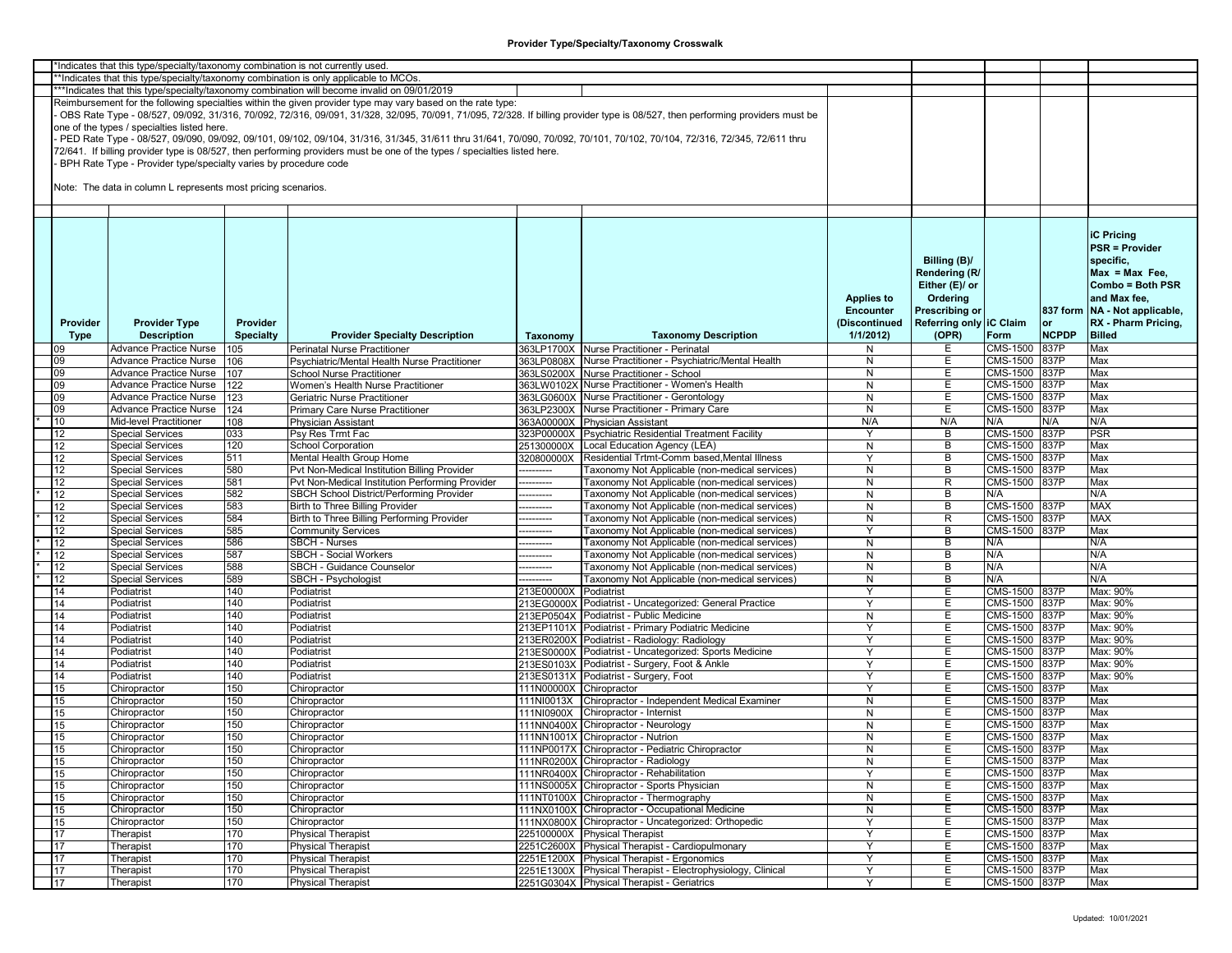|          | *Indicates that this type/specialty/taxonomy combination is not currently used |                  |                                                                                                                           |                        |                                                                                                                                                                               |                   |                         |               |              |                                 |
|----------|--------------------------------------------------------------------------------|------------------|---------------------------------------------------------------------------------------------------------------------------|------------------------|-------------------------------------------------------------------------------------------------------------------------------------------------------------------------------|-------------------|-------------------------|---------------|--------------|---------------------------------|
|          |                                                                                |                  | **Indicates that this type/specialty/taxonomy combination is only applicable to MCOs.                                     |                        |                                                                                                                                                                               |                   |                         |               |              |                                 |
|          |                                                                                |                  | ***Indicates that this type/specialty/taxonomy combination will become invalid on 09/01/2019                              |                        |                                                                                                                                                                               |                   |                         |               |              |                                 |
|          |                                                                                |                  | Reimbursement for the following specialties within the given provider type may vary based on the rate type:               |                        |                                                                                                                                                                               |                   |                         |               |              |                                 |
|          |                                                                                |                  |                                                                                                                           |                        | OBS Rate Type - 08/527, 09/092, 31/316, 70/092, 72/316, 09/091, 31/328, 32/095, 70/091, 71/095, 72/328. If billing provider type is 08/527, then performing providers must be |                   |                         |               |              |                                 |
|          | one of the types / specialties listed here.                                    |                  |                                                                                                                           |                        |                                                                                                                                                                               |                   |                         |               |              |                                 |
|          |                                                                                |                  |                                                                                                                           |                        | PED Rate Type - 08/527, 09/090, 09/092, 09/101, 09/102, 09/104, 31/316, 31/345, 31/611 thru 31/641, 70/090, 70/092, 70/101, 70/102, 70/104, 72/316, 72/345, 72/611 thru       |                   |                         |               |              |                                 |
|          |                                                                                |                  | 72/641. If billing provider type is 08/527, then performing providers must be one of the types / specialties listed here. |                        |                                                                                                                                                                               |                   |                         |               |              |                                 |
|          | BPH Rate Type - Provider type/specialty varies by procedure code               |                  |                                                                                                                           |                        |                                                                                                                                                                               |                   |                         |               |              |                                 |
|          |                                                                                |                  |                                                                                                                           |                        |                                                                                                                                                                               |                   |                         |               |              |                                 |
|          | Note: The data in column L represents most pricing scenarios.                  |                  |                                                                                                                           |                        |                                                                                                                                                                               |                   |                         |               |              |                                 |
|          |                                                                                |                  |                                                                                                                           |                        |                                                                                                                                                                               |                   |                         |               |              |                                 |
|          |                                                                                |                  |                                                                                                                           |                        |                                                                                                                                                                               |                   |                         |               |              |                                 |
|          |                                                                                |                  |                                                                                                                           |                        |                                                                                                                                                                               |                   |                         |               |              |                                 |
|          |                                                                                |                  |                                                                                                                           |                        |                                                                                                                                                                               |                   |                         |               |              | <b>IC Pricina</b>               |
|          |                                                                                |                  |                                                                                                                           |                        |                                                                                                                                                                               |                   |                         |               |              | <b>PSR = Provider</b>           |
|          |                                                                                |                  |                                                                                                                           |                        |                                                                                                                                                                               |                   |                         |               |              |                                 |
|          |                                                                                |                  |                                                                                                                           |                        |                                                                                                                                                                               |                   | Billing (B)/            |               |              | specific,                       |
|          |                                                                                |                  |                                                                                                                           |                        |                                                                                                                                                                               |                   | Rendering (R/           |               |              | $Max = Max Free$                |
|          |                                                                                |                  |                                                                                                                           |                        |                                                                                                                                                                               |                   | Either (E)/ or          |               |              | Combo = Both PSR                |
|          |                                                                                |                  |                                                                                                                           |                        |                                                                                                                                                                               | <b>Applies to</b> | Ordering                |               |              | and Max fee,                    |
|          |                                                                                |                  |                                                                                                                           |                        |                                                                                                                                                                               | <b>Encounter</b>  | Prescribing or          |               |              | 837 form   NA - Not applicable, |
| Provider | <b>Provider Type</b>                                                           | Provider         |                                                                                                                           |                        |                                                                                                                                                                               | (Discontinued     | Referring only IC Claim |               | <b>or</b>    | RX - Pharm Pricing,             |
| Type     | <b>Description</b>                                                             | <b>Specialty</b> | <b>Provider Specialty Description</b>                                                                                     | Taxonomy               | <b>Taxonomy Description</b>                                                                                                                                                   | 1/1/2012          | (OPR)                   | Form          | <b>NCPDP</b> | <b>Billed</b>                   |
|          | Therapist                                                                      | 170              | <b>Physical Therapist</b>                                                                                                 |                        | 2251H1200X Physical Therapist - Hand                                                                                                                                          | Υ                 | E.                      | CMS-1500      | 837P         | Max                             |
| 17       | Therapist                                                                      | 170              | <b>Physical Therapist</b>                                                                                                 | 2251H1300X             | Physical Therapist - Human Factors                                                                                                                                            | Y                 | Е                       | CMS-1500      | 837P         | Max                             |
| 17       | Therapist                                                                      | 170              | <b>Physical Therapist</b>                                                                                                 |                        | 2251N0400X Physical Therapist - Psychiatry & Neurology: Neurology                                                                                                             | Υ                 | Е.                      | CMS-1500      | 837P         | Max                             |
|          |                                                                                |                  |                                                                                                                           |                        | 2251P0200X Physical Therapist - Pediatrics: Pediatrics                                                                                                                        |                   | Е                       | CMS-1500 837P |              | Max                             |
| 17       | Therapist                                                                      | 170              | <b>Physical Therapist</b>                                                                                                 |                        |                                                                                                                                                                               | Υ                 |                         |               |              |                                 |
| 17       | Therapist                                                                      | 170              | <b>Physical Therapist</b>                                                                                                 |                        | 2251S0007X Physical Therapist - Sports                                                                                                                                        | Υ                 | Е                       | CMS-1500      | 837P         | Max                             |
| 17       | Therapist                                                                      | 170              | <b>Physical Therapist</b>                                                                                                 |                        | 2251X0800X Physical Therapist - Uncategorized: Orthopedic                                                                                                                     |                   | Е                       | CMS-1500 837P |              | Max                             |
| 17       | Therapist                                                                      | 171              | <b>Occupational Therapist</b>                                                                                             |                        | 225X00000X Occupational Therapist                                                                                                                                             | Υ                 | E                       | CMS-1500 837P |              | Max                             |
| 17       | Therapist                                                                      | 171              | Occupational Therapist                                                                                                    |                        | 225XE0001X Occupational Therapist - Environmental Modification                                                                                                                | N                 | E.                      | CMS-1500 837P |              | Max                             |
| 17       | Therapist                                                                      | 171              | <b>Occupational Therapist</b>                                                                                             |                        | 225XE1200X Occupational Therapist - Ergonomics                                                                                                                                | N                 | E.                      | CMS-1500 837P |              | Max                             |
| 17       | Therapist                                                                      | 171              | Occupational Therapist                                                                                                    |                        | 225XF0002X Occupational Therapist - Feeding, Eating & Swallowing                                                                                                              | N                 | E.                      | CMS-1500 837P |              | Max                             |
| 17       | Therapist                                                                      | 171              | Occupational Therapist                                                                                                    |                        | 225XG0600X Occupational Therapist - Gerontology                                                                                                                               | N                 | Е                       | CMS-1500 837P |              | Max                             |
| 17       | Therapist                                                                      | 171              | Occupational Therapist                                                                                                    |                        | 225XH1200X Occupational Therapist - Hand                                                                                                                                      | N                 | Е                       | CMS-1500      | 837P         | Max                             |
| 17       | Therapist                                                                      | 171              | Occupational Therapist                                                                                                    |                        | 225XH1300X Occupational Therapist - Human Factors                                                                                                                             | N                 | E.                      | CMS-1500 837P |              | Max                             |
| 17       | Therapist                                                                      | 171              | Occupational Therapist                                                                                                    |                        | 225XL0004X Occupational Therapist - Low Vision                                                                                                                                | N                 | Е                       | CMS-1500 837P |              | Max                             |
| 17       | Therapist                                                                      | 171              | Occupational Therapist                                                                                                    |                        | 225XM0800X Occupational Therapist - Mental Health                                                                                                                             | N                 | Е                       | CMS-1500 837P |              | Max                             |
| 17       | Therapist                                                                      | 171              | Occupational Therapist                                                                                                    |                        | 225XN1300X Occupational Therapist - Neurorehabilitation                                                                                                                       | N                 | Е                       | CMS-1500 837P |              | Max                             |
| 17       | Therapist                                                                      | 171              | Occupational Therapist                                                                                                    |                        | 225XP0019X Occupational Therapist - Physical Rehabilitation                                                                                                                   | N                 | E                       | CMS-1500      | 837P         | Max                             |
| 17       | Therapist                                                                      | 171              | Occupational Therapist                                                                                                    | 225XP0200X             | Occupational Therapist - Pediatrics                                                                                                                                           | N                 | Е                       | CMS-1500 837P |              | Max                             |
|          |                                                                                |                  |                                                                                                                           |                        | Occupational Therapist - Driving and Community                                                                                                                                |                   |                         |               |              |                                 |
| 17       | Therapist                                                                      | 171              | Occupational Therapist                                                                                                    | 225XR0403X Mobility    |                                                                                                                                                                               | N                 | Е                       | CMS-1500 837P |              | Max                             |
| 17       | Therapist                                                                      | 173              | <b>Audiologist Therapist</b>                                                                                              | 231H00000X Audiologist |                                                                                                                                                                               | Υ                 | Е                       | CMS-1500 837P |              | Max                             |
| 17       | Therapist                                                                      | 173              | <b>Audiologist Therapist</b>                                                                                              | 231HA2400X             | Audiologist - Assistive Technology Practitioner                                                                                                                               | Y                 | Е                       | CMS-1500      | 837P         | Max                             |
| 17       | Therapist                                                                      | 173              | <b>Audiologist Therapist</b>                                                                                              |                        | 235500000X Specialist/Technologist                                                                                                                                            | Y                 | E.                      | CMS-1500 837P |              | Max                             |
| 17       | Therapist                                                                      | 173              | <b>Audiologist Therapist</b>                                                                                              |                        | 235Z00000X Speech - Language Pathologist                                                                                                                                      | Υ                 | Е                       | CMS-1500 837P |              | Max                             |
| 17       | Therapist                                                                      | 173              | Audiologist Therapist                                                                                                     | 237600000X             | Audiologist - Hearing Aid Fitter                                                                                                                                              | Υ                 | Е                       | CMS-1500      | 837P         | Max                             |
| 17       | Therapist                                                                      | 173              | <b>Audiologist Therapist</b>                                                                                              |                        | 237700000X Hearing Instrument Specialist                                                                                                                                      | Υ                 | Е                       | CMS-1500 837P |              | Max                             |
| 17       | Therapist                                                                      | 176              | <b>Speech Therapist</b>                                                                                                   | 231H00000X             | Audiologist                                                                                                                                                                   | Y                 | E                       | CMS-1500 837P |              | Max                             |
| 17       | Therapist                                                                      | 176              | Speech Therapist                                                                                                          |                        | 231HA2400X Audiologist - Assistive Technology Practitioner                                                                                                                    | Y                 | Е                       | CMS-1500 837P |              | Max                             |
| 17       | Therapist                                                                      | 176              | Speech Therapist                                                                                                          | 235500000X             | Specialist/Technologist                                                                                                                                                       | Υ                 | Е                       | CMS-1500 837P |              | Max                             |
| 17       | Therapist                                                                      | 176              | Speech Therapist                                                                                                          | 235Z00000X             | Speech - Language Pathologist                                                                                                                                                 | Υ                 | Е                       | CMS-1500 837P |              | Max                             |
| 17       | Therapist                                                                      | 176              | Speech Therapist                                                                                                          |                        | 237600000X Audiologist - Hearing Aid Fitter                                                                                                                                   | Y                 | Е                       | CMS-1500 837P |              | Max                             |
|          |                                                                                |                  |                                                                                                                           |                        |                                                                                                                                                                               | Y                 |                         | CMS-1500 837P |              | Max                             |
| 17       | Therapist                                                                      | 176              | Speech Therapist                                                                                                          |                        | 237700000X Hearing Instrument Specialist                                                                                                                                      |                   | Е                       |               |              |                                 |
| 18       | Optometrist                                                                    | 180              | Optometry                                                                                                                 | 152W00000X Optometrist |                                                                                                                                                                               | Y                 | Е                       | CMS-1500 837P |              | Max: 90%                        |
| 18       | Optometrist                                                                    | 180              | Optometry                                                                                                                 |                        | 152WC0802X Eye&Vision Services-Corneal&Contact Mgmt                                                                                                                           |                   | E                       | CMS-1500 837P |              | Max: 90%                        |
| 18       | Optometrist                                                                    | 180              | Optometry                                                                                                                 |                        | 152WL0500X Optometrist - Low Vision                                                                                                                                           | Υ                 | Е.                      | CMS-1500 837P |              | Max: 90%                        |
| 18       | Optometrist                                                                    | 180              | Optometry                                                                                                                 |                        | 152WP0200X Optometrist - Pediatrics: Pediatrics                                                                                                                               | Υ                 | Е                       | CMS-1500 837P |              | Max: 90%                        |
| 18       | Optometrist                                                                    | 180              | Optometry                                                                                                                 |                        | 152WS0006X Optometrist - Sports Vision                                                                                                                                        | Y                 | E                       | CMS-1500 837P |              | Max: 90%                        |
| 18       | Optometrist                                                                    | 180              | Optometry                                                                                                                 |                        | 152WV0400X Optometrist - Vision Therapy                                                                                                                                       | Y                 | E.                      | CMS-1500 837P |              | Max: 90%                        |
| 18       | Optometrist                                                                    | 180              | Optometry                                                                                                                 |                        | 152WX0102X Optometrist - Occupational Vision                                                                                                                                  | Υ                 | Е                       | CMS-1500 837P |              | Max: 90%                        |
| 18       | Optometrist                                                                    | 180              | Optometry                                                                                                                 |                        | 156FX1800X Technician/Technologist - Optician                                                                                                                                 | Y                 | E.                      | CMS-1500 837P |              | Max: 90%                        |
| 19       | Optician                                                                       | 190              | Optician                                                                                                                  |                        | 156F00000X Technician/Technologist                                                                                                                                            | Y                 | Е                       | CMS-1500 837P |              | Max                             |
| 19       | Optician                                                                       | 190              | Optician                                                                                                                  |                        | 156FX1800X Technician/Technologist - Optician                                                                                                                                 | Υ                 | Е                       | CMS-1500 837P |              | Max                             |
| 22       | Local Health Department                                                        | 202              | Local Health Department                                                                                                   |                        | 251K00000X Public Health or Welfare                                                                                                                                           | N                 | B                       | CMS-1500 837P |              | Max                             |
| 24       | Pharmacy                                                                       | 240              | Pharmacy                                                                                                                  | 183500000X Pharmacist  |                                                                                                                                                                               | N                 | В                       | RX            | <b>NCPDP</b> | <b>RX</b>                       |
| 24       | Pharmacy                                                                       | 240              | Pharmacy                                                                                                                  |                        | 1835G0000X Uncategorized: General Practice                                                                                                                                    | N                 | B                       | RX            | <b>NCPDP</b> | <b>RX</b>                       |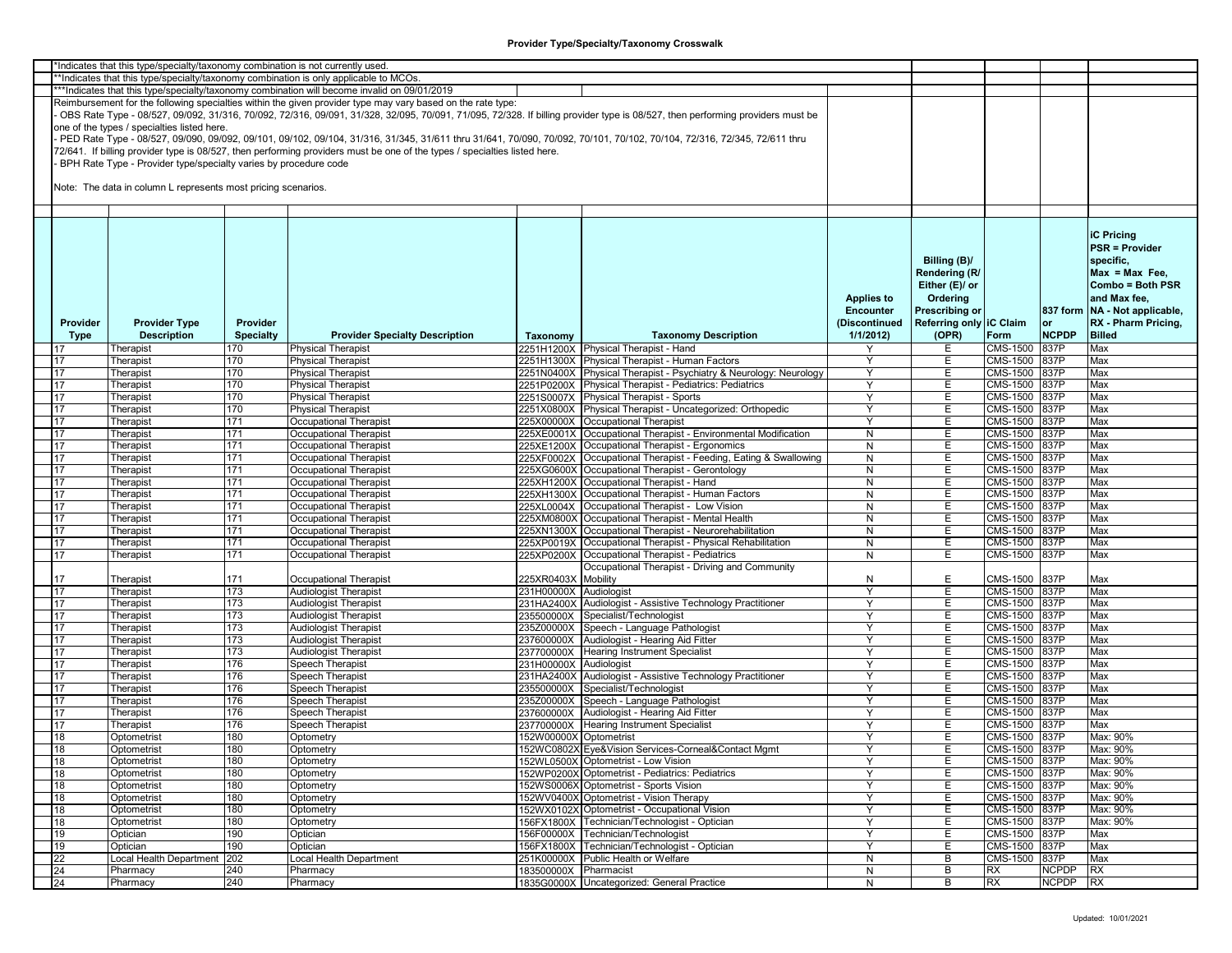|             | *Indicates that this type/specialty/taxonomy combination is not currently used. |                  |                                                                                                                           |                        |                                                                                                                                                                               |                   |                         |               |              |                                 |
|-------------|---------------------------------------------------------------------------------|------------------|---------------------------------------------------------------------------------------------------------------------------|------------------------|-------------------------------------------------------------------------------------------------------------------------------------------------------------------------------|-------------------|-------------------------|---------------|--------------|---------------------------------|
|             |                                                                                 |                  | **Indicates that this type/specialty/taxonomy combination is only applicable to MCOs.                                     |                        |                                                                                                                                                                               |                   |                         |               |              |                                 |
|             |                                                                                 |                  | ***Indicates that this type/specialty/taxonomy combination will become invalid on 09/01/2019                              |                        |                                                                                                                                                                               |                   |                         |               |              |                                 |
|             |                                                                                 |                  | Reimbursement for the following specialties within the given provider type may vary based on the rate type:               |                        |                                                                                                                                                                               |                   |                         |               |              |                                 |
|             |                                                                                 |                  |                                                                                                                           |                        | OBS Rate Type - 08/527, 09/092, 31/316, 70/092, 72/316, 09/091, 31/328, 32/095, 70/091, 71/095, 72/328. If billing provider type is 08/527, then performing providers must be |                   |                         |               |              |                                 |
|             | one of the types / specialties listed here.                                     |                  |                                                                                                                           |                        |                                                                                                                                                                               |                   |                         |               |              |                                 |
|             |                                                                                 |                  |                                                                                                                           |                        |                                                                                                                                                                               |                   |                         |               |              |                                 |
|             |                                                                                 |                  |                                                                                                                           |                        | PED Rate Type - 08/527, 09/090, 09/092, 09/101, 09/102, 09/104, 31/316, 31/345, 31/611 thru 31/641, 70/090, 70/092, 70/101, 70/102, 70/104, 72/316, 72/345, 72/611 thru       |                   |                         |               |              |                                 |
|             |                                                                                 |                  | 72/641. If billing provider type is 08/527, then performing providers must be one of the types / specialties listed here. |                        |                                                                                                                                                                               |                   |                         |               |              |                                 |
|             | BPH Rate Type - Provider type/specialty varies by procedure code                |                  |                                                                                                                           |                        |                                                                                                                                                                               |                   |                         |               |              |                                 |
|             |                                                                                 |                  |                                                                                                                           |                        |                                                                                                                                                                               |                   |                         |               |              |                                 |
|             | Note: The data in column L represents most pricing scenarios.                   |                  |                                                                                                                           |                        |                                                                                                                                                                               |                   |                         |               |              |                                 |
|             |                                                                                 |                  |                                                                                                                           |                        |                                                                                                                                                                               |                   |                         |               |              |                                 |
|             |                                                                                 |                  |                                                                                                                           |                        |                                                                                                                                                                               |                   |                         |               |              |                                 |
|             |                                                                                 |                  |                                                                                                                           |                        |                                                                                                                                                                               |                   |                         |               |              |                                 |
|             |                                                                                 |                  |                                                                                                                           |                        |                                                                                                                                                                               |                   |                         |               |              |                                 |
|             |                                                                                 |                  |                                                                                                                           |                        |                                                                                                                                                                               |                   |                         |               |              | <b>iC Pricing</b>               |
|             |                                                                                 |                  |                                                                                                                           |                        |                                                                                                                                                                               |                   |                         |               |              | <b>PSR = Provider</b>           |
|             |                                                                                 |                  |                                                                                                                           |                        |                                                                                                                                                                               |                   | Billing (B)/            |               |              | specific.                       |
|             |                                                                                 |                  |                                                                                                                           |                        |                                                                                                                                                                               |                   | Rendering (R/           |               |              | $Max = Max Free$                |
|             |                                                                                 |                  |                                                                                                                           |                        |                                                                                                                                                                               |                   |                         |               |              |                                 |
|             |                                                                                 |                  |                                                                                                                           |                        |                                                                                                                                                                               |                   | Either (E)/ or          |               |              | Combo = Both PSR                |
|             |                                                                                 |                  |                                                                                                                           |                        |                                                                                                                                                                               | <b>Applies to</b> | Ordering                |               |              | and Max fee,                    |
|             |                                                                                 |                  |                                                                                                                           |                        |                                                                                                                                                                               | <b>Encounter</b>  | Prescribing or          |               |              | 837 form   NA - Not applicable, |
| Provider    | <b>Provider Type</b>                                                            | Provider         |                                                                                                                           |                        |                                                                                                                                                                               | (Discontinued     | Referring only IC Claim |               | or           | RX - Pharm Pricing,             |
|             | <b>Description</b>                                                              | <b>Specialty</b> |                                                                                                                           |                        | <b>Taxonomy Description</b>                                                                                                                                                   | 1/1/2012          | (OPR)                   | Form          | <b>NCPDP</b> | <b>Billed</b>                   |
| <b>Type</b> |                                                                                 |                  | <b>Provider Specialty Description</b>                                                                                     | Taxonomy               |                                                                                                                                                                               |                   |                         |               |              |                                 |
| 24          | Pharmacy                                                                        | 240              | Pharmacy                                                                                                                  |                        | 1835G0303X Pharmacist - Geriatric                                                                                                                                             | N                 | В                       | <b>RX</b>     | <b>NCPDP</b> | <b>RX</b>                       |
| 24          | Pharmacy                                                                        | 240              | Pharmacy                                                                                                                  | 1835X0200X             | Pharmacist - Oncology                                                                                                                                                         | N                 | В                       | <b>RX</b>     | <b>NCPDP</b> | <b>RX</b>                       |
| 24          | Pharmacy                                                                        | 240              | Pharmacy                                                                                                                  | 333600000X             | Pharmacy                                                                                                                                                                      | $\overline{N}$    | B                       | RX            | <b>NCPDP</b> | RX                              |
| 24          | Pharmacy                                                                        | 240              | Pharmacv                                                                                                                  |                        | 3336C0002X Clinic Pharmacy                                                                                                                                                    | $\overline{N}$    | B                       | RX            | <b>NCPDP</b> | <b>RX</b>                       |
| 24          | Pharmacy                                                                        | 240              | Pharmacy                                                                                                                  |                        | 3336C0003X Community/Retail Pharmacy                                                                                                                                          | N                 | B                       | RX            | <b>NCPDP</b> | <b>RX</b>                       |
|             |                                                                                 |                  |                                                                                                                           |                        |                                                                                                                                                                               |                   |                         |               |              |                                 |
| 24          | Pharmacy                                                                        | 240              | Pharmacy                                                                                                                  |                        | 3336C0004X Compounding Pharmacy                                                                                                                                               | N                 | В                       | <b>RX</b>     | <b>NCPDP</b> | <b>RX</b>                       |
| 24          | Pharmacy                                                                        | 240              | Pharmacy                                                                                                                  |                        | 3336H0001X Home Infusion Therapy Pharmacy                                                                                                                                     | N                 | B                       | RX            | <b>NCPDP</b> | <b>RX</b>                       |
| 24          | Pharmacy                                                                        | 240              | Pharmacy                                                                                                                  | 333610012X             | <b>Institutional Pharmacy</b>                                                                                                                                                 | N                 | B                       | RX            | <b>NCPDP</b> | <b>RX</b>                       |
| 24          | Pharmacy                                                                        | 240              | Pharmacy                                                                                                                  |                        | 3336L0003X Long Term Care Pharmacy                                                                                                                                            | N                 | B                       | RX            | <b>NCPDP</b> | RX                              |
| 24          | Pharmacy                                                                        | 240              | Pharmacy                                                                                                                  |                        | 3336M0002X Mail Order Pharmacy                                                                                                                                                | N                 | B                       | RX            | <b>NCPDP</b> | RX                              |
|             |                                                                                 |                  |                                                                                                                           |                        |                                                                                                                                                                               |                   |                         |               |              |                                 |
| 24          | Pharmacy                                                                        | 240              | Pharmacy                                                                                                                  |                        | 3336S0011X Specialty Pharmacy                                                                                                                                                 | N                 | В                       | <b>RX</b>     | <b>NCPDP</b> | <b>RX</b>                       |
|             | <b>DME/Medical Supply</b>                                                       |                  |                                                                                                                           |                        |                                                                                                                                                                               |                   |                         |               |              |                                 |
| 25          | Dealer                                                                          | 220              | Hearing Aid Dealer                                                                                                        | 231H00000X Audiologist |                                                                                                                                                                               | Y                 | B                       | CMS-1500      | 837P         | Max                             |
|             | <b>DME/Medical Supply</b>                                                       |                  |                                                                                                                           |                        |                                                                                                                                                                               |                   |                         |               |              |                                 |
| 25          | Dealer                                                                          | 220              | Hearing Aid Dealer                                                                                                        | 237700000X             | <b>Hearing Instrument Specialist</b>                                                                                                                                          | Y                 | B                       | CMS-1500      | 837P         | Max                             |
|             | <b>DME/Medical Supply</b>                                                       |                  |                                                                                                                           |                        |                                                                                                                                                                               |                   |                         |               |              |                                 |
|             |                                                                                 |                  |                                                                                                                           |                        |                                                                                                                                                                               |                   |                         |               |              |                                 |
| 25          | Dealer                                                                          | 220              | Hearing Aid Dealer                                                                                                        | 332B00000X             | Durable Medical Equipment & Medical Supplies                                                                                                                                  | Y                 | B                       | CMS-1500      | 837P         | Max                             |
|             | <b>DME/Medical Supply</b>                                                       |                  |                                                                                                                           |                        |                                                                                                                                                                               |                   |                         |               |              |                                 |
| 25          | Dealer                                                                          | 220              | Hearing Aid Dealer                                                                                                        |                        | 332S00000X Hearing Aid Equipment                                                                                                                                              | Y                 | B                       | CMS-1500      | 837P         | Max                             |
|             | <b>DME/Medical Supply</b>                                                       |                  |                                                                                                                           |                        |                                                                                                                                                                               |                   |                         |               |              |                                 |
| 25          | Dealer                                                                          | 248              | Medical and Surgical Supplies                                                                                             |                        | 332B00000X Durable Medical Equipment & Medical Supplies                                                                                                                       | Y                 | В                       | CMS-1500      | 837P         | Max                             |
|             | <b>DME/Medical Supply</b>                                                       |                  |                                                                                                                           |                        |                                                                                                                                                                               |                   |                         |               |              |                                 |
|             |                                                                                 |                  |                                                                                                                           |                        |                                                                                                                                                                               | Y                 | B                       |               |              |                                 |
| 25          | Dealer                                                                          | 249              | Durable Medical Goods                                                                                                     |                        | 332B00000X Durable Medical Equipment & Medical Supplies                                                                                                                       |                   |                         | CMS-1500      | 837P         | Max                             |
|             | <b>DME/Medical Supply</b>                                                       |                  |                                                                                                                           |                        |                                                                                                                                                                               |                   |                         |               |              |                                 |
| 25          | Dealer                                                                          | 250              | <b>DME/Medical Supply Dealer</b>                                                                                          |                        | 332B00000X Durable Medical Equipment & Medical Supplies                                                                                                                       | Y                 | В                       | CMS-1500      | 837P         | Max                             |
|             | <b>DME/Medical Supply</b>                                                       |                  |                                                                                                                           |                        | Durable Medical Equipment & Medical Supplies -                                                                                                                                |                   |                         |               |              |                                 |
| 25          | Dealer                                                                          | 250              | DME/Medical Supply Dealer                                                                                                 | 332BP3500X             | Parenteral & Enteral Nutrition                                                                                                                                                | Y                 | B                       | CMS-1500      | 837P         | Max                             |
|             | <b>DME/Medical Supply</b>                                                       |                  |                                                                                                                           |                        | Durable Medical Equipment & Medical Supplies -                                                                                                                                |                   |                         |               |              |                                 |
| 25          | Dealer                                                                          | 250              | DME/Medical Supply Dealer                                                                                                 |                        | 332BX2000X Oxygen Equipment & Supplies                                                                                                                                        | Y                 | B                       | CMS-1500      | 837P         | Max                             |
|             | <b>DME/Medical Supply</b>                                                       |                  |                                                                                                                           |                        |                                                                                                                                                                               |                   |                         |               |              |                                 |
|             |                                                                                 |                  |                                                                                                                           |                        |                                                                                                                                                                               |                   |                         |               |              |                                 |
| 25          | Dealer                                                                          | 277              | <b>Orthotic And Prosthetic Devices</b>                                                                                    | 222Z00000X Orthotist   |                                                                                                                                                                               | Y                 | В                       | CMS-1500      | 837P         | Max                             |
|             | <b>DME/Medical Supply</b>                                                       |                  |                                                                                                                           |                        |                                                                                                                                                                               |                   |                         |               |              |                                 |
| 25          | Dealer                                                                          | 277              | <b>Orthotic And Prosthetic Devices</b>                                                                                    | 224P00000X Prosthetist |                                                                                                                                                                               | Y                 | B                       | CMS-1500      | 837P         | Max                             |
|             | <b>DME/Medical Supply</b>                                                       |                  |                                                                                                                           |                        |                                                                                                                                                                               |                   |                         |               |              |                                 |
| 25          | Dealer                                                                          | 277              | Orthotic And Prosthetic Devices                                                                                           |                        | 225000000X Orthotics/Prosthetics Fitter                                                                                                                                       | Y                 | B                       | CMS-1500 837P |              | Max                             |
|             |                                                                                 |                  |                                                                                                                           |                        |                                                                                                                                                                               |                   |                         |               |              |                                 |
|             | <b>DME/Medical Supply</b>                                                       |                  |                                                                                                                           |                        |                                                                                                                                                                               |                   |                         |               |              |                                 |
| 25          | Dealer                                                                          | 277              | Orthotic And Prosthetic Devices                                                                                           | 231HA2400X             | Audiologist - Assistive Technology Practitioner                                                                                                                               | Y                 | B                       | CMS-1500      | 837P         | Max                             |
|             | <b>DME/Medical Supply</b>                                                       |                  |                                                                                                                           |                        |                                                                                                                                                                               |                   |                         |               |              |                                 |
| 25          | Dealer                                                                          | 277              | Orthotic And Prosthetic Devices                                                                                           | 237700000X             | <b>Hearing Instrument Specialist</b>                                                                                                                                          | Y                 | В                       | CMS-1500 837P |              | Max                             |
|             | <b>DME/Medical Supply</b>                                                       |                  |                                                                                                                           |                        | Ambulatory Health Care Facilities-Clinic-Augmentative                                                                                                                         |                   |                         |               |              |                                 |
| 25          | Dealer                                                                          | 277              | Orthotic And Prosthetic Devices                                                                                           |                        | 261QA3000X Communication                                                                                                                                                      | Y                 | B                       | CMS-1500      | 837P         | Max                             |
|             |                                                                                 |                  |                                                                                                                           |                        |                                                                                                                                                                               |                   |                         |               |              |                                 |
|             | <b>DME/Medical Supply</b>                                                       |                  |                                                                                                                           |                        |                                                                                                                                                                               |                   |                         |               |              |                                 |
| 25          | Dealer                                                                          | 277              | <b>Orthotic And Prosthetic Devices</b>                                                                                    |                        | 332B00000X Durable Medical Equipment & Medical Supplies                                                                                                                       | Y                 | В                       | CMS-1500      | 837P         | Max                             |
|             | <b>DME/Medical Supply</b>                                                       |                  |                                                                                                                           |                        |                                                                                                                                                                               |                   |                         |               |              |                                 |
| 25          | Dealer                                                                          | 277              | Orthotic And Prosthetic Devices                                                                                           |                        | 332S00000X Hearing Aid Equipment                                                                                                                                              | Y                 | B                       | CMS-1500 837P |              | Max                             |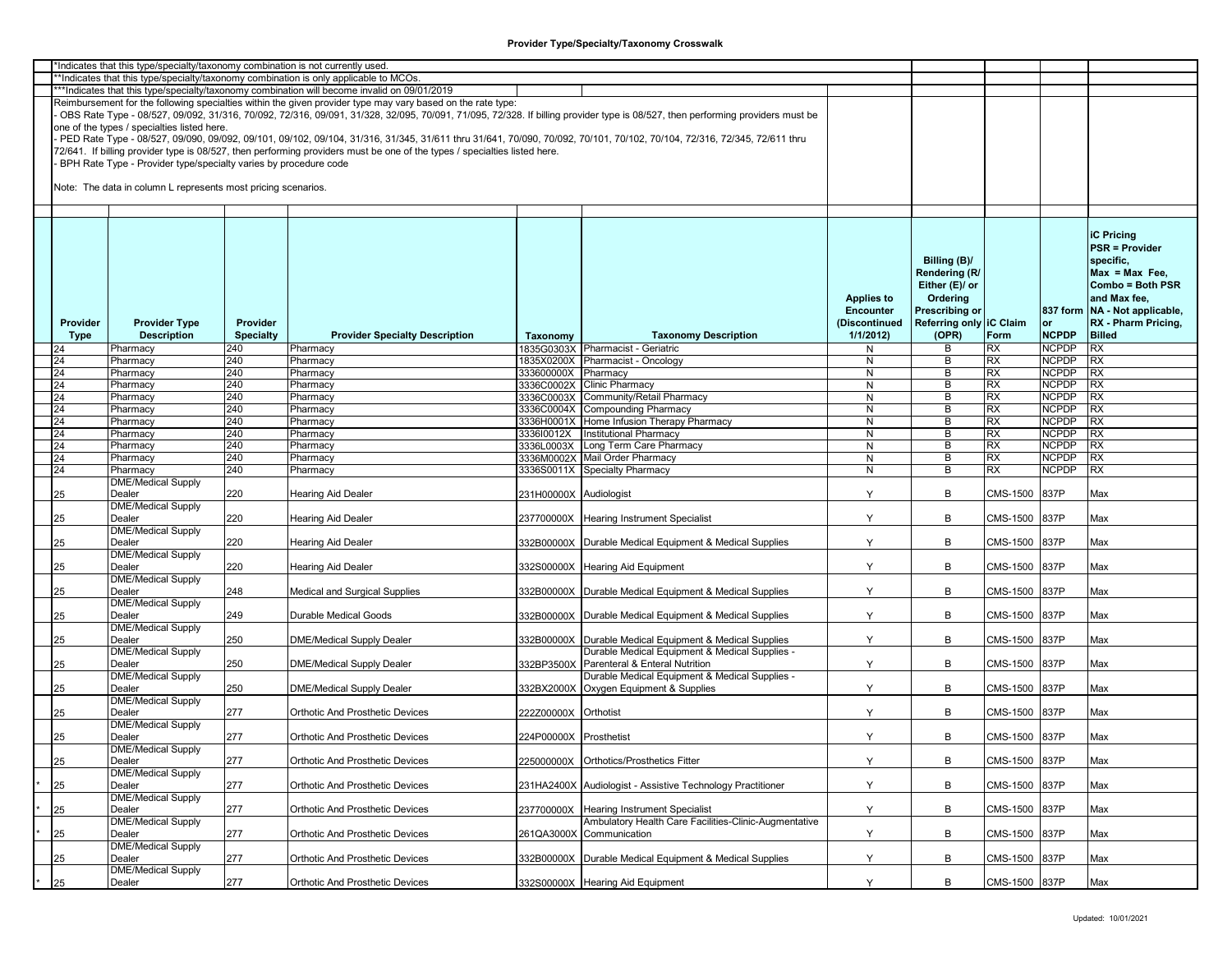|          | *Indicates that this type/specialty/taxonomy combination is not currently used |                  |                                                                                                                                                                         |                      |                                                                                                                                                                               |                   |                         |               |              |                               |
|----------|--------------------------------------------------------------------------------|------------------|-------------------------------------------------------------------------------------------------------------------------------------------------------------------------|----------------------|-------------------------------------------------------------------------------------------------------------------------------------------------------------------------------|-------------------|-------------------------|---------------|--------------|-------------------------------|
|          |                                                                                |                  |                                                                                                                                                                         |                      |                                                                                                                                                                               |                   |                         |               |              |                               |
|          |                                                                                |                  | **Indicates that this type/specialty/taxonomy combination is only applicable to MCOs.                                                                                   |                      |                                                                                                                                                                               |                   |                         |               |              |                               |
|          |                                                                                |                  | ***Indicates that this type/specialty/taxonomy combination will become invalid on 09/01/2019                                                                            |                      |                                                                                                                                                                               |                   |                         |               |              |                               |
|          |                                                                                |                  | Reimbursement for the following specialties within the given provider type may vary based on the rate type:                                                             |                      |                                                                                                                                                                               |                   |                         |               |              |                               |
|          |                                                                                |                  |                                                                                                                                                                         |                      | OBS Rate Type - 08/527, 09/092, 31/316, 70/092, 72/316, 09/091, 31/328, 32/095, 70/091, 71/095, 72/328. If billing provider type is 08/527, then performing providers must be |                   |                         |               |              |                               |
|          | one of the types / specialties listed here.                                    |                  |                                                                                                                                                                         |                      |                                                                                                                                                                               |                   |                         |               |              |                               |
|          |                                                                                |                  | PED Rate Type - 08/527, 09/090, 09/092, 09/101, 09/102, 09/104, 31/316, 31/345, 31/611 thru 31/641, 70/090, 70/092, 70/101, 70/102, 70/104, 72/316, 72/345, 72/611 thru |                      |                                                                                                                                                                               |                   |                         |               |              |                               |
|          |                                                                                |                  | 72/641. If billing provider type is 08/527, then performing providers must be one of the types / specialties listed here.                                               |                      |                                                                                                                                                                               |                   |                         |               |              |                               |
|          | BPH Rate Type - Provider type/specialty varies by procedure code               |                  |                                                                                                                                                                         |                      |                                                                                                                                                                               |                   |                         |               |              |                               |
|          |                                                                                |                  |                                                                                                                                                                         |                      |                                                                                                                                                                               |                   |                         |               |              |                               |
|          | Note: The data in column L represents most pricing scenarios.                  |                  |                                                                                                                                                                         |                      |                                                                                                                                                                               |                   |                         |               |              |                               |
|          |                                                                                |                  |                                                                                                                                                                         |                      |                                                                                                                                                                               |                   |                         |               |              |                               |
|          |                                                                                |                  |                                                                                                                                                                         |                      |                                                                                                                                                                               |                   |                         |               |              |                               |
|          |                                                                                |                  |                                                                                                                                                                         |                      |                                                                                                                                                                               |                   |                         |               |              |                               |
|          |                                                                                |                  |                                                                                                                                                                         |                      |                                                                                                                                                                               |                   |                         |               |              | <b>iC Pricing</b>             |
|          |                                                                                |                  |                                                                                                                                                                         |                      |                                                                                                                                                                               |                   |                         |               |              | <b>PSR = Provider</b>         |
|          |                                                                                |                  |                                                                                                                                                                         |                      |                                                                                                                                                                               |                   | Billing (B)/            |               |              | specific,                     |
|          |                                                                                |                  |                                                                                                                                                                         |                      |                                                                                                                                                                               |                   | Rendering (R/           |               |              | $Max = Max Free$              |
|          |                                                                                |                  |                                                                                                                                                                         |                      |                                                                                                                                                                               |                   |                         |               |              |                               |
|          |                                                                                |                  |                                                                                                                                                                         |                      |                                                                                                                                                                               |                   | Either (E)/ or          |               |              | Combo = Both PSR              |
|          |                                                                                |                  |                                                                                                                                                                         |                      |                                                                                                                                                                               | <b>Applies to</b> | Ordering                |               |              | and Max fee,                  |
|          |                                                                                |                  |                                                                                                                                                                         |                      |                                                                                                                                                                               | <b>Encounter</b>  | <b>Prescribing or</b>   |               |              | 837 form NA - Not applicable, |
| Provider | <b>Provider Type</b>                                                           | Provider         |                                                                                                                                                                         |                      |                                                                                                                                                                               | (Discontinued     | Referring only IC Claim |               | lor          | RX - Pharm Pricing,           |
| Type     | <b>Description</b>                                                             | <b>Specialty</b> | <b>Provider Specialty Description</b>                                                                                                                                   | Taxonomy             | <b>Taxonomy Description</b>                                                                                                                                                   | 1/1/2012          | (OPR)                   | Form          | <b>NCPDP</b> | <b>Billed</b>                 |
|          | <b>DME/Medical Supply</b>                                                      |                  |                                                                                                                                                                         |                      |                                                                                                                                                                               |                   |                         |               |              |                               |
| 25       | Dealer                                                                         | 277              | <b>Orthotic And Prosthetic Devices</b>                                                                                                                                  |                      | 335E00000X Prosthetic/Orthotic Supplier                                                                                                                                       | Y                 | B                       | CMS-1500 837P |              | Max                           |
| 26       | <b>Transportation Provider</b>                                                 | 260              | Ambulance                                                                                                                                                               | 341600000X Ambulance |                                                                                                                                                                               | Y                 | B                       | CMS-1500 837P |              | <b>PSR</b>                    |
| 26       | <b>Transportation Provider</b>                                                 | 260              | Ambulance                                                                                                                                                               |                      | 3416L0300X Ambulance - Land                                                                                                                                                   |                   | B                       | CMS-1500 837P |              | PSR                           |
| 26       | <b>Transportation Provider</b>                                                 | 260              | Ambulance                                                                                                                                                               |                      | 3416S0300X Ambulance - Water Transport                                                                                                                                        | N                 | B                       | CMS-1500 837P |              | PSR                           |
| 26       |                                                                                | 261              | Air Ambulance                                                                                                                                                           |                      | 3416A0800X Ambulance - Air                                                                                                                                                    | Y                 | B                       | CMS-1500 837P |              | <b>PSR</b>                    |
|          | <b>Transportation Provider</b>                                                 |                  |                                                                                                                                                                         |                      |                                                                                                                                                                               | ٧                 |                         |               |              |                               |
| 26       | <b>Transportation Provider</b>                                                 | 261              | Air Ambulance                                                                                                                                                           | 344800000X           | <b>Air Carrier</b>                                                                                                                                                            |                   | B                       | CMS-1500 837P |              | PSR                           |
| 26       | <b>Transportation Provider</b>                                                 | 262              | <b>Critical Care Helicopter</b>                                                                                                                                         | 3416A0800X           | Ambulance - Air                                                                                                                                                               | Y                 | B                       | CMS-1500 837P |              | <b>PSR</b>                    |
| 26       | <b>Transportation Provider</b>                                                 | 263              | Taxi                                                                                                                                                                    | ---------            | <b>Faxonomy Not Applicable (non-medical services)</b>                                                                                                                         | N                 | B                       | N/A           |              | N/A                           |
| 26       | <b>Transportation Provider</b>                                                 | 264              | Common Carrier (Ambulatory)                                                                                                                                             | --------             | [axonomy Not Applicable (non-medical services)                                                                                                                                | N                 | B                       | N/A           |              | N/A                           |
| 26       | <b>Transportation Provider</b>                                                 | 265              | Common Carrier (Non-ambulatory)                                                                                                                                         | --------             | <b>Faxonomy Not Applicable (non-medical services)</b>                                                                                                                         | N                 | В                       | N/A           |              | N/A                           |
| 26       | <b>Transportation Provider</b>                                                 | 268              | <b>Transportation Broker</b>                                                                                                                                            | -------              | <b>Faxonomy Not Applicable (non-medical services)</b>                                                                                                                         | N                 | B                       | N/A           |              | N/A                           |
| 26       | <b>Transportation Provider</b>                                                 | 268              | <b>Transportation Broker</b>                                                                                                                                            | 347E00000X           | <b>Transportation Broker</b>                                                                                                                                                  | N                 | B                       | N/A           |              | N/A                           |
| 26       | <b>Transportation Provider</b>                                                 | 560              | <b>Travel Agent</b>                                                                                                                                                     | ---------            | Taxonomy Not Applicable (non-medical services)                                                                                                                                |                   | B                       | CMS-1500 837P |              | PSR                           |
| 26       | <b>Transportation Provider</b>                                                 | 561              | Non-emergency Livery/Taxi                                                                                                                                               | 344600000X           | Taxi                                                                                                                                                                          | N                 | R                       | N/A           | N/A          | N/A                           |
| 26       | <b>Transportation Provider</b>                                                 | 562              | Wheel Chair Van (Non-emergency Invalid Coach)                                                                                                                           | 343900000X           | Non-emergency Medical Transportation (Van)                                                                                                                                    | N                 | R                       | N/A           | N/A          | N/A                           |
| 26       | <b>Transportation Provider</b>                                                 | 565              | <b>Transportation Network Company</b>                                                                                                                                   |                      | 347C00000X Transportation Services-Private Vehicle                                                                                                                            | N/A               | R                       | N/A           | N/A          | N/A                           |
| 27       | Dentist                                                                        | 270              | Endodontist                                                                                                                                                             |                      | 1223E0200X Dentist - Endodontics                                                                                                                                              | N                 | E                       | ADA-2006      | 837D         | Max                           |
| 27       | Dentist                                                                        | 271              | <b>General Dentistry Practitioner</b>                                                                                                                                   |                      | 1223G0001X Dentist - General Practice                                                                                                                                         | N                 | Е                       | ADA-2006      | 837D         | Max                           |
| 27       | Dentist                                                                        | 272              | Oral and Maxillofacial Surgeon                                                                                                                                          |                      | 1223S0112X Dentist - Oral and Maxillofacial Surgery                                                                                                                           | N                 | E                       | ADA-2006      | 837D         | Max                           |
| 27       | Dentist                                                                        | 273              | Orthodontist                                                                                                                                                            |                      | 1223X0400X Dentist - Orthodontics                                                                                                                                             | N                 | Е                       | ADA-2006      | 837D         | Max                           |
| 27       | Dentist                                                                        | 274              | Pediatric Dentist (Pedodontist)                                                                                                                                         |                      | 1223P0221X Dentist - Pediatric Dentistry (Pedodontics)                                                                                                                        | N                 | E                       | ADA-2006      | 837D         | Max                           |
| 27       | Dentist                                                                        | 275              | Periodontist                                                                                                                                                            |                      | 1223P0300X Dentist - Periodontics                                                                                                                                             | N                 | Е                       | ADA-2006      | 837D         | Max                           |
| 27       | Dentist                                                                        | 276              | Oral and Maxillofacial Pathologist                                                                                                                                      |                      | 1223P0106X Dentist - Oral and Maxillofacial Pathology                                                                                                                         | N                 | E                       | ADA-2006      | 837D         | Max                           |
| 27       | Dentist                                                                        | 278              | <b>Dental Hygienist</b>                                                                                                                                                 |                      | 124Q00000X Dental Hygienist                                                                                                                                                   | N                 | Е                       | ADA-2006      | 837D         | Max                           |
| 27       | Dentist                                                                        | 293              | Oral and Maxillofacial Radiologist                                                                                                                                      |                      | 1223X0008X Dentist - Oral and Maxillofacial Radiology                                                                                                                         | N                 | Е                       | ADA-2006      | 837D         | Max                           |
| 27       | Dentist                                                                        | 294              | <b>Public Health Dentist</b>                                                                                                                                            |                      | 1223D0001X Dentist - Dental Public Health                                                                                                                                     | N                 | Е                       | ADA-2006      | 837D         | Max                           |
|          | Dentist                                                                        | 295              | Prosthodontist                                                                                                                                                          |                      | 1223P0700X Dentist- Prosthodontics                                                                                                                                            | N                 | Е                       | ADA-2006      | 837D         | Max                           |
| 27       |                                                                                |                  |                                                                                                                                                                         |                      |                                                                                                                                                                               |                   |                         |               |              |                               |
| 27       | Dentist                                                                        | 296              | Dental Anesthesiologist                                                                                                                                                 | 122300000X Dentist   |                                                                                                                                                                               | N                 | Е                       | ADA-2006      | 837D         | Max                           |
| 27       | Dentist                                                                        | 296              | Dental Anesthesiologist                                                                                                                                                 |                      | 1223D0004X Dentist Anesthesiologist                                                                                                                                           | N                 | E                       | ADA-2006      | 837D         | Max                           |
|          |                                                                                |                  |                                                                                                                                                                         |                      | Physician-Pathology-Clinical Pathology/Laboratory                                                                                                                             |                   |                         |               |              |                               |
| 28       | _aboratory                                                                     | 280              | Independent Lab                                                                                                                                                         | 207ZP0105X Medicine  |                                                                                                                                                                               | Y                 | B                       | CMS-1500 837P |              | Max                           |
| 28       | Laboratory                                                                     | 280              | Independent Lab                                                                                                                                                         |                      | 291U00000X Clinical Medical Laboratory                                                                                                                                        | Y                 | B                       | CMS-1500 837P |              | Max                           |
| 29       | Radiology                                                                      | 290              | Portable Radiology                                                                                                                                                      |                      | 261QR0200X Clinic/Center - Radiology: Radiology                                                                                                                               |                   | В                       | CMS-1500 837P |              | Max                           |
| 29       | Radiology                                                                      | 290              | Portable Radiology                                                                                                                                                      |                      | 293D00000X Physiological Laboratory                                                                                                                                           | Υ                 | B                       | CMS-1500 837P |              | Max                           |
| 29       | Radiology                                                                      | 290              | Portable Radiology                                                                                                                                                      |                      | 261QX0203X Clinic/Center - Oncology, Radiation                                                                                                                                | Y                 | В                       | CMS-1500 837P |              | Max                           |
| 29       | Radiology                                                                      | 290              | Portable Radiology                                                                                                                                                      |                      | 261QR0207X Clinic/Center - Radiology: Mobile Mammography                                                                                                                      | Y                 | B                       | CMS-1500 837P |              | Max                           |
| 29       | Radiology                                                                      | 290              | Portable Radiology                                                                                                                                                      |                      | 261QR0208X Clinic/Center - Radiology: Mobile                                                                                                                                  | Y                 | B                       | CMS-1500 837P |              | Max                           |
| 29       | Radiology                                                                      | 290              | Portable Radiology                                                                                                                                                      |                      | 335V00000X Portable X - Ray Supplier                                                                                                                                          | N                 | В                       | CMS-1500 837P |              | Max                           |
| 29       | Radiology                                                                      | 291              | Non-Portable Radiology                                                                                                                                                  |                      | 261QR0200X Clinic/Center - Radiology: Radiology                                                                                                                               | Y                 | B                       | CMS-1500 837P |              | Max                           |
| 29       | Radiology                                                                      | 291              | Non-Portable Radiology                                                                                                                                                  |                      | 261QR0206X Clinic/Center - Radiology: Mammography                                                                                                                             | Y                 | В                       | CMS-1500 837P |              | Max                           |
| 29       | Radiology                                                                      | 291              | Non-Portable Radiology                                                                                                                                                  |                      | 293D00000X Physiological Laboratory                                                                                                                                           | Y                 | В                       | CMS-1500 837P |              | Max                           |
|          |                                                                                | 272              |                                                                                                                                                                         |                      | 204E00000X Physician-Ophthalmology-Oral & Maxillofacial Surgery                                                                                                               |                   | Е                       | CMS-1500 837P |              |                               |
| 31       | Physician                                                                      |                  | Oral and Maxillofacial Surgeon                                                                                                                                          |                      |                                                                                                                                                                               | Y                 |                         |               |              | Max                           |
| 31       | Physician                                                                      | 301              | Hepatology                                                                                                                                                              |                      | 207RI0008X Physician-Hepatology                                                                                                                                               | N                 | E                       | CMS-1500 837P |              | Max                           |
| 31       | Physician                                                                      | 302              | Hospitalist                                                                                                                                                             |                      | 208M00000X Physician-Hospitalist                                                                                                                                              | N                 | E.                      | CMS-1500 837P |              | Max                           |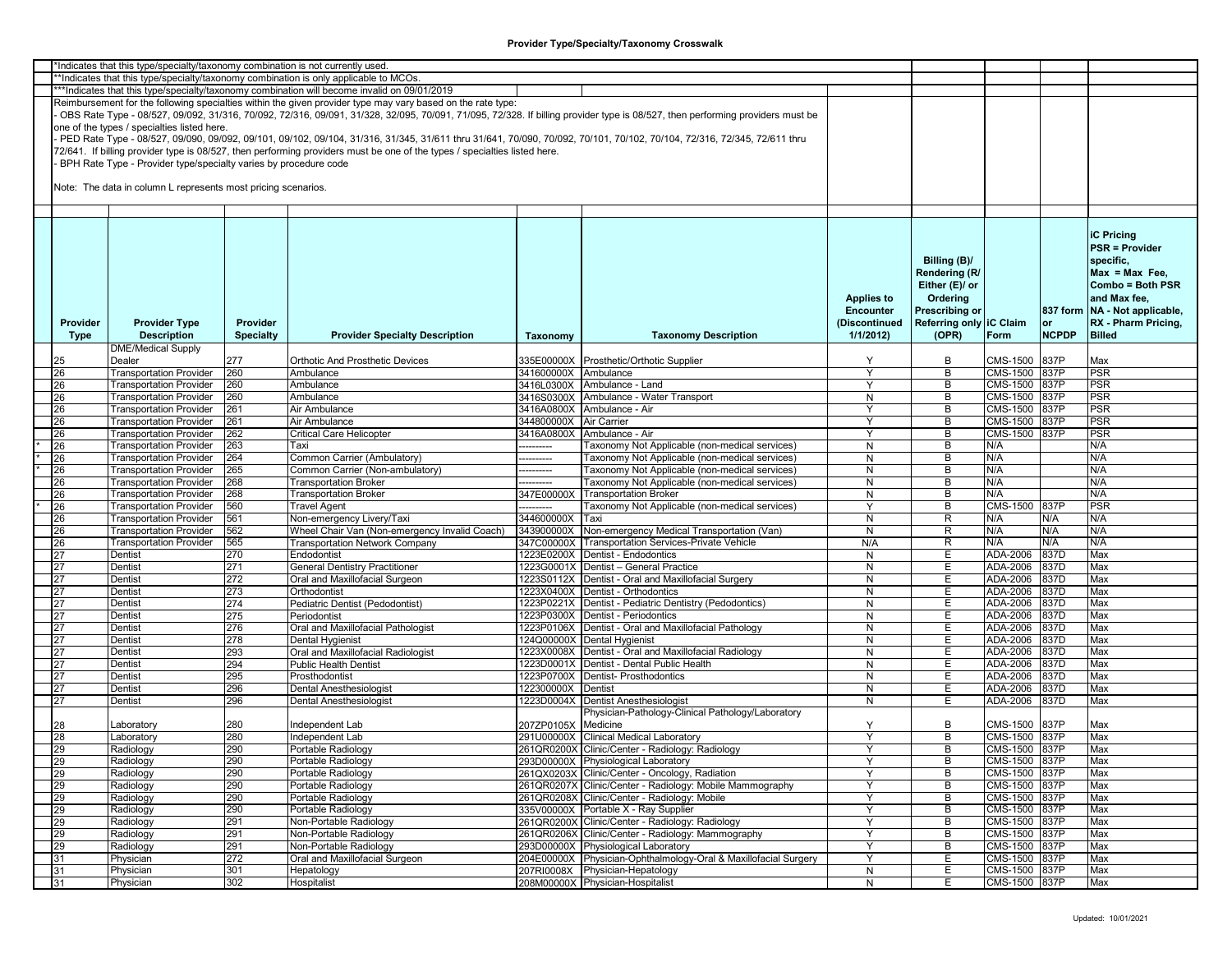| *Indicates that this type/specialty/taxonomy combination is not currently used |          |                                                                  |                  |                                                                                                                                                                         |                     |                                                                                                                                                                               |                   |                         |                 |              |                                 |
|--------------------------------------------------------------------------------|----------|------------------------------------------------------------------|------------------|-------------------------------------------------------------------------------------------------------------------------------------------------------------------------|---------------------|-------------------------------------------------------------------------------------------------------------------------------------------------------------------------------|-------------------|-------------------------|-----------------|--------------|---------------------------------|
|                                                                                |          |                                                                  |                  | **Indicates that this type/specialty/taxonomy combination is only applicable to MCOs.                                                                                   |                     |                                                                                                                                                                               |                   |                         |                 |              |                                 |
|                                                                                |          |                                                                  |                  | ***Indicates that this type/specialty/taxonomy combination will become invalid on 09/01/2019                                                                            |                     |                                                                                                                                                                               |                   |                         |                 |              |                                 |
|                                                                                |          |                                                                  |                  | Reimbursement for the following specialties within the given provider type may vary based on the rate type:                                                             |                     |                                                                                                                                                                               |                   |                         |                 |              |                                 |
|                                                                                |          |                                                                  |                  |                                                                                                                                                                         |                     | OBS Rate Type - 08/527, 09/092, 31/316, 70/092, 72/316, 09/091, 31/328, 32/095, 70/091, 71/095, 72/328. If billing provider type is 08/527, then performing providers must be |                   |                         |                 |              |                                 |
|                                                                                |          |                                                                  |                  |                                                                                                                                                                         |                     |                                                                                                                                                                               |                   |                         |                 |              |                                 |
|                                                                                |          | one of the types / specialties listed here.                      |                  |                                                                                                                                                                         |                     |                                                                                                                                                                               |                   |                         |                 |              |                                 |
|                                                                                |          |                                                                  |                  | PED Rate Type - 08/527, 09/090, 09/092, 09/101, 09/102, 09/104, 31/316, 31/345, 31/611 thru 31/641, 70/090, 70/092, 70/101, 70/102, 70/104, 72/316, 72/345, 72/611 thru |                     |                                                                                                                                                                               |                   |                         |                 |              |                                 |
|                                                                                |          |                                                                  |                  | 72/641. If billing provider type is 08/527, then performing providers must be one of the types / specialties listed here.                                               |                     |                                                                                                                                                                               |                   |                         |                 |              |                                 |
|                                                                                |          | BPH Rate Type - Provider type/specialty varies by procedure code |                  |                                                                                                                                                                         |                     |                                                                                                                                                                               |                   |                         |                 |              |                                 |
|                                                                                |          |                                                                  |                  |                                                                                                                                                                         |                     |                                                                                                                                                                               |                   |                         |                 |              |                                 |
|                                                                                |          |                                                                  |                  |                                                                                                                                                                         |                     |                                                                                                                                                                               |                   |                         |                 |              |                                 |
|                                                                                |          | Note: The data in column L represents most pricing scenarios.    |                  |                                                                                                                                                                         |                     |                                                                                                                                                                               |                   |                         |                 |              |                                 |
|                                                                                |          |                                                                  |                  |                                                                                                                                                                         |                     |                                                                                                                                                                               |                   |                         |                 |              |                                 |
|                                                                                |          |                                                                  |                  |                                                                                                                                                                         |                     |                                                                                                                                                                               |                   |                         |                 |              |                                 |
|                                                                                |          |                                                                  |                  |                                                                                                                                                                         |                     |                                                                                                                                                                               |                   |                         |                 |              |                                 |
|                                                                                |          |                                                                  |                  |                                                                                                                                                                         |                     |                                                                                                                                                                               |                   |                         |                 |              |                                 |
|                                                                                |          |                                                                  |                  |                                                                                                                                                                         |                     |                                                                                                                                                                               |                   |                         |                 |              | <b>iC Pricing</b>               |
|                                                                                |          |                                                                  |                  |                                                                                                                                                                         |                     |                                                                                                                                                                               |                   |                         |                 |              | <b>PSR = Provider</b>           |
|                                                                                |          |                                                                  |                  |                                                                                                                                                                         |                     |                                                                                                                                                                               |                   | Billing (B)/            |                 |              | specific,                       |
|                                                                                |          |                                                                  |                  |                                                                                                                                                                         |                     |                                                                                                                                                                               |                   |                         |                 |              |                                 |
|                                                                                |          |                                                                  |                  |                                                                                                                                                                         |                     |                                                                                                                                                                               |                   | Rendering (R/           |                 |              | $Max = Max Free$                |
|                                                                                |          |                                                                  |                  |                                                                                                                                                                         |                     |                                                                                                                                                                               |                   | Either (E)/ or          |                 |              | Combo = Both PSR                |
|                                                                                |          |                                                                  |                  |                                                                                                                                                                         |                     |                                                                                                                                                                               | <b>Applies to</b> | Ordering                |                 |              | and Max fee,                    |
|                                                                                |          |                                                                  |                  |                                                                                                                                                                         |                     |                                                                                                                                                                               |                   |                         |                 |              |                                 |
|                                                                                |          |                                                                  |                  |                                                                                                                                                                         |                     |                                                                                                                                                                               | <b>Encounter</b>  | <b>Prescribing or</b>   |                 |              | 837 form   NA - Not applicable, |
|                                                                                | Provider | <b>Provider Type</b>                                             | Provider         |                                                                                                                                                                         |                     |                                                                                                                                                                               | (Discontinued     | Referring only IC Claim |                 | or           | RX - Pharm Pricing,             |
|                                                                                | Type     | <b>Description</b>                                               | <b>Specialty</b> | <b>Provider Specialty Description</b>                                                                                                                                   | Taxonomy            | <b>Taxonomy Description</b>                                                                                                                                                   | 1/1/2012          | (OPR)                   | Form            | <b>NCPDP</b> | <b>Billed</b>                   |
|                                                                                |          |                                                                  |                  |                                                                                                                                                                         |                     | Physician-Neuromusculoskeletal Medicine, Sports                                                                                                                               |                   |                         |                 |              |                                 |
|                                                                                |          |                                                                  |                  |                                                                                                                                                                         |                     |                                                                                                                                                                               |                   |                         |                 |              |                                 |
|                                                                                |          | Physician                                                        | 303              | Neuromusculoskeletal & Sports Medicine                                                                                                                                  | 204C00000X          | Medicine                                                                                                                                                                      | N                 | E                       | CMS-1500        | 837P         | Max                             |
|                                                                                | 31       | Physician                                                        | 303              | Neuromusculoskeletal & Sports Medicine                                                                                                                                  |                     | 207PS0010X Physician-Emergency Medicine-Sports Medicine                                                                                                                       | N                 | Е                       | CMS-1500 837P   |              | Max                             |
|                                                                                | 31       | Physician                                                        | 303              | Neuromusculoskeletal & Sports Medicine                                                                                                                                  |                     | 207QS0010X Physician-Family Medicine-Sports Medicine                                                                                                                          | N                 | Е                       | CMS-1500 837P   |              | Max                             |
|                                                                                | 31       | Physician                                                        | 303              | Neuromusculoskeletal & Sports Medicine                                                                                                                                  |                     | 207RS0010X Physician-Internal Medicine-Sports Medicine                                                                                                                        | N                 | Е                       | <b>CMS-1500</b> | 837P         | Max                             |
|                                                                                |          |                                                                  |                  |                                                                                                                                                                         |                     |                                                                                                                                                                               |                   |                         |                 |              |                                 |
|                                                                                | 31       | Physician                                                        | 303              | Neuromusculoskeletal & Sports Medicine                                                                                                                                  |                     | 207XX0005X Physician-Orthopedic Surgery-Sports Medicine                                                                                                                       | N                 | Е                       | CMS-1500        | 837P         | Max                             |
|                                                                                | 31       | Physician                                                        | 303              | Neuromusculoskeletal & Sports Medicine                                                                                                                                  |                     | 2081S0010X Physician-Physical Medicine&Rehab-Sports Medicine                                                                                                                  | N                 | Е                       | CMS-1500        | 837P         | Max                             |
|                                                                                | 31       | Physician                                                        | 303              | Neuromusculoskeletal & Sports Medicine                                                                                                                                  |                     | 2083S0010X Physician-Preventive Medicine-Sports Medicine                                                                                                                      | N                 | E                       | CMS-1500        | 837P         | Max                             |
|                                                                                | 31       | Physician                                                        | 303              | Neuromusculoskeletal & Sports Medicine                                                                                                                                  |                     | 2084S0010X Physician-Psychiatry&Neurology-Sports Medicine                                                                                                                     | N                 | Ε                       | CMS-1500 837P   |              | Max                             |
|                                                                                |          |                                                                  |                  |                                                                                                                                                                         |                     |                                                                                                                                                                               |                   |                         |                 |              |                                 |
|                                                                                | 31       | Physician                                                        | 304              | Nuclear Medicine                                                                                                                                                        |                     | 207U00000X Physician-Nuclear Medicine                                                                                                                                         | N                 | E                       | CMS-1500        | 837P         | Max                             |
|                                                                                | 31       | Physician                                                        | 304              | Nuclear Medicine                                                                                                                                                        |                     | 207UN0901X Physician-Nuclear Medicine-Nuclear Cardiology                                                                                                                      | N                 | Е                       | CMS-1500        | 837P         | Max                             |
|                                                                                |          |                                                                  |                  |                                                                                                                                                                         |                     | Physician-Nuclear Medicine-Nuclear Imaging &                                                                                                                                  |                   |                         |                 |              |                                 |
|                                                                                | 31       | Physician                                                        | 304              | Nuclear Medicine                                                                                                                                                        | 207UN0902X          | Therapy                                                                                                                                                                       | N                 | E                       | CMS-1500        | 837P         | Max                             |
|                                                                                |          |                                                                  |                  |                                                                                                                                                                         |                     | Physician-Nuclear Medicine-In Vivo & In Vitro Nuclear                                                                                                                         |                   |                         |                 |              |                                 |
|                                                                                |          |                                                                  |                  |                                                                                                                                                                         |                     |                                                                                                                                                                               |                   |                         |                 |              |                                 |
|                                                                                | 31       | Physician                                                        | 304              | Nuclear Medicine                                                                                                                                                        | 207UN0903X Medicine |                                                                                                                                                                               | N                 | E                       | CMS-1500        | 837P         | Max                             |
|                                                                                | 31       | Physician                                                        | 305              | Pain Medicine                                                                                                                                                           |                     | 208VP0000X Physician-Pain Medicine-Pain Management                                                                                                                            | N                 | Е                       | CMS-1500        | 837P         | Max                             |
|                                                                                | 31       | Physician                                                        | 305              | Pain Medicine                                                                                                                                                           |                     | 208VP0014X Physician-Pain Medicine-Interventional Pain medicine                                                                                                               | N                 | Е                       | CMS-1500        | 837P         | Max                             |
|                                                                                | 31       | Physician                                                        | 306              | Preventative Medicine                                                                                                                                                   | 2083A0100X          | Physician-Preventive Medicine-Aerospace Medicine                                                                                                                              | N                 | Е                       | CMS-1500        | 837P         | Max                             |
|                                                                                |          |                                                                  |                  |                                                                                                                                                                         |                     |                                                                                                                                                                               |                   |                         |                 |              |                                 |
|                                                                                |          |                                                                  |                  |                                                                                                                                                                         |                     | Physician-Preventive Medicine-Undersea and                                                                                                                                    |                   |                         |                 |              |                                 |
|                                                                                | 31       | Physician                                                        | 306              | Preventative Medicine                                                                                                                                                   | 2083P0011X          | Hyperbaric Medicine                                                                                                                                                           | N                 | E                       | CMS-1500        | 837P         | Max                             |
|                                                                                |          |                                                                  |                  |                                                                                                                                                                         |                     | Physician-Preventive Medicine-Preventive                                                                                                                                      |                   |                         |                 |              |                                 |
|                                                                                | 31       | Physician                                                        | 306              | <b>Preventative Medicine</b>                                                                                                                                            | 2083P0500X          | Med/Occupational Environmental Med                                                                                                                                            | N                 | E                       | CMS-1500        | 837P         | Max                             |
|                                                                                |          |                                                                  |                  |                                                                                                                                                                         |                     |                                                                                                                                                                               |                   |                         |                 |              |                                 |
|                                                                                |          |                                                                  |                  |                                                                                                                                                                         |                     | Physician-Preventive Medicine-Public Health&General                                                                                                                           |                   |                         |                 |              |                                 |
|                                                                                | 31       | Physician                                                        | 306              | Preventative Medicine                                                                                                                                                   | 2083P0901X          | Preventive Medicine                                                                                                                                                           | N                 | Е                       | CMS-1500        | 837P         | Max                             |
|                                                                                | 31       | Physician                                                        | 306              | Preventative Medicine                                                                                                                                                   | 2083T0002X          | Physician-Preventive Medicine-Medical Toxicology                                                                                                                              | N                 | Е                       | CMS-1500 837P   |              | Max                             |
|                                                                                | 31       | Physician                                                        | 306              | Preventative Medicine                                                                                                                                                   |                     | 2083X0100X Physician-Preventive Medicine-Occupational Medicine                                                                                                                | N                 | Е                       | CMS-1500        | 837P         | Max                             |
|                                                                                | 31       | Physician                                                        | 307              | <b>Medical Genetics</b>                                                                                                                                                 |                     | 207SG0201X Physician-Medical Genetics-Clinical Genetics(M.D.)                                                                                                                 | N                 | Е                       | CMS-1500        | 837P         | Max                             |
|                                                                                |          |                                                                  |                  |                                                                                                                                                                         |                     |                                                                                                                                                                               |                   |                         |                 |              |                                 |
|                                                                                | 31       | Physician                                                        | 308              | Sleep Medicine                                                                                                                                                          |                     | 207QS1201X Physician-Family Medicine-Sleep Medicine                                                                                                                           | N                 | E                       | CMS-1500        | 837P         | Max                             |
|                                                                                | 31       | Physician                                                        | 308              | Sleep Medicine                                                                                                                                                          |                     | 207RS0012X Physician-Internal Medicine-Sleep Medicine                                                                                                                         | N                 | Е                       | CMS-1500        | 837P         | Max                             |
|                                                                                | 31       | Physician                                                        | 308              | Sleep Medicine                                                                                                                                                          |                     | 207YS0012X Physician-Otolaryngology-Sleep Medicine                                                                                                                            | N                 | E                       | CMS-1500        | 837P         | Max                             |
|                                                                                | 31       | Physician                                                        | 308              | Sleep Medicine                                                                                                                                                          |                     | 2084S0012X Physician-Psychiatry & Neurology-Sleep Medicine                                                                                                                    | N                 | Ε                       | CMS-1500        | 837P         | Max                             |
|                                                                                |          |                                                                  | 309              |                                                                                                                                                                         |                     |                                                                                                                                                                               |                   | Ε                       | CMS-1500 837P   |              |                                 |
|                                                                                | 31       | Physician                                                        |                  | Transplant Surgery                                                                                                                                                      |                     | 204F00000X Physician-Surgery-Transplant Surgery                                                                                                                               | N                 |                         |                 |              | Max                             |
|                                                                                | 31       | Physician                                                        | 310              | Allergy                                                                                                                                                                 |                     | 207K00000X Physician-Allergy & Immunology                                                                                                                                     | Y                 | E                       | CMS-1500        | 837P         | Max                             |
|                                                                                | 31       | Physician                                                        | 310              | Allergy                                                                                                                                                                 |                     | 207KA0200X Physician-Allergy&Immunology-Allergy                                                                                                                               |                   | E                       | CMS-1500 837P   |              | Max                             |
|                                                                                | 31       | Physician                                                        | 310              | Allergy                                                                                                                                                                 |                     | 207KI0005X Physician-Allergy&Immunology-Immunology                                                                                                                            | Y                 | E.                      | CMS-1500 837P   |              | Max                             |
|                                                                                | 31       | Physician                                                        | 310              | Allergy                                                                                                                                                                 |                     | 207RA0201X Physician-Internal Medicine-Allergy & Immunology                                                                                                                   | Y                 | Е                       | CMS-1500 837P   |              | Max                             |
|                                                                                |          |                                                                  |                  |                                                                                                                                                                         |                     |                                                                                                                                                                               |                   |                         |                 |              |                                 |
|                                                                                | 31       | Physician                                                        | 311              | Anesthesiology                                                                                                                                                          |                     | 207L00000X Physician-Anesthesiology                                                                                                                                           | `Y                | Е                       | CMS-1500 837P   |              | Max                             |
|                                                                                | 31       | Physician                                                        | 311              | Anesthesiology                                                                                                                                                          |                     | 207LA0401X Physician-Anesthesiology-Addiction Medicine                                                                                                                        | $\mathsf{N}$      | E                       | CMS-1500 837P   |              | Max                             |
|                                                                                | 31       | Physician                                                        | 311              | Anesthesiology                                                                                                                                                          |                     | 207LC0200X Physician-Anesthesiology-Critical Care Medicine                                                                                                                    | N                 | Е                       | CMS-1500 837P   |              | Max                             |
|                                                                                |          |                                                                  |                  |                                                                                                                                                                         |                     |                                                                                                                                                                               |                   |                         |                 |              |                                 |
|                                                                                |          |                                                                  |                  |                                                                                                                                                                         |                     |                                                                                                                                                                               |                   |                         |                 |              |                                 |
|                                                                                | 31       | Physician                                                        | 311              | Anesthesiology                                                                                                                                                          |                     | 207LH0002X Physician-Anesthesiology-Hospice & Palliative Medicine                                                                                                             | N                 | E                       | CMS-1500        | 837P         | Max                             |
|                                                                                | 31       | Physician                                                        | 311              | Anesthesiology                                                                                                                                                          |                     | 207LP2900X Physician-Anesthesiology-Pain Medicine                                                                                                                             | N                 | Е                       | CMS-1500 837P   |              | Max                             |
|                                                                                | 31       | Physician                                                        | 312              | Cardiology                                                                                                                                                              |                     | 207RC0000X Physician-Internal Medicine-Cardiovascular Disease                                                                                                                 | Y                 | E                       | CMS-1500 837P   |              | Max                             |
|                                                                                | 31       | Physician                                                        | 312              | Cardiology                                                                                                                                                              |                     | 207RH0005X Hypertension Medicine                                                                                                                                              | Y                 | E                       | CMS-1500 837P   |              | Max                             |
|                                                                                |          |                                                                  |                  |                                                                                                                                                                         |                     |                                                                                                                                                                               |                   |                         |                 |              |                                 |
|                                                                                | 31       | Physician                                                        | 312              | Cardiology                                                                                                                                                              |                     | 207RI0011X Physician-Internal Medicine-Interventional Cardiology                                                                                                              | Y                 | E.                      | CMS-1500 837P   |              | Max                             |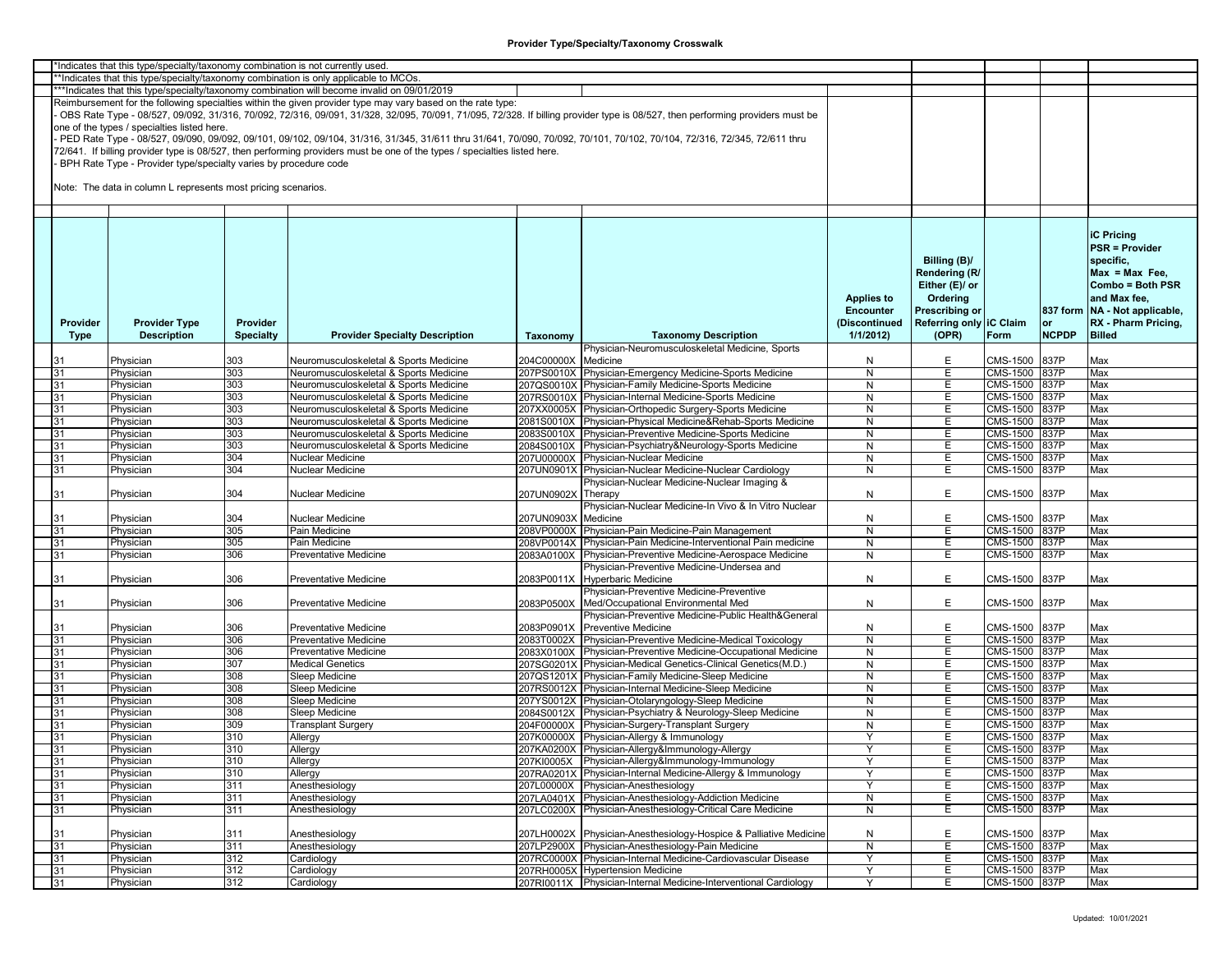|          | *Indicates that this type/specialty/taxonomy combination is not currently used |                  |                                                                                                                           |                     |                                                                                                                                                                               |                   |                         |                 |              |                               |
|----------|--------------------------------------------------------------------------------|------------------|---------------------------------------------------------------------------------------------------------------------------|---------------------|-------------------------------------------------------------------------------------------------------------------------------------------------------------------------------|-------------------|-------------------------|-----------------|--------------|-------------------------------|
|          |                                                                                |                  | *Indicates that this type/specialty/taxonomy combination is only applicable to MCOs.                                      |                     |                                                                                                                                                                               |                   |                         |                 |              |                               |
|          |                                                                                |                  | ***Indicates that this type/specialty/taxonomy combination will become invalid on 09/01/2019                              |                     |                                                                                                                                                                               |                   |                         |                 |              |                               |
|          |                                                                                |                  | Reimbursement for the following specialties within the given provider type may vary based on the rate type:               |                     |                                                                                                                                                                               |                   |                         |                 |              |                               |
|          |                                                                                |                  |                                                                                                                           |                     | OBS Rate Type - 08/527, 09/092, 31/316, 70/092, 72/316, 09/091, 31/328, 32/095, 70/091, 71/095, 72/328. If billing provider type is 08/527, then performing providers must be |                   |                         |                 |              |                               |
|          | one of the types / specialties listed here.                                    |                  |                                                                                                                           |                     |                                                                                                                                                                               |                   |                         |                 |              |                               |
|          |                                                                                |                  |                                                                                                                           |                     | PED Rate Type - 08/527, 09/090, 09/092, 09/101, 09/102, 09/104, 31/316, 31/345, 31/611 thru 31/641, 70/090, 70/092, 70/101, 70/102, 70/104, 72/316, 72/345, 72/611 thru       |                   |                         |                 |              |                               |
|          |                                                                                |                  |                                                                                                                           |                     |                                                                                                                                                                               |                   |                         |                 |              |                               |
|          |                                                                                |                  | 72/641. If billing provider type is 08/527, then performing providers must be one of the types / specialties listed here. |                     |                                                                                                                                                                               |                   |                         |                 |              |                               |
|          | BPH Rate Type - Provider type/specialty varies by procedure code               |                  |                                                                                                                           |                     |                                                                                                                                                                               |                   |                         |                 |              |                               |
|          |                                                                                |                  |                                                                                                                           |                     |                                                                                                                                                                               |                   |                         |                 |              |                               |
|          | Note: The data in column L represents most pricing scenarios.                  |                  |                                                                                                                           |                     |                                                                                                                                                                               |                   |                         |                 |              |                               |
|          |                                                                                |                  |                                                                                                                           |                     |                                                                                                                                                                               |                   |                         |                 |              |                               |
|          |                                                                                |                  |                                                                                                                           |                     |                                                                                                                                                                               |                   |                         |                 |              |                               |
|          |                                                                                |                  |                                                                                                                           |                     |                                                                                                                                                                               |                   |                         |                 |              |                               |
|          |                                                                                |                  |                                                                                                                           |                     |                                                                                                                                                                               |                   |                         |                 |              |                               |
|          |                                                                                |                  |                                                                                                                           |                     |                                                                                                                                                                               |                   |                         |                 |              | <b>iC Pricing</b>             |
|          |                                                                                |                  |                                                                                                                           |                     |                                                                                                                                                                               |                   |                         |                 |              | <b>PSR = Provider</b>         |
|          |                                                                                |                  |                                                                                                                           |                     |                                                                                                                                                                               |                   | Billing (B)/            |                 |              | specific.                     |
|          |                                                                                |                  |                                                                                                                           |                     |                                                                                                                                                                               |                   | Rendering (R/           |                 |              | $Max = Max Free$              |
|          |                                                                                |                  |                                                                                                                           |                     |                                                                                                                                                                               |                   |                         |                 |              | Combo = Both PSR              |
|          |                                                                                |                  |                                                                                                                           |                     |                                                                                                                                                                               |                   | Either (E)/ or          |                 |              |                               |
|          |                                                                                |                  |                                                                                                                           |                     |                                                                                                                                                                               | <b>Applies to</b> | Ordering                |                 |              | and Max fee,                  |
|          |                                                                                |                  |                                                                                                                           |                     |                                                                                                                                                                               | <b>Encounter</b>  | <b>Prescribing or</b>   |                 |              | 837 form NA - Not applicable, |
| Provider | <b>Provider Type</b>                                                           | Provider         |                                                                                                                           |                     |                                                                                                                                                                               | (Discontinued     | Referring only IC Claim |                 | or           | RX - Pharm Pricing,           |
| Type     | <b>Description</b>                                                             | <b>Specialty</b> | <b>Provider Specialty Description</b>                                                                                     | Taxonomy            | <b>Taxonomy Description</b>                                                                                                                                                   | 1/1/2012          | (OPR)                   | Form            | <b>NCPDP</b> | <b>Billed</b>                 |
| 31       | Physician                                                                      | 313              | Cardiovascular Surgery                                                                                                    |                     | 2086S0129X Physician-Surgery-Vascular Surgery                                                                                                                                 | N                 | E.                      | CMS-1500        | 837P         | Max                           |
|          |                                                                                |                  |                                                                                                                           |                     |                                                                                                                                                                               | Y                 |                         |                 |              |                               |
| 31       | Physician                                                                      | 314              | Dermatology                                                                                                               | 207N00000X          | Physician-Dermatology                                                                                                                                                         |                   | E                       | CMS-1500        | 837P         | Max                           |
| 31       | Physician                                                                      | 314              | Dermatology                                                                                                               | 207ND0101X          | Physician-Dermatology-MOHS-Micrographic Surgery                                                                                                                               | Y                 | Е                       | CMS-1500        | 837P         | Max                           |
| 31       | Physician                                                                      | 314              | Dermatology                                                                                                               |                     | 207ND0900X Physician-Dermatology-Dermatopathology                                                                                                                             |                   | Е                       | CMS-1500 837P   |              | Max                           |
|          |                                                                                |                  |                                                                                                                           |                     | Physician-Dermatology-Clinical Laboratory                                                                                                                                     |                   |                         |                 |              |                               |
| 31       | Physician                                                                      | 314              | Dermatology                                                                                                               | 207NI0002X          | Dermatological Immunology                                                                                                                                                     | N                 | E                       | CMS-1500        | 837P         | Max                           |
| 31       | Physician                                                                      | 314              | Dermatology                                                                                                               | 207NS0135X          | Physician-Dermatology-Dermatological Surgery                                                                                                                                  | Y                 | Е                       | CMS-1500        | 837P         | Max                           |
| 31       | Physician                                                                      | 315              | <b>Emergency Medicine</b>                                                                                                 | 207P00000X          | Physician-Emergency Medicine                                                                                                                                                  | N                 | E                       | <b>CMS-1500</b> | 837P         | Max                           |
|          |                                                                                |                  |                                                                                                                           |                     | Physician-Emergency Medicine-Emergency Medical                                                                                                                                |                   |                         |                 |              |                               |
|          |                                                                                |                  |                                                                                                                           |                     |                                                                                                                                                                               |                   |                         |                 |              |                               |
| 31       | Physician                                                                      | 315              | <b>Emergency Medicine</b>                                                                                                 | 207PE0004X          | Services                                                                                                                                                                      | N                 | E.                      | CMS-1500        | 837P         | Max                           |
|          |                                                                                |                  |                                                                                                                           |                     | Physician-Emergency Medicine-Undersea & Hyperbaric                                                                                                                            |                   |                         |                 |              |                               |
| 31       | Physician                                                                      | 315              | <b>Emergency Medicine</b>                                                                                                 | 207PE0005X          | Medicine                                                                                                                                                                      | N                 | E                       | CMS-1500 837P   |              | Max                           |
|          |                                                                                |                  |                                                                                                                           |                     | Physician-Emergency Medicine-Hospice & Palliative                                                                                                                             |                   |                         |                 |              |                               |
| 31       | Physician                                                                      | 315              | <b>Emergency Medicine</b>                                                                                                 | 207PH0002X          | Medicine                                                                                                                                                                      | N                 | Е                       | CMS-1500        | 837P         | Max                           |
| 31       | Physician                                                                      | 315              | <b>Emergency Medicine</b>                                                                                                 |                     | 207PT0002X Physician-Emergency Medicine-Medical Toxicology                                                                                                                    | N                 | E                       | CMS-1500 837P   |              | Max                           |
|          |                                                                                | 316              | <b>Family Medicine</b>                                                                                                    |                     | 207Q00000X Physician-Family Medicine                                                                                                                                          | Υ                 | E                       | CMS-1500 837P   |              | Max                           |
| 31       | Physician                                                                      |                  |                                                                                                                           |                     |                                                                                                                                                                               |                   |                         |                 |              |                               |
| 31       | Physician                                                                      | 316              | Family Medicine                                                                                                           |                     | 207QA0000X Physician-Family Medicine-Adolescent Medicine                                                                                                                      | Y                 | E                       | CMS-1500        | 837P         | Max                           |
| 31       | Physician                                                                      | 316              | Family Medicine                                                                                                           |                     | 207QA0401X Physician-Family Medicine-Addiction Medicine                                                                                                                       | Y                 | Е                       | CMS-1500        | 837P         | Max                           |
| 31       | Physician                                                                      | 316              | Family Medicine                                                                                                           |                     | 207QA0505X Physician-Family Medicine-Adult Medicine                                                                                                                           |                   | Е                       | CMS-1500 837P   |              | Max                           |
| 31       | Physician                                                                      | 316              | Family Medicine                                                                                                           | 207QB0002X          | Physician-Family Medicine-Bariatric Medicine                                                                                                                                  | N                 | E.                      | CMS-1500        | 837P         | Max                           |
|          |                                                                                |                  |                                                                                                                           |                     | Physician-Family Medicine-Hospice and Palliative                                                                                                                              |                   |                         |                 |              |                               |
|          | Physician                                                                      | 316              | <b>Family Medicine</b>                                                                                                    | 207QH0002X          | Medicine                                                                                                                                                                      | N                 | E                       | CMS-1500        | 837P         | Max                           |
| 31       | Physician                                                                      | 317              | Gastroenterology                                                                                                          | 207RG0100X          | Physician-Internal Medicine-Gastroenterology                                                                                                                                  | N                 | E                       | CMS-1500 837P   |              | Max                           |
|          |                                                                                |                  |                                                                                                                           |                     |                                                                                                                                                                               | Y                 |                         |                 |              |                               |
| 31       | Physician                                                                      | 318              | General Practice Medicine                                                                                                 |                     | 208D00000X Physician-General Practice Medicine                                                                                                                                |                   | Е                       | CMS-1500 837P   |              | Max                           |
| 31       | Physician                                                                      | 319              | General Surgery                                                                                                           | 208600000X          | Physician-Surgery                                                                                                                                                             | Y                 | E                       | <b>CMS-1500</b> | 837P         | Max                           |
| 31       | Physician                                                                      | 319              | <b>General Surgery</b>                                                                                                    |                     | 2086H0002X Physician-Surgery-Hospice and Palliative Medicine                                                                                                                  | N                 | Е                       | CMS-1500        | 837P         | Max                           |
| 31       | Physician                                                                      | 319              | <b>General Surgery</b>                                                                                                    |                     | 2086S0102X Physician-Surgery-Surgical Critical Care                                                                                                                           | Y                 | E                       | CMS-1500        | 837P         | Max                           |
| 31       | Physician                                                                      | 319              | General Surgery                                                                                                           |                     | 2086S0105X Physician-Surgery-Surgery of the Hand                                                                                                                              | N                 | Е                       | CMS-1500        | 837P         | Max                           |
| 31       | Physician                                                                      | 319              | General Surgery                                                                                                           |                     | 2086S0127X Physician-Surgery-Trauma Surgery                                                                                                                                   | ٧                 | Е                       | CMS-1500 837P   |              | Max                           |
| 31       | Physician                                                                      | 319              | <b>General Surgery</b>                                                                                                    |                     | 2086X0206X Physician-Surgery-Surgical Oncology                                                                                                                                | Y                 | E                       | CMS-1500        | 837P         | Max                           |
| 31       | Physician                                                                      | 320              | Geriatric Medicine                                                                                                        |                     | 207QG0300X Physician-Family Medicine-Geriatric Medicine                                                                                                                       | Y                 | Е                       | CMS-1500 837P   |              | Max                           |
|          |                                                                                | 320              | Geriatric Medicine                                                                                                        |                     | 207RG0300X Physician-Internal Medicine-Geriatric Medicine                                                                                                                     | Y                 | Ε                       | CMS-1500 837P   |              | Max                           |
| 31       | Physician                                                                      |                  |                                                                                                                           |                     |                                                                                                                                                                               |                   |                         |                 |              |                               |
| 31       | Physician                                                                      | 322              | <b>Internal Medicine</b>                                                                                                  |                     | 207R00000X Physician-Internal Medicine                                                                                                                                        | Y                 | Е                       | CMS-1500 837P   |              | Max                           |
| 31       | Physician                                                                      | 322              | Internal Medicine                                                                                                         |                     | 207RA0000X Physician-Internal Medicine-Adolescent Medicine                                                                                                                    | N                 | E                       | CMS-1500 837P   |              | Max                           |
| 31       | Physician                                                                      | 322              | Internal Medicine                                                                                                         |                     | 207RA0401X Physician-Internal Medicine-Addiction Medicine                                                                                                                     | Υ                 | E                       | CMS-1500 837P   |              | Max                           |
| 31       | Physician                                                                      | 322              | Internal Medicine                                                                                                         |                     | 207RB0002X Physician-Internal Medicine-Bariatric Medicine                                                                                                                     | N                 | Е                       | CMS-1500 837P   |              | Max                           |
|          |                                                                                |                  |                                                                                                                           |                     | Physician-Internal Medicine-Clinical Cardiac                                                                                                                                  |                   |                         |                 |              |                               |
| 31       | Physician                                                                      | 322              | <b>Internal Medicine</b>                                                                                                  |                     | 207RC0001X Electrophysiology                                                                                                                                                  | Y                 | Е                       | CMS-1500 837P   |              | Max                           |
| 31       |                                                                                | $\overline{322}$ | Internal Medicine                                                                                                         |                     | 207RC0200X Physician-Internal Medicine- Critical Care Medicine                                                                                                                |                   | E                       | CMS-1500 837P   |              | Max                           |
|          | Physician                                                                      |                  |                                                                                                                           |                     |                                                                                                                                                                               |                   |                         |                 |              |                               |
|          |                                                                                |                  |                                                                                                                           |                     | Physician-Internal Medicine-Hospice and Palliative                                                                                                                            |                   |                         |                 |              |                               |
| 31       | Physician                                                                      | 322              | Internal Medicine                                                                                                         | 207RH0002X Medicine |                                                                                                                                                                               | $\mathsf{N}$      | Е                       | CMS-1500 837P   |              | Max                           |
|          |                                                                                |                  |                                                                                                                           |                     | Physician-Internal Medicine-Clinical & Laboratory                                                                                                                             |                   |                         |                 |              |                               |
| 31       | Physician                                                                      | 322              | Internal Medicine                                                                                                         | 207RI0001X          | Immunology                                                                                                                                                                    | N                 | Е                       | CMS-1500 837P   |              | Max                           |
|          |                                                                                |                  |                                                                                                                           |                     | Physician-Internal Medicine-Magnetic Resonance                                                                                                                                |                   |                         |                 |              |                               |
| 31       | Physician                                                                      | 322              | Internal Medicine                                                                                                         |                     | 207RM1200X Imaging (MRI)                                                                                                                                                      | N                 | E.                      | CMS-1500 837P   |              | Max                           |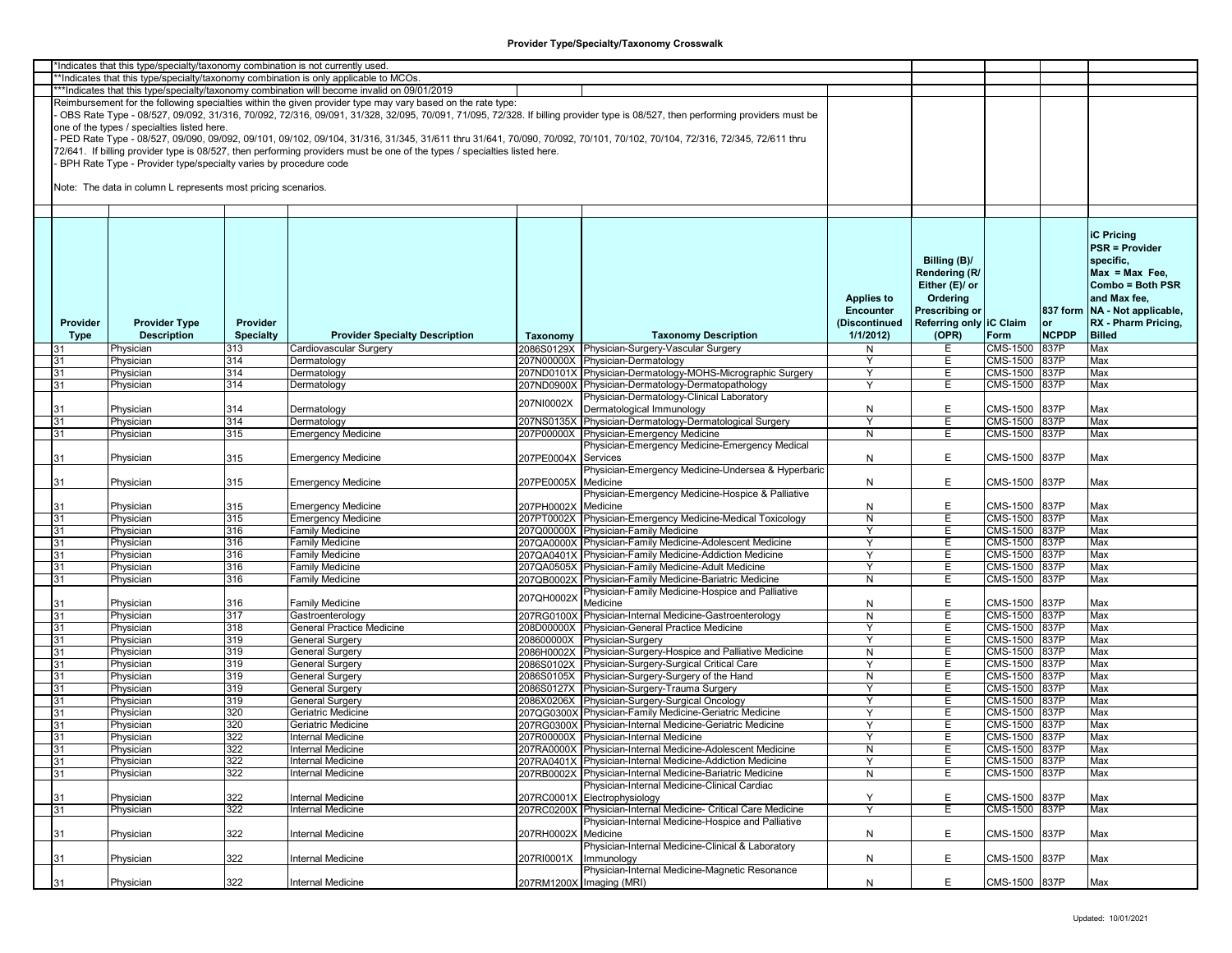|          | *Indicates that this type/specialty/taxonomy combination is not currently used |                  |                                                                                                                                                                         |                         |                                                                                                                                                                               |                   |                         |                 |              |                                 |
|----------|--------------------------------------------------------------------------------|------------------|-------------------------------------------------------------------------------------------------------------------------------------------------------------------------|-------------------------|-------------------------------------------------------------------------------------------------------------------------------------------------------------------------------|-------------------|-------------------------|-----------------|--------------|---------------------------------|
|          |                                                                                |                  | *Indicates that this type/specialty/taxonomy combination is only applicable to MCOs.                                                                                    |                         |                                                                                                                                                                               |                   |                         |                 |              |                                 |
|          |                                                                                |                  | ***Indicates that this type/specialty/taxonomy combination will become invalid on 09/01/2019                                                                            |                         |                                                                                                                                                                               |                   |                         |                 |              |                                 |
|          |                                                                                |                  | Reimbursement for the following specialties within the given provider type may vary based on the rate type:                                                             |                         |                                                                                                                                                                               |                   |                         |                 |              |                                 |
|          |                                                                                |                  |                                                                                                                                                                         |                         | OBS Rate Type - 08/527, 09/092, 31/316, 70/092, 72/316, 09/091, 31/328, 32/095, 70/091, 71/095, 72/328. If billing provider type is 08/527, then performing providers must be |                   |                         |                 |              |                                 |
|          | one of the types / specialties listed here.                                    |                  |                                                                                                                                                                         |                         |                                                                                                                                                                               |                   |                         |                 |              |                                 |
|          |                                                                                |                  |                                                                                                                                                                         |                         |                                                                                                                                                                               |                   |                         |                 |              |                                 |
|          |                                                                                |                  | PED Rate Type - 08/527, 09/090, 09/092, 09/101, 09/102, 09/104, 31/316, 31/345, 31/611 thru 31/641, 70/090, 70/092, 70/101, 70/102, 70/104, 72/316, 72/345, 72/611 thru |                         |                                                                                                                                                                               |                   |                         |                 |              |                                 |
|          |                                                                                |                  | 72/641. If billing provider type is 08/527, then performing providers must be one of the types / specialties listed here.                                               |                         |                                                                                                                                                                               |                   |                         |                 |              |                                 |
|          | BPH Rate Type - Provider type/specialty varies by procedure code               |                  |                                                                                                                                                                         |                         |                                                                                                                                                                               |                   |                         |                 |              |                                 |
|          |                                                                                |                  |                                                                                                                                                                         |                         |                                                                                                                                                                               |                   |                         |                 |              |                                 |
|          | Note: The data in column L represents most pricing scenarios.                  |                  |                                                                                                                                                                         |                         |                                                                                                                                                                               |                   |                         |                 |              |                                 |
|          |                                                                                |                  |                                                                                                                                                                         |                         |                                                                                                                                                                               |                   |                         |                 |              |                                 |
|          |                                                                                |                  |                                                                                                                                                                         |                         |                                                                                                                                                                               |                   |                         |                 |              |                                 |
|          |                                                                                |                  |                                                                                                                                                                         |                         |                                                                                                                                                                               |                   |                         |                 |              |                                 |
|          |                                                                                |                  |                                                                                                                                                                         |                         |                                                                                                                                                                               |                   |                         |                 |              |                                 |
|          |                                                                                |                  |                                                                                                                                                                         |                         |                                                                                                                                                                               |                   |                         |                 |              | <b>iC Pricing</b>               |
|          |                                                                                |                  |                                                                                                                                                                         |                         |                                                                                                                                                                               |                   |                         |                 |              | <b>PSR = Provider</b>           |
|          |                                                                                |                  |                                                                                                                                                                         |                         |                                                                                                                                                                               |                   | Billing (B)/            |                 |              | specific,                       |
|          |                                                                                |                  |                                                                                                                                                                         |                         |                                                                                                                                                                               |                   | Rendering (R/           |                 |              | $Max = Max Free$                |
|          |                                                                                |                  |                                                                                                                                                                         |                         |                                                                                                                                                                               |                   |                         |                 |              | Combo = Both PSR                |
|          |                                                                                |                  |                                                                                                                                                                         |                         |                                                                                                                                                                               |                   | Either (E)/ or          |                 |              |                                 |
|          |                                                                                |                  |                                                                                                                                                                         |                         |                                                                                                                                                                               | <b>Applies to</b> | Ordering                |                 |              | and Max fee,                    |
|          |                                                                                |                  |                                                                                                                                                                         |                         |                                                                                                                                                                               | <b>Encounter</b>  | <b>Prescribing or</b>   |                 |              | 837 form   NA - Not applicable, |
| Provider | <b>Provider Type</b>                                                           | Provider         |                                                                                                                                                                         |                         |                                                                                                                                                                               | (Discontinued     | Referring only IC Claim |                 | or           | RX - Pharm Pricing,             |
| Type     | <b>Description</b>                                                             | <b>Specialty</b> | <b>Provider Specialty Description</b>                                                                                                                                   | Taxonomy                | <b>Taxonomy Description</b>                                                                                                                                                   | 1/1/2012          | (OPR)                   | Form            | <b>NCPDP</b> | <b>Billed</b>                   |
| 31       | Physician                                                                      | 322              | Internal Medicine                                                                                                                                                       |                         | 207RT0003X Physician-Internal Medicine-Transplant Hepatology                                                                                                                  | N                 | E                       | CMS-1500        | 837P         | Max                             |
|          |                                                                                | 324              |                                                                                                                                                                         |                         |                                                                                                                                                                               | N                 | Е                       | CMS-1500        | 837P         | Max                             |
| 31       | Physician                                                                      | 325              | Nephrology                                                                                                                                                              |                         | 207RN0300X Physician-Nephrology                                                                                                                                               |                   |                         |                 | 837P         | Max                             |
| 31       | Physician                                                                      |                  | Neurological Surgery                                                                                                                                                    |                         | 207T00000X Physician-Neurological Surgery                                                                                                                                     | $\overline{N}$    | E.                      | CMS-1500        |              |                                 |
| 31       | Physician                                                                      | 326              | Neurology                                                                                                                                                               |                         | 204D00000X Physician-Neuromusculoskeletal Medicine & OMM                                                                                                                      | Y                 | Ε                       | CMS-1500 837P   |              | Max                             |
| 31       | Physician                                                                      | 326              | Neurology                                                                                                                                                               |                         | 2084A0401X Physician-Psychiatry&Neurology                                                                                                                                     | N                 | E.                      | <b>CMS-1500</b> | 837P         | Max                             |
| 31       | Physician                                                                      | 326              | Neurology                                                                                                                                                               |                         | 2084B0002X Physician-Psychiatry&Neurology-Bariatric Medicine                                                                                                                  | N                 | Е                       | CMS-1500        | 837P         | Max                             |
| 31       | Physician                                                                      | 326              | Neurology                                                                                                                                                               |                         | 2084F0202X Physician-Psychiatry&Neurology-Forensic Psychiatry                                                                                                                 | N                 | E                       | CMS-1500        | 837P         | Max                             |
|          |                                                                                |                  |                                                                                                                                                                         |                         | Physician-Psychiatry&Neurology-Hospice & Palliative                                                                                                                           |                   |                         |                 |              |                                 |
| 31       | Physician                                                                      | 326              | Neurology                                                                                                                                                               | 2084H0002X              | Care                                                                                                                                                                          | N                 | E                       | CMS-1500        | 837P         | Max                             |
|          |                                                                                |                  |                                                                                                                                                                         |                         | Physician-Psychiatry&Neurology-Neuromuscular                                                                                                                                  |                   |                         |                 |              |                                 |
|          |                                                                                |                  |                                                                                                                                                                         |                         |                                                                                                                                                                               |                   |                         |                 |              |                                 |
| 31       | Physician                                                                      | 326              | Neurology                                                                                                                                                               | 2084N0008X              | Medicine                                                                                                                                                                      | N                 | E                       | CMS-1500        | 837P         | Max                             |
| 31       | Physician                                                                      | 326              | Neurology                                                                                                                                                               | 2084N0400X              | Physician-Psychiatry&Neurology-Neurology                                                                                                                                      | ٧                 | E                       | CMS-1500 837P   |              | Max                             |
|          |                                                                                |                  |                                                                                                                                                                         |                         | Physician-Psychiatry&Neurology-Clinical                                                                                                                                       |                   |                         |                 |              |                                 |
| 31       | Physician                                                                      | 326              | Neurology                                                                                                                                                               |                         | 2084N0600X Neurophysiology                                                                                                                                                    |                   | E                       | CMS-1500        | 837P         | Max                             |
|          |                                                                                |                  |                                                                                                                                                                         |                         | Physician-Psychiatry&Neruology-Neurodevelopmental                                                                                                                             |                   |                         |                 |              |                                 |
| 31       | Physician                                                                      | 326              | Neurology                                                                                                                                                               | 2084P0005X Disabilities |                                                                                                                                                                               | Y                 | E.                      | CMS-1500        | 837P         | Max                             |
|          |                                                                                |                  |                                                                                                                                                                         |                         | Physician-Psychiatry&Neruology-Psychosomatic                                                                                                                                  |                   |                         |                 |              |                                 |
| 31       | Physician                                                                      | 326              |                                                                                                                                                                         | 2084P0015X Medicine     |                                                                                                                                                                               | ${\sf N}$         | E                       | CMS-1500        | 837P         | Max                             |
|          |                                                                                |                  | Neurology                                                                                                                                                               |                         |                                                                                                                                                                               |                   |                         |                 |              |                                 |
| 31       | Physician                                                                      | 326              | Neurology                                                                                                                                                               |                         | 2084P2900X Physician-Psychiatry&Neurology-Pain Medicine                                                                                                                       | ٧                 | E                       | CMS-1500 837P   |              | Max                             |
| 31       | Physician                                                                      | 326              | Neurology                                                                                                                                                               |                         | 2084V0102X Physician-Psychiatry&Neurology-Vascular Neurology                                                                                                                  | Y                 | E.                      | CMS-1500        | 837P         | Max                             |
| 31       | Physician                                                                      | 328              | Obstetrics and Gynecology                                                                                                                                               |                         | 207V00000X Physician-Obstetrics & Gynecology                                                                                                                                  | Y                 | E.                      | CMS-1500        | 837P         | Max                             |
| 31       | Physician                                                                      | 328              | <b>Obstetrics and Gynecology</b>                                                                                                                                        |                         | 207VB0002X Physician-Obstetrics & Gynecology-Bariatric Medicine                                                                                                               | N                 | Е                       | CMS-1500        | 837P         | Max                             |
|          |                                                                                |                  |                                                                                                                                                                         |                         | Physician-Obstetrics & Gynecology-Critical Care                                                                                                                               |                   |                         |                 |              |                                 |
| 31       | Physician                                                                      | 328              | Obstetrics and Gynecology                                                                                                                                               | 207VC0200X Medicine     |                                                                                                                                                                               | Υ                 | E.                      | CMS-1500        | 837P         | Max                             |
|          |                                                                                |                  |                                                                                                                                                                         |                         | Physician-Obstetrics & Gynecology- Reproductive                                                                                                                               |                   |                         |                 |              |                                 |
| 31       | Physician                                                                      | 328              | Obstetrics and Gynecology                                                                                                                                               |                         | 207VE0102X Endocrinology                                                                                                                                                      | Y                 | E.                      | CMS-1500        | 837P         | Max                             |
|          |                                                                                |                  |                                                                                                                                                                         |                         | Physician-Obstetrics & Gynecology-Female Pelvic                                                                                                                               |                   |                         |                 |              |                                 |
|          |                                                                                |                  |                                                                                                                                                                         | 207VF0040X              |                                                                                                                                                                               |                   |                         |                 |              |                                 |
| 31       | Physician                                                                      | 328              | <b>Obstetrics and Gynecology</b>                                                                                                                                        |                         | Medicine and Reconstructive Surgery                                                                                                                                           | ${\sf N}$         | E                       | CMS-1500        | 837P         | Max                             |
| 31       | Physician                                                                      | 328              | Obstetrics and Gynecology                                                                                                                                               |                         | 207VG0400X Physician-Obstetrics & Gynecology-Gynecology                                                                                                                       |                   | E                       | CMS-1500 837P   |              | Max                             |
|          |                                                                                |                  |                                                                                                                                                                         | 207VH0002X              | Physician-Obstetrics & Gynecology-Hospice &                                                                                                                                   |                   |                         |                 |              |                                 |
| 31       | Physician                                                                      | 328              | Obstetrics and Gynecology                                                                                                                                               |                         | Palliative Medicine                                                                                                                                                           | N                 | E                       | CMS-1500        | 837P         | Max                             |
|          |                                                                                |                  |                                                                                                                                                                         |                         | Physician-Obstetrics & Gynecology-Maternal & Fetal                                                                                                                            |                   |                         |                 |              |                                 |
| 31       | Physician                                                                      | 328              | Obstetrics and Gynecology                                                                                                                                               | 207VM0101X Medicine     |                                                                                                                                                                               | Y                 | E                       | CMS-1500 837P   |              | Max                             |
| 31       | Physician                                                                      | 328              | Obstetrics and Gynecology                                                                                                                                               |                         | 207VX0000X Physician-Obstetrics & Gynecology-Obstetrics                                                                                                                       | γ                 | E                       | CMS-1500 837P   |              | Max                             |
|          |                                                                                |                  |                                                                                                                                                                         |                         | Physician-Obstetrics & Gynecology-Gynecologic                                                                                                                                 |                   |                         |                 |              |                                 |
|          |                                                                                |                  |                                                                                                                                                                         |                         |                                                                                                                                                                               |                   |                         |                 |              |                                 |
| 31       | Physician                                                                      | 328              | Obstetrics and Gynecology                                                                                                                                               | 207VX0201X Oncology     |                                                                                                                                                                               | Υ                 | E                       | CMS-1500 837P   |              | Max                             |
| 31       | Physician                                                                      | 329              | Oncology                                                                                                                                                                |                         | 207RH0003X Physician-Hematology&Oncology                                                                                                                                      | $\overline{N}$    | E                       | CMS-1500 837P   |              | Max                             |
| 31       | Physician                                                                      | 329              | Oncology                                                                                                                                                                |                         | 207RX0202X Physician-Medical Oncology                                                                                                                                         | ${\sf N}$         | E.                      | CMS-1500 837P   |              | Max                             |
| 31       | Physician                                                                      | 330              | Ophthalmology                                                                                                                                                           |                         | 207W00000X Physician-Ophthalmology                                                                                                                                            | Y                 | E.                      | CMS-1500 837P   |              | Max                             |
| 31       | Physician                                                                      | 331              | Orthopedic Surgery                                                                                                                                                      |                         | 207X00000X Physician-Orthopedic Surgery                                                                                                                                       | Y                 | E                       | CMS-1500 837P   |              | Max                             |
| 31       | Physician                                                                      | 331              | Orthopedic Surgery                                                                                                                                                      |                         | 207XS0106X Physician-Orthopedic Surgery-Hand Surgery                                                                                                                          | Y                 | Е                       | CMS-1500 837P   |              | Max                             |
|          |                                                                                |                  |                                                                                                                                                                         |                         | Physician-Orthopedic Surgery-Adult Reconstructive                                                                                                                             |                   |                         |                 |              |                                 |
|          |                                                                                | 331              | <b>Orthopedic Surgery</b>                                                                                                                                               |                         | 207XS0114X Orthopedic Surgery                                                                                                                                                 | Y                 | E                       | CMS-1500 837P   |              |                                 |
| 31       | Physician                                                                      |                  |                                                                                                                                                                         |                         | Physician-Orthopedic Surgery- Orthopedic Surgery of                                                                                                                           |                   |                         |                 |              | Max                             |
|          |                                                                                |                  |                                                                                                                                                                         |                         |                                                                                                                                                                               |                   |                         |                 |              |                                 |
| 31       | Physician                                                                      | 331              | Orthopedic Surgery                                                                                                                                                      | 207XS0117X the Spine    |                                                                                                                                                                               | Y                 | E                       | CMS-1500 837P   |              | Max                             |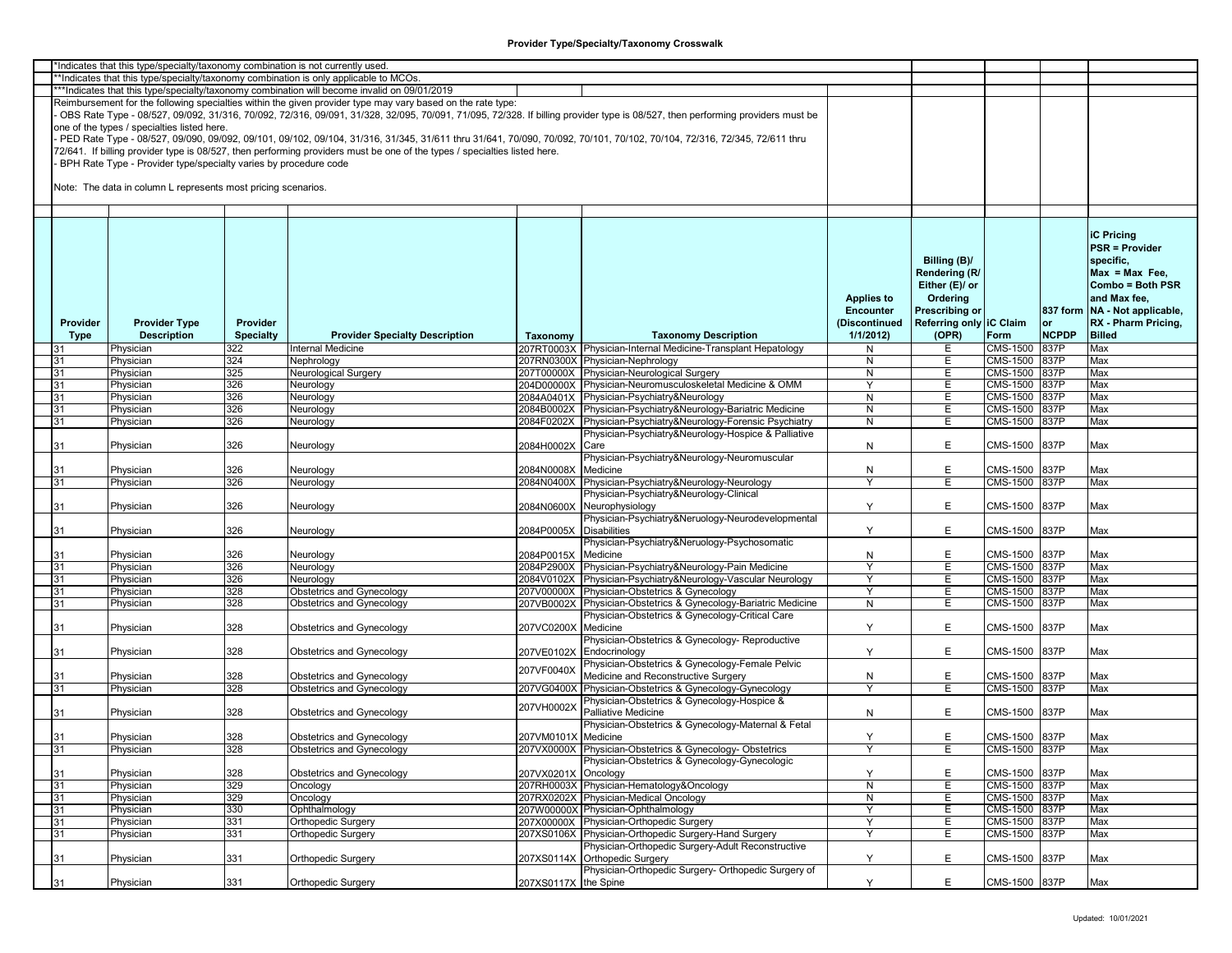| *Indicates that this type/specialty/taxonomy combination is not currently used<br>**Indicates that this type/specialty/taxonomy combination is only applicable to MCOs.<br>***Indicates that this type/specialty/taxonomy combination will become invalid on 09/01/2019 |                                                                  |                  |                                                                                                                           |                        |                                                                                                                                                                               |                   |                         |               |              |                               |  |  |
|-------------------------------------------------------------------------------------------------------------------------------------------------------------------------------------------------------------------------------------------------------------------------|------------------------------------------------------------------|------------------|---------------------------------------------------------------------------------------------------------------------------|------------------------|-------------------------------------------------------------------------------------------------------------------------------------------------------------------------------|-------------------|-------------------------|---------------|--------------|-------------------------------|--|--|
|                                                                                                                                                                                                                                                                         |                                                                  |                  |                                                                                                                           |                        |                                                                                                                                                                               |                   |                         |               |              |                               |  |  |
|                                                                                                                                                                                                                                                                         |                                                                  |                  | Reimbursement for the following specialties within the given provider type may vary based on the rate type:               |                        |                                                                                                                                                                               |                   |                         |               |              |                               |  |  |
|                                                                                                                                                                                                                                                                         |                                                                  |                  |                                                                                                                           |                        | OBS Rate Type - 08/527, 09/092, 31/316, 70/092, 72/316, 09/091, 31/328, 32/095, 70/091, 71/095, 72/328. If billing provider type is 08/527, then performing providers must be |                   |                         |               |              |                               |  |  |
|                                                                                                                                                                                                                                                                         | one of the types / specialties listed here.                      |                  |                                                                                                                           |                        |                                                                                                                                                                               |                   |                         |               |              |                               |  |  |
|                                                                                                                                                                                                                                                                         |                                                                  |                  |                                                                                                                           |                        | PED Rate Type - 08/527, 09/090, 09/092, 09/101, 09/102, 09/104, 31/316, 31/345, 31/611 thru 31/641, 70/090, 70/092, 70/101, 70/102, 70/104, 72/316, 72/345, 72/611 thru       |                   |                         |               |              |                               |  |  |
|                                                                                                                                                                                                                                                                         |                                                                  |                  | 72/641. If billing provider type is 08/527, then performing providers must be one of the types / specialties listed here. |                        |                                                                                                                                                                               |                   |                         |               |              |                               |  |  |
|                                                                                                                                                                                                                                                                         | BPH Rate Type - Provider type/specialty varies by procedure code |                  |                                                                                                                           |                        |                                                                                                                                                                               |                   |                         |               |              |                               |  |  |
|                                                                                                                                                                                                                                                                         |                                                                  |                  |                                                                                                                           |                        |                                                                                                                                                                               |                   |                         |               |              |                               |  |  |
|                                                                                                                                                                                                                                                                         | Note: The data in column L represents most pricing scenarios.    |                  |                                                                                                                           |                        |                                                                                                                                                                               |                   |                         |               |              |                               |  |  |
|                                                                                                                                                                                                                                                                         |                                                                  |                  |                                                                                                                           |                        |                                                                                                                                                                               |                   |                         |               |              |                               |  |  |
|                                                                                                                                                                                                                                                                         |                                                                  |                  |                                                                                                                           |                        |                                                                                                                                                                               |                   |                         |               |              |                               |  |  |
|                                                                                                                                                                                                                                                                         |                                                                  |                  |                                                                                                                           |                        |                                                                                                                                                                               |                   |                         |               |              |                               |  |  |
|                                                                                                                                                                                                                                                                         |                                                                  |                  |                                                                                                                           |                        |                                                                                                                                                                               |                   |                         |               |              | <b>iC Pricing</b>             |  |  |
|                                                                                                                                                                                                                                                                         |                                                                  |                  |                                                                                                                           |                        |                                                                                                                                                                               |                   |                         |               |              | <b>PSR = Provider</b>         |  |  |
|                                                                                                                                                                                                                                                                         |                                                                  |                  |                                                                                                                           |                        |                                                                                                                                                                               |                   | Billing (B)/            |               |              | specific,                     |  |  |
|                                                                                                                                                                                                                                                                         |                                                                  |                  |                                                                                                                           |                        |                                                                                                                                                                               |                   |                         |               |              | $Max = Max Free$              |  |  |
|                                                                                                                                                                                                                                                                         |                                                                  |                  |                                                                                                                           |                        |                                                                                                                                                                               |                   | Rendering (R/           |               |              |                               |  |  |
|                                                                                                                                                                                                                                                                         |                                                                  |                  |                                                                                                                           |                        |                                                                                                                                                                               |                   | Either (E)/ or          |               |              | Combo = Both PSR              |  |  |
|                                                                                                                                                                                                                                                                         |                                                                  |                  |                                                                                                                           |                        |                                                                                                                                                                               | <b>Applies to</b> | Ordering                |               |              | and Max fee.                  |  |  |
|                                                                                                                                                                                                                                                                         |                                                                  |                  |                                                                                                                           |                        |                                                                                                                                                                               | <b>Encounter</b>  | Prescribing or          |               |              | 837 form NA - Not applicable, |  |  |
| Provider                                                                                                                                                                                                                                                                | <b>Provider Type</b>                                             | Provider         |                                                                                                                           |                        |                                                                                                                                                                               | (Discontinued     | Referring only IC Claim |               | <b>or</b>    | RX - Pharm Pricing,           |  |  |
| Type                                                                                                                                                                                                                                                                    | <b>Description</b>                                               | <b>Specialty</b> | <b>Provider Specialty Description</b>                                                                                     | Taxonomy               | <b>Taxonomy Description</b>                                                                                                                                                   | 1/1/2012          | (OPR)                   | Form          | <b>NCPDP</b> | <b>Billed</b>                 |  |  |
|                                                                                                                                                                                                                                                                         |                                                                  |                  |                                                                                                                           |                        | Physician-Orthopedic Surgery-Foot and Ankle                                                                                                                                   |                   |                         |               |              |                               |  |  |
|                                                                                                                                                                                                                                                                         | Physician                                                        | 331              | <b>Orthopedic Surgery</b>                                                                                                 | 207XX0004X Orthopedics |                                                                                                                                                                               | Y                 | E                       | CMS-1500      | 837P         | Max                           |  |  |
| 31                                                                                                                                                                                                                                                                      | Physician                                                        | 331              | <b>Orthopedic Surgery</b>                                                                                                 |                        | 207XX0801X Physician-Orthopedic Surgery- Orthopedic Trauma                                                                                                                    | Y                 | E.                      | CMS-1500 837P |              | Max                           |  |  |
| 31                                                                                                                                                                                                                                                                      | Physician                                                        | 332              | Otology, Laryngology and Rhinology                                                                                        |                        | 207Y00000X Physician-Otolaryngology                                                                                                                                           | Υ                 | Е                       | CMS-1500 837P |              | Max                           |  |  |
| 31                                                                                                                                                                                                                                                                      | Physician                                                        | 332              | Otology, Laryngology and Rhinology                                                                                        |                        | 207YS0123X Physician-Otolaryngology-Facial Plastic Surgery                                                                                                                    | N                 | E                       | CMS-1500 837P |              | Max                           |  |  |
|                                                                                                                                                                                                                                                                         |                                                                  |                  |                                                                                                                           |                        | Physician-Otolaryngology-Plastic Surgery within the                                                                                                                           |                   |                         |               |              |                               |  |  |
| 31                                                                                                                                                                                                                                                                      | Physician                                                        | 332              | Otology, Laryngology and Rhinology                                                                                        | 207YX0007X Head & Neck |                                                                                                                                                                               | N                 | Е                       | CMS-1500      | 837P         | Max                           |  |  |
| 31                                                                                                                                                                                                                                                                      | Physician                                                        | 332              | Otology, Laryngology and Rhinology                                                                                        |                        | 207YX0602X Physician-Otolaryngology-Otolaryngic Allergy                                                                                                                       | Y                 | E                       | CMS-1500 837P |              | Max                           |  |  |
| 31                                                                                                                                                                                                                                                                      | Physician                                                        | 332              | Otology, Laryngology and Rhinology                                                                                        |                        | 207YX0901X Physician-Otolaryngology- Otology & Neurotology                                                                                                                    |                   | E                       | CMS-1500 837P |              | Max                           |  |  |
|                                                                                                                                                                                                                                                                         |                                                                  |                  |                                                                                                                           |                        | Physician-Otolaryngology-Otolaryngology/Facial Plastic                                                                                                                        |                   |                         |               |              |                               |  |  |
| 31                                                                                                                                                                                                                                                                      | Physician                                                        | 332              | Otology, Laryngology and Rhinology                                                                                        | 207YX0905X Surgery     |                                                                                                                                                                               | Y                 | E                       | CMS-1500 837P |              | Max                           |  |  |
|                                                                                                                                                                                                                                                                         |                                                                  |                  |                                                                                                                           |                        | Physician-Pathology-Blood Banking & Transfusion                                                                                                                               |                   |                         |               |              |                               |  |  |
| 31                                                                                                                                                                                                                                                                      | Physician                                                        | 333              | Pathology                                                                                                                 | 207ZB0001X Medicine    |                                                                                                                                                                               | Υ                 | E                       | CMS-1500 837P |              | Max                           |  |  |
| 31                                                                                                                                                                                                                                                                      | Physician                                                        | 333              | Pathology                                                                                                                 |                        | 207ZC0500X Physician-Pathology-Cytopathology                                                                                                                                  | ٧                 | Ε                       | CMS-1500 837P |              | Max                           |  |  |
| 31                                                                                                                                                                                                                                                                      | Physician                                                        | 333              | Pathology                                                                                                                 |                        | 207ZC0006X Physician-Pathology-Clinical Pathology                                                                                                                             | N                 | Е                       | CMS-1500 837P |              | Max                           |  |  |
| 31                                                                                                                                                                                                                                                                      | Physician                                                        | 333              | Pathology                                                                                                                 |                        | 207ZD0900X Physician-Pathology-Dermatopathology                                                                                                                               | Y                 | Е                       | CMS-1500 837P |              | Max                           |  |  |
| 31                                                                                                                                                                                                                                                                      | Physician                                                        | 333              | Pathology                                                                                                                 |                        | 207ZF0201X Physician-Pathology-Forensic Pathology                                                                                                                             | N                 | Е                       | CMS-1500 837P |              | Max                           |  |  |
| 31                                                                                                                                                                                                                                                                      | Physician                                                        | 333              | Pathology                                                                                                                 |                        | 207ZH0000X Physician-Pathology-Hematology                                                                                                                                     | Y                 | Е                       | CMS-1500 837P |              | Max                           |  |  |
| 31                                                                                                                                                                                                                                                                      | Physician                                                        | 333              | Pathology                                                                                                                 |                        | 207ZI0100X Physician-Pathology-Immunopathology                                                                                                                                |                   | Ε                       | CMS-1500 837P |              | Max                           |  |  |
| 31                                                                                                                                                                                                                                                                      | Physician                                                        | 333              | Pathology                                                                                                                 |                        | 207ZM0300X Physician-Pathology-Medical Microbiology                                                                                                                           | Y                 | Е                       | CMS-1500 837P |              | Max                           |  |  |
| 31                                                                                                                                                                                                                                                                      | Physician                                                        | 333              | Pathology                                                                                                                 |                        | 207ZN0500X Physician-Pathology-Neuropathology                                                                                                                                 | Y                 | Е                       | CMS-1500 837P |              | Max                           |  |  |
| 31                                                                                                                                                                                                                                                                      | Physician                                                        | 333              | Pathology                                                                                                                 |                        | 207ZP0007X Physician-Pathology-Molecular Genetic Pathology                                                                                                                    | Y                 | E                       | CMS-1500      | 837P         | Max                           |  |  |
| 31                                                                                                                                                                                                                                                                      | Physician                                                        | 333              | Pathology                                                                                                                 |                        | 207ZP0101X Physician-Pathology-Anatomic Pathology                                                                                                                             | Y                 | Е                       | CMS-1500      | 837P         | Max                           |  |  |
|                                                                                                                                                                                                                                                                         |                                                                  |                  |                                                                                                                           |                        | Physician-Pathology-Anatomic Pathology & Clinical                                                                                                                             |                   |                         |               |              |                               |  |  |
| 31                                                                                                                                                                                                                                                                      | Physician                                                        | 333              | Pathology                                                                                                                 | 207ZP0102X             | Pathology                                                                                                                                                                     | Υ                 | E                       | CMS-1500 837P |              | Max                           |  |  |
| 31                                                                                                                                                                                                                                                                      | Physician                                                        | 333              | Pathology                                                                                                                 |                        | 207ZP0104X Physician-Pathology-Chemical Pathology                                                                                                                             |                   | E.                      | CMS-1500 837P |              | Max                           |  |  |
|                                                                                                                                                                                                                                                                         |                                                                  |                  |                                                                                                                           |                        | Physician-Pathology-Clinical Pathology/Laboratory                                                                                                                             |                   |                         |               |              |                               |  |  |
| 31                                                                                                                                                                                                                                                                      | Physician                                                        | 333              | Pathology                                                                                                                 | 207ZP0105X             | Medicine                                                                                                                                                                      | Υ                 | E                       | CMS-1500 837P |              | Max                           |  |  |
| 31                                                                                                                                                                                                                                                                      | Physician                                                        | 336              | Physical Medicine and Rehabilitation                                                                                      |                        | 208100000X Physician-Physical Medicine&Rehab                                                                                                                                  |                   | E                       | CMS-1500 837P |              | Max                           |  |  |
|                                                                                                                                                                                                                                                                         |                                                                  |                  |                                                                                                                           |                        | Physician-Physical Medicine&Rehab-Hospice and                                                                                                                                 |                   |                         |               |              |                               |  |  |
|                                                                                                                                                                                                                                                                         |                                                                  |                  |                                                                                                                           |                        |                                                                                                                                                                               |                   |                         | CMS-1500 837P |              |                               |  |  |
| 31                                                                                                                                                                                                                                                                      | Physician                                                        | 336              | Physical Medicine and Rehabilitation                                                                                      |                        | 2081H0002X Palliative Medicine<br>Physician-Physical Medicine&Rehab-Neuromuscular                                                                                             | N                 | E                       |               |              | Max                           |  |  |
|                                                                                                                                                                                                                                                                         |                                                                  |                  |                                                                                                                           |                        |                                                                                                                                                                               |                   |                         |               |              |                               |  |  |
| 31                                                                                                                                                                                                                                                                      | Physician                                                        | 336              | Physical Medicine and Rehabilitation                                                                                      | 2081N0008X Medicine    |                                                                                                                                                                               | N                 | E                       | CMS-1500 837P |              | Max                           |  |  |
|                                                                                                                                                                                                                                                                         |                                                                  |                  |                                                                                                                           |                        | Physician-Physical Medicine&Rehab-Spinal Cord Injury                                                                                                                          |                   |                         |               |              |                               |  |  |
| 31                                                                                                                                                                                                                                                                      | Physician                                                        | 336              | Physical Medicine and Rehabilitation                                                                                      | 2081P0004X Medicine    |                                                                                                                                                                               | Y                 | E                       | CMS-1500 837P |              | Max                           |  |  |
| 31                                                                                                                                                                                                                                                                      | Physician                                                        | 336              | Physical Medicine and Rehabilitation                                                                                      |                        | 2081P2900X Physician-Physical Medicine&Rehab-Pain Medicine                                                                                                                    | Y                 | Е                       | CMS-1500 837P |              | Max                           |  |  |
| 31                                                                                                                                                                                                                                                                      | Physician                                                        | 337              | Plastic Surgery                                                                                                           |                        | 208200000X Physician-Plastic Surgery                                                                                                                                          | Y                 | E                       | CMS-1500 837P |              | Max                           |  |  |
|                                                                                                                                                                                                                                                                         |                                                                  |                  |                                                                                                                           |                        | Physician-Plastic Surgery-Plastic Surgery within the                                                                                                                          |                   |                         |               |              |                               |  |  |
| 31                                                                                                                                                                                                                                                                      | Physician                                                        | 337              | <b>Plastic Surgery</b>                                                                                                    |                        | 2082S0099X Head and Neck                                                                                                                                                      | Y                 | E                       | CMS-1500 837P |              | Max                           |  |  |
| 31                                                                                                                                                                                                                                                                      | Physician                                                        | 337              | <b>Plastic Surgery</b>                                                                                                    |                        | 2082S0105X Physician-Plastic Surgery-Surgery of the Hand                                                                                                                      | Y                 | E                       | CMS-1500 837P |              | Max                           |  |  |
| 31                                                                                                                                                                                                                                                                      | Physician                                                        | 337              | <b>Plastic Surgery</b>                                                                                                    |                        | 2086S0122X Physician-Surgery-Plastic&Reconstructive Surgery                                                                                                                   | Y                 | Е                       | CMS-1500 837P |              | Max                           |  |  |
| 31                                                                                                                                                                                                                                                                      | Physician                                                        | 338              | Colon and Rectal Surgery                                                                                                  |                        | 208C00000X Physician-Colon & Rectal Surgery                                                                                                                                   | Y                 | Ε                       | CMS-1500 837P |              | Max                           |  |  |
| 31                                                                                                                                                                                                                                                                      | Physician                                                        | 339              | Psychiatry                                                                                                                |                        | 2084P0800X Physician-Psychiatry&Neurology-Psychiatry                                                                                                                          | Y                 | E.                      | CMS-1500 837P |              | Max                           |  |  |
| 31                                                                                                                                                                                                                                                                      | Physician                                                        | 339              | Psychiatry                                                                                                                |                        | 2084P0802X Physician-Psychiatry&Neurology-Addiction Psychiatry                                                                                                                | Y                 | E.                      | CMS-1500 837P |              | Max                           |  |  |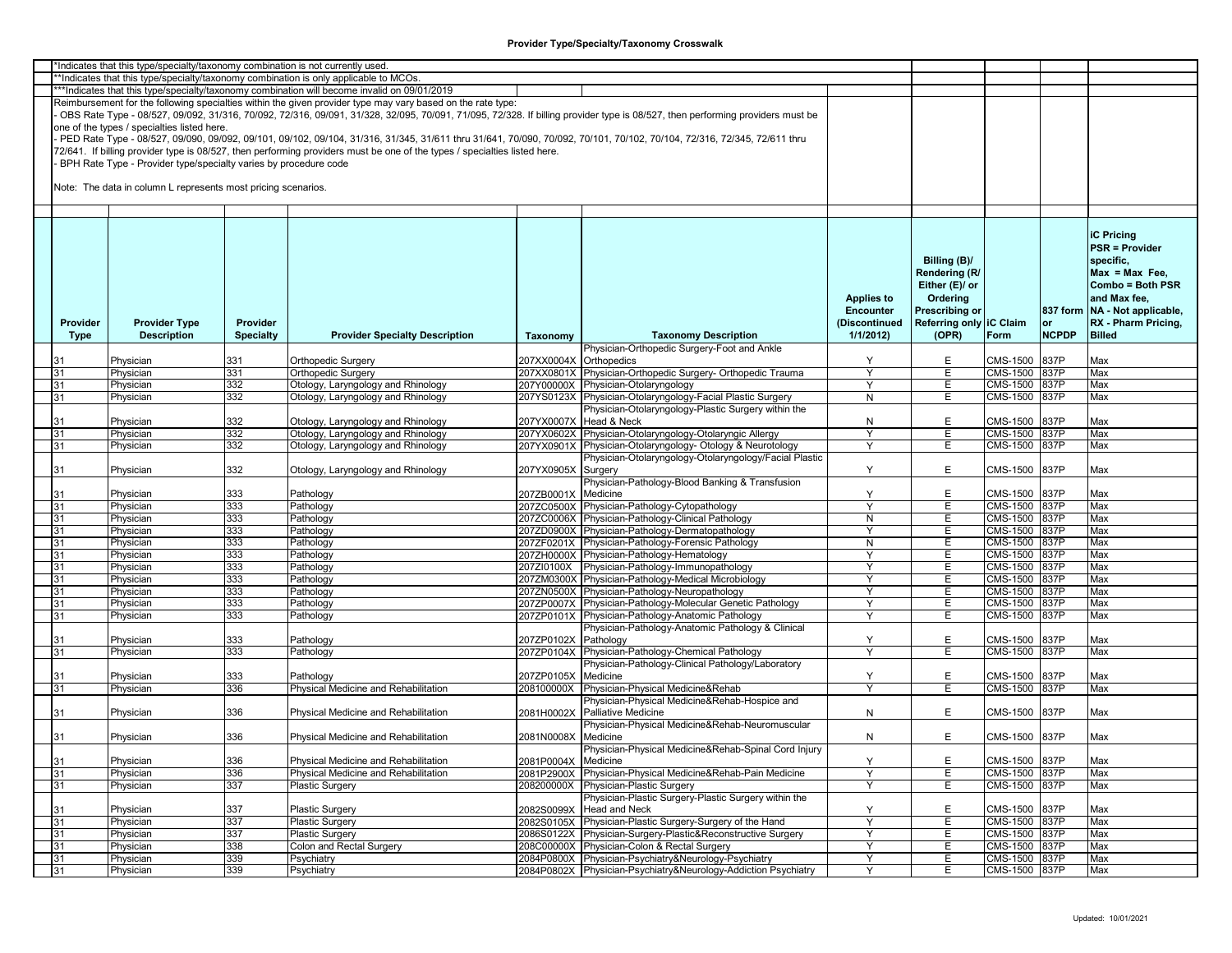| *Indicates that this type/specialty/taxonomy combination is not currently used |          |                                                                  |                  |                                                                                                                                                                         |            |                                                                                                                                                                               |                    |                         |                               |              |                               |
|--------------------------------------------------------------------------------|----------|------------------------------------------------------------------|------------------|-------------------------------------------------------------------------------------------------------------------------------------------------------------------------|------------|-------------------------------------------------------------------------------------------------------------------------------------------------------------------------------|--------------------|-------------------------|-------------------------------|--------------|-------------------------------|
|                                                                                |          |                                                                  |                  | **Indicates that this type/specialty/taxonomy combination is only applicable to MCOs.                                                                                   |            |                                                                                                                                                                               |                    |                         |                               |              |                               |
|                                                                                |          |                                                                  |                  | ***Indicates that this type/specialty/taxonomy combination will become invalid on 09/01/2019                                                                            |            |                                                                                                                                                                               |                    |                         |                               |              |                               |
|                                                                                |          |                                                                  |                  | Reimbursement for the following specialties within the given provider type may vary based on the rate type:                                                             |            |                                                                                                                                                                               |                    |                         |                               |              |                               |
|                                                                                |          |                                                                  |                  |                                                                                                                                                                         |            | OBS Rate Type - 08/527, 09/092, 31/316, 70/092, 72/316, 09/091, 31/328, 32/095, 70/091, 71/095, 72/328. If billing provider type is 08/527, then performing providers must be |                    |                         |                               |              |                               |
|                                                                                |          | one of the types / specialties listed here.                      |                  |                                                                                                                                                                         |            |                                                                                                                                                                               |                    |                         |                               |              |                               |
|                                                                                |          |                                                                  |                  | PED Rate Type - 08/527, 09/090, 09/092, 09/101, 09/102, 09/104, 31/316, 31/345, 31/611 thru 31/641, 70/090, 70/092, 70/101, 70/102, 70/104, 72/316, 72/345, 72/611 thru |            |                                                                                                                                                                               |                    |                         |                               |              |                               |
|                                                                                |          |                                                                  |                  |                                                                                                                                                                         |            |                                                                                                                                                                               |                    |                         |                               |              |                               |
|                                                                                |          |                                                                  |                  | 72/641. If billing provider type is 08/527, then performing providers must be one of the types / specialties listed here.                                               |            |                                                                                                                                                                               |                    |                         |                               |              |                               |
|                                                                                |          | BPH Rate Type - Provider type/specialty varies by procedure code |                  |                                                                                                                                                                         |            |                                                                                                                                                                               |                    |                         |                               |              |                               |
|                                                                                |          |                                                                  |                  |                                                                                                                                                                         |            |                                                                                                                                                                               |                    |                         |                               |              |                               |
|                                                                                |          | Note: The data in column L represents most pricing scenarios.    |                  |                                                                                                                                                                         |            |                                                                                                                                                                               |                    |                         |                               |              |                               |
|                                                                                |          |                                                                  |                  |                                                                                                                                                                         |            |                                                                                                                                                                               |                    |                         |                               |              |                               |
|                                                                                |          |                                                                  |                  |                                                                                                                                                                         |            |                                                                                                                                                                               |                    |                         |                               |              |                               |
|                                                                                |          |                                                                  |                  |                                                                                                                                                                         |            |                                                                                                                                                                               |                    |                         |                               |              |                               |
|                                                                                |          |                                                                  |                  |                                                                                                                                                                         |            |                                                                                                                                                                               |                    |                         |                               |              |                               |
|                                                                                |          |                                                                  |                  |                                                                                                                                                                         |            |                                                                                                                                                                               |                    |                         |                               |              | <b>iC Pricing</b>             |
|                                                                                |          |                                                                  |                  |                                                                                                                                                                         |            |                                                                                                                                                                               |                    |                         |                               |              | <b>PSR = Provider</b>         |
|                                                                                |          |                                                                  |                  |                                                                                                                                                                         |            |                                                                                                                                                                               |                    | Billing (B)/            |                               |              | specific,                     |
|                                                                                |          |                                                                  |                  |                                                                                                                                                                         |            |                                                                                                                                                                               |                    | Rendering (R/           |                               |              | $Max = Max Free$              |
|                                                                                |          |                                                                  |                  |                                                                                                                                                                         |            |                                                                                                                                                                               |                    |                         |                               |              |                               |
|                                                                                |          |                                                                  |                  |                                                                                                                                                                         |            |                                                                                                                                                                               |                    | Either (E)/ or          |                               |              | Combo = Both PSR              |
|                                                                                |          |                                                                  |                  |                                                                                                                                                                         |            |                                                                                                                                                                               | <b>Applies to</b>  | Ordering                |                               |              | and Max fee,                  |
|                                                                                |          |                                                                  |                  |                                                                                                                                                                         |            |                                                                                                                                                                               | <b>Encounter</b>   | <b>Prescribing or</b>   |                               |              | 837 form NA - Not applicable, |
|                                                                                | Provider | <b>Provider Type</b>                                             | Provider         |                                                                                                                                                                         |            |                                                                                                                                                                               | (Discontinued      | Referring only IC Claim |                               | or           | RX - Pharm Pricing,           |
|                                                                                | Type     | <b>Description</b>                                               | <b>Specialty</b> | <b>Provider Specialty Description</b>                                                                                                                                   | Taxonomy   | <b>Taxonomy Description</b>                                                                                                                                                   | 1/1/2012           | (OPR)                   | Form                          | <b>NCPDP</b> | <b>Billed</b>                 |
|                                                                                |          |                                                                  |                  |                                                                                                                                                                         |            | Physician-Psychiatry&Neurolgy-Child&Adolescent                                                                                                                                |                    |                         |                               |              |                               |
|                                                                                |          |                                                                  |                  |                                                                                                                                                                         | 2084P0804X |                                                                                                                                                                               | Y                  |                         |                               |              |                               |
|                                                                                |          | Physician                                                        | 339              | Psychiatry                                                                                                                                                              |            | Psychiatry                                                                                                                                                                    |                    | Е                       | CMS-1500                      | 837P         | Max                           |
|                                                                                | 31       | Physician                                                        | 339              | Psychiatry                                                                                                                                                              |            | 2084P0805X Physician-Psychiatry&Neurolgy-Geriatric Psychiatry                                                                                                                 | <sup>Y</sup>       | Е                       | CMS-1500 837P                 |              | Max                           |
|                                                                                | 31       | Physician                                                        | 340              | Pulmonology                                                                                                                                                             |            | 207RP1001X Physician-Pulmonology                                                                                                                                              | N                  | Е                       | CMS-1500 837P                 |              | Max                           |
|                                                                                | 31       | Physician                                                        | 341              | Radiology                                                                                                                                                               |            | 2085B0100X Physician-Radiology-Body Imaging                                                                                                                                   | Y                  | Е                       | <b>CMS-1500</b>               | 837P         | Max                           |
|                                                                                | 31       | Physician                                                        | 341              | Radiology                                                                                                                                                               |            | 2085H0002X Physician-Radiology-Hospice & Palliative Medicine                                                                                                                  | N                  | Е                       | CMS-1500                      | 837P         | Max                           |
|                                                                                | 31       | Physician                                                        | 341              | Radiology                                                                                                                                                               |            | 2085N0700X Physician-Radiology-Neuradiology                                                                                                                                   | Y                  | Е                       | CMS-1500                      | 837P         | Max                           |
|                                                                                | 31       | Physician                                                        | 341              | Radiology                                                                                                                                                               |            | 2085N0904X Physician-Radiology-Nuclear Radiology                                                                                                                              | Y                  | E                       | CMS-1500                      | 837P         | Max                           |
|                                                                                | 31       | Physician                                                        | 341              | Radiology                                                                                                                                                               |            | 2085P0229X Physician-Radiology-Pediatric Radiology                                                                                                                            | ٧                  | Е                       | <b>CMS-1500</b>               | 837P         | Max                           |
|                                                                                | 31       | Physician                                                        | 341              | Radiology                                                                                                                                                               |            | 2085R0001X Physician-Radiology-Radiation Oncology                                                                                                                             | $\mathsf{Y}$       | Е                       | CMS-1500                      | 837P         | Max                           |
|                                                                                |          |                                                                  | 341              |                                                                                                                                                                         |            | 2085R0202X Physician-Radiology-Diagnostic Radiology                                                                                                                           | Y                  | Е                       | $\overline{\text{CMS}}$ -1500 | 837P         | Max                           |
|                                                                                | 31       | Physician                                                        |                  | Radiology                                                                                                                                                               |            |                                                                                                                                                                               |                    |                         |                               |              |                               |
|                                                                                | 31       | Physician                                                        | 341              | Radiology                                                                                                                                                               |            | 2085R0203X Physician-Radiology-Therapeutic Radiology                                                                                                                          | Y                  | Е                       | <b>CMS-1500</b>               | 837P         | Max                           |
|                                                                                | 31       | Physician                                                        | 341              | Radiology                                                                                                                                                               |            | 2085R0204X Physician-Radiology-Vascular&Interventional Radiology                                                                                                              | Y                  | E.                      | CMS-1500                      | 837P         | Max                           |
|                                                                                | 31       | Physician                                                        | 341              | Radiology                                                                                                                                                               |            | 2085R0205X Physician-Radiology-Radiological Physics                                                                                                                           | Y                  | Е                       | CMS-1500 837P                 |              | Max                           |
|                                                                                | 31       | Physician                                                        | 341              | Radiology                                                                                                                                                               |            | 2085U0001X Physician-Radiology-Diagnostic Ultrasound                                                                                                                          | $\mathbf{\hat{y}}$ | E                       | CMS-1500                      | 837P         | Max                           |
|                                                                                |          |                                                                  |                  |                                                                                                                                                                         |            | Physician-Surgery-Thoracic Surgery(Cardiothoracic                                                                                                                             |                    |                         |                               |              |                               |
|                                                                                | 31       | Physician                                                        | 342              | <b>Thoracic Surgery</b>                                                                                                                                                 | 208G00000X | Vascular Surgery)                                                                                                                                                             | Y                  | E                       | CMS-1500                      | 837P         | Max                           |
|                                                                                | 31       | Physician                                                        | 343              | Urology                                                                                                                                                                 | 208800000X | Physician-Surgery-Urology                                                                                                                                                     | <sup>V</sup>       | Е                       | <b>CMS-1500</b>               | 837P         | Max                           |
|                                                                                |          |                                                                  |                  |                                                                                                                                                                         |            | Physician-Female Pelvic Medicine & Reconstructive                                                                                                                             |                    |                         |                               |              |                               |
|                                                                                | 31       | Physician                                                        | 343              | Urology                                                                                                                                                                 | 2088F0040X | Surgery                                                                                                                                                                       | N                  | Е                       | CMS-1500                      | 837P         | Max                           |
|                                                                                | 31       | Physician                                                        | 345              | General Pediatrics                                                                                                                                                      | 208000000X | <b>Physician-Pediatrics</b>                                                                                                                                                   | Y                  | E                       | CMS-1500                      | 837P         | Max                           |
|                                                                                |          |                                                                  | 345              |                                                                                                                                                                         |            |                                                                                                                                                                               |                    | Е                       | CMS-1500                      | 837P         |                               |
|                                                                                | 31       | Physician                                                        |                  | <b>General Pediatrics</b>                                                                                                                                               | 2080T0004X | Physician-Pediatrics- Transplant Hepatology                                                                                                                                   | N                  |                         |                               |              | Max                           |
|                                                                                | 31       | Physician                                                        | 348              | Endocrinology                                                                                                                                                           |            | 207RE0101X Physician-Endocrinology, Diabetes & Metabolism                                                                                                                     | N                  | E                       | CMS-1500                      | 837P         | Max                           |
|                                                                                | 31       | Physician                                                        | 349              | Hematology                                                                                                                                                              |            | 207RH0000X Physician-Hematology                                                                                                                                               | N                  | Е                       | CMS-1500 837P                 |              | Max                           |
|                                                                                | 31       | Physician                                                        | 350              | nfectious Diseases                                                                                                                                                      | 207RI0200X | Physician-Infectious Disease                                                                                                                                                  | N                  | Е                       | CMS-1500                      | 837P         | Max                           |
|                                                                                | 31       | Physician                                                        | 351              | Rheumatology                                                                                                                                                            |            | 207RR0500X Physician-Rheumatology                                                                                                                                             | N                  | Е                       | CMS-1500                      | 837P         | Max                           |
|                                                                                | 31       | Physician                                                        | 353              | Homeopath                                                                                                                                                               | 175L00000X | Physician-Homeopath                                                                                                                                                           | Y                  | Е                       | CMS-1500                      | 837P         | Max                           |
|                                                                                |          |                                                                  | 611              | Pediatric Emergency Department Medicine                                                                                                                                 | 207PP0204X | Physician-Emergency Medicine-Pediatric Emergency                                                                                                                              |                    |                         |                               |              |                               |
|                                                                                | 31       | Physician                                                        |                  |                                                                                                                                                                         |            | Medicine                                                                                                                                                                      | N                  | E                       | CMS-1500                      | 837P         | Max                           |
|                                                                                | 31       | Physician                                                        | 612              | Pediatric Emergency Medicine                                                                                                                                            | 2080P0204X | Physician-Pediatrics-Pediatric Emergency Medicine                                                                                                                             | N                  | Е                       | CMS-1500                      | 837P         | Max                           |
|                                                                                | 31       | Physician                                                        | 613              | Pediatric Anesthesiology                                                                                                                                                |            | 207LP3000X Physician-Anesthesiology-Pediatric                                                                                                                                 | N                  | Е                       | CMS-1500                      | 837P         | Max                           |
|                                                                                |          |                                                                  |                  |                                                                                                                                                                         |            |                                                                                                                                                                               |                    |                         |                               |              |                               |
|                                                                                | 31       | Physician                                                        | 614              | Pediatric Adolescent Medicine                                                                                                                                           | 2080A0000X | Physician-Pediatrics-Adolescent Medicine                                                                                                                                      | N                  | Е                       | CMS-1500 837P                 |              | Max                           |
|                                                                                |          |                                                                  | 615              | Developmental-Behavioral Pediatrics                                                                                                                                     | 2080P0006X | Physician-Pediatrics-Developmental Behavioral                                                                                                                                 |                    |                         |                               |              |                               |
|                                                                                | 31       | Physician                                                        |                  |                                                                                                                                                                         |            | Pediatrics                                                                                                                                                                    | N                  | Е                       | CMS-1500 837P                 |              | Max                           |
|                                                                                | 31       | Physician                                                        | 616              | Neonatal-Perinatal Medicine                                                                                                                                             |            | 2080N0001X Physician-Pediatrics-Neonatal Perinatal Medicine                                                                                                                   | N                  | E.                      | CMS-1500 837P                 |              | Max                           |
|                                                                                | 31       | Physician                                                        | 617              | Pediatric Neurodevelopmental Disabilities                                                                                                                               |            | 2080P0008X Physician-Pediatrics-Neurodevelopmental Disabilities                                                                                                               | ${\sf N}$          | Е                       | CMS-1500 837P                 |              | Max                           |
|                                                                                | 31       | Physician                                                        | 618              | Pediatric Allergy-Immunology                                                                                                                                            |            | 2080P0201X Physician-Pediatrics-Pediatric Allergy & Immunology                                                                                                                | N                  | Е                       | CMS-1500 837P                 |              | Max                           |
|                                                                                | 31       | Physician                                                        | 619              | Pediatric Clinical & Laboratory Immunology                                                                                                                              | 2080I0007X | Physician-Pediatrics-Clinical&Lab Immunology                                                                                                                                  | ${\sf N}$          | E                       | CMS-1500 837P                 |              | Max                           |
|                                                                                | 31       | Physician                                                        | 620              | Pediatric Cardiology                                                                                                                                                    | 2080P0202X | Physician-Pediatrics-Pediatric Cardiology                                                                                                                                     | N                  | E.                      | CMS-1500 837P                 |              | Max                           |
|                                                                                | 31       |                                                                  |                  | Pediatric Critical Care Medicine                                                                                                                                        |            | Physician-Pediatrics-Pediatric Critical Care Medicine                                                                                                                         | N                  | Е                       | CMS-1500                      |              | Max                           |
|                                                                                |          | Physician                                                        | 621              |                                                                                                                                                                         | 2080P0203X |                                                                                                                                                                               |                    |                         |                               | 837P         |                               |
|                                                                                | 31       | Physician                                                        | 622              | Pediatric Endocrinology                                                                                                                                                 | 2080P0205X | Physician-Pediatrics-Pediatric Endocrinology                                                                                                                                  | N                  | Е                       | CMS-1500 837P                 |              | Max                           |
|                                                                                | 31       | Physician                                                        | 623              | Pediatric Gastroenterology                                                                                                                                              |            | 2080P0206X Physician-Pediatrics-Pediatric Gastroenterology                                                                                                                    | N                  | Ε                       | CMS-1500 837P                 |              | Max                           |
|                                                                                | 31       | Physician                                                        | 624              | Pediatric Hematology-Oncology                                                                                                                                           | 2080P0207X | Physician-Pediatrics-Pediatric Hematology Oncology                                                                                                                            | N                  | E                       | CMS-1500 837P                 |              | Max                           |
|                                                                                | 31       | Physician                                                        | 625              | Pediatric Hospice and Palliative Medicine                                                                                                                               |            | 2080H0002X Physician-Pediatrics-Hospice & Palliative Medicine                                                                                                                 | N                  | E.                      | CMS-1500 837P                 |              | Max                           |
|                                                                                | 31       | Physician                                                        | 626              | Pediatric Infectious Diseases                                                                                                                                           |            | 2080P0208X Physician-Pediatric-Pediatric Infectious Diseases                                                                                                                  | N                  | E.                      | CMS-1500                      | 837P         | Max                           |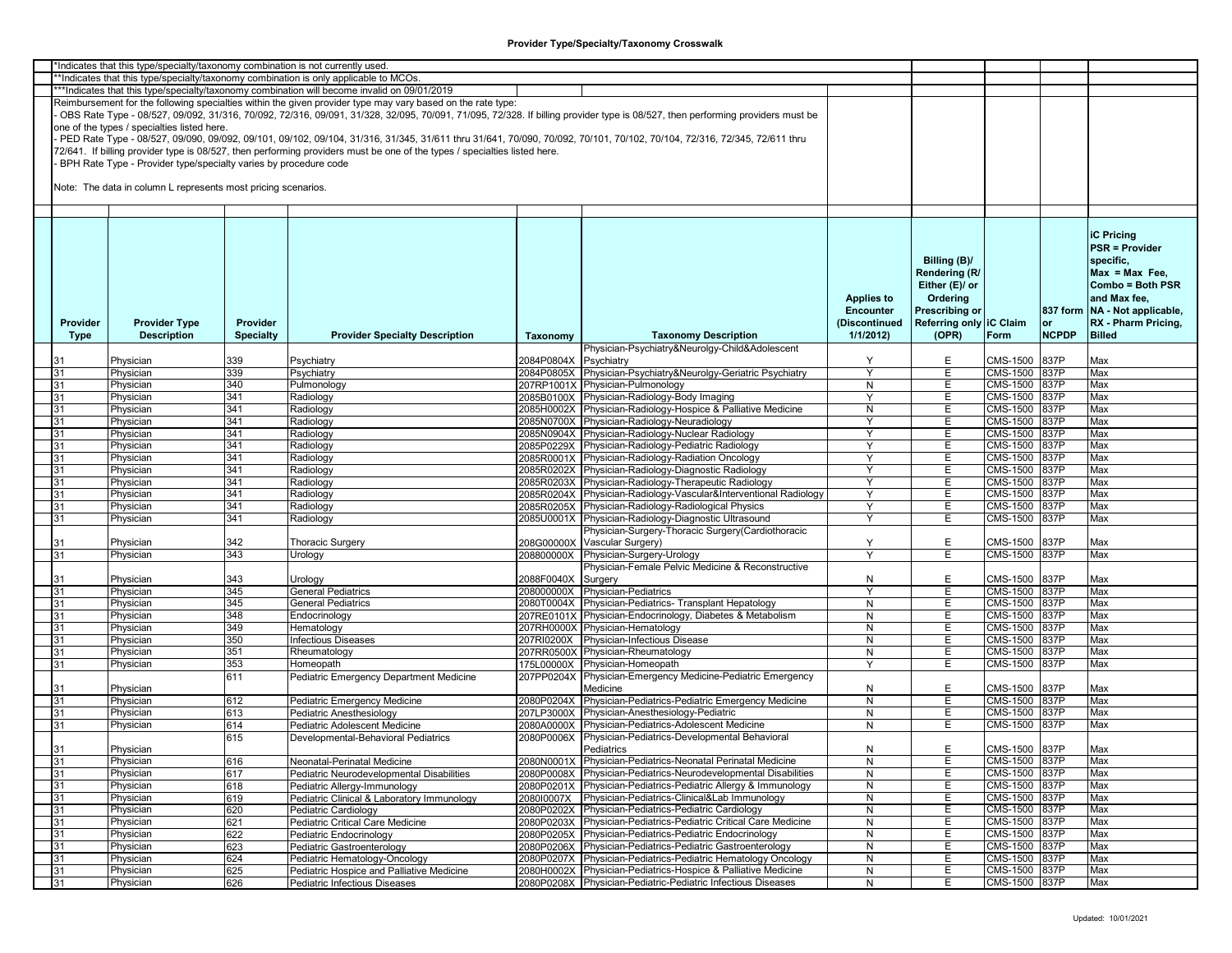| *Indicates that this type/specialty/taxonomy combination is not currently used.      |                                                                  |                  |                                                                                                                           |                         |                                                                                                                                                                               |                      |                         |                 |              |                                 |  |  |
|--------------------------------------------------------------------------------------|------------------------------------------------------------------|------------------|---------------------------------------------------------------------------------------------------------------------------|-------------------------|-------------------------------------------------------------------------------------------------------------------------------------------------------------------------------|----------------------|-------------------------|-----------------|--------------|---------------------------------|--|--|
| *Indicates that this type/specialty/taxonomy combination is only applicable to MCOs. |                                                                  |                  |                                                                                                                           |                         |                                                                                                                                                                               |                      |                         |                 |              |                                 |  |  |
|                                                                                      |                                                                  |                  | ***Indicates that this type/specialty/taxonomy combination will become invalid on 09/01/2019                              |                         |                                                                                                                                                                               |                      |                         |                 |              |                                 |  |  |
|                                                                                      |                                                                  |                  | Reimbursement for the following specialties within the given provider type may vary based on the rate type:               |                         |                                                                                                                                                                               |                      |                         |                 |              |                                 |  |  |
|                                                                                      |                                                                  |                  |                                                                                                                           |                         |                                                                                                                                                                               |                      |                         |                 |              |                                 |  |  |
|                                                                                      |                                                                  |                  |                                                                                                                           |                         | OBS Rate Type - 08/527, 09/092, 31/316, 70/092, 72/316, 09/091, 31/328, 32/095, 70/091, 71/095, 72/328. If billing provider type is 08/527, then performing providers must be |                      |                         |                 |              |                                 |  |  |
|                                                                                      | one of the types / specialties listed here.                      |                  |                                                                                                                           |                         |                                                                                                                                                                               |                      |                         |                 |              |                                 |  |  |
|                                                                                      |                                                                  |                  |                                                                                                                           |                         | PED Rate Type - 08/527, 09/090, 09/092, 09/101, 09/102, 09/104, 31/316, 31/345, 31/611 thru 31/641, 70/090, 70/092, 70/101, 70/102, 70/104, 72/316, 72/345, 72/611 thru       |                      |                         |                 |              |                                 |  |  |
|                                                                                      |                                                                  |                  | 72/641. If billing provider type is 08/527, then performing providers must be one of the types / specialties listed here. |                         |                                                                                                                                                                               |                      |                         |                 |              |                                 |  |  |
|                                                                                      | BPH Rate Type - Provider type/specialty varies by procedure code |                  |                                                                                                                           |                         |                                                                                                                                                                               |                      |                         |                 |              |                                 |  |  |
|                                                                                      |                                                                  |                  |                                                                                                                           |                         |                                                                                                                                                                               |                      |                         |                 |              |                                 |  |  |
|                                                                                      | Note: The data in column L represents most pricing scenarios.    |                  |                                                                                                                           |                         |                                                                                                                                                                               |                      |                         |                 |              |                                 |  |  |
|                                                                                      |                                                                  |                  |                                                                                                                           |                         |                                                                                                                                                                               |                      |                         |                 |              |                                 |  |  |
|                                                                                      |                                                                  |                  |                                                                                                                           |                         |                                                                                                                                                                               |                      |                         |                 |              |                                 |  |  |
|                                                                                      |                                                                  |                  |                                                                                                                           |                         |                                                                                                                                                                               |                      |                         |                 |              |                                 |  |  |
|                                                                                      |                                                                  |                  |                                                                                                                           |                         |                                                                                                                                                                               |                      |                         |                 |              |                                 |  |  |
|                                                                                      |                                                                  |                  |                                                                                                                           |                         |                                                                                                                                                                               |                      |                         |                 |              | <b>iC Pricing</b>               |  |  |
|                                                                                      |                                                                  |                  |                                                                                                                           |                         |                                                                                                                                                                               |                      |                         |                 |              | <b>PSR = Provider</b>           |  |  |
|                                                                                      |                                                                  |                  |                                                                                                                           |                         |                                                                                                                                                                               |                      |                         |                 |              | specific.                       |  |  |
|                                                                                      |                                                                  |                  |                                                                                                                           |                         |                                                                                                                                                                               |                      | Billing (B)/            |                 |              |                                 |  |  |
|                                                                                      |                                                                  |                  |                                                                                                                           |                         |                                                                                                                                                                               |                      | Rendering (R/           |                 |              | $Max = Max Free$                |  |  |
|                                                                                      |                                                                  |                  |                                                                                                                           |                         |                                                                                                                                                                               |                      | Either (E)/ or          |                 |              | Combo = Both PSR                |  |  |
|                                                                                      |                                                                  |                  |                                                                                                                           |                         |                                                                                                                                                                               | <b>Applies to</b>    | Ordering                |                 |              | and Max fee,                    |  |  |
|                                                                                      |                                                                  |                  |                                                                                                                           |                         |                                                                                                                                                                               |                      |                         |                 |              |                                 |  |  |
|                                                                                      |                                                                  |                  |                                                                                                                           |                         |                                                                                                                                                                               | <b>Encounter</b>     | <b>Prescribing or</b>   |                 |              | 837 form   NA - Not applicable, |  |  |
| Provider                                                                             | <b>Provider Type</b>                                             | Provider         |                                                                                                                           |                         |                                                                                                                                                                               | (Discontinued        | Referring only IC Claim |                 | or           | RX - Pharm Pricing,             |  |  |
| Type                                                                                 | <b>Description</b>                                               | <b>Specialty</b> | <b>Provider Specialty Description</b>                                                                                     | Taxonomy                | <b>Taxonomy Description</b>                                                                                                                                                   | 1/1/2012             | (OPR)                   | Form            | <b>NCPDP</b> | <b>Billed</b>                   |  |  |
| 31                                                                                   | Physician                                                        | 627              | Pediatric Nephrology                                                                                                      |                         | 2080P0210X Physician-Pediatrics-Pediatric Nephrology                                                                                                                          | N                    | E                       | CMS-1500        | 837P         | Max                             |  |  |
| 31                                                                                   | Physician                                                        | 628              | Pediatric Medical Toxicology                                                                                              | 2080T0002X              | Physician-Pediatrics-Medical Toxicology                                                                                                                                       | N                    | Е                       | CMS-1500        | 837P         | Max                             |  |  |
| 31                                                                                   | Physician                                                        | 629              | Pediatric Pulmonology                                                                                                     |                         | 2080P0214X Physician-Pediatrics-Pediatric Pulmonology                                                                                                                         | $\overline{N}$       | E.                      | <b>CMS-1500</b> | 837P         | Max                             |  |  |
|                                                                                      |                                                                  |                  |                                                                                                                           |                         | 2081P0010X Physician-Physical Medicine&Rehab-Pediatric Rehab                                                                                                                  |                      |                         |                 |              |                                 |  |  |
|                                                                                      |                                                                  | 630              | Pediatric Rehabilitation Medicine                                                                                         |                         |                                                                                                                                                                               |                      |                         |                 |              |                                 |  |  |
| 31                                                                                   | Physician                                                        |                  |                                                                                                                           |                         | Medicine                                                                                                                                                                      | N                    | E                       | CMS-1500        | 837P         | Max                             |  |  |
| 31                                                                                   | Physician                                                        | 631              | Pediatric Rheumatology                                                                                                    |                         | 2080P0216X Physician-Pediatrics-Pediatric Rheumatology                                                                                                                        | N                    | E                       | CMS-1500        | 837P         | Max                             |  |  |
| 31                                                                                   | Physician                                                        | 632              | Pediatric Dermatology                                                                                                     |                         | 207NP0225X Physician-Dermatology-Pediatric Dermatology                                                                                                                        | N                    | E                       | CMS-1500        | 837P         | Max                             |  |  |
| 31                                                                                   | Physician                                                        | 633              | Pediatric Orthopedic Surgery                                                                                              |                         | 207XP3100X Physician-Orthopedic Surgure-Pediatric                                                                                                                             | N                    | E                       | CMS-1500        | 837P         | Max                             |  |  |
|                                                                                      |                                                                  |                  |                                                                                                                           |                         |                                                                                                                                                                               |                      |                         |                 |              |                                 |  |  |
| 31                                                                                   | Physician                                                        | 634              | Pediatric Otolaryngology                                                                                                  |                         | 207YP0228X Physician-Otolaryngology-Pediatric Otolaryngology                                                                                                                  | N                    | E                       | CMS-1500 837P   |              | Max                             |  |  |
| 31                                                                                   | Physician                                                        | 635              | Pediatric Pathology                                                                                                       |                         | 207ZP0213X Physician-Pathology-Pediatric Pathology                                                                                                                            | N                    | E.                      | CMS-1500        | 837P         | Max                             |  |  |
| 31                                                                                   | Physician                                                        | 636              | Pediatric Sleep Medicine                                                                                                  |                         | 2080S0012X Physician-Pediatrics-Sleep Medicine                                                                                                                                | N                    | E.                      | CMS-1500        | 837P         | Max                             |  |  |
| 31                                                                                   | Physician                                                        | 637              | Pediatric Sports Medicine                                                                                                 |                         | 2080S0010X Physician-Pediatrics-Sports Medicine                                                                                                                               | N                    | Е                       | CMS-1500        | 837P         | Max                             |  |  |
| 31                                                                                   | Physician                                                        | 638              | Pediatric Urology                                                                                                         |                         | 2088P0231X Physician-Surgery-Pediatric Urology                                                                                                                                | N                    | E.                      | CMS-1500        | 837P         | Max                             |  |  |
|                                                                                      |                                                                  |                  |                                                                                                                           |                         |                                                                                                                                                                               |                      |                         |                 |              |                                 |  |  |
|                                                                                      |                                                                  | 639              | Child & Adolescent Psychiatry                                                                                             |                         | 2084D0003X Physician-Psychiatry&Neurology-Diagnostic                                                                                                                          |                      |                         |                 |              |                                 |  |  |
| 31                                                                                   | Physician                                                        |                  |                                                                                                                           |                         | Neuroimaging                                                                                                                                                                  | N                    | E                       | CMS-1500        | 837P         | Max                             |  |  |
|                                                                                      |                                                                  | 640              | Neurology with Special Qualifications in Child                                                                            |                         | 2084N0402X Physician-Psychiatry&Neurology-Neurology with                                                                                                                      |                      |                         |                 |              |                                 |  |  |
| 31                                                                                   | Physician                                                        |                  | Neurology                                                                                                                 |                         | Special Qual in Child Neurolo                                                                                                                                                 | N                    | E                       | CMS-1500        | 837P         | Max                             |  |  |
| 31                                                                                   | Physician                                                        | 641              | Pediatric Surgery                                                                                                         |                         | 2086S0120X Physician-Surgery-Pediatric Surgery                                                                                                                                | N                    | Е                       | CMS-1500 837P   |              | Max                             |  |  |
|                                                                                      | Nurse Midwife                                                    | 095              | <b>Certified Nurse Midwife</b>                                                                                            |                         | 367A00000X Advanced Practice Nurse                                                                                                                                            | $\mathbf{\check{v}}$ | E                       | CMS-1500 837P   |              | Max                             |  |  |
| 32                                                                                   |                                                                  |                  |                                                                                                                           |                         |                                                                                                                                                                               |                      |                         |                 |              |                                 |  |  |
|                                                                                      | <b>Behavioral Health</b>                                         |                  |                                                                                                                           |                         |                                                                                                                                                                               |                      |                         |                 |              |                                 |  |  |
| 33                                                                                   | Clinician                                                        | 112              | Psychology                                                                                                                |                         | 103G00000X Neuropsychologist                                                                                                                                                  | Y                    | E.                      | CMS-1500        | 837P         | Max: 85% or 90%                 |  |  |
|                                                                                      | <b>Behavioral Health</b>                                         |                  |                                                                                                                           |                         |                                                                                                                                                                               |                      |                         |                 |              |                                 |  |  |
| 33                                                                                   | Clinician                                                        | 112              | Psychology                                                                                                                | 103T00000X Psychologist |                                                                                                                                                                               | Y                    | E                       | CMS-1500        | 837P         | Max: 85% or 90%                 |  |  |
|                                                                                      | <b>Behavioral Health</b>                                         |                  |                                                                                                                           |                         |                                                                                                                                                                               |                      |                         |                 |              |                                 |  |  |
| 33                                                                                   | Clinician                                                        | 112              | Psychology                                                                                                                |                         | 103TA0400X Psychologist - Addiction (Substance Use Disorder)                                                                                                                  | Y                    | E                       | CMS-1500        | 837P         | Max: 85% or 90%                 |  |  |
|                                                                                      |                                                                  |                  |                                                                                                                           |                         |                                                                                                                                                                               |                      |                         |                 |              |                                 |  |  |
|                                                                                      | <b>Behavioral Health</b>                                         |                  |                                                                                                                           |                         |                                                                                                                                                                               |                      |                         |                 |              |                                 |  |  |
| 33                                                                                   | Clinician                                                        | 112              | Psychology                                                                                                                |                         | 103TA0700X Psychologist - Adult Development & Aging                                                                                                                           | Y                    | E                       | CMS-1500        | 837P         | Max: 85% or 90%                 |  |  |
|                                                                                      | <b>Behavioral Health</b>                                         |                  |                                                                                                                           |                         |                                                                                                                                                                               |                      |                         |                 |              |                                 |  |  |
| 33                                                                                   | Clinician                                                        | 112              | Psychology                                                                                                                |                         | 03TB0200X Psychologist - Behavioral                                                                                                                                           | Y                    | E                       | CMS-1500        | 837P         | Max: 85% or 90%                 |  |  |
|                                                                                      | <b>Behavioral Health</b>                                         |                  |                                                                                                                           |                         |                                                                                                                                                                               |                      |                         |                 |              |                                 |  |  |
| 33                                                                                   | Clinician                                                        | 112              | Psychology                                                                                                                |                         | 103TC0700X Psychologist - Clinical                                                                                                                                            | Y                    | E                       | CMS-1500        | 837P         | Max: 85% or 90%                 |  |  |
|                                                                                      |                                                                  |                  |                                                                                                                           |                         |                                                                                                                                                                               |                      |                         |                 |              |                                 |  |  |
|                                                                                      | <b>Behavioral Health</b>                                         |                  |                                                                                                                           |                         |                                                                                                                                                                               |                      |                         |                 |              |                                 |  |  |
| 33                                                                                   | Clinician                                                        | 112              | Psychology                                                                                                                |                         | 103TC1900X Psychologist - Counseling                                                                                                                                          | Y                    | E                       | CMS-1500        | 837P         | Max: 85% or 90%                 |  |  |
|                                                                                      | <b>Behavioral Health</b>                                         |                  |                                                                                                                           |                         |                                                                                                                                                                               |                      |                         |                 |              |                                 |  |  |
| 33                                                                                   | Clinician                                                        | 112              | Psychology                                                                                                                |                         | 103TC2200X Psychologist - Child, Youth & Family                                                                                                                               | Y                    | E                       | CMS-1500 837P   |              | Max: 85% or 90%                 |  |  |
|                                                                                      | <b>Behavioral Health</b>                                         |                  |                                                                                                                           |                         |                                                                                                                                                                               |                      |                         |                 |              |                                 |  |  |
|                                                                                      |                                                                  |                  |                                                                                                                           |                         |                                                                                                                                                                               |                      |                         |                 |              |                                 |  |  |
| 33                                                                                   | Clinician                                                        | 112              | Psychology                                                                                                                |                         | 103TE1000X Psychologist - Educational                                                                                                                                         | Y                    | E                       | CMS-1500        | 837P         | Max: 85% or 90%                 |  |  |
|                                                                                      | <b>Behavioral Health</b>                                         |                  |                                                                                                                           |                         |                                                                                                                                                                               |                      |                         |                 |              |                                 |  |  |
| 33                                                                                   | Clinician                                                        | 112              | Psychology                                                                                                                |                         | 103TE1100X Psychologist - Exercise & Sports                                                                                                                                   | Y                    | E.                      | CMS-1500 837P   |              | Max: 85% or 90%                 |  |  |
|                                                                                      | <b>Behavioral Health</b>                                         |                  |                                                                                                                           |                         |                                                                                                                                                                               |                      |                         |                 |              |                                 |  |  |
| 33                                                                                   | Clinician                                                        | 112              | Psychology                                                                                                                |                         | 103TF0000X Psychologist - Family                                                                                                                                              | Y                    | E                       | CMS-1500 837P   |              | Max: 85% or 90%                 |  |  |
|                                                                                      |                                                                  |                  |                                                                                                                           |                         |                                                                                                                                                                               |                      |                         |                 |              |                                 |  |  |
|                                                                                      | Behavioral Health                                                |                  |                                                                                                                           |                         |                                                                                                                                                                               |                      |                         |                 |              |                                 |  |  |
| 33                                                                                   | Clinician                                                        | 112              | Psychology                                                                                                                |                         | 03TF0200X Psychologist - Forensic                                                                                                                                             | Y                    | E                       | CMS-1500        | 837P         | Max: 85% or 90%                 |  |  |
|                                                                                      | <b>Behavioral Health</b>                                         |                  |                                                                                                                           |                         |                                                                                                                                                                               |                      |                         |                 |              |                                 |  |  |
| 33                                                                                   | Clinician                                                        | 112              | Psychology                                                                                                                |                         | 103TH0004X Psychologist - Health Psychologist                                                                                                                                 | N                    | E                       | CMS-1500 837P   |              | Max: 85% or 90%                 |  |  |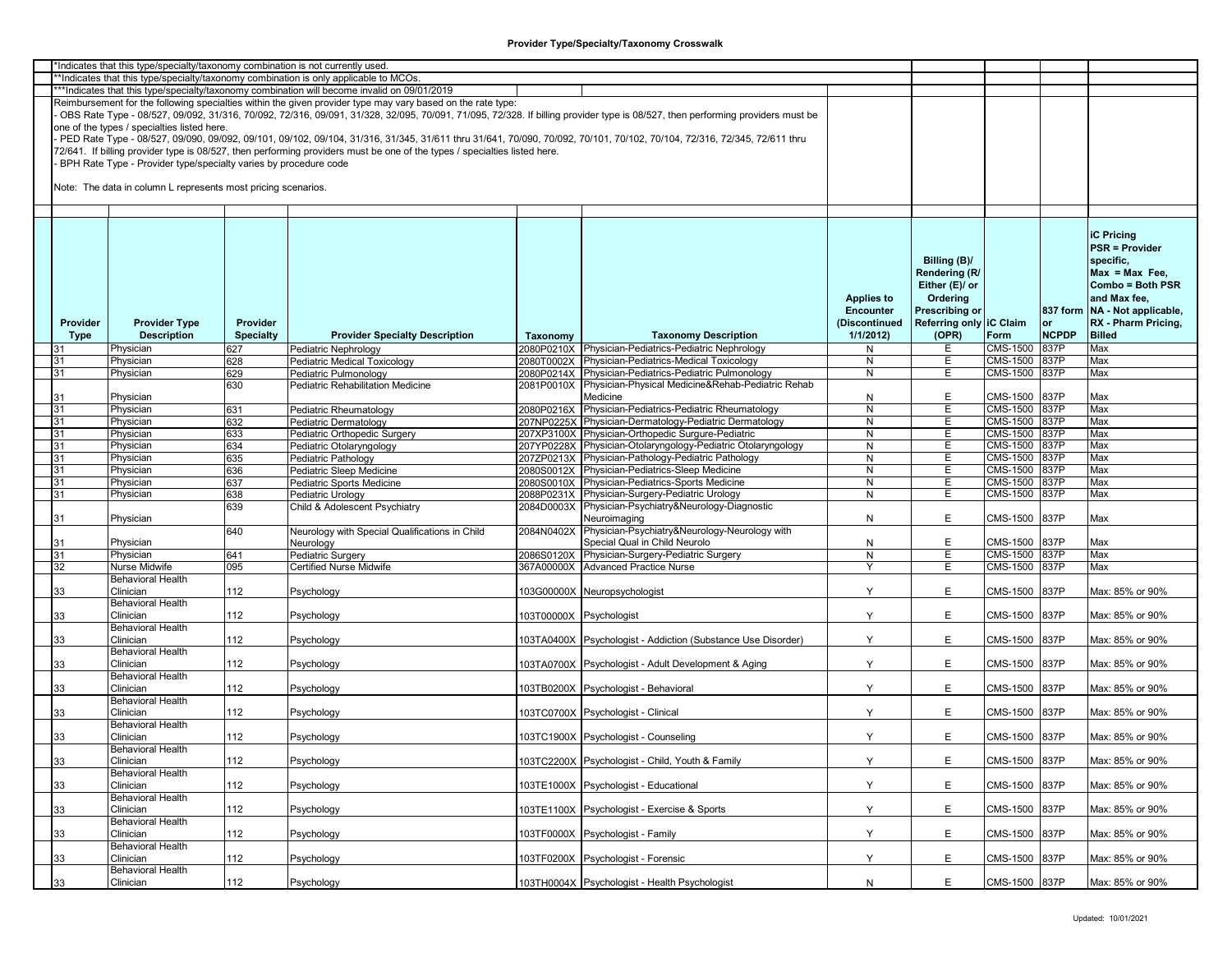| *Indicates that this type/specialty/taxonomy combination is not currently used.<br>**Indicates that this type/specialty/taxonomy combination is only applicable to MCOs. |             |                                                                  |                  |                                                                                                                           |                         |                                                                                                                                                                               |                   |                         |               |              |                                 |  |
|--------------------------------------------------------------------------------------------------------------------------------------------------------------------------|-------------|------------------------------------------------------------------|------------------|---------------------------------------------------------------------------------------------------------------------------|-------------------------|-------------------------------------------------------------------------------------------------------------------------------------------------------------------------------|-------------------|-------------------------|---------------|--------------|---------------------------------|--|
|                                                                                                                                                                          |             |                                                                  |                  |                                                                                                                           |                         |                                                                                                                                                                               |                   |                         |               |              |                                 |  |
|                                                                                                                                                                          |             |                                                                  |                  | ***Indicates that this type/specialty/taxonomy combination will become invalid on 09/01/2019                              |                         |                                                                                                                                                                               |                   |                         |               |              |                                 |  |
|                                                                                                                                                                          |             |                                                                  |                  | Reimbursement for the following specialties within the given provider type may vary based on the rate type:               |                         |                                                                                                                                                                               |                   |                         |               |              |                                 |  |
|                                                                                                                                                                          |             |                                                                  |                  |                                                                                                                           |                         | OBS Rate Type - 08/527, 09/092, 31/316, 70/092, 72/316, 09/091, 31/328, 32/095, 70/091, 71/095, 72/328. If billing provider type is 08/527, then performing providers must be |                   |                         |               |              |                                 |  |
|                                                                                                                                                                          |             | one of the types / specialties listed here.                      |                  |                                                                                                                           |                         |                                                                                                                                                                               |                   |                         |               |              |                                 |  |
|                                                                                                                                                                          |             |                                                                  |                  |                                                                                                                           |                         | PED Rate Type - 08/527, 09/090, 09/092, 09/101, 09/102, 09/104, 31/316, 31/345, 31/611 thru 31/641, 70/090, 70/092, 70/101, 70/102, 70/104, 72/316, 72/345, 72/611 thru       |                   |                         |               |              |                                 |  |
|                                                                                                                                                                          |             |                                                                  |                  | 72/641. If billing provider type is 08/527, then performing providers must be one of the types / specialties listed here. |                         |                                                                                                                                                                               |                   |                         |               |              |                                 |  |
|                                                                                                                                                                          |             |                                                                  |                  |                                                                                                                           |                         |                                                                                                                                                                               |                   |                         |               |              |                                 |  |
|                                                                                                                                                                          |             | BPH Rate Type - Provider type/specialty varies by procedure code |                  |                                                                                                                           |                         |                                                                                                                                                                               |                   |                         |               |              |                                 |  |
|                                                                                                                                                                          |             |                                                                  |                  |                                                                                                                           |                         |                                                                                                                                                                               |                   |                         |               |              |                                 |  |
|                                                                                                                                                                          |             | Note: The data in column L represents most pricing scenarios.    |                  |                                                                                                                           |                         |                                                                                                                                                                               |                   |                         |               |              |                                 |  |
|                                                                                                                                                                          |             |                                                                  |                  |                                                                                                                           |                         |                                                                                                                                                                               |                   |                         |               |              |                                 |  |
|                                                                                                                                                                          |             |                                                                  |                  |                                                                                                                           |                         |                                                                                                                                                                               |                   |                         |               |              |                                 |  |
|                                                                                                                                                                          |             |                                                                  |                  |                                                                                                                           |                         |                                                                                                                                                                               |                   |                         |               |              |                                 |  |
|                                                                                                                                                                          |             |                                                                  |                  |                                                                                                                           |                         |                                                                                                                                                                               |                   |                         |               |              | <b>iC Pricing</b>               |  |
|                                                                                                                                                                          |             |                                                                  |                  |                                                                                                                           |                         |                                                                                                                                                                               |                   |                         |               |              | <b>PSR = Provider</b>           |  |
|                                                                                                                                                                          |             |                                                                  |                  |                                                                                                                           |                         |                                                                                                                                                                               |                   |                         |               |              |                                 |  |
|                                                                                                                                                                          |             |                                                                  |                  |                                                                                                                           |                         |                                                                                                                                                                               |                   | Billing (B)/            |               |              | specific,                       |  |
|                                                                                                                                                                          |             |                                                                  |                  |                                                                                                                           |                         |                                                                                                                                                                               |                   | Rendering (R/           |               |              | $Max = Max Free$                |  |
|                                                                                                                                                                          |             |                                                                  |                  |                                                                                                                           |                         |                                                                                                                                                                               |                   | Either (E)/ or          |               |              | Combo = Both PSR                |  |
|                                                                                                                                                                          |             |                                                                  |                  |                                                                                                                           |                         |                                                                                                                                                                               | <b>Applies to</b> | Ordering                |               |              | and Max fee,                    |  |
|                                                                                                                                                                          |             |                                                                  |                  |                                                                                                                           |                         |                                                                                                                                                                               | <b>Encounter</b>  | <b>Prescribing or</b>   |               |              | 837 form   NA - Not applicable, |  |
|                                                                                                                                                                          |             |                                                                  |                  |                                                                                                                           |                         |                                                                                                                                                                               |                   |                         |               |              |                                 |  |
|                                                                                                                                                                          | Provider    | <b>Provider Type</b>                                             | Provider         |                                                                                                                           |                         |                                                                                                                                                                               | (Discontinued     | Referring only IC Claim |               | or           | RX - Pharm Pricing,             |  |
|                                                                                                                                                                          | <b>Type</b> | <b>Description</b>                                               | <b>Specialty</b> | <b>Provider Specialty Description</b>                                                                                     | Taxonomy                | <b>Taxonomy Description</b>                                                                                                                                                   | 1/1/2012          | (OPR)                   | Form          | <b>NCPDP</b> | <b>Billed</b>                   |  |
|                                                                                                                                                                          |             | <b>Behavioral Health</b>                                         |                  |                                                                                                                           |                         |                                                                                                                                                                               |                   |                         |               |              |                                 |  |
|                                                                                                                                                                          | 33          | Clinician                                                        | 112              | Psychology                                                                                                                |                         | 103TH0100X Psychologist - Health Service                                                                                                                                      | Y                 | E                       | CMS-1500      | 837P         | Max: 85% or 90%                 |  |
|                                                                                                                                                                          |             | <b>Behavioral Health</b>                                         |                  |                                                                                                                           |                         |                                                                                                                                                                               |                   |                         |               |              |                                 |  |
|                                                                                                                                                                          | 33          | Clinician                                                        | 112              | Psychology                                                                                                                |                         | 103TM1700X Psychologist - Men & Masculinity                                                                                                                                   | Y                 | E                       | CMS-1500      | 837P         | Max: 85% or 90%                 |  |
|                                                                                                                                                                          |             | <b>Behavioral Health</b>                                         |                  |                                                                                                                           |                         |                                                                                                                                                                               |                   |                         |               |              |                                 |  |
|                                                                                                                                                                          |             |                                                                  |                  |                                                                                                                           |                         |                                                                                                                                                                               |                   |                         |               |              |                                 |  |
|                                                                                                                                                                          | 33          | Clinician                                                        | 112              | Psychology                                                                                                                |                         | 103TP0016X Psychologist - Prescribing (Medical)                                                                                                                               | N                 | E                       | CMS-1500      | 837P         | Max: 85% or 90%                 |  |
|                                                                                                                                                                          |             | <b>Behavioral Health</b>                                         |                  |                                                                                                                           |                         | Psychologist - Mental Retardation & Developmental                                                                                                                             |                   |                         |               |              |                                 |  |
|                                                                                                                                                                          | 33          | Clinician                                                        | 112              | Psychology                                                                                                                | 103TM1800X Disabilities |                                                                                                                                                                               | Y                 | E                       | CMS-1500      | 837P         | Max: 85% or 90%                 |  |
|                                                                                                                                                                          |             | <b>Behavioral Health</b>                                         |                  |                                                                                                                           |                         |                                                                                                                                                                               |                   |                         |               |              |                                 |  |
|                                                                                                                                                                          | 33          | Clinician                                                        | 112              | Psychology                                                                                                                |                         | 103TP0814X Behavioral Health-Psychoanalysis                                                                                                                                   | Y                 | E                       | CMS-1500      | 837P         | Max: 85% or 90%                 |  |
|                                                                                                                                                                          |             | <b>Behavioral Health</b>                                         |                  |                                                                                                                           |                         |                                                                                                                                                                               |                   |                         |               |              |                                 |  |
|                                                                                                                                                                          | 33          | Clinician                                                        | 112              | Psychology                                                                                                                |                         | 103TP2700X Psychologist - Psychotherapy                                                                                                                                       | Y                 | E                       | CMS-1500      | 837P         | Max: 85% or 90%                 |  |
|                                                                                                                                                                          |             | <b>Behavioral Health</b>                                         |                  |                                                                                                                           |                         |                                                                                                                                                                               |                   |                         |               |              |                                 |  |
|                                                                                                                                                                          |             | Clinician                                                        | 112              |                                                                                                                           |                         |                                                                                                                                                                               | Y                 | E                       | CMS-1500      |              |                                 |  |
|                                                                                                                                                                          | 33          |                                                                  |                  | Psychology                                                                                                                |                         | 103TR0400X Rehabilitation                                                                                                                                                     |                   |                         |               | 837P         | Max: 85% or 90%                 |  |
|                                                                                                                                                                          |             | <b>Behavioral Health</b>                                         |                  |                                                                                                                           |                         |                                                                                                                                                                               |                   |                         |               |              |                                 |  |
|                                                                                                                                                                          | 33          | Clinician                                                        | 112              | Psychology                                                                                                                |                         | 103TS0200X Rehabilitation - School                                                                                                                                            | Y                 | E                       | CMS-1500      | 837P         | Max: 85% or 90%                 |  |
|                                                                                                                                                                          |             | <b>Behavioral Health</b>                                         |                  |                                                                                                                           |                         |                                                                                                                                                                               |                   |                         |               |              |                                 |  |
|                                                                                                                                                                          | 33          | Clinician                                                        | 112              | Psychology                                                                                                                |                         | 103TW0100X Rehabilitation - Women                                                                                                                                             | Y                 | E                       | CMS-1500      | 837P         | Max: 85% or 90%                 |  |
|                                                                                                                                                                          |             | <b>Behavioral Health</b>                                         |                  |                                                                                                                           |                         |                                                                                                                                                                               |                   |                         |               |              |                                 |  |
|                                                                                                                                                                          | 33          | Clinician                                                        | 115              | icensed Clinical Social Worker.                                                                                           | 101YA0400X              | Counselor - Addiction (Substance Use Disorder)                                                                                                                                | Y                 | E                       | CMS-1500      | 837P         | Max                             |  |
|                                                                                                                                                                          |             | <b>Behavioral Health</b>                                         |                  |                                                                                                                           |                         |                                                                                                                                                                               |                   |                         |               |              |                                 |  |
|                                                                                                                                                                          |             | Clinician                                                        | 115              | icensed Clinical Social Worker                                                                                            |                         |                                                                                                                                                                               | Y                 | E                       |               | 837P         |                                 |  |
|                                                                                                                                                                          | 33          |                                                                  |                  |                                                                                                                           |                         | 101YM0800X Counselor - Mental Health                                                                                                                                          |                   |                         | CMS-1500      |              | Max                             |  |
|                                                                                                                                                                          |             | <b>Behavioral Health</b>                                         |                  |                                                                                                                           |                         |                                                                                                                                                                               |                   |                         |               |              |                                 |  |
|                                                                                                                                                                          | 33          | Clinician                                                        | 115              | icensed Clinical Social Worker.                                                                                           |                         | 104100000X Social Worker                                                                                                                                                      | Y                 | E                       | CMS-1500      | 837P         | Max                             |  |
|                                                                                                                                                                          |             | <b>Behavioral Health</b>                                         |                  |                                                                                                                           |                         |                                                                                                                                                                               |                   |                         |               |              |                                 |  |
|                                                                                                                                                                          | 33          | Clinician                                                        | 115              | icensed Clinical Social Worker                                                                                            |                         | 1041C0700X Social Worker - Clinical                                                                                                                                           | Y                 | E                       | CMS-1500      | 837P         | Max                             |  |
|                                                                                                                                                                          |             | <b>Behavioral Health</b>                                         |                  |                                                                                                                           |                         |                                                                                                                                                                               |                   |                         |               |              |                                 |  |
|                                                                                                                                                                          | 33          | Clinician                                                        | 115              | icensed Clinical Social Worker                                                                                            |                         | 1041S0200X Social Worker - School                                                                                                                                             | Y                 | E                       | CMS-1500      | 837P         | Max                             |  |
|                                                                                                                                                                          |             | <b>Behavioral Health</b>                                         |                  |                                                                                                                           |                         |                                                                                                                                                                               |                   |                         |               |              |                                 |  |
|                                                                                                                                                                          | 33          | Clinician                                                        | 118              | icensed Drug and Alcohol Counselor                                                                                        | 101YA0400X              | Counselor - Addiction (Substance Use Disorder)                                                                                                                                | Y                 | E                       | CMS-1500      | 837P         | Max                             |  |
|                                                                                                                                                                          |             | <b>Behavioral Health</b>                                         |                  |                                                                                                                           |                         |                                                                                                                                                                               |                   |                         |               |              |                                 |  |
|                                                                                                                                                                          |             |                                                                  |                  |                                                                                                                           |                         |                                                                                                                                                                               |                   |                         |               |              |                                 |  |
|                                                                                                                                                                          | 33          | Clinician                                                        | 119              | Marital and Family Therapist                                                                                              |                         | 101YM0800X Counselor - Mental Health                                                                                                                                          | Y                 | E                       | CMS-1500      | 837P         | Max                             |  |
|                                                                                                                                                                          |             | <b>Behavioral Health</b>                                         |                  |                                                                                                                           |                         |                                                                                                                                                                               |                   |                         |               |              |                                 |  |
|                                                                                                                                                                          | 33          | Clinician                                                        | 119              | Marital and Family Therapist                                                                                              |                         | 106H00000X Marriage & Family Therapist                                                                                                                                        | Υ                 | Е                       | CMS-1500 837P |              | Max                             |  |
|                                                                                                                                                                          |             | <b>Behavioral Health</b>                                         |                  |                                                                                                                           |                         |                                                                                                                                                                               |                   |                         |               |              |                                 |  |
|                                                                                                                                                                          | 33          | Clinician                                                        | 121              | <b>Professional Counselor</b>                                                                                             | 101Y00000X Counselor    |                                                                                                                                                                               | Y                 | E                       | CMS-1500      | 837P         | Max                             |  |
|                                                                                                                                                                          |             | <b>Behavioral Health</b>                                         |                  |                                                                                                                           |                         |                                                                                                                                                                               |                   |                         |               |              |                                 |  |
|                                                                                                                                                                          | 33          | Clinician                                                        | 121              | <b>Professional Counselor</b>                                                                                             |                         | 101YA0400X Counselor - Addiction (Substance Use Disorder)                                                                                                                     | Y                 | E                       | CMS-1500      | 837P         | Max                             |  |
|                                                                                                                                                                          |             |                                                                  |                  |                                                                                                                           |                         |                                                                                                                                                                               |                   |                         |               |              |                                 |  |
|                                                                                                                                                                          |             | <b>Behavioral Health</b>                                         |                  |                                                                                                                           |                         |                                                                                                                                                                               |                   |                         |               |              |                                 |  |
|                                                                                                                                                                          | 33          | Clinician                                                        | 121              | <b>Professional Counselor</b>                                                                                             |                         | 101YM0800X Counselor - Mental Health                                                                                                                                          | Y                 | E                       | CMS-1500      | 837P         | Max                             |  |
|                                                                                                                                                                          |             | <b>Behavioral Health</b>                                         |                  |                                                                                                                           |                         |                                                                                                                                                                               |                   |                         |               |              |                                 |  |
|                                                                                                                                                                          | 33          | Clinician                                                        | 121              | <b>Professional Counselor</b>                                                                                             |                         | 101YP1600X Counselor - Pastoral                                                                                                                                               | Y                 | E                       | CMS-1500      | 837P         | Max                             |  |
|                                                                                                                                                                          |             | <b>Behavioral Health</b>                                         |                  |                                                                                                                           |                         |                                                                                                                                                                               |                   |                         |               |              |                                 |  |
|                                                                                                                                                                          | 33          | Clinician                                                        | 121              | Professional Counselor                                                                                                    |                         | 101YP2500X Counselor - Professional                                                                                                                                           | Y                 | E.                      | CMS-1500 837P |              | Max                             |  |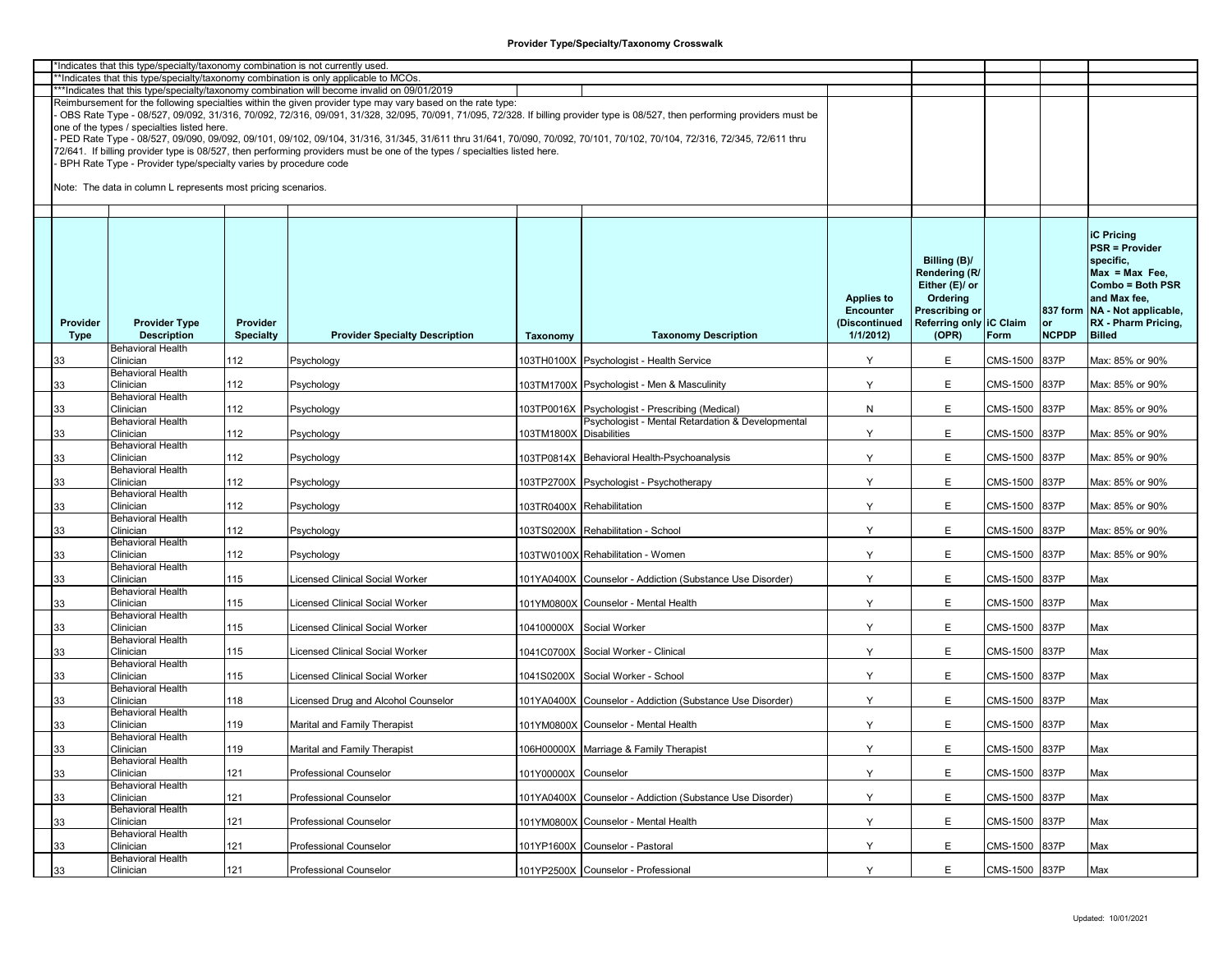| *Indicates that this type/specialty/taxonomy combination is not currently used |          |                                                                  |                  |                                                                                                                                                                         |            |                                                                                                                                                                               |                   |                         |                 |              |                                 |
|--------------------------------------------------------------------------------|----------|------------------------------------------------------------------|------------------|-------------------------------------------------------------------------------------------------------------------------------------------------------------------------|------------|-------------------------------------------------------------------------------------------------------------------------------------------------------------------------------|-------------------|-------------------------|-----------------|--------------|---------------------------------|
|                                                                                |          |                                                                  |                  | *Indicates that this type/specialty/taxonomy combination is only applicable to MCOs.                                                                                    |            |                                                                                                                                                                               |                   |                         |                 |              |                                 |
|                                                                                |          |                                                                  |                  | ***Indicates that this type/specialty/taxonomy combination will become invalid on 09/01/2019                                                                            |            |                                                                                                                                                                               |                   |                         |                 |              |                                 |
|                                                                                |          |                                                                  |                  | Reimbursement for the following specialties within the given provider type may vary based on the rate type:                                                             |            |                                                                                                                                                                               |                   |                         |                 |              |                                 |
|                                                                                |          |                                                                  |                  |                                                                                                                                                                         |            | OBS Rate Type - 08/527, 09/092, 31/316, 70/092, 72/316, 09/091, 31/328, 32/095, 70/091, 71/095, 72/328. If billing provider type is 08/527, then performing providers must be |                   |                         |                 |              |                                 |
|                                                                                |          | one of the types / specialties listed here.                      |                  |                                                                                                                                                                         |            |                                                                                                                                                                               |                   |                         |                 |              |                                 |
|                                                                                |          |                                                                  |                  |                                                                                                                                                                         |            |                                                                                                                                                                               |                   |                         |                 |              |                                 |
|                                                                                |          |                                                                  |                  | PED Rate Type - 08/527, 09/090, 09/092, 09/101, 09/102, 09/104, 31/316, 31/345, 31/611 thru 31/641, 70/090, 70/092, 70/101, 70/102, 70/104, 72/316, 72/345, 72/611 thru |            |                                                                                                                                                                               |                   |                         |                 |              |                                 |
|                                                                                |          |                                                                  |                  | 72/641. If billing provider type is 08/527, then performing providers must be one of the types / specialties listed here.                                               |            |                                                                                                                                                                               |                   |                         |                 |              |                                 |
|                                                                                |          | BPH Rate Type - Provider type/specialty varies by procedure code |                  |                                                                                                                                                                         |            |                                                                                                                                                                               |                   |                         |                 |              |                                 |
|                                                                                |          |                                                                  |                  |                                                                                                                                                                         |            |                                                                                                                                                                               |                   |                         |                 |              |                                 |
|                                                                                |          | Note: The data in column L represents most pricing scenarios.    |                  |                                                                                                                                                                         |            |                                                                                                                                                                               |                   |                         |                 |              |                                 |
|                                                                                |          |                                                                  |                  |                                                                                                                                                                         |            |                                                                                                                                                                               |                   |                         |                 |              |                                 |
|                                                                                |          |                                                                  |                  |                                                                                                                                                                         |            |                                                                                                                                                                               |                   |                         |                 |              |                                 |
|                                                                                |          |                                                                  |                  |                                                                                                                                                                         |            |                                                                                                                                                                               |                   |                         |                 |              |                                 |
|                                                                                |          |                                                                  |                  |                                                                                                                                                                         |            |                                                                                                                                                                               |                   |                         |                 |              |                                 |
|                                                                                |          |                                                                  |                  |                                                                                                                                                                         |            |                                                                                                                                                                               |                   |                         |                 |              | <b>iC Pricing</b>               |
|                                                                                |          |                                                                  |                  |                                                                                                                                                                         |            |                                                                                                                                                                               |                   |                         |                 |              | <b>PSR = Provider</b>           |
|                                                                                |          |                                                                  |                  |                                                                                                                                                                         |            |                                                                                                                                                                               |                   | Billing (B)/            |                 |              | specific.                       |
|                                                                                |          |                                                                  |                  |                                                                                                                                                                         |            |                                                                                                                                                                               |                   | Rendering (R/           |                 |              | $Max = Max Free$                |
|                                                                                |          |                                                                  |                  |                                                                                                                                                                         |            |                                                                                                                                                                               |                   |                         |                 |              |                                 |
|                                                                                |          |                                                                  |                  |                                                                                                                                                                         |            |                                                                                                                                                                               |                   | Either (E)/ or          |                 |              | Combo = Both PSR                |
|                                                                                |          |                                                                  |                  |                                                                                                                                                                         |            |                                                                                                                                                                               | <b>Applies to</b> | Ordering                |                 |              | and Max fee,                    |
|                                                                                |          |                                                                  |                  |                                                                                                                                                                         |            |                                                                                                                                                                               | <b>Encounter</b>  | Prescribing or          |                 |              | 837 form   NA - Not applicable, |
|                                                                                | Provider | <b>Provider Type</b>                                             | Provider         |                                                                                                                                                                         |            |                                                                                                                                                                               | (Discontinued     | Referring only IC Claim |                 | or           | RX - Pharm Pricing,             |
|                                                                                | Type     | <b>Description</b>                                               | <b>Specialty</b> | <b>Provider Specialty Description</b>                                                                                                                                   |            | <b>Taxonomy Description</b>                                                                                                                                                   | 1/1/2012          | (OPR)                   | Form            | <b>NCPDP</b> | <b>Billed</b>                   |
|                                                                                |          |                                                                  |                  |                                                                                                                                                                         | Taxonomy   |                                                                                                                                                                               |                   |                         |                 |              |                                 |
|                                                                                |          | <b>Behavioral Health</b>                                         |                  |                                                                                                                                                                         |            |                                                                                                                                                                               |                   |                         |                 |              |                                 |
|                                                                                | 33       | Clinician                                                        | 121              | <b>Professional Counselor</b>                                                                                                                                           |            | 101YS0200X Counselor - School                                                                                                                                                 | Y                 | E                       | CMS-1500        | 837P         | Max                             |
|                                                                                | 36       | <b>Personal Care Services</b>                                    | 361              | Personal Care - Agency                                                                                                                                                  | ---------  | Taxonomy Not Applicable (non-medical services)                                                                                                                                | ${\sf N}$         | B                       | CMS-1500 837P   |              | Max                             |
|                                                                                | 36       | Personal Care Services                                           | 361              | Personal Care - Agency                                                                                                                                                  | 3747P1801X | <b>Personal Care Attendant</b>                                                                                                                                                | N                 | В                       | CMS-1500 837P   |              | Max                             |
|                                                                                | 36       | Personal Care Services                                           | 362              | <b>PCA Service Provider</b>                                                                                                                                             | ---------  | Taxonomy Not Applicable (non-medical services)                                                                                                                                | N                 | В                       | CMS-1500        | 837P         | Max                             |
|                                                                                | 36       | Personal Care Services                                           | 363              | PCA Fiscal Intermediary                                                                                                                                                 |            | Taxonomy Not Applicable (non-medical services)                                                                                                                                | N/A               | B                       | CMS-1500        | 837P         | Max                             |
|                                                                                | 40       | <b>Autism Specialist</b>                                         |                  | <b>Board Certified Behavior Analyst</b>                                                                                                                                 | 103K00000X | Board Certified Behavior Analyst                                                                                                                                              | N                 | E                       | CMS-1500 837P   |              | Max                             |
|                                                                                |          |                                                                  | 405              |                                                                                                                                                                         |            |                                                                                                                                                                               |                   |                         |                 |              |                                 |
|                                                                                | 41       | <b>Adult Day Care</b>                                            | 410              | <b>Adult Day Care</b>                                                                                                                                                   | 261QA0600X | Clinic/Center - Adult Day Care                                                                                                                                                | N                 | B                       | N/A             | N/A          | N/A                             |
|                                                                                | 42       | Acupuncturist                                                    | 402              | Acupuncturist                                                                                                                                                           | 171100000X | Acupuncturist                                                                                                                                                                 | N/A               | E                       | CMS-1500        | 837P         | Max                             |
|                                                                                | 50       | <b>Community First Choice</b>                                    | 501              | <b>CFC FI/PCA Services</b>                                                                                                                                              | ---------  | Taxonomy Not Applicable (non-medical services)                                                                                                                                | N/A               | B                       | <b>CMS-1500</b> | 837P         | Max Fee                         |
|                                                                                | 50       | <b>Community First Choice</b>                                    | 502              | <b>CFC Access Agencies</b>                                                                                                                                              | -------    | <b>Faxonomy Not Applicable (non-medical services)</b>                                                                                                                         | N/A               | B                       | CMS-1500        | 837P         | Combo                           |
|                                                                                | 50       | <b>Community First Choice</b>                                    | 506              | CFC Support and Planning Coach                                                                                                                                          | ------     | Taxonomy Not Applicable (non-medical services)                                                                                                                                | N/A               | В                       | <b>CMS-1500</b> | 837P         | Max Fee                         |
|                                                                                | 51       | Autism Waiver                                                    | 503              | Autism Service Provider                                                                                                                                                 | --------   | <b>Faxonomy Not Applicable (non-medical services)</b>                                                                                                                         | N/A               | B                       | CMS-1500        | 837P         | Max                             |
|                                                                                | 51       | <b>Autism Waiver</b>                                             | 504              | Autism Fiscal Intermediary                                                                                                                                              | -------    | 「axonomy Not Applicable (non-medical services)                                                                                                                                | N/A               | В                       | <b>CMS-1500</b> | 837P         | Max                             |
|                                                                                |          | <b>Autism Waiver</b>                                             | 505              |                                                                                                                                                                         |            |                                                                                                                                                                               |                   | N/A                     | N/A             | N/A          | N/A                             |
|                                                                                | 51       |                                                                  |                  | Autism Case Management Provider                                                                                                                                         | --------   | Taxonomy Not Applicable (non-medical services)                                                                                                                                | N/A               |                         |                 |              |                                 |
|                                                                                | 52       | Acquired Brain Injury                                            | 026              | <b>ABI Case Management Provider</b>                                                                                                                                     | -------    | [axonomy Not Applicable (non-medical services)                                                                                                                                | N                 | B                       | <b>CMS-1500</b> | 837P         | <b>PSR</b>                      |
|                                                                                | 52       | Acquired Brain Injury                                            | 027              | <b>ABI Service Provider</b>                                                                                                                                             | --------   | Taxonomy Not Applicable (non-medical services)                                                                                                                                | N                 | В                       | CMS-1500 837P   |              | Max                             |
|                                                                                | 52       | Acquired Brain Injury                                            | 029              | Acquired Brain Injury Fiduciary                                                                                                                                         |            | Taxonomy Not Applicable (non-medical services)                                                                                                                                | N                 | B                       | CMS-1500        | 837P         | Max                             |
|                                                                                | 52       | Acquired Brain Injury                                            | 029              | Acquired Brain Injury Fiduciary                                                                                                                                         | 3747A0650X | Nursing Service Related-Attendant Care Provider                                                                                                                               | N                 | B                       | CMS-1500        | 837P         | Max                             |
|                                                                                | 52       | Acquired Brain Injury                                            | 029              | Acquired Brain Injury Fiduciary                                                                                                                                         | 376J00000X | Homemaker                                                                                                                                                                     | N                 | B                       | <b>CMS-1500</b> | 837P         | Max                             |
|                                                                                |          | <b>BHH/TCM/Waiver Billing</b>                                    |                  |                                                                                                                                                                         |            |                                                                                                                                                                               |                   |                         |                 |              |                                 |
|                                                                                | 53       | Provider                                                         | 529              | MFP - IFS/Comp Waiver Biller                                                                                                                                            | ---------  | [axonomy Not Applicable (non-medical services)                                                                                                                                | N                 | B                       | CMS-1500        | 837P         | Combo                           |
|                                                                                |          | <b>BHH/TCM/Waiver Billing</b>                                    |                  |                                                                                                                                                                         |            |                                                                                                                                                                               |                   |                         |                 |              |                                 |
|                                                                                |          |                                                                  |                  |                                                                                                                                                                         |            |                                                                                                                                                                               |                   |                         |                 |              |                                 |
|                                                                                | 53       | Provider                                                         | 530              | FI MFP - IFS/Comp Waiver Biller                                                                                                                                         | --------   | Taxonomy Not Applicable (non-medical services)                                                                                                                                | N                 | В                       | CMS-1500        | 837P         | Combo                           |
|                                                                                |          | <b>BHH/TCM/Waiver Billing</b>                                    |                  |                                                                                                                                                                         |            |                                                                                                                                                                               |                   |                         |                 |              |                                 |
|                                                                                | 53       | Provider                                                         | 531              | DDS Comp Waiver Biller                                                                                                                                                  |            | Taxonomy Not Applicable (non-medical services)                                                                                                                                | N                 | B                       | CMS-1500        | 837P         | Combo                           |
|                                                                                |          | <b>BHH/TCM/Waiver Billing</b>                                    |                  |                                                                                                                                                                         |            |                                                                                                                                                                               |                   |                         |                 |              |                                 |
|                                                                                | 53       | Provider                                                         | 532              | <b>DDS IFS Waiver Biller</b>                                                                                                                                            |            | <b>Faxonomy Not Applicable (non-medical services)</b>                                                                                                                         | N                 | B                       | CMS-1500        | 837P         | Combo                           |
|                                                                                |          | <b>BHH/TCM/Waiver Billing</b>                                    |                  | DDS Employment and Day Supports Billing                                                                                                                                 |            |                                                                                                                                                                               |                   |                         |                 |              |                                 |
|                                                                                | 53       | Provider                                                         | 534              | Provider                                                                                                                                                                |            | Taxonomy Not Applicable (non-medical services)                                                                                                                                | N                 | B                       | CMS-1500        | 837P         | PSR                             |
|                                                                                |          | <b>BHH/TCM/Waiver Billing</b>                                    |                  |                                                                                                                                                                         |            |                                                                                                                                                                               |                   |                         |                 |              |                                 |
|                                                                                |          | Provider                                                         | 537              | <b>Autism Waiver</b>                                                                                                                                                    |            |                                                                                                                                                                               |                   | B                       | CMS-1500 837P   |              |                                 |
|                                                                                | 53       |                                                                  |                  |                                                                                                                                                                         |            | Taxonomy Not Applicable (non-medical services)                                                                                                                                | N                 |                         |                 |              | Max                             |
|                                                                                |          | <b>BHH/TCM/Waiver Billing</b>                                    |                  |                                                                                                                                                                         |            |                                                                                                                                                                               |                   |                         |                 |              |                                 |
|                                                                                | 53       | Provider                                                         | 538              | Early Childhood Autism                                                                                                                                                  |            | Taxonomy Not Applicable (non-medical services)                                                                                                                                | N                 | В                       | CMS-1500 837P   |              | Max                             |
|                                                                                |          | <b>BHH/TCM/Waiver Billing</b>                                    |                  |                                                                                                                                                                         |            |                                                                                                                                                                               |                   |                         |                 |              |                                 |
|                                                                                | 53       | Provider                                                         | 539              | TCM-CMI Private Fee for Service                                                                                                                                         |            | 163WC0400X Registered Nurse - Case Management                                                                                                                                 | N                 | B                       | CMS-1500        | 837P         | Max                             |
|                                                                                |          | <b>BHH/TCM/Waiver Billing</b>                                    |                  |                                                                                                                                                                         |            |                                                                                                                                                                               |                   |                         |                 |              |                                 |
|                                                                                | 53       | Provider                                                         | 545              | <b>DMHAS TCM Biller</b>                                                                                                                                                 |            | <b>Faxonomy Not Applicable (non-medical services)</b>                                                                                                                         | N                 | B                       | CMS-1500        | 837P         | Max                             |
|                                                                                |          | <b>BHH/TCM/Waiver Billing</b>                                    |                  |                                                                                                                                                                         |            |                                                                                                                                                                               |                   |                         |                 |              |                                 |
|                                                                                |          |                                                                  |                  |                                                                                                                                                                         |            |                                                                                                                                                                               |                   |                         |                 |              |                                 |
|                                                                                | 53       | Provider                                                         | 546              | <b>DMHAS BHH Biller</b>                                                                                                                                                 |            | Taxonomy Not Applicable (non-medical services)                                                                                                                                | N                 | В                       | CMS-1500        | 837P         | Max                             |
|                                                                                |          | <b>BHH/TCM/ Waiver</b>                                           |                  |                                                                                                                                                                         |            |                                                                                                                                                                               |                   |                         |                 |              |                                 |
|                                                                                | 54       | Performing Provider                                              | 533              | <b>DDS TCM Performing Provider</b>                                                                                                                                      |            | Taxonomy Not Applicable (non-medical services)                                                                                                                                | N                 | R                       | CMS-1500 837P   |              |                                 |
|                                                                                |          | BHH/TCM/ Waiver                                                  |                  |                                                                                                                                                                         |            |                                                                                                                                                                               |                   |                         |                 |              |                                 |
|                                                                                | 54       | Performing Provider                                              | 533              | <b>DDS TCM Performing Provider</b>                                                                                                                                      | 3747A0650X | Nursing Service Related-Attendant Care Provider                                                                                                                               | N                 | R                       | CMS-1500 837P   |              |                                 |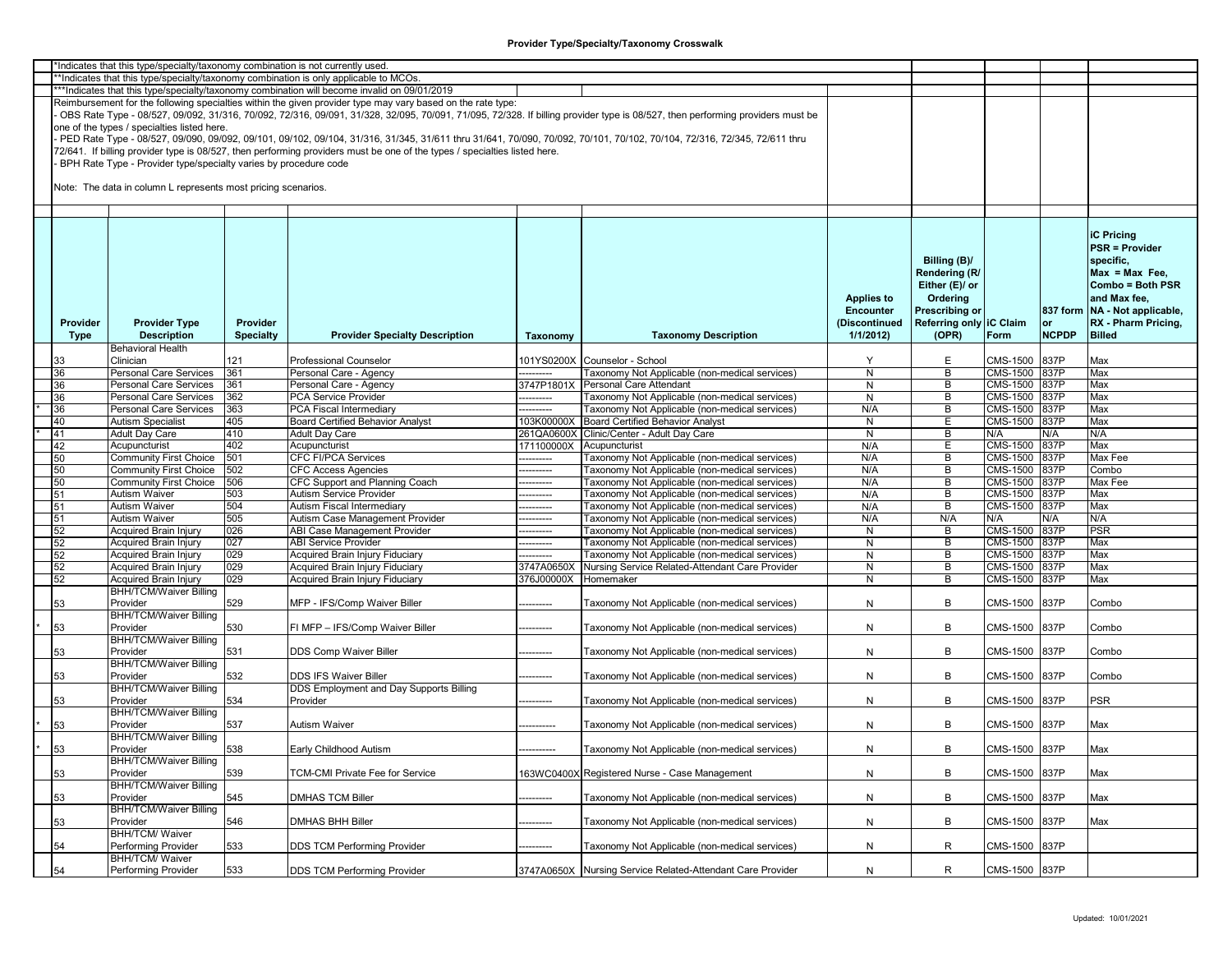|             | 'Indicates that this type/specialty/taxonomy combination is not currently used. |                  |                                                                                                                           |                       |                                                                                                                                                                               |                   |                         |               |              |                               |
|-------------|---------------------------------------------------------------------------------|------------------|---------------------------------------------------------------------------------------------------------------------------|-----------------------|-------------------------------------------------------------------------------------------------------------------------------------------------------------------------------|-------------------|-------------------------|---------------|--------------|-------------------------------|
|             |                                                                                 |                  | *Indicates that this type/specialty/taxonomy combination is only applicable to MCOs.                                      |                       |                                                                                                                                                                               |                   |                         |               |              |                               |
|             |                                                                                 |                  | **Indicates that this type/specialty/taxonomy combination will become invalid on 09/01/2019                               |                       |                                                                                                                                                                               |                   |                         |               |              |                               |
|             |                                                                                 |                  | Reimbursement for the following specialties within the given provider type may vary based on the rate type:               |                       |                                                                                                                                                                               |                   |                         |               |              |                               |
|             |                                                                                 |                  |                                                                                                                           |                       | OBS Rate Type - 08/527, 09/092, 31/316, 70/092, 72/316, 09/091, 31/328, 32/095, 70/091, 71/095, 72/328. If billing provider type is 08/527, then performing providers must be |                   |                         |               |              |                               |
|             | one of the types / specialties listed here.                                     |                  |                                                                                                                           |                       |                                                                                                                                                                               |                   |                         |               |              |                               |
|             |                                                                                 |                  |                                                                                                                           |                       | PED Rate Type - 08/527, 09/090, 09/092, 09/101, 09/102, 09/104, 31/316, 31/345, 31/611 thru 31/641, 70/090, 70/092, 70/101, 70/102, 70/104, 72/316, 72/345, 72/611 thru       |                   |                         |               |              |                               |
|             |                                                                                 |                  | 72/641. If billing provider type is 08/527, then performing providers must be one of the types / specialties listed here. |                       |                                                                                                                                                                               |                   |                         |               |              |                               |
|             | BPH Rate Type - Provider type/specialty varies by procedure code                |                  |                                                                                                                           |                       |                                                                                                                                                                               |                   |                         |               |              |                               |
|             |                                                                                 |                  |                                                                                                                           |                       |                                                                                                                                                                               |                   |                         |               |              |                               |
|             | Note: The data in column L represents most pricing scenarios.                   |                  |                                                                                                                           |                       |                                                                                                                                                                               |                   |                         |               |              |                               |
|             |                                                                                 |                  |                                                                                                                           |                       |                                                                                                                                                                               |                   |                         |               |              |                               |
|             |                                                                                 |                  |                                                                                                                           |                       |                                                                                                                                                                               |                   |                         |               |              |                               |
|             |                                                                                 |                  |                                                                                                                           |                       |                                                                                                                                                                               |                   |                         |               |              |                               |
|             |                                                                                 |                  |                                                                                                                           |                       |                                                                                                                                                                               |                   |                         |               |              | <b>iC Pricing</b>             |
|             |                                                                                 |                  |                                                                                                                           |                       |                                                                                                                                                                               |                   |                         |               |              | <b>PSR = Provider</b>         |
|             |                                                                                 |                  |                                                                                                                           |                       |                                                                                                                                                                               |                   |                         |               |              |                               |
|             |                                                                                 |                  |                                                                                                                           |                       |                                                                                                                                                                               |                   | Billing (B)/            |               |              | specific,                     |
|             |                                                                                 |                  |                                                                                                                           |                       |                                                                                                                                                                               |                   | Rendering (R/           |               |              | $Max = Max Free$              |
|             |                                                                                 |                  |                                                                                                                           |                       |                                                                                                                                                                               |                   | Either (E)/ or          |               |              | Combo = Both PSR              |
|             |                                                                                 |                  |                                                                                                                           |                       |                                                                                                                                                                               | <b>Applies to</b> | Ordering                |               |              | and Max fee,                  |
|             |                                                                                 |                  |                                                                                                                           |                       |                                                                                                                                                                               | <b>Encounter</b>  | Prescribing or          |               |              | 837 form NA - Not applicable, |
| Provider    | <b>Provider Type</b>                                                            | Provider         |                                                                                                                           |                       |                                                                                                                                                                               | (Discontinued     | Referring only IC Claim |               | <b>or</b>    | RX - Pharm Pricing,           |
| <b>Type</b> | <b>Description</b>                                                              | <b>Specialty</b> | <b>Provider Specialty Description</b>                                                                                     | Taxonomy              | <b>Taxonomy Description</b>                                                                                                                                                   | 1/1/2012          | (OPR)                   | Form          | <b>NCPDP</b> | <b>Billed</b>                 |
|             | <b>BHH/TCM/ Waiver</b>                                                          |                  |                                                                                                                           |                       | Nursing Service Related-Day Training/Habilitation                                                                                                                             |                   |                         |               |              |                               |
| 54          | Performing Provider                                                             | 533              | <b>DDS TCM Performing Provider</b>                                                                                        | 373H00000X            | Specialist                                                                                                                                                                    | N                 | R                       | CMS-1500 837P |              |                               |
|             | <b>BHH/TCM/ Waiver</b>                                                          |                  | <b>DMHAS Performing Provider-State Operated</b>                                                                           |                       |                                                                                                                                                                               |                   |                         |               |              |                               |
|             |                                                                                 |                  |                                                                                                                           |                       |                                                                                                                                                                               |                   |                         |               |              |                               |
| 54          | Performing Provider                                                             | 550              | Facility                                                                                                                  | ---------             | Taxonomy Not Applicable (non-medical services)                                                                                                                                | N                 | R                       | CMS-1500 837P |              |                               |
|             | <b>BHH/TCM/ Waiver</b>                                                          |                  | <b>DMHAS Performing Provider-State Operated</b>                                                                           |                       | Ambulatory Health Care Facilities - Clinic- Adult Mental                                                                                                                      |                   |                         |               |              |                               |
| 54          | Performing Provider                                                             | 550              | Facility                                                                                                                  | 261QM0850X            | Health                                                                                                                                                                        | N                 | R                       | CMS-1500 837P |              |                               |
|             | <b>BHH/TCM/ Waiver</b>                                                          |                  | DMHAS Performing Provider-State Operated                                                                                  |                       |                                                                                                                                                                               |                   |                         |               |              |                               |
| 54          | Performing Provider                                                             | 550              | Facility                                                                                                                  |                       | 283Q00000X Psychiatric Hospital                                                                                                                                               | N                 | R                       | CMS-1500 837P |              |                               |
|             | <b>BHH/TCM/ Waiver</b>                                                          |                  |                                                                                                                           |                       |                                                                                                                                                                               |                   |                         |               |              |                               |
| 54          | Performing Provider                                                             | 551              | DMHAS Performing Provider-Private Non-Profit                                                                              |                       | Taxonomy Not Applicable (non-medical services)                                                                                                                                | N                 | R                       | CMS-1500 837P |              |                               |
|             | <b>BHH/TCM/ Waiver</b>                                                          |                  |                                                                                                                           |                       |                                                                                                                                                                               |                   |                         |               |              |                               |
| 54          | Performing Provider                                                             | 551              | DMHAS Performing Provider-Private Non-Profit                                                                              |                       | 251B00000X Agencies - Case Management                                                                                                                                         | N                 | R                       | CMS-1500 837P |              |                               |
|             | <b>BHH/TCM/ Waiver</b>                                                          |                  |                                                                                                                           |                       |                                                                                                                                                                               |                   |                         |               |              |                               |
| 54          | Performing Provider                                                             | 551              | DMHAS Performing Provider-Private Non-Profit                                                                              |                       | 251S00000X Community/Behavioral Health                                                                                                                                        | N                 | R                       | CMS-1500 837P |              |                               |
|             | <b>BHH/TCM/ Waiver</b>                                                          |                  |                                                                                                                           |                       | Clinic/Center - Mental Health (Including Community                                                                                                                            |                   |                         |               |              |                               |
| 54          | Performing Provider                                                             | 551              | DMHAS Performing Provider-Private Non-Profit                                                                              |                       | 261QM0801X Mental Health Center)                                                                                                                                              | N                 | R                       | CMS-1500 837P |              |                               |
|             | <b>BHH/TCM/ Waiver</b>                                                          |                  |                                                                                                                           |                       | Ambulatory Health Care Facilities - Clinic- Adult Mental                                                                                                                      |                   |                         |               |              |                               |
| 54          | Performing Provider                                                             | 551              | DMHAS Performing Provider-Private Non-Profit                                                                              | 261QM0850X            | Health                                                                                                                                                                        | N                 | R                       | CMS-1500 837P |              |                               |
|             | <b>BHH/TCM/ Waiver</b>                                                          |                  |                                                                                                                           |                       |                                                                                                                                                                               |                   |                         |               |              |                               |
| 54          | Performing Provider                                                             | 551              | DMHAS Performing Provider-Private Non-Profit                                                                              | 282N00000X            | General Acute Hospital                                                                                                                                                        | N                 | R                       | CMS-1500 837P |              |                               |
|             | <b>BHH/TCM/ Waiver</b>                                                          |                  |                                                                                                                           |                       |                                                                                                                                                                               |                   |                         |               |              |                               |
|             |                                                                                 |                  |                                                                                                                           |                       |                                                                                                                                                                               |                   |                         |               |              |                               |
| 54          | Performing Provider                                                             | 551              | DMHAS Performing Provider-Private Non-Profit                                                                              |                       | 284300000X Specialty Hospital                                                                                                                                                 | N                 | R                       | CMS-1500 837P |              |                               |
|             | <b>BHH/TCM/ Waiver</b>                                                          |                  |                                                                                                                           |                       |                                                                                                                                                                               |                   |                         |               |              |                               |
| 54          | Performing Provider                                                             | 551              | DMHAS Performing Provider-Private Non-Profit                                                                              | 315P00000X            | Intermediate Care Facility, Mentally Retarded                                                                                                                                 | N                 | R                       | CMS-1500 837P |              |                               |
|             | <b>BHH/TCM/ Waiver</b>                                                          |                  |                                                                                                                           |                       |                                                                                                                                                                               |                   |                         |               |              |                               |
| 54          | Performing Provider                                                             | 551              | DMHAS Performing Provider-Private Non-Profit                                                                              |                       | 324500000X Substance Use Rehabilitation Facility                                                                                                                              | N                 | R                       | CMS-1500 837P |              |                               |
|             |                                                                                 |                  |                                                                                                                           |                       | Nursing Service Related-Day Training/Habilitation                                                                                                                             |                   |                         |               |              |                               |
| 55          | <b>TCM Billing Provider</b>                                                     | 531              | <b>DDS TCM Billing Provider</b>                                                                                           | 373H00000X            | Specialist                                                                                                                                                                    | N                 | B                       | N/A           |              | N/A                           |
|             |                                                                                 |                  |                                                                                                                           |                       | Nursing Service Related-Day Training/Habilitation                                                                                                                             |                   |                         |               |              |                               |
| 55          | <b>TCM Billing Provider</b>                                                     | 532              | DMH TCM Billing Provider                                                                                                  | 373H00000X            | Specialist                                                                                                                                                                    | N                 | B                       | N/A           |              | N/A                           |
|             |                                                                                 |                  |                                                                                                                           |                       | Nursing Service Related-Day Training/Habilitation                                                                                                                             |                   |                         |               |              |                               |
| 56          | TCM Performing Provider 535                                                     |                  | TCM Performing Provider - State                                                                                           | 373H00000X Specialist |                                                                                                                                                                               | N                 | R.                      | N/A           |              | N/A                           |
|             |                                                                                 |                  |                                                                                                                           |                       | Nursing Service Related-Day Training/Habilitation                                                                                                                             |                   |                         |               |              |                               |
| 56          | TCM Performing Provider 536                                                     |                  | <b>TCM Performing Provider - Private</b>                                                                                  | 373H00000X Specialist |                                                                                                                                                                               | N                 | R                       | N/A           |              | N/A                           |
| 57          | CT Home Care Program                                                            | 541              | CT Home Care Access Agency                                                                                                |                       | Taxonomy Not Applicable (non-medical services)                                                                                                                                | N                 | В                       | CMS-1500 837P |              | <b>PSR</b>                    |
| 57          | CT Home Care Program                                                            | 541              | CT Home Care Access Agency                                                                                                |                       | 171M00000X Case Manager/Care Coordinator                                                                                                                                      | N                 | B                       | CMS-1500 837P |              | <b>PSR</b>                    |
|             |                                                                                 | 541              |                                                                                                                           | 251B00000X            |                                                                                                                                                                               |                   | B                       | CMS-1500 837P |              | <b>PSR</b>                    |
| 57          | CT Home Care Program                                                            |                  | CT Home Care Access Agency                                                                                                |                       | Agencies - Case Management                                                                                                                                                    | N                 |                         |               |              |                               |
| 57          | CT Home Care Program                                                            | 541              | CT Home Care Access Agency                                                                                                | 251E00000X            | Agencies - Home Health                                                                                                                                                        | N                 | B                       | CMS-1500 837P |              | <b>PSR</b>                    |
| 57          | CT Home Care Program                                                            | 542              | <b>Assisted Living</b>                                                                                                    | ----------            | Taxonomy Not Applicable (non-medical services)                                                                                                                                | N                 | В                       | CMS-1500 837P |              | <b>PSR</b>                    |
| 57          | CT Home Care Program                                                            | 542              | <b>Assisted Living</b>                                                                                                    | 310400000X            | Nursing&Custodial Care-Assisted Living                                                                                                                                        | N                 | B                       | CMS-1500 837P |              | <b>PSR</b>                    |
| 57          | CT Home Care Program                                                            | 542              | <b>Assisted Living</b>                                                                                                    | 3104A0630X            | Nursing&Cust Care-Assisted Living, Behavioral Dis                                                                                                                             | N                 | $\overline{B}$          | CMS-1500 837P |              | <b>PSR</b>                    |
| 57          | CT Home Care Program                                                            | 543              | <b>CHC PCA Fiduciary</b>                                                                                                  | --------              | Faxonomy Not Applicable (non-medical services)                                                                                                                                | N                 | B                       | CMS-1500 837P |              | Max                           |
| 57          | CT Home Care Program                                                            | 544              | <b>CHC Service Provider</b>                                                                                               | -------               | <b>Faxonomy Not Applicable (non-medical services)</b>                                                                                                                         | N                 | B                       | CMS-1500 837P |              | Max                           |
|             | <b>DDS Specialized</b>                                                          |                  |                                                                                                                           |                       |                                                                                                                                                                               |                   |                         |               |              |                               |
| 59          | Services                                                                        | 509              | <b>Intellectual Disability</b>                                                                                            |                       | Taxonomy Not Applicable (non-medical services)                                                                                                                                | N/A               | B                       | CMS-1500 837P |              | Max                           |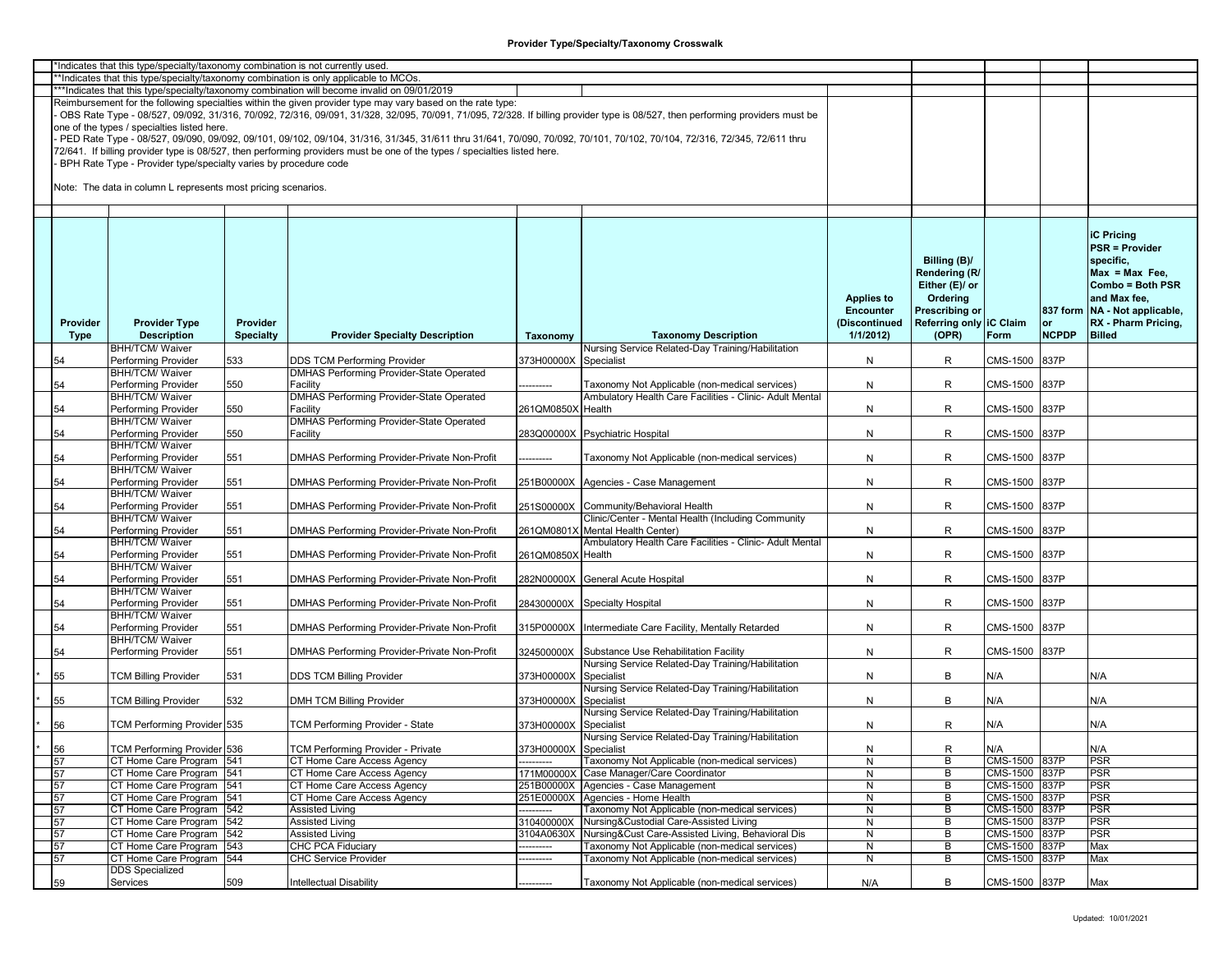|                                                                                      | *Indicates that this type/specialty/taxonomy combination is not currently used |                  |                                                                                                                           |                         |                                                                                                                                                                               |                   |                         |                 |              |                                 |  |
|--------------------------------------------------------------------------------------|--------------------------------------------------------------------------------|------------------|---------------------------------------------------------------------------------------------------------------------------|-------------------------|-------------------------------------------------------------------------------------------------------------------------------------------------------------------------------|-------------------|-------------------------|-----------------|--------------|---------------------------------|--|
| *Indicates that this type/specialty/taxonomy combination is only applicable to MCOs. |                                                                                |                  |                                                                                                                           |                         |                                                                                                                                                                               |                   |                         |                 |              |                                 |  |
|                                                                                      |                                                                                |                  |                                                                                                                           |                         |                                                                                                                                                                               |                   |                         |                 |              |                                 |  |
|                                                                                      |                                                                                |                  | ***Indicates that this type/specialty/taxonomy combination will become invalid on 09/01/2019                              |                         |                                                                                                                                                                               |                   |                         |                 |              |                                 |  |
|                                                                                      |                                                                                |                  | Reimbursement for the following specialties within the given provider type may vary based on the rate type:               |                         |                                                                                                                                                                               |                   |                         |                 |              |                                 |  |
|                                                                                      |                                                                                |                  |                                                                                                                           |                         | OBS Rate Type - 08/527, 09/092, 31/316, 70/092, 72/316, 09/091, 31/328, 32/095, 70/091, 71/095, 72/328. If billing provider type is 08/527, then performing providers must be |                   |                         |                 |              |                                 |  |
|                                                                                      |                                                                                |                  |                                                                                                                           |                         |                                                                                                                                                                               |                   |                         |                 |              |                                 |  |
|                                                                                      | one of the types / specialties listed here.                                    |                  |                                                                                                                           |                         |                                                                                                                                                                               |                   |                         |                 |              |                                 |  |
|                                                                                      |                                                                                |                  |                                                                                                                           |                         | PED Rate Type - 08/527, 09/090, 09/092, 09/101, 09/102, 09/104, 31/316, 31/345, 31/611 thru 31/641, 70/090, 70/092, 70/101, 70/102, 70/104, 72/316, 72/345, 72/611 thru       |                   |                         |                 |              |                                 |  |
|                                                                                      |                                                                                |                  | 72/641. If billing provider type is 08/527, then performing providers must be one of the types / specialties listed here. |                         |                                                                                                                                                                               |                   |                         |                 |              |                                 |  |
|                                                                                      |                                                                                |                  |                                                                                                                           |                         |                                                                                                                                                                               |                   |                         |                 |              |                                 |  |
|                                                                                      | BPH Rate Type - Provider type/specialty varies by procedure code               |                  |                                                                                                                           |                         |                                                                                                                                                                               |                   |                         |                 |              |                                 |  |
|                                                                                      |                                                                                |                  |                                                                                                                           |                         |                                                                                                                                                                               |                   |                         |                 |              |                                 |  |
|                                                                                      | Note: The data in column L represents most pricing scenarios.                  |                  |                                                                                                                           |                         |                                                                                                                                                                               |                   |                         |                 |              |                                 |  |
|                                                                                      |                                                                                |                  |                                                                                                                           |                         |                                                                                                                                                                               |                   |                         |                 |              |                                 |  |
|                                                                                      |                                                                                |                  |                                                                                                                           |                         |                                                                                                                                                                               |                   |                         |                 |              |                                 |  |
|                                                                                      |                                                                                |                  |                                                                                                                           |                         |                                                                                                                                                                               |                   |                         |                 |              |                                 |  |
|                                                                                      |                                                                                |                  |                                                                                                                           |                         |                                                                                                                                                                               |                   |                         |                 |              |                                 |  |
|                                                                                      |                                                                                |                  |                                                                                                                           |                         |                                                                                                                                                                               |                   |                         |                 |              |                                 |  |
|                                                                                      |                                                                                |                  |                                                                                                                           |                         |                                                                                                                                                                               |                   |                         |                 |              | <b>iC Pricing</b>               |  |
|                                                                                      |                                                                                |                  |                                                                                                                           |                         |                                                                                                                                                                               |                   |                         |                 |              | <b>PSR = Provider</b>           |  |
|                                                                                      |                                                                                |                  |                                                                                                                           |                         |                                                                                                                                                                               |                   |                         |                 |              |                                 |  |
|                                                                                      |                                                                                |                  |                                                                                                                           |                         |                                                                                                                                                                               |                   | Billing (B)/            |                 |              | specific,                       |  |
|                                                                                      |                                                                                |                  |                                                                                                                           |                         |                                                                                                                                                                               |                   | Rendering (R/           |                 |              | $Max = Max Free$ .              |  |
|                                                                                      |                                                                                |                  |                                                                                                                           |                         |                                                                                                                                                                               |                   | Either (E)/ or          |                 |              | Combo = Both PSR                |  |
|                                                                                      |                                                                                |                  |                                                                                                                           |                         |                                                                                                                                                                               |                   |                         |                 |              |                                 |  |
|                                                                                      |                                                                                |                  |                                                                                                                           |                         |                                                                                                                                                                               | <b>Applies to</b> | Ordering                |                 |              | and Max fee,                    |  |
|                                                                                      |                                                                                |                  |                                                                                                                           |                         |                                                                                                                                                                               | <b>Encounter</b>  | <b>Prescribing or</b>   |                 |              | 837 form   NA - Not applicable, |  |
|                                                                                      |                                                                                |                  |                                                                                                                           |                         |                                                                                                                                                                               |                   |                         |                 |              |                                 |  |
| Provider                                                                             | <b>Provider Type</b>                                                           | Provider         |                                                                                                                           |                         |                                                                                                                                                                               | (Discontinued     | Referring only IC Claim |                 | or           | RX - Pharm Pricing,             |  |
| Type                                                                                 | <b>Description</b>                                                             | <b>Specialty</b> | <b>Provider Specialty Description</b>                                                                                     | Taxonomy                | <b>Taxonomy Description</b>                                                                                                                                                   | 1/1/2012          | (OPR)                   | Form            | <b>NCPDP</b> | <b>Billed</b>                   |  |
| 61                                                                                   | Social Worker                                                                  | 356              | Social Worker                                                                                                             |                         | <b>Faxonomy Not Applicable (non-medical services)</b>                                                                                                                         |                   | В                       | N/A             |              | N/A                             |  |
|                                                                                      |                                                                                |                  |                                                                                                                           |                         |                                                                                                                                                                               | N                 |                         |                 |              |                                 |  |
| 62                                                                                   | Naturopath                                                                     | 355              | Naturopath                                                                                                                | 175F00000X              | Naturopath                                                                                                                                                                    | Y                 | Е                       | CMS-1500 837P   |              | Max: 90%                        |  |
|                                                                                      | Drug and Alcohol Abuse                                                         |                  |                                                                                                                           |                         |                                                                                                                                                                               |                   |                         |                 |              |                                 |  |
| 63                                                                                   | Center                                                                         | 001              | npatient                                                                                                                  |                         | 283Q00000X Psychiatric Hospital                                                                                                                                               | N                 | В                       | CMS-1500        | 837P         | Combo                           |  |
|                                                                                      |                                                                                |                  |                                                                                                                           |                         |                                                                                                                                                                               |                   |                         |                 |              |                                 |  |
|                                                                                      | Drug and Alcohol Abuse                                                         |                  |                                                                                                                           |                         |                                                                                                                                                                               |                   |                         |                 |              |                                 |  |
| 63                                                                                   | Center                                                                         | 001              | npatient                                                                                                                  |                         | 324500000X Substance Use Rehabilitation Facility                                                                                                                              | N                 | В                       | CMS-1500        | 837P         | Combo                           |  |
|                                                                                      | Drug and Alcohol Abuse                                                         |                  |                                                                                                                           |                         |                                                                                                                                                                               |                   |                         |                 |              |                                 |  |
|                                                                                      |                                                                                |                  |                                                                                                                           |                         |                                                                                                                                                                               |                   |                         |                 |              |                                 |  |
| 63                                                                                   | Center                                                                         | 001              | Inpatient                                                                                                                 |                         | 3245S0500X RTF-Substance Abuse Rehab Fac                                                                                                                                      | N                 | В                       | CMS-1500        | 837P         | Combo                           |  |
|                                                                                      | Drug and Alcohol Abuse                                                         |                  |                                                                                                                           |                         |                                                                                                                                                                               |                   |                         |                 |              |                                 |  |
| 63                                                                                   | Center                                                                         | 007              | Outpatient                                                                                                                |                         | 261QR0405X Clinic/Center - Rehabilitation, Substance Use Disorder                                                                                                             | N                 | B                       | CMS-1500        | 837P         | Combo                           |  |
|                                                                                      |                                                                                |                  |                                                                                                                           |                         |                                                                                                                                                                               |                   |                         |                 |              |                                 |  |
|                                                                                      | Drug and Alcohol Abuse                                                         |                  |                                                                                                                           |                         |                                                                                                                                                                               |                   |                         |                 |              |                                 |  |
| 63                                                                                   | Center                                                                         | 550              | <b>Halfway House</b>                                                                                                      | ---------               | Taxonomy Not Applicable (non-medical services)                                                                                                                                | N                 | В                       | N/A             |              | N/A                             |  |
|                                                                                      | Drug and Alcohol Abuse                                                         |                  |                                                                                                                           |                         |                                                                                                                                                                               |                   |                         |                 |              |                                 |  |
|                                                                                      | Center                                                                         | 551              | Long Term Care                                                                                                            |                         |                                                                                                                                                                               |                   | B                       | N/A             |              | N/A                             |  |
| 63                                                                                   |                                                                                |                  |                                                                                                                           | --------                | Taxonomy Not Applicable (non-medical services)                                                                                                                                | N                 |                         |                 |              |                                 |  |
|                                                                                      | Drug and Alcohol Abuse                                                         |                  |                                                                                                                           |                         |                                                                                                                                                                               |                   |                         |                 |              |                                 |  |
| 63                                                                                   | Center                                                                         | 552              | Residential                                                                                                               |                         | Taxonomy Not Applicable (non-medical services)                                                                                                                                | N                 | В                       | N/A             |              | N/A                             |  |
| 65                                                                                   | Naturopath Group                                                               | 355              | Naturopath                                                                                                                |                         | Naturopath                                                                                                                                                                    | $\mathsf{v}$      | B                       | <b>CMS-1500</b> | 837P         | Max: 90%                        |  |
|                                                                                      |                                                                                |                  |                                                                                                                           | 175F00000X              |                                                                                                                                                                               |                   |                         |                 |              |                                 |  |
|                                                                                      | CT Housing Engagement                                                          |                  |                                                                                                                           |                         |                                                                                                                                                                               |                   |                         |                 |              |                                 |  |
| 66                                                                                   | and Support Services                                                           | 660              | CT Housing Engagement and Support Services                                                                                |                         | Taxonomy Not Applicable (non-medical services)                                                                                                                                | N/A               | В                       | CMS-1500        | 837P         | Max                             |  |
| 68                                                                                   |                                                                                | 150              | Chiropractor                                                                                                              | 111N00000X Chiropractor |                                                                                                                                                                               | Y                 | B                       | CMS-1500 837P   |              | Max                             |  |
|                                                                                      | Chiropractor Group                                                             |                  |                                                                                                                           |                         |                                                                                                                                                                               |                   |                         |                 |              |                                 |  |
| 68                                                                                   | Chiropractor Group                                                             | 150              | Chiropractor                                                                                                              |                         | 111NI0013X Chiropractor - Independent Medical Examiner                                                                                                                        | N                 | В                       | CMS-1500        | 837P         | Max                             |  |
| 68                                                                                   | Chiropractor Group                                                             | 150              | Chiropractor                                                                                                              | 111NI0900X              | Chiropractor - Internist                                                                                                                                                      | N                 | В                       | CMS-1500        | 837P         | Max                             |  |
| 68                                                                                   | Chiropractor Group                                                             | 150              | Chiropractor                                                                                                              |                         | 111NN0400X Chiropractor - Neurology                                                                                                                                           | N                 | В                       | CMS-1500        | 837P         | Max                             |  |
|                                                                                      |                                                                                |                  |                                                                                                                           |                         |                                                                                                                                                                               |                   |                         |                 |              |                                 |  |
| 68                                                                                   | Chiropractor Group                                                             | 150              | Chiropractor                                                                                                              |                         | 111NN1001X Chiropractor - Nutrition                                                                                                                                           | N                 | В                       | CMS-1500 837P   |              | Max                             |  |
| 68                                                                                   | Chiropractor Group                                                             | 150              | Chiropractor                                                                                                              |                         | 111NP0017X Chiropractor - Pediatric Chiropractor                                                                                                                              | N                 | В                       | CMS-1500        | 837P         | Max                             |  |
| 68                                                                                   | Chiropractor Group                                                             | 150              | Chiropractor                                                                                                              |                         | 111NR0200X Chiropractor - Radiology                                                                                                                                           | N                 | В                       | CMS-1500        | 837P         | Max                             |  |
| 68                                                                                   | <b>Chiropractor Group</b>                                                      | 150              | Chiropractor                                                                                                              |                         | 111NR0400X Chiropractor - Rehabilitation                                                                                                                                      | Y                 | В                       | CMS-1500        | 837P         | Max                             |  |
|                                                                                      |                                                                                |                  |                                                                                                                           |                         |                                                                                                                                                                               |                   |                         |                 |              |                                 |  |
| 68                                                                                   | Chiropractor Group                                                             | 150              | Chiropractor                                                                                                              |                         | 111NS0005X Chiropractor - Sports Physician                                                                                                                                    | N                 | В                       | CMS-1500        | 837P         | Max                             |  |
| 68                                                                                   | Chiropractor Group                                                             | 150              | Chiropractor                                                                                                              |                         | 111NT0100X Chiropractor - Thermography                                                                                                                                        | N                 | В                       | CMS-1500        | 837P         | Max                             |  |
| 68                                                                                   | <b>Chiropractor Group</b>                                                      | 150              | Chiropractor                                                                                                              |                         | 111NX0100X Chiropractor - Occupational Medicine                                                                                                                               | N                 | B                       | CMS-1500        | 837P         | Max                             |  |
| 68                                                                                   | Chiropractor Group                                                             | 150              | Chiropractor                                                                                                              |                         | 111NX0800X Chiropractor - Uncategorized: Orthopedic                                                                                                                           | Y                 | B                       | CMS-1500        | 837P         | Max                             |  |
|                                                                                      |                                                                                |                  |                                                                                                                           |                         |                                                                                                                                                                               |                   |                         |                 |              |                                 |  |
|                                                                                      | <b>Advance Practice Nurse</b>                                                  |                  |                                                                                                                           |                         |                                                                                                                                                                               |                   |                         |                 |              |                                 |  |
| 70                                                                                   | Group                                                                          | 090              | Pediatric Nurse Practitioner                                                                                              |                         | 363LP0200X Nurse Practitioner - Pediatrics: Pediatrics                                                                                                                        | Y                 | В                       | CMS-1500        | 837P         | Max                             |  |
|                                                                                      | Advance Practice Nurse                                                         |                  |                                                                                                                           |                         | Nurse Practitioner - Obstetrics & Gynecology:                                                                                                                                 |                   |                         |                 |              |                                 |  |
|                                                                                      |                                                                                |                  |                                                                                                                           |                         |                                                                                                                                                                               |                   |                         |                 |              |                                 |  |
| 70                                                                                   | Group                                                                          | 091              | <b>Obstetric Nurse Practitioner</b>                                                                                       |                         | 363LX0001X Obstetrics & Gynecology                                                                                                                                            | Y                 | B                       | CMS-1500 837P   |              | Max                             |  |
|                                                                                      | Advance Practice Nurse                                                         |                  |                                                                                                                           |                         |                                                                                                                                                                               |                   |                         |                 |              |                                 |  |
| 70                                                                                   | Group                                                                          | 092              | <b>Family Nurse Practitioner</b>                                                                                          |                         | 363LF0000X Nurse Practitioner - Family                                                                                                                                        | Y                 | В                       | CMS-1500        | 837P         | Max                             |  |
|                                                                                      |                                                                                |                  |                                                                                                                           |                         |                                                                                                                                                                               |                   |                         |                 |              |                                 |  |
|                                                                                      | Advance Practice Nurse                                                         |                  |                                                                                                                           |                         |                                                                                                                                                                               |                   |                         |                 |              |                                 |  |
| 70                                                                                   | Group                                                                          | 093              | Nurse Practitioner (Other)                                                                                                |                         | 363L00000X Nurse Practitioner                                                                                                                                                 | Υ                 | В                       | CMS-1500 837P   |              | Max                             |  |
|                                                                                      | Advance Practice Nurse                                                         |                  |                                                                                                                           |                         |                                                                                                                                                                               |                   |                         |                 |              |                                 |  |
|                                                                                      |                                                                                |                  |                                                                                                                           |                         |                                                                                                                                                                               |                   |                         |                 |              |                                 |  |
| 70                                                                                   | Group                                                                          | 094              | Certified Registered Nurse Anesthetist (CRNA)                                                                             |                         | 367500000X Nurse Anesthetist, Certified Registered                                                                                                                            | Y                 | В                       | CMS-1500 837P   |              | Max                             |  |
|                                                                                      | Advance Practice Nurse                                                         |                  |                                                                                                                           |                         |                                                                                                                                                                               |                   |                         |                 |              |                                 |  |
| 70                                                                                   | Group                                                                          | 097              | Acute Care Nurse Practitioner                                                                                             |                         | 363LA2100X Nurse Practitioner - Acute Care                                                                                                                                    | ${\sf N}$         | В                       | CMS-1500 837P   |              | Max                             |  |
|                                                                                      |                                                                                |                  |                                                                                                                           |                         |                                                                                                                                                                               |                   |                         |                 |              |                                 |  |
|                                                                                      | Advance Practice Nurse                                                         |                  |                                                                                                                           |                         |                                                                                                                                                                               |                   |                         |                 |              |                                 |  |
| 70                                                                                   | Group                                                                          | 098              | Adult Health Nurse Practitioner                                                                                           |                         | 363LA2200X Nurse Practitioner - Adult Health                                                                                                                                  | N                 | B                       | CMS-1500 837P   |              | Max                             |  |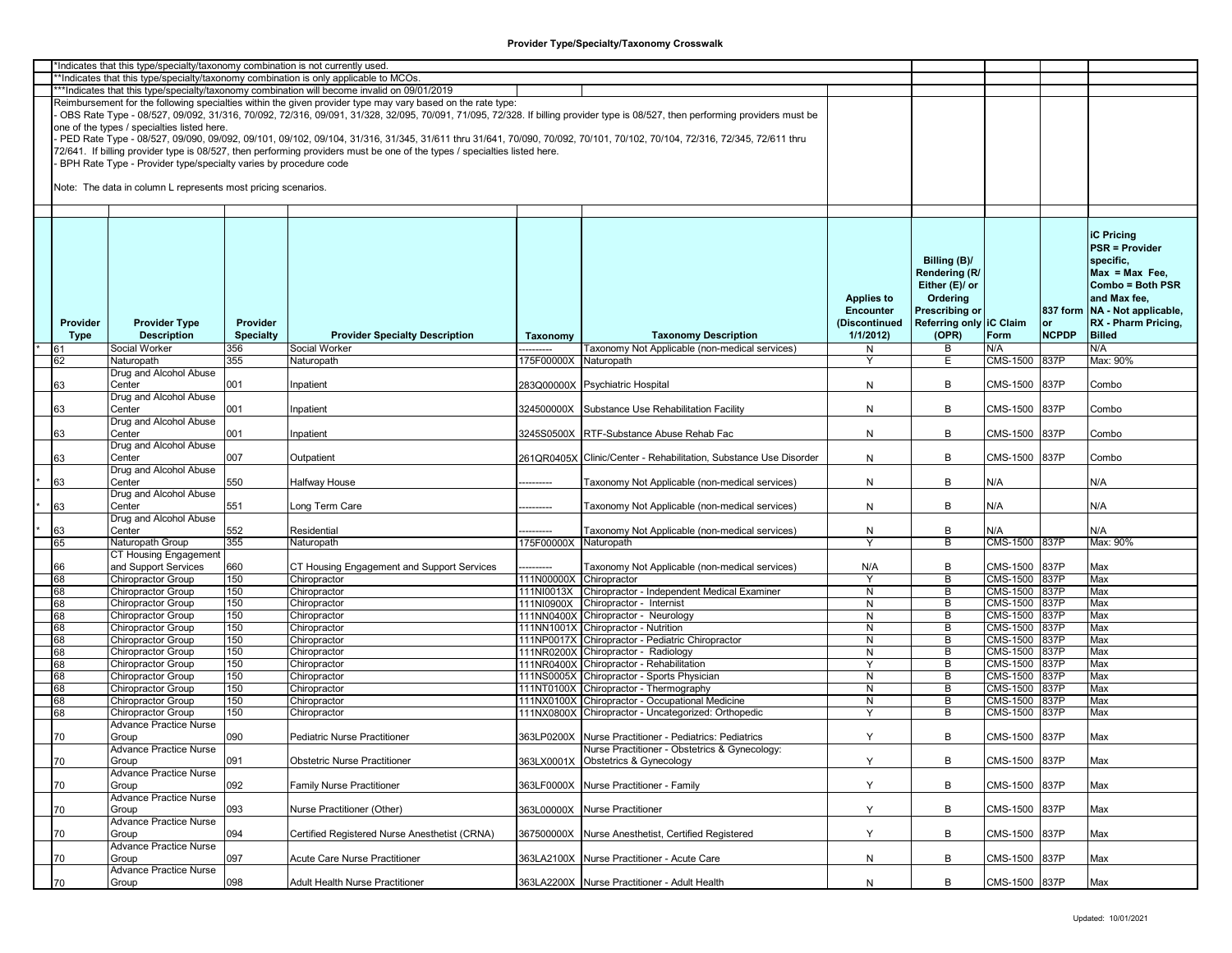| *Indicates that this type/specialty/taxonomy combination is not currently used. |          |                                                                  |                  |                                                                                                                                                                         |                     |                                                                                                                                                                               |                   |                         |                 |              |                                 |
|---------------------------------------------------------------------------------|----------|------------------------------------------------------------------|------------------|-------------------------------------------------------------------------------------------------------------------------------------------------------------------------|---------------------|-------------------------------------------------------------------------------------------------------------------------------------------------------------------------------|-------------------|-------------------------|-----------------|--------------|---------------------------------|
|                                                                                 |          |                                                                  |                  | *Indicates that this type/specialty/taxonomy combination is only applicable to MCOs.                                                                                    |                     |                                                                                                                                                                               |                   |                         |                 |              |                                 |
|                                                                                 |          |                                                                  |                  | ***Indicates that this type/specialty/taxonomy combination will become invalid on 09/01/2019                                                                            |                     |                                                                                                                                                                               |                   |                         |                 |              |                                 |
|                                                                                 |          |                                                                  |                  | Reimbursement for the following specialties within the given provider type may vary based on the rate type:                                                             |                     |                                                                                                                                                                               |                   |                         |                 |              |                                 |
|                                                                                 |          |                                                                  |                  |                                                                                                                                                                         |                     |                                                                                                                                                                               |                   |                         |                 |              |                                 |
|                                                                                 |          |                                                                  |                  |                                                                                                                                                                         |                     | OBS Rate Type - 08/527, 09/092, 31/316, 70/092, 72/316, 09/091, 31/328, 32/095, 70/091, 71/095, 72/328. If billing provider type is 08/527, then performing providers must be |                   |                         |                 |              |                                 |
|                                                                                 |          | one of the types / specialties listed here.                      |                  |                                                                                                                                                                         |                     |                                                                                                                                                                               |                   |                         |                 |              |                                 |
|                                                                                 |          |                                                                  |                  | PED Rate Type - 08/527, 09/090, 09/092, 09/101, 09/102, 09/104, 31/316, 31/345, 31/611 thru 31/641, 70/090, 70/092, 70/101, 70/102, 70/104, 72/316, 72/345, 72/611 thru |                     |                                                                                                                                                                               |                   |                         |                 |              |                                 |
|                                                                                 |          |                                                                  |                  | 72/641. If billing provider type is 08/527, then performing providers must be one of the types / specialties listed here.                                               |                     |                                                                                                                                                                               |                   |                         |                 |              |                                 |
|                                                                                 |          |                                                                  |                  |                                                                                                                                                                         |                     |                                                                                                                                                                               |                   |                         |                 |              |                                 |
|                                                                                 |          | BPH Rate Type - Provider type/specialty varies by procedure code |                  |                                                                                                                                                                         |                     |                                                                                                                                                                               |                   |                         |                 |              |                                 |
|                                                                                 |          |                                                                  |                  |                                                                                                                                                                         |                     |                                                                                                                                                                               |                   |                         |                 |              |                                 |
|                                                                                 |          | Note: The data in column L represents most pricing scenarios.    |                  |                                                                                                                                                                         |                     |                                                                                                                                                                               |                   |                         |                 |              |                                 |
|                                                                                 |          |                                                                  |                  |                                                                                                                                                                         |                     |                                                                                                                                                                               |                   |                         |                 |              |                                 |
|                                                                                 |          |                                                                  |                  |                                                                                                                                                                         |                     |                                                                                                                                                                               |                   |                         |                 |              |                                 |
|                                                                                 |          |                                                                  |                  |                                                                                                                                                                         |                     |                                                                                                                                                                               |                   |                         |                 |              |                                 |
|                                                                                 |          |                                                                  |                  |                                                                                                                                                                         |                     |                                                                                                                                                                               |                   |                         |                 |              |                                 |
|                                                                                 |          |                                                                  |                  |                                                                                                                                                                         |                     |                                                                                                                                                                               |                   |                         |                 |              | <b>iC Pricing</b>               |
|                                                                                 |          |                                                                  |                  |                                                                                                                                                                         |                     |                                                                                                                                                                               |                   |                         |                 |              | <b>PSR = Provider</b>           |
|                                                                                 |          |                                                                  |                  |                                                                                                                                                                         |                     |                                                                                                                                                                               |                   |                         |                 |              |                                 |
|                                                                                 |          |                                                                  |                  |                                                                                                                                                                         |                     |                                                                                                                                                                               |                   | Billing (B)/            |                 |              | specific,                       |
|                                                                                 |          |                                                                  |                  |                                                                                                                                                                         |                     |                                                                                                                                                                               |                   | Rendering (R/           |                 |              | $Max = Max Free$                |
|                                                                                 |          |                                                                  |                  |                                                                                                                                                                         |                     |                                                                                                                                                                               |                   | Either (E)/ or          |                 |              | Combo = Both PSR                |
|                                                                                 |          |                                                                  |                  |                                                                                                                                                                         |                     |                                                                                                                                                                               | <b>Applies to</b> | Ordering                |                 |              | and Max fee,                    |
|                                                                                 |          |                                                                  |                  |                                                                                                                                                                         |                     |                                                                                                                                                                               |                   |                         |                 |              |                                 |
|                                                                                 |          |                                                                  |                  |                                                                                                                                                                         |                     |                                                                                                                                                                               | <b>Encounter</b>  | <b>Prescribing or</b>   |                 |              | 837 form   NA - Not applicable, |
|                                                                                 | Provider | <b>Provider Type</b>                                             | Provider         |                                                                                                                                                                         |                     |                                                                                                                                                                               | (Discontinued     | Referring only IC Claim |                 | or           | RX - Pharm Pricing,             |
|                                                                                 | Type     | <b>Description</b>                                               | <b>Specialty</b> | <b>Provider Specialty Description</b>                                                                                                                                   | Taxonomy            | <b>Taxonomy Description</b>                                                                                                                                                   | 1/1/2012          | (OPR)                   | Form            | <b>NCPDP</b> | <b>Billed</b>                   |
|                                                                                 |          | <b>Advance Practice Nurse</b>                                    |                  |                                                                                                                                                                         |                     |                                                                                                                                                                               |                   |                         |                 |              |                                 |
|                                                                                 |          | Group                                                            | 099              |                                                                                                                                                                         |                     |                                                                                                                                                                               | N                 | В                       |                 |              |                                 |
|                                                                                 | 70       |                                                                  |                  | Community Health Nurse Practitioner                                                                                                                                     |                     | 363LC1500X Nurse Practitioner - Community Health                                                                                                                              |                   |                         | CMS-1500        | 837P         | Max                             |
|                                                                                 |          | <b>Advance Practice Nurse</b>                                    |                  |                                                                                                                                                                         |                     |                                                                                                                                                                               |                   |                         |                 |              |                                 |
|                                                                                 | 70       | Group                                                            | 100              | <b>Critical Care Nurse Practitioner</b>                                                                                                                                 |                     | 363LC0200X Nurse Practitioner - Critical Care Medicine                                                                                                                        | N                 | B                       | CMS-1500        | 837P         | Max                             |
|                                                                                 |          | Advance Practice Nurse                                           |                  |                                                                                                                                                                         |                     |                                                                                                                                                                               |                   |                         |                 |              |                                 |
|                                                                                 |          | Group                                                            | 101              | Neonatal Nurse Practitioner                                                                                                                                             |                     | 363LN0000X Nurse Practitioner - Neonatal                                                                                                                                      | N                 | В                       | CMS-1500        | 837P         | Max                             |
|                                                                                 | 70       |                                                                  |                  |                                                                                                                                                                         |                     |                                                                                                                                                                               |                   |                         |                 |              |                                 |
|                                                                                 |          | <b>Advance Practice Nurse</b>                                    |                  |                                                                                                                                                                         |                     |                                                                                                                                                                               |                   |                         |                 |              |                                 |
|                                                                                 | 70       | Group                                                            | 102              | Neonatal Critical Care Nurse Practitioner                                                                                                                               |                     | 363LN0005X Nurse Practitioner - Neonatal: Ceritical Care                                                                                                                      | N                 | B                       | CMS-1500        | 837P         | Max                             |
|                                                                                 |          | <b>Advance Practice Nurse</b>                                    |                  |                                                                                                                                                                         |                     | Nurse Practitioner - Occupational Health                                                                                                                                      |                   |                         |                 |              |                                 |
|                                                                                 | 70       | Group                                                            | 103              | Occupational Health Nurse Practitioner                                                                                                                                  | 363LX0106X          |                                                                                                                                                                               | N                 | B                       | CMS-1500        | 837P         | Max                             |
|                                                                                 |          |                                                                  |                  |                                                                                                                                                                         |                     |                                                                                                                                                                               |                   |                         |                 |              |                                 |
|                                                                                 |          | Advance Practice Nurse                                           |                  |                                                                                                                                                                         |                     |                                                                                                                                                                               |                   |                         |                 |              |                                 |
|                                                                                 | 70       | Group                                                            | 104              | Pediatric Critical Care Nurse Practitioner                                                                                                                              | 363LP0222X          | Nurse Practitioner - Pediatrics: Critical Care                                                                                                                                | N                 | В                       | CMS-1500        | 837P         | Max                             |
|                                                                                 |          | Advance Practice Nurse                                           |                  |                                                                                                                                                                         |                     | Nurse Practitioner - Perinatal                                                                                                                                                |                   |                         |                 |              |                                 |
|                                                                                 | 70       | Group                                                            | 105              | Perinatal Nurse Practitioner                                                                                                                                            | 363LP1700X          |                                                                                                                                                                               | N                 | B                       | CMS-1500        | 837P         | Max                             |
|                                                                                 |          | Advance Practice Nurse                                           |                  |                                                                                                                                                                         |                     |                                                                                                                                                                               |                   |                         |                 |              |                                 |
|                                                                                 |          |                                                                  |                  |                                                                                                                                                                         |                     |                                                                                                                                                                               |                   |                         |                 |              |                                 |
|                                                                                 | 70       | Group                                                            | 106              | Psychiatric/Mental Health Nurse Practitioner                                                                                                                            |                     | 363LP0808X Nurse Practitioner - Psychiatric/Mental Health                                                                                                                     | N                 | В                       | CMS-1500        | 837P         | Max                             |
|                                                                                 |          | Advance Practice Nurse                                           |                  |                                                                                                                                                                         |                     | Nurse Practitioner - School                                                                                                                                                   |                   |                         |                 |              |                                 |
|                                                                                 | 70       | Group                                                            | 107              | School Nurse Practitioner                                                                                                                                               | 363LS0200X          |                                                                                                                                                                               | $\mathsf{N}$      | B                       | CMS-1500        | 837P         | Max                             |
|                                                                                 |          | <b>Advance Practice Nurse</b>                                    |                  |                                                                                                                                                                         |                     |                                                                                                                                                                               |                   |                         |                 |              |                                 |
|                                                                                 |          |                                                                  |                  |                                                                                                                                                                         |                     |                                                                                                                                                                               |                   |                         |                 |              |                                 |
|                                                                                 | 70       | Group                                                            | 122              | Women's Health Nurse Practitioner                                                                                                                                       |                     | 363LW0102X Nurse Practitioner - Women's Health                                                                                                                                | N                 | B                       | CMS-1500        | 837P         | Max                             |
|                                                                                 |          | Advance Practice Nurse                                           |                  |                                                                                                                                                                         |                     |                                                                                                                                                                               |                   |                         |                 |              |                                 |
|                                                                                 | 70       | Group                                                            | 123              | Geriatric Nurse Practitioner                                                                                                                                            |                     | 363LG0600X Nurse Practitioner - Gerontology                                                                                                                                   | N                 | В                       | CMS-1500        | 837P         | Max                             |
|                                                                                 |          | Advance Practice Nurse                                           |                  |                                                                                                                                                                         |                     |                                                                                                                                                                               |                   |                         |                 |              |                                 |
|                                                                                 | 70       | Group                                                            | 124              | Primary Care Nurse Practitioner                                                                                                                                         |                     | 363LP2300X Nurse Practitioner - Primary Care                                                                                                                                  | N                 | В                       | CMS-1500        | 837P         | Max                             |
|                                                                                 |          | Nurse Midwife Group                                              | 095              | <b>Certified Nurse Midwife</b>                                                                                                                                          |                     | 367A00000X Midwife, Certified Nurse                                                                                                                                           | Y                 | В                       | CMS-1500 837P   |              | Max                             |
|                                                                                 | 71       |                                                                  |                  |                                                                                                                                                                         |                     |                                                                                                                                                                               |                   |                         |                 |              |                                 |
|                                                                                 | 72       | Physician Group                                                  | 272              | Oral and Maxillofacial Surgeon                                                                                                                                          |                     | 204E00000X Physician-Ophthalmology-Oral & Maxillofacial Surgery                                                                                                               | Y                 | В                       | CMS-1500        | 837P         | Max                             |
|                                                                                 | 72       | Physician Group                                                  | 301              | Hepatology                                                                                                                                                              | 207RI0008X          | Physician-Hepatology                                                                                                                                                          | ${\sf N}$         | В                       | CMS-1500        | 837P         | Max                             |
|                                                                                 | 72       | Physician Group                                                  | 302              | Hospitalist                                                                                                                                                             |                     | 208M00000X Physician-Hospitalist                                                                                                                                              | N                 | B                       | <b>CMS-1500</b> | 837P         | Max                             |
|                                                                                 |          |                                                                  |                  |                                                                                                                                                                         |                     | Physician-Neuromusculoskeletal Medicine, Sports                                                                                                                               |                   |                         |                 |              |                                 |
|                                                                                 |          |                                                                  |                  |                                                                                                                                                                         |                     |                                                                                                                                                                               |                   |                         |                 |              |                                 |
|                                                                                 | 72       | Physician Group                                                  | 303              | Neuromusculoskeletal & Sports Medicine                                                                                                                                  | 204C00000X Medicine |                                                                                                                                                                               | N                 | В                       | CMS-1500        | 837P         | Max                             |
|                                                                                 | 72       | <b>Physician Group</b>                                           | 303              | Neuromusculoskeletal & Sports Medicine                                                                                                                                  |                     | 207PS0010X Physician-Emergency Medicine-Sports Medicine                                                                                                                       | N                 | В                       | CMS-1500 837P   |              | Max                             |
|                                                                                 | 72       | Physician Group                                                  | 303              | Neuromusculoskeletal & Sports Medicine                                                                                                                                  |                     | 207QS0010X Physician-Family Medicine-Sports Medicine                                                                                                                          | N                 | B                       | CMS-1500 837P   |              | Max                             |
|                                                                                 | 72       | Physician Group                                                  | 303              | Neuromusculoskeletal & Sports Medicine                                                                                                                                  |                     | 207RS0010X Physician-Internal Medicine-Sports Medicine                                                                                                                        | N                 | В                       | CMS-1500 837P   |              | Max                             |
|                                                                                 | 72       | <b>Physician Group</b>                                           | 303              | Neuromusculoskeletal & Sports Medicine                                                                                                                                  |                     | 207XX0005X Physician-Orthopedic Surgery-Sports Medicine                                                                                                                       | N                 | В                       | CMS-1500 837P   |              | Max                             |
|                                                                                 |          |                                                                  |                  |                                                                                                                                                                         |                     |                                                                                                                                                                               |                   |                         |                 |              |                                 |
|                                                                                 | 72       | Physician Group                                                  | 303              | Neuromusculoskeletal & Sports Medicine                                                                                                                                  |                     | 2081S0010X Physician-Physical Medicine&Rehab-Sports Medicine                                                                                                                  | N                 | В                       | CMS-1500 837P   |              | Max                             |
|                                                                                 | 72       | <b>Physician Group</b>                                           | 303              | Neuromusculoskeletal & Sports Medicine                                                                                                                                  |                     | 2083S0010X Physician-Preventive Medicine-Sports Medicine                                                                                                                      | $\mathsf{N}$      | В                       | CMS-1500 837P   |              | Max                             |
|                                                                                 | 72       | Physician Group                                                  | 303              | Neuromusculoskeletal & Sports Medicine                                                                                                                                  |                     | 2084S0010X Physician-Psychiatry&Neurology-Sports Medicine                                                                                                                     | $\overline{N}$    | B                       | CMS-1500 837P   |              | Max                             |
|                                                                                 | 72       | <b>Physician Group</b>                                           | 304              | Nuclear Medicine                                                                                                                                                        |                     | 207U00000X Physician-Nuclear Medicine                                                                                                                                         | $\mathsf{N}$      | B                       | CMS-1500 837P   |              | Max                             |
|                                                                                 |          |                                                                  |                  |                                                                                                                                                                         |                     |                                                                                                                                                                               |                   |                         |                 |              |                                 |
|                                                                                 | 72       | Physician Group                                                  | 304              | Nuclear Medicine                                                                                                                                                        |                     | 207UN0901X Physician-Nuclear Medicine-Nuclear Cardiology                                                                                                                      | N                 | В                       | CMS-1500 837P   |              | Max                             |
|                                                                                 |          |                                                                  |                  |                                                                                                                                                                         |                     | Physician-Nuclear Medicine-Nuclear Imaging &                                                                                                                                  |                   |                         |                 |              |                                 |
|                                                                                 | 72       | <b>Physician Group</b>                                           | 304              | Nuclear Medicine                                                                                                                                                        | 207UN0902X Therapy  |                                                                                                                                                                               | N                 | B                       | CMS-1500 837P   |              | Max                             |
|                                                                                 |          |                                                                  |                  |                                                                                                                                                                         |                     | Physician-Nuclear Medicine-In Vivo & In Vitro Nuclear                                                                                                                         |                   |                         |                 |              |                                 |
|                                                                                 |          | Physician Group                                                  | 304              | Nuclear Medicine                                                                                                                                                        | 207UN0903X Medicine |                                                                                                                                                                               |                   | В                       | CMS-1500 837P   |              | Max                             |
|                                                                                 | 72       |                                                                  |                  |                                                                                                                                                                         |                     |                                                                                                                                                                               | N                 |                         |                 |              |                                 |
|                                                                                 | 72       | Physician Group                                                  | 305              | Pain Medicine                                                                                                                                                           |                     | 208VP0000X Physician-Pain Medicine-Pain Management                                                                                                                            | ${\sf N}$         | В                       | CMS-1500 837P   |              | Max                             |
|                                                                                 | 72       | Physician Group                                                  | 305              | Pain Medicine                                                                                                                                                           |                     | 208VP0014X Physician-Pain Medicine-Interventional Pain medicine                                                                                                               | N                 | B                       | CMS-1500 837P   |              | Max                             |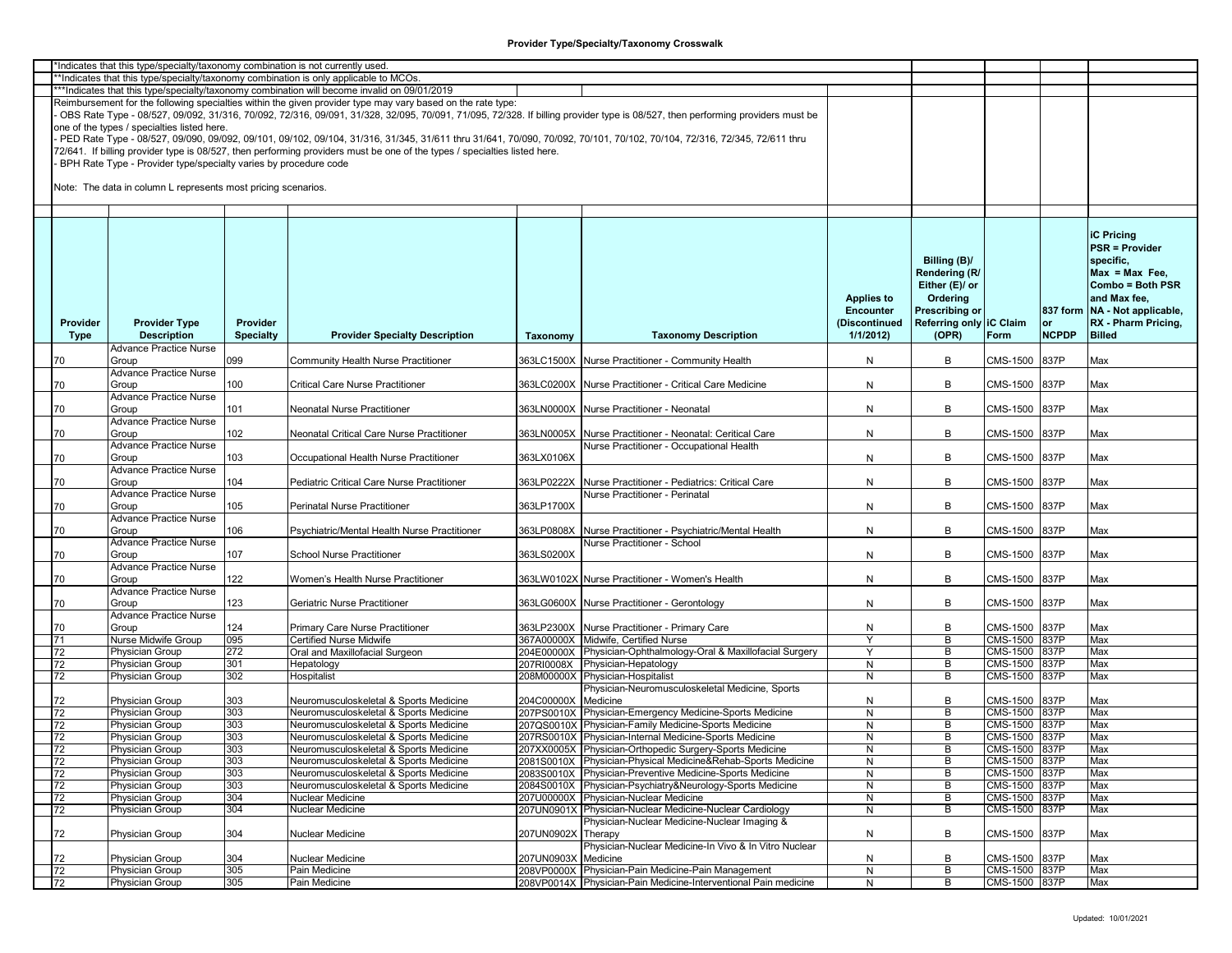|                 | *Indicates that this type/specialty/taxonomy combination is not currently used |                  |                                                                                                                                                                         |                     |                                                                                                                                                                               |                   |                         |               |              |                                 |
|-----------------|--------------------------------------------------------------------------------|------------------|-------------------------------------------------------------------------------------------------------------------------------------------------------------------------|---------------------|-------------------------------------------------------------------------------------------------------------------------------------------------------------------------------|-------------------|-------------------------|---------------|--------------|---------------------------------|
|                 |                                                                                |                  | **Indicates that this type/specialty/taxonomy combination is only applicable to MCOs.                                                                                   |                     |                                                                                                                                                                               |                   |                         |               |              |                                 |
|                 |                                                                                |                  | ***Indicates that this type/specialty/taxonomy combination will become invalid on 09/01/2019                                                                            |                     |                                                                                                                                                                               |                   |                         |               |              |                                 |
|                 |                                                                                |                  |                                                                                                                                                                         |                     |                                                                                                                                                                               |                   |                         |               |              |                                 |
|                 |                                                                                |                  | Reimbursement for the following specialties within the given provider type may vary based on the rate type:                                                             |                     |                                                                                                                                                                               |                   |                         |               |              |                                 |
|                 |                                                                                |                  |                                                                                                                                                                         |                     | OBS Rate Type - 08/527, 09/092, 31/316, 70/092, 72/316, 09/091, 31/328, 32/095, 70/091, 71/095, 72/328. If billing provider type is 08/527, then performing providers must be |                   |                         |               |              |                                 |
|                 | one of the types / specialties listed here.                                    |                  |                                                                                                                                                                         |                     |                                                                                                                                                                               |                   |                         |               |              |                                 |
|                 |                                                                                |                  | PED Rate Type - 08/527, 09/090, 09/092, 09/101, 09/102, 09/104, 31/316, 31/345, 31/611 thru 31/641, 70/090, 70/092, 70/101, 70/102, 70/104, 72/316, 72/345, 72/611 thru |                     |                                                                                                                                                                               |                   |                         |               |              |                                 |
|                 |                                                                                |                  | 72/641. If billing provider type is 08/527, then performing providers must be one of the types / specialties listed here.                                               |                     |                                                                                                                                                                               |                   |                         |               |              |                                 |
|                 |                                                                                |                  |                                                                                                                                                                         |                     |                                                                                                                                                                               |                   |                         |               |              |                                 |
|                 | BPH Rate Type - Provider type/specialty varies by procedure code               |                  |                                                                                                                                                                         |                     |                                                                                                                                                                               |                   |                         |               |              |                                 |
|                 |                                                                                |                  |                                                                                                                                                                         |                     |                                                                                                                                                                               |                   |                         |               |              |                                 |
|                 | Note: The data in column L represents most pricing scenarios.                  |                  |                                                                                                                                                                         |                     |                                                                                                                                                                               |                   |                         |               |              |                                 |
|                 |                                                                                |                  |                                                                                                                                                                         |                     |                                                                                                                                                                               |                   |                         |               |              |                                 |
|                 |                                                                                |                  |                                                                                                                                                                         |                     |                                                                                                                                                                               |                   |                         |               |              |                                 |
|                 |                                                                                |                  |                                                                                                                                                                         |                     |                                                                                                                                                                               |                   |                         |               |              |                                 |
|                 |                                                                                |                  |                                                                                                                                                                         |                     |                                                                                                                                                                               |                   |                         |               |              |                                 |
|                 |                                                                                |                  |                                                                                                                                                                         |                     |                                                                                                                                                                               |                   |                         |               |              | <b>iC Pricing</b>               |
|                 |                                                                                |                  |                                                                                                                                                                         |                     |                                                                                                                                                                               |                   |                         |               |              | <b>PSR = Provider</b>           |
|                 |                                                                                |                  |                                                                                                                                                                         |                     |                                                                                                                                                                               |                   | Billing (B)/            |               |              | specific.                       |
|                 |                                                                                |                  |                                                                                                                                                                         |                     |                                                                                                                                                                               |                   |                         |               |              |                                 |
|                 |                                                                                |                  |                                                                                                                                                                         |                     |                                                                                                                                                                               |                   | Rendering (R/           |               |              | $Max = Max Free$                |
|                 |                                                                                |                  |                                                                                                                                                                         |                     |                                                                                                                                                                               |                   | Either (E)/ or          |               |              | Combo = Both PSR                |
|                 |                                                                                |                  |                                                                                                                                                                         |                     |                                                                                                                                                                               | <b>Applies to</b> | Ordering                |               |              | and Max fee,                    |
|                 |                                                                                |                  |                                                                                                                                                                         |                     |                                                                                                                                                                               | <b>Encounter</b>  | <b>Prescribing or</b>   |               |              | 837 form   NA - Not applicable, |
|                 |                                                                                |                  |                                                                                                                                                                         |                     |                                                                                                                                                                               |                   |                         |               |              |                                 |
| Provider        | <b>Provider Type</b>                                                           | Provider         |                                                                                                                                                                         |                     |                                                                                                                                                                               | (Discontinued     | Referring only IC Claim |               | or           | RX - Pharm Pricing,             |
| Type            | <b>Description</b>                                                             | <b>Specialty</b> | <b>Provider Specialty Description</b>                                                                                                                                   | Taxonomy            | <b>Taxonomy Description</b>                                                                                                                                                   | 1/1/2012          | (OPR)                   | Form          | <b>NCPDP</b> | <b>Billed</b>                   |
| 72              | Physician Group                                                                | 306              | Preventative Medicine                                                                                                                                                   |                     | 2083A0100X Physician-Preventive Medicine-Aerospace Medicine                                                                                                                   | N                 | В                       | CMS-1500      | 837P         | Max                             |
|                 |                                                                                |                  |                                                                                                                                                                         |                     | Physician-Preventive Medicine-Undersea and                                                                                                                                    |                   |                         |               |              |                                 |
| 72              | Physician Group                                                                | 306              | <b>Preventative Medicine</b>                                                                                                                                            |                     | 2083P0011X Hyperbaric Medicine                                                                                                                                                | N                 | B                       | CMS-1500      | 837P         | Max                             |
|                 |                                                                                |                  |                                                                                                                                                                         |                     |                                                                                                                                                                               |                   |                         |               |              |                                 |
|                 |                                                                                |                  |                                                                                                                                                                         |                     | Physician-Preventive Medicine-Preventive                                                                                                                                      |                   |                         |               |              |                                 |
| 72              | Physician Group                                                                | 306              | <b>Preventative Medicine</b>                                                                                                                                            |                     | 2083P0500X Med/Occupational Environmental Med                                                                                                                                 | N                 | В                       | CMS-1500      | 837P         | Max                             |
|                 |                                                                                |                  |                                                                                                                                                                         |                     | Physician-Preventive Medicine-Public Health&General                                                                                                                           |                   |                         |               |              |                                 |
| 72              | Physician Group                                                                | 306              | <b>Preventative Medicine</b>                                                                                                                                            |                     | 2083P0901X Preventive Medicine                                                                                                                                                | N                 | В                       | CMS-1500      | 837P         | Max                             |
|                 |                                                                                | 306              | <b>Preventative Medicine</b>                                                                                                                                            |                     |                                                                                                                                                                               | N                 | В                       |               |              | Max                             |
| 72              | Physician Group                                                                |                  |                                                                                                                                                                         |                     | 2083T0002X Physician-Preventive Medicine-Medical Toxicology                                                                                                                   |                   |                         | CMS-1500 837P |              |                                 |
| 72              | <b>Physician Group</b>                                                         | 306              | <b>Preventative Medicine</b>                                                                                                                                            |                     | 2083X0100X Physician-Preventive Medicine-Occupational Medicine                                                                                                                | N                 | B                       | CMS-1500 837P |              | Max                             |
| 72              | <b>Physician Group</b>                                                         | 307              | <b>Medical Genetics</b>                                                                                                                                                 |                     | 207SG0201X Physician-Medical Genetics-Clinical Genetics(M.D.)                                                                                                                 | N                 | B                       | CMS-1500      | 837P         | Max                             |
| 72              | Physician Group                                                                | 308              | Sleep Medicine                                                                                                                                                          |                     | 207QS1201X Physician-Family Medicine-Sleep Medicine                                                                                                                           | N                 | В                       | CMS-1500      | 837P         | Max                             |
| 72              | Physician Group                                                                | 308              | Sleep Medicine                                                                                                                                                          |                     | 207RS0012X Internal Medicine / Sleep Medicine                                                                                                                                 | N                 | В                       | CMS-1500      | 837P         | Max                             |
|                 |                                                                                |                  |                                                                                                                                                                         |                     |                                                                                                                                                                               |                   |                         |               |              |                                 |
| 72              | Physician Group                                                                | 308              | Sleep Medicine                                                                                                                                                          |                     | 207YS0012X Physician-Otolaryngology-Sleep Medicine                                                                                                                            | N                 | В                       | CMS-1500      | 837P         | Max                             |
| 72              | Physician Group                                                                | 308              | <b>Sleep Medicine</b>                                                                                                                                                   |                     | 2084S0012X Psychiatry & Neurology/Sleep Medicine                                                                                                                              | N                 | B                       | CMS-1500 837P |              | Max                             |
| 72              | Physician Group                                                                | 309              | Transplant Surgery                                                                                                                                                      |                     | 204F00000X Physician-Surgery-Transplant Surgery                                                                                                                               | N                 | B                       | CMS-1500      | 837P         | Max                             |
| 72              | Physician Group                                                                | 310              | Allergy                                                                                                                                                                 |                     | 207K00000X Physician-Allergy & Immunology                                                                                                                                     | Y                 | В                       | CMS-1500      | 837P         | Max                             |
| 72              | Physician Group                                                                | 310              | Allergy                                                                                                                                                                 |                     | 207KA0200X Physician-Allergy&Immunology-Allergy                                                                                                                               | Y                 | В                       | CMS-1500      | 837P         | Max                             |
|                 |                                                                                | 310              |                                                                                                                                                                         |                     |                                                                                                                                                                               | Y                 | B                       |               | 837P         | Max                             |
| 72              | Physician Group                                                                |                  | Allergy                                                                                                                                                                 |                     | 207KI0005X Physician-Allergy&Immunology-Immunology                                                                                                                            |                   |                         | CMS-1500      |              |                                 |
| 72              | Physician Group                                                                | 310              | Allergy                                                                                                                                                                 |                     | 207RA0201X Physician-Internal Medicine-Allergy & Immunology                                                                                                                   | Y                 | B                       | CMS-1500 837P |              | Max                             |
| 72              | Physician Group                                                                | 311              | Anesthesiology                                                                                                                                                          |                     | 207L00000X Physician-Anesthesiology                                                                                                                                           | $\mathsf{Y}$      | B                       | CMS-1500      | 837P         | Max                             |
| 72              | Physician Group                                                                | 311              | Anesthesiology                                                                                                                                                          |                     | 207LA0401X Physician-Anesthesiology-Addiction Medicine                                                                                                                        | N                 | В                       | CMS-1500      | 837P         | Max                             |
| 72              | Physician Group                                                                | 311              | Anesthesiology                                                                                                                                                          |                     | 207LC0200X Physician-Anesthesiology-Critical Care Medicine                                                                                                                    | N                 | В                       | CMS-1500      | 837P         | Max                             |
|                 |                                                                                |                  |                                                                                                                                                                         |                     |                                                                                                                                                                               |                   |                         |               |              |                                 |
|                 |                                                                                |                  |                                                                                                                                                                         |                     |                                                                                                                                                                               |                   |                         |               |              |                                 |
| 72              | Physician Group                                                                | 311              | Anesthesiology                                                                                                                                                          |                     | 207LH0002X Physician-Anesthesiology-Hospice & Palliative Medicine                                                                                                             | N                 | В                       | CMS-1500      | 837P         | Max                             |
| 72              | Physician Group                                                                | 311              | Anesthesiology                                                                                                                                                          |                     | 207LP2900X Physician-Anesthesiology-Pain Medicine                                                                                                                             | N                 | В                       | CMS-1500 837P |              | Max                             |
| 72              | Physician Group                                                                | 312              | Cardiology                                                                                                                                                              |                     | 207RC0000X Physician-Internal Medicine-Cardiovascular Disease                                                                                                                 | Y                 | В                       | CMS-1500      | 837P         | Max                             |
| 72              | Physician Group                                                                | 312              | Cardiology                                                                                                                                                              |                     | 207RH0005X Hypertension Medicine                                                                                                                                              | $\mathsf{Y}$      | В                       | CMS-1500      | 837P         | Max                             |
| 72              | Physician Group                                                                | 312              | Cardiology                                                                                                                                                              |                     | 207RI0011X Physician-Internal Medicine-Interventional Cardiology                                                                                                              | Y                 | В                       | CMS-1500      | 837P         | Max                             |
|                 |                                                                                |                  |                                                                                                                                                                         |                     |                                                                                                                                                                               |                   |                         |               |              |                                 |
| 72              | Physician Group                                                                | 313              | Cardiovascular Surgery                                                                                                                                                  |                     | 2086S0129X Physician-Surgery-Vascular Surgery                                                                                                                                 | N                 | В                       | CMS-1500 837P |              | Max                             |
| 72              | Physician Group                                                                | 314              | Dermatology                                                                                                                                                             |                     | 207N00000X Physician-Dermatology                                                                                                                                              | Y                 | B                       | CMS-1500      | 837P         | Max                             |
| 72              | Physician Group                                                                | 314              | Dermatology                                                                                                                                                             |                     | 207ND0101X Physician-Dermatology-MOHS-Micrographic Surgery                                                                                                                    | Y                 | B                       | CMS-1500      | 837P         | Max                             |
| 72              | Physician Group                                                                | 314              | Dermatology                                                                                                                                                             |                     | 207ND0900X Physician-Dermatology-Dermatopathology                                                                                                                             | $\mathsf{Y}$      | В                       | CMS-1500 837P |              | Max                             |
|                 |                                                                                |                  |                                                                                                                                                                         |                     | Physician-Dermatology-Clinical & Laboratory                                                                                                                                   |                   |                         |               |              |                                 |
|                 |                                                                                |                  |                                                                                                                                                                         |                     |                                                                                                                                                                               |                   |                         |               |              |                                 |
| 72              | <b>Physician Group</b>                                                         | 314              | Dermatology                                                                                                                                                             |                     | 207NI0002X Dermatological Immunology                                                                                                                                          | N                 | В                       | CMS-1500 837P |              | Max                             |
| 72              | Physician Group                                                                | 314              | Dermatology                                                                                                                                                             |                     | 207NS0135X Physician-Dermatology-Dermatological Surgery                                                                                                                       | Y                 | В                       | CMS-1500 837P |              | Max                             |
| 72              | Physician Group                                                                | 315              | <b>Emergency Medicine</b>                                                                                                                                               |                     | 207P00000X Physician-Emergency Medicine                                                                                                                                       | ${\sf N}$         | В                       | CMS-1500 837P |              | Max                             |
|                 |                                                                                |                  |                                                                                                                                                                         |                     | Physician-Emergency Medicine-Emergency Medical                                                                                                                                |                   |                         |               |              |                                 |
| 72              | Physician Group                                                                | 315              | <b>Emergency Medicine</b>                                                                                                                                               | 207PE0004X Services |                                                                                                                                                                               |                   | B                       | CMS-1500 837P |              | Max                             |
|                 |                                                                                |                  |                                                                                                                                                                         |                     |                                                                                                                                                                               | N                 |                         |               |              |                                 |
|                 |                                                                                |                  |                                                                                                                                                                         |                     | Physician-Emergency Medicine-Undersea & Hyperbaric                                                                                                                            |                   |                         |               |              |                                 |
| 72              | Physician Group                                                                | 315              | <b>Emergency Medicine</b>                                                                                                                                               | 207PE0005X Medicine |                                                                                                                                                                               | N                 | E                       | CMS-1500      | 837P         | Max                             |
|                 |                                                                                |                  |                                                                                                                                                                         |                     | Physician-Emergency Medicine-Hospice & Palliative                                                                                                                             |                   |                         |               |              |                                 |
| 72              | Physician Group                                                                | 315              | <b>Emergency Medicine</b>                                                                                                                                               | 207PH0002X Medicine |                                                                                                                                                                               | N                 | E                       | CMS-1500      | 837P         | Max                             |
| $\overline{72}$ | Physician Group                                                                | 315              | <b>Emergency Medicine</b>                                                                                                                                               |                     | 207PT0002X Physician-Emergency Medicine-Medical Toxicology                                                                                                                    | ${\sf N}$         | B                       | CMS-1500 837P |              | Max                             |
|                 |                                                                                |                  |                                                                                                                                                                         |                     |                                                                                                                                                                               |                   |                         |               |              |                                 |
| 72              | Physician Group                                                                | 316              | <b>Family Medicine</b>                                                                                                                                                  |                     | 207Q00000X Physician-Family Medicine                                                                                                                                          | Y                 | В                       | CMS-1500 837P |              | Max                             |
| 72              | Physician Group                                                                | 316              | <b>Family Medicine</b>                                                                                                                                                  |                     | 207QA0000X Physician-Family Medicine-Adolescent Medicine                                                                                                                      | Y                 | B                       | CMS-1500 837P |              | Max                             |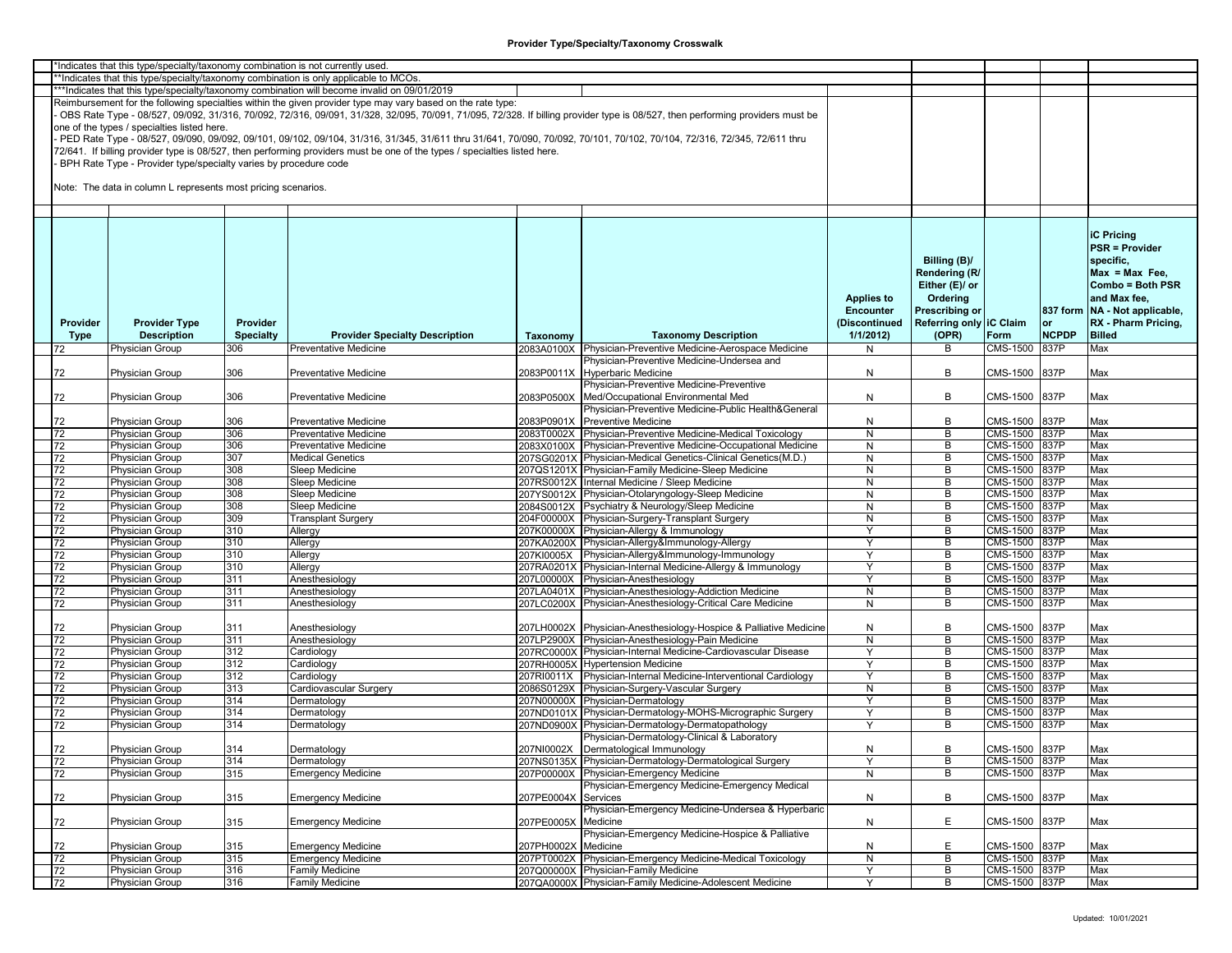|                 | *Indicates that this type/specialty/taxonomy combination is not currently used |                  |                                                                                                                           |                     |                                                                                                                                                                               |                   |                         |                 |              |                               |
|-----------------|--------------------------------------------------------------------------------|------------------|---------------------------------------------------------------------------------------------------------------------------|---------------------|-------------------------------------------------------------------------------------------------------------------------------------------------------------------------------|-------------------|-------------------------|-----------------|--------------|-------------------------------|
|                 |                                                                                |                  | *Indicates that this type/specialty/taxonomy combination is only applicable to MCOs.                                      |                     |                                                                                                                                                                               |                   |                         |                 |              |                               |
|                 |                                                                                |                  | ***Indicates that this type/specialty/taxonomy combination will become invalid on 09/01/2019                              |                     |                                                                                                                                                                               |                   |                         |                 |              |                               |
|                 |                                                                                |                  | Reimbursement for the following specialties within the given provider type may vary based on the rate type:               |                     |                                                                                                                                                                               |                   |                         |                 |              |                               |
|                 |                                                                                |                  |                                                                                                                           |                     | OBS Rate Type - 08/527, 09/092, 31/316, 70/092, 72/316, 09/091, 31/328, 32/095, 70/091, 71/095, 72/328. If billing provider type is 08/527, then performing providers must be |                   |                         |                 |              |                               |
|                 | one of the types / specialties listed here.                                    |                  |                                                                                                                           |                     |                                                                                                                                                                               |                   |                         |                 |              |                               |
|                 |                                                                                |                  |                                                                                                                           |                     | PED Rate Type - 08/527, 09/090, 09/092, 09/101, 09/102, 09/104, 31/316, 31/345, 31/611 thru 31/641, 70/090, 70/092, 70/101, 70/102, 70/104, 72/316, 72/345, 72/611 thru       |                   |                         |                 |              |                               |
|                 |                                                                                |                  | 72/641. If billing provider type is 08/527, then performing providers must be one of the types / specialties listed here. |                     |                                                                                                                                                                               |                   |                         |                 |              |                               |
|                 | BPH Rate Type - Provider type/specialty varies by procedure code               |                  |                                                                                                                           |                     |                                                                                                                                                                               |                   |                         |                 |              |                               |
|                 |                                                                                |                  |                                                                                                                           |                     |                                                                                                                                                                               |                   |                         |                 |              |                               |
|                 | Note: The data in column L represents most pricing scenarios.                  |                  |                                                                                                                           |                     |                                                                                                                                                                               |                   |                         |                 |              |                               |
|                 |                                                                                |                  |                                                                                                                           |                     |                                                                                                                                                                               |                   |                         |                 |              |                               |
|                 |                                                                                |                  |                                                                                                                           |                     |                                                                                                                                                                               |                   |                         |                 |              |                               |
|                 |                                                                                |                  |                                                                                                                           |                     |                                                                                                                                                                               |                   |                         |                 |              |                               |
|                 |                                                                                |                  |                                                                                                                           |                     |                                                                                                                                                                               |                   |                         |                 |              | <b>IC Pricina</b>             |
|                 |                                                                                |                  |                                                                                                                           |                     |                                                                                                                                                                               |                   |                         |                 |              |                               |
|                 |                                                                                |                  |                                                                                                                           |                     |                                                                                                                                                                               |                   |                         |                 |              | <b>PSR = Provider</b>         |
|                 |                                                                                |                  |                                                                                                                           |                     |                                                                                                                                                                               |                   | Billing (B)/            |                 |              | specific,                     |
|                 |                                                                                |                  |                                                                                                                           |                     |                                                                                                                                                                               |                   | Rendering (R/           |                 |              | $Max = Max Free$              |
|                 |                                                                                |                  |                                                                                                                           |                     |                                                                                                                                                                               |                   | Either (E)/ or          |                 |              | Combo = Both PSR              |
|                 |                                                                                |                  |                                                                                                                           |                     |                                                                                                                                                                               | <b>Applies to</b> | Ordering                |                 |              | and Max fee,                  |
|                 |                                                                                |                  |                                                                                                                           |                     |                                                                                                                                                                               | Encounter         | <b>Prescribing or</b>   |                 |              | 837 form NA - Not applicable, |
| Provider        | <b>Provider Type</b>                                                           | Provider         |                                                                                                                           |                     |                                                                                                                                                                               | (Discontinued     | Referring only IC Claim |                 | or           | RX - Pharm Pricing,           |
|                 | <b>Description</b>                                                             | <b>Specialty</b> | <b>Provider Specialty Description</b>                                                                                     |                     | <b>Taxonomy Description</b>                                                                                                                                                   | 1/1/2012          | (OPR)                   | Form            | <b>NCPDP</b> | <b>Billed</b>                 |
| Type            |                                                                                |                  |                                                                                                                           | Taxonomy            |                                                                                                                                                                               |                   |                         |                 |              |                               |
| 72              | Physician Group                                                                | 316              | Family Medicine                                                                                                           |                     | 207QA0401X Physician-Family Medicine-Addiction Medicine                                                                                                                       |                   | В                       | CMS-1500        | 837P         | Max                           |
| 72              | Physician Group                                                                | 316              | Family Medicine                                                                                                           |                     | 207QA0505X Physician-Family Medicine-Adult Medicine                                                                                                                           |                   | B                       | CMS-1500        | 837P         | Max                           |
| 72              | Physician Group                                                                | 316              | Family Medicine                                                                                                           |                     | 207QB0002X Physician-Family Medicine-Bariatric Medicine                                                                                                                       | N                 | B                       | <b>CMS-1500</b> | 837P         | Max                           |
|                 |                                                                                |                  |                                                                                                                           | 207QH0002X          | Physician-Family Medicine-Hospice and Palliative                                                                                                                              |                   |                         |                 |              |                               |
| 72              | <b>Physician Group</b>                                                         | 316              | Family Medicine                                                                                                           |                     | Medicine                                                                                                                                                                      | N                 | В                       | CMS-1500        | 837P         | Max                           |
| 72              | <b>Physician Group</b>                                                         | 317              | Gastroenterology                                                                                                          |                     | 207RG0100X Physician-Internal Medicine-Gastroenterology                                                                                                                       | N                 | В                       | CMS-1500 837P   |              | Max                           |
| 72              | Physician Group                                                                | 318              | <b>General Practice Medicine</b>                                                                                          |                     | 208D00000X Physician-General Practice Medicine                                                                                                                                | Υ                 | B                       | CMS-1500 837P   |              | Max                           |
| 72              | <b>Physician Group</b>                                                         | 319              | General Surgery                                                                                                           |                     | 208600000X Physician-Surgery                                                                                                                                                  | Y                 | B                       | CMS-1500 837P   |              | Max                           |
| 72              | <b>Physician Group</b>                                                         | 319              | <b>General Surgery</b>                                                                                                    |                     | 2086H0002X Physician-Surgery-Hospice and Palliative Medicine                                                                                                                  | N                 | B                       | CMS-1500 837P   |              | Max                           |
| 72              | Physician Group                                                                | 319              | General Surgery                                                                                                           |                     | 2086S0102X Physician-Surgery-Surgical Critical Care                                                                                                                           | Y                 | В                       | CMS-1500 837P   |              | Max                           |
| 72              | Physician Group                                                                | 319              | General Surgery                                                                                                           |                     | 2086S0105X Physician-Surgery-Surgery of the Hand                                                                                                                              | N                 | В                       | CMS-1500 837P   |              | Max                           |
| 72              | <b>Physician Group</b>                                                         | 319              | General Surgery                                                                                                           |                     | 2086S0127X Physician-Surgery-Trauma Surgery                                                                                                                                   | Y                 | B                       | CMS-1500        | 837P         | Max                           |
| 72              | Physician Group                                                                | 319              | General Surgery                                                                                                           |                     | 2086X0206X Physician-Surgery-Surgical Oncology                                                                                                                                | Υ                 | B                       | CMS-1500        | 837P         | Max                           |
|                 | <b>Physician Group</b>                                                         | 320              | Geriatric Medicine                                                                                                        |                     | 207QG0300X Physician-Family Medicine-Geriatric Medicine                                                                                                                       | Y                 | B                       | CMS-1500 837P   |              | Max                           |
| 72              |                                                                                |                  |                                                                                                                           |                     |                                                                                                                                                                               |                   |                         |                 |              |                               |
| 72              | Physician Group                                                                | 320              | Geriatric Medicine                                                                                                        |                     | 207RG0300X Physician-Internal Medicine-Geriatric Medicine                                                                                                                     | Υ                 | B                       | CMS-1500 837P   |              | Max                           |
| 72              | Physician Group                                                                | 322              | Internal Medicine                                                                                                         |                     | 207R00000X Physician-Internal Medicine                                                                                                                                        |                   | В                       | CMS-1500 837P   |              | Max                           |
| 72              | <b>Physician Group</b>                                                         | 322              | Internal Medicine                                                                                                         |                     | 207RA0000X Physician-Internal Medicine-Adolescent Medicine                                                                                                                    | N                 | B                       | CMS-1500        | 837P         | Max                           |
| 72              | <b>Physician Group</b>                                                         | 322              | Internal Medicine                                                                                                         |                     | 207RA0401X Physician-Internal Medicine-Addiction Medicine                                                                                                                     | Υ                 | B                       | CMS-1500        | 837P         | Max                           |
| 72              | Physician Group                                                                | 322              | Internal Medicine                                                                                                         |                     | 207RB0002X Physician-Internal Medicine-Bariatric Medicine                                                                                                                     | N                 | B                       | CMS-1500 837P   |              | Max                           |
|                 |                                                                                |                  |                                                                                                                           |                     | Physician-Internal Medicine-Clinical Cardiac                                                                                                                                  |                   |                         |                 |              |                               |
| 72              | <b>Physician Group</b>                                                         | 322              | Internal Medicine                                                                                                         |                     | 207RC0001X Electrophysiology                                                                                                                                                  | Υ                 | В                       | CMS-1500 837P   |              | Max                           |
| 72              | Physician Group                                                                | 322              | Internal Medicine                                                                                                         |                     | 207RC0200X Physician-Internal Medicine- Critical Care Medicine                                                                                                                | $\checkmark$      | B                       | CMS-1500 837P   |              | Max                           |
|                 |                                                                                |                  |                                                                                                                           |                     | Physician-Internal Medicine- Hospice and Palliative                                                                                                                           |                   |                         |                 |              |                               |
| 72              | Physician Group                                                                | 322              | Internal Medicine                                                                                                         | 207RH0002X          | Medicine                                                                                                                                                                      | N                 | В                       | CMS-1500 837P   |              | Max                           |
|                 |                                                                                |                  |                                                                                                                           |                     | Physician-Internal Medicine-Clinical & Laboratory                                                                                                                             |                   |                         |                 |              |                               |
| 72              | Physician Group                                                                | 322              | Internal Medicine                                                                                                         | 207RI0001X          | Immunology                                                                                                                                                                    | N                 | В                       | CMS-1500 837P   |              | Max                           |
|                 |                                                                                |                  |                                                                                                                           |                     | Physician-Internal Medicine-Magnetic Resonance                                                                                                                                |                   |                         |                 |              |                               |
| 72              | <b>Physician Group</b>                                                         | 322              | Internal Medicine                                                                                                         | 207RM1200X          | Imaging (MRI)                                                                                                                                                                 | N                 | B                       | CMS-1500 837P   |              | Max                           |
| 72              | Physician Group                                                                | 322              | Internal Medicine                                                                                                         | 207RT0003X          | Physician-Internal Medicine-Transplant Hematology                                                                                                                             | N                 | B                       | CMS-1500 837P   |              | Max                           |
| 72              | <b>Physician Group</b>                                                         | 324              | Nephrology                                                                                                                |                     | 207RN0300X Physician-Internal Medicine-Nephrology                                                                                                                             | N                 | B                       | CMS-1500 837P   |              | Max                           |
| 72              | <b>Physician Group</b>                                                         | 325              | Neurological Surgery                                                                                                      |                     | 207T00000X Physician-Neurological Surgery                                                                                                                                     | N                 | В                       | CMS-1500 837P   |              | Max                           |
| 72              | <b>Physician Group</b>                                                         | 326              | Neurology                                                                                                                 |                     | 204D00000X Physician-Neuromusculoskeletal Medicine & OMM                                                                                                                      | Y                 | B                       | CMS-1500 837P   |              | Max                           |
| 72              | <b>Physician Group</b>                                                         | 326              |                                                                                                                           |                     | 2084A0401X Physician-Psychiatry&Neurology                                                                                                                                     | N                 | B                       | CMS-1500 837P   |              | Max                           |
| $\overline{72}$ |                                                                                | 326              | Neurology                                                                                                                 |                     | 2084B0002X Physician-Psychiatry&Neurology-Bariatric Medicine                                                                                                                  |                   |                         |                 |              |                               |
|                 | <b>Physician Group</b>                                                         |                  | Neurology                                                                                                                 |                     |                                                                                                                                                                               | N                 | В                       | CMS-1500 837P   |              | Max                           |
| 72              | Physician Group                                                                | 326              | Neurology                                                                                                                 | 2084F0202X          | Physician-Psychiatry&Neurology-Forensic Psychiatry                                                                                                                            | N                 | В                       | CMS-1500 837P   |              | Max                           |
|                 |                                                                                |                  |                                                                                                                           |                     | Physician-Psychiatry&Neurology-Hospice & Palliative                                                                                                                           |                   |                         |                 |              |                               |
| 72              | Physician Group                                                                | 326              | Neurology                                                                                                                 | 2084H0002X          | Care                                                                                                                                                                          | N                 | В                       | CMS-1500 837P   |              | Max                           |
|                 |                                                                                |                  |                                                                                                                           |                     | Physician-Psychiatry&Neurology-Neuromuscular                                                                                                                                  |                   |                         |                 |              |                               |
| 72              | Physician Group                                                                | 326              | Neurology                                                                                                                 | 2084N0008X          | Medicine                                                                                                                                                                      | N                 | В                       | CMS-1500 837P   |              | Max                           |
| 72              | Physician Group                                                                | 326              | Neurology                                                                                                                 | 2084N0400X          | Physician-Psychiatry&Neurology-Neurology                                                                                                                                      | Υ                 | B                       | CMS-1500 837P   |              | Max                           |
|                 |                                                                                |                  |                                                                                                                           |                     | <sup>2</sup> hysician-Psychiatry&Neurology-Clinical                                                                                                                           |                   |                         |                 |              |                               |
| 72              | Physician Group                                                                | 326              | Neurology                                                                                                                 | 2084N0600X          | Neurophysiology                                                                                                                                                               | Y                 | В                       | CMS-1500 837P   |              | Max                           |
|                 |                                                                                |                  |                                                                                                                           |                     | Physician-Psychiatry&Neurology-Psychosomatic                                                                                                                                  |                   |                         |                 |              |                               |
| 72              | Physician Group                                                                | 326              | Neurology                                                                                                                 | 2084P0015X Medicine |                                                                                                                                                                               | N                 | В                       | CMS-1500 837P   |              | Max                           |
|                 |                                                                                |                  |                                                                                                                           |                     |                                                                                                                                                                               |                   |                         |                 |              |                               |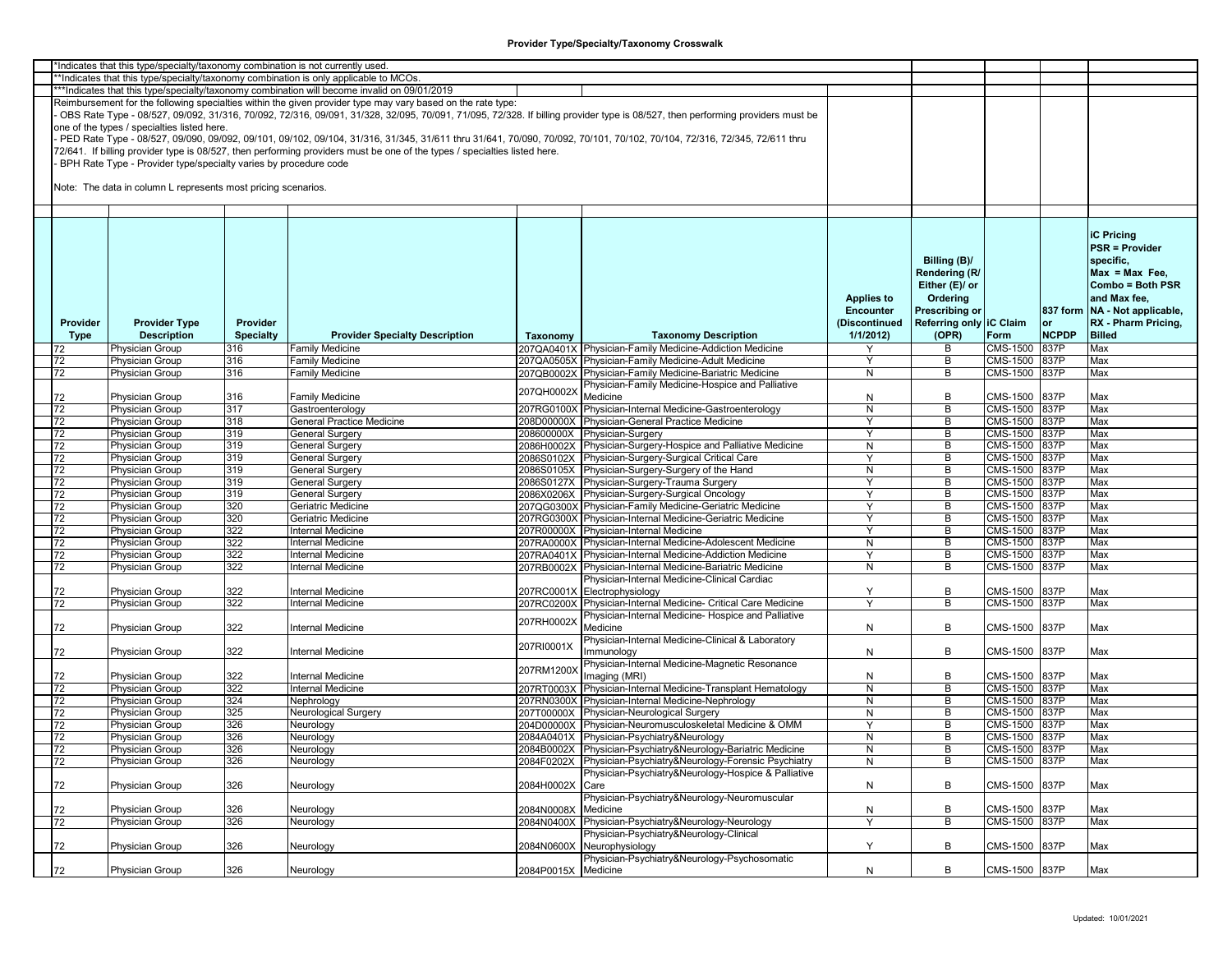| 'Indicates that this type/specialty/taxonomy combination is not currently used |                                                                  |                  |                                                                                                                           |                        |                                                                                                                                                                               |                   |                         |               |              |                                 |  |
|--------------------------------------------------------------------------------|------------------------------------------------------------------|------------------|---------------------------------------------------------------------------------------------------------------------------|------------------------|-------------------------------------------------------------------------------------------------------------------------------------------------------------------------------|-------------------|-------------------------|---------------|--------------|---------------------------------|--|
|                                                                                |                                                                  |                  | *Indicates that this type/specialty/taxonomy combination is only applicable to MCOs.                                      |                        |                                                                                                                                                                               |                   |                         |               |              |                                 |  |
|                                                                                |                                                                  |                  | ***Indicates that this type/specialty/taxonomy combination will become invalid on 09/01/2019                              |                        |                                                                                                                                                                               |                   |                         |               |              |                                 |  |
|                                                                                |                                                                  |                  | Reimbursement for the following specialties within the given provider type may vary based on the rate type:               |                        |                                                                                                                                                                               |                   |                         |               |              |                                 |  |
|                                                                                |                                                                  |                  |                                                                                                                           |                        |                                                                                                                                                                               |                   |                         |               |              |                                 |  |
|                                                                                |                                                                  |                  |                                                                                                                           |                        | OBS Rate Type - 08/527, 09/092, 31/316, 70/092, 72/316, 09/091, 31/328, 32/095, 70/091, 71/095, 72/328. If billing provider type is 08/527, then performing providers must be |                   |                         |               |              |                                 |  |
|                                                                                | one of the types / specialties listed here.                      |                  |                                                                                                                           |                        |                                                                                                                                                                               |                   |                         |               |              |                                 |  |
|                                                                                |                                                                  |                  |                                                                                                                           |                        | PED Rate Type - 08/527, 09/090, 09/092, 09/101, 09/102, 09/104, 31/316, 31/345, 31/611 thru 31/641, 70/090, 70/092, 70/101, 70/102, 70/104, 72/316, 72/345, 72/611 thru       |                   |                         |               |              |                                 |  |
|                                                                                |                                                                  |                  | 72/641. If billing provider type is 08/527, then performing providers must be one of the types / specialties listed here. |                        |                                                                                                                                                                               |                   |                         |               |              |                                 |  |
|                                                                                |                                                                  |                  |                                                                                                                           |                        |                                                                                                                                                                               |                   |                         |               |              |                                 |  |
|                                                                                | BPH Rate Type - Provider type/specialty varies by procedure code |                  |                                                                                                                           |                        |                                                                                                                                                                               |                   |                         |               |              |                                 |  |
|                                                                                |                                                                  |                  |                                                                                                                           |                        |                                                                                                                                                                               |                   |                         |               |              |                                 |  |
|                                                                                | Note: The data in column L represents most pricing scenarios.    |                  |                                                                                                                           |                        |                                                                                                                                                                               |                   |                         |               |              |                                 |  |
|                                                                                |                                                                  |                  |                                                                                                                           |                        |                                                                                                                                                                               |                   |                         |               |              |                                 |  |
|                                                                                |                                                                  |                  |                                                                                                                           |                        |                                                                                                                                                                               |                   |                         |               |              |                                 |  |
|                                                                                |                                                                  |                  |                                                                                                                           |                        |                                                                                                                                                                               |                   |                         |               |              |                                 |  |
|                                                                                |                                                                  |                  |                                                                                                                           |                        |                                                                                                                                                                               |                   |                         |               |              | <b>iC Pricing</b>               |  |
|                                                                                |                                                                  |                  |                                                                                                                           |                        |                                                                                                                                                                               |                   |                         |               |              |                                 |  |
|                                                                                |                                                                  |                  |                                                                                                                           |                        |                                                                                                                                                                               |                   |                         |               |              | <b>PSR = Provider</b>           |  |
|                                                                                |                                                                  |                  |                                                                                                                           |                        |                                                                                                                                                                               |                   | Billing (B)/            |               |              | specific.                       |  |
|                                                                                |                                                                  |                  |                                                                                                                           |                        |                                                                                                                                                                               |                   | Rendering (R/           |               |              | $Max = Max Free$                |  |
|                                                                                |                                                                  |                  |                                                                                                                           |                        |                                                                                                                                                                               |                   | Either (E)/ or          |               |              | Combo = Both PSR                |  |
|                                                                                |                                                                  |                  |                                                                                                                           |                        |                                                                                                                                                                               |                   |                         |               |              |                                 |  |
|                                                                                |                                                                  |                  |                                                                                                                           |                        |                                                                                                                                                                               | <b>Applies to</b> | Ordering                |               |              | and Max fee,                    |  |
|                                                                                |                                                                  |                  |                                                                                                                           |                        |                                                                                                                                                                               | <b>Encounter</b>  | Prescribing or          |               |              | 837 form   NA - Not applicable, |  |
| Provider                                                                       | <b>Provider Type</b>                                             | Provider         |                                                                                                                           |                        |                                                                                                                                                                               | (Discontinued     | Referring only IC Claim |               |              | RX - Pharm Pricing,             |  |
| Type                                                                           | <b>Description</b>                                               | <b>Specialty</b> | <b>Provider Specialty Description</b>                                                                                     | Taxonomy               | <b>Taxonomy Description</b>                                                                                                                                                   | 1/1/2012          | (OPR)                   | Form          | <b>NCPDP</b> | <b>Billed</b>                   |  |
|                                                                                |                                                                  |                  |                                                                                                                           |                        | Physician-Psychiatry&Neruology-Neurodevelopmental                                                                                                                             |                   |                         |               |              |                                 |  |
| 72                                                                             | Physician Group                                                  | 326              |                                                                                                                           | 2084P0005X             | <b>Disabilities</b>                                                                                                                                                           | Y                 | В                       | CMS-1500      | 837P         | Max                             |  |
|                                                                                |                                                                  |                  | Neurology                                                                                                                 |                        |                                                                                                                                                                               |                   |                         |               |              |                                 |  |
| 72                                                                             | Physician Group                                                  | 326              | Neurology                                                                                                                 |                        | 2084P2900X Physician-Psychiatry&Neurology-Pain Medicine                                                                                                                       | Y                 | B                       | CMS-1500 837P |              | Max                             |  |
| 72                                                                             | <b>Physician Group</b>                                           | 326              | Neurology                                                                                                                 |                        | 2084V0102X Physician-Psychiatry&Neurology-Vascular Neurology                                                                                                                  | Υ                 | В                       | CMS-1500 837P |              | Max                             |  |
| 72                                                                             | Physician Group                                                  | 328              | Obstetrics and Gynecology                                                                                                 |                        | 207V00000X Physician-Obstetrics & Gynecology                                                                                                                                  | Y                 | B                       | CMS-1500      | 837P         | Max                             |  |
| 72                                                                             | Physician Group                                                  | 328              | Obstetrics and Gynecology                                                                                                 |                        | 207VB0002X Physician-Obstetrics & Gynecology Bariatric Medicine                                                                                                               | ${\sf N}$         | B                       | CMS-1500      | 837P         | Max                             |  |
|                                                                                |                                                                  |                  |                                                                                                                           |                        | Physician-Obstetrics & Gynecology-Critical Care                                                                                                                               |                   |                         |               |              |                                 |  |
|                                                                                |                                                                  |                  |                                                                                                                           |                        |                                                                                                                                                                               |                   |                         |               |              |                                 |  |
| 72                                                                             | Physician Group                                                  | 328              | Obstetrics and Gynecology                                                                                                 | 207VC0200X Medicine    |                                                                                                                                                                               | Y                 | В                       | CMS-1500      | 837P         | Max                             |  |
|                                                                                |                                                                  |                  |                                                                                                                           |                        | Physician-Obstetrics & Gynecology- Reproductive                                                                                                                               |                   |                         |               |              |                                 |  |
| 72                                                                             | Physician Group                                                  | 328              | Obstetrics and Gynecology                                                                                                 |                        | 207VE0102X Endocrinology                                                                                                                                                      | Y                 | B                       | CMS-1500      | 837P         | Max                             |  |
|                                                                                |                                                                  |                  |                                                                                                                           |                        | Physician-Obstetrics & Gynecology-Female Pelvic                                                                                                                               |                   |                         |               |              |                                 |  |
| 72                                                                             | Physician Group                                                  | 328              | Obstetrics and Gynecology                                                                                                 | 207VF0040X             | Medicine and Reconstructive Surgery                                                                                                                                           | N                 | В                       | CMS-1500      | 837P         | Max                             |  |
|                                                                                |                                                                  |                  |                                                                                                                           |                        |                                                                                                                                                                               | $\mathsf{v}$      |                         |               |              |                                 |  |
| 72                                                                             | Physician Group                                                  | 328              | Obstetrics and Gynecology                                                                                                 |                        | 207VG0400X Physician-Obstetrics & Gynecology-Gynecology                                                                                                                       |                   | B                       | CMS-1500 837P |              | Max                             |  |
|                                                                                |                                                                  |                  |                                                                                                                           |                        | Physician-Obstetrics & Gynecology-Hospice and                                                                                                                                 |                   |                         |               |              |                                 |  |
| 72                                                                             | Physician Group                                                  | 328              | Obstetrics and Gynecology                                                                                                 |                        | 207VH0002X Palliative Medicine                                                                                                                                                | N                 | В                       | CMS-1500      | 837P         | Max                             |  |
|                                                                                |                                                                  |                  |                                                                                                                           |                        | Physician-Obstetrics & Gynecology-Maternal & Fetal                                                                                                                            |                   |                         |               |              |                                 |  |
| 72                                                                             | Physician Group                                                  | 328              | Obstetrics and Gynecology                                                                                                 | 207VM0101X             | Medicine                                                                                                                                                                      | Y                 | В                       | CMS-1500      | 837P         | Max                             |  |
| 72                                                                             | Physician Group                                                  | 328              | Obstetrics and Gynecology                                                                                                 |                        | 207VX0000X Physician-Obstetrics & Gynecology-Obstetrics                                                                                                                       | $\mathsf{Y}$      | В                       | CMS-1500 837P |              | Max                             |  |
|                                                                                |                                                                  |                  |                                                                                                                           |                        |                                                                                                                                                                               |                   |                         |               |              |                                 |  |
|                                                                                |                                                                  |                  |                                                                                                                           |                        | Physician-Obstetrics & Gynecology-Gynecologic                                                                                                                                 |                   |                         |               |              |                                 |  |
| 72                                                                             | Physician Group                                                  | 328              | Obstetrics and Gynecology                                                                                                 | 207VX0201X Oncology    |                                                                                                                                                                               | Y                 | В                       | CMS-1500      | 837P         | Max                             |  |
| 72                                                                             | <b>Physician Group</b>                                           | 329              | Oncology                                                                                                                  |                        | 207RH0003X Physician-Hematology&Oncology                                                                                                                                      | N                 | В                       | CMS-1500      | <b>837P</b>  | Max                             |  |
| 72                                                                             | Physician Group                                                  | 329              | Oncology                                                                                                                  |                        | 207RX0202X Physician-Medical Oncology                                                                                                                                         | N                 | В                       | CMS-1500      | 837P         | Max                             |  |
| 72                                                                             | Physician Group                                                  | 330              | Ophthalmology                                                                                                             |                        | 207W00000X Physician-Ophthalmology                                                                                                                                            | Y                 | В                       | CMS-1500      | 837P         | Max                             |  |
| 72                                                                             | Physician Group                                                  | 331              | Orthopedic Surgery                                                                                                        |                        | 207X00000X Physician-Orthopedic Surgery                                                                                                                                       | Υ                 | В                       | CMS-1500      | 837P         | Max                             |  |
| 72                                                                             | Physician Group                                                  | 331              | <b>Orthopedic Surgery</b>                                                                                                 |                        | 207XS0106X Physician-Orthopedic Surgery-Hand Surgery                                                                                                                          | Y                 | В                       | CMS-1500      | 837P         | Max                             |  |
|                                                                                |                                                                  |                  |                                                                                                                           |                        |                                                                                                                                                                               |                   |                         |               |              |                                 |  |
|                                                                                |                                                                  |                  |                                                                                                                           |                        | Physician-Orthopedic Surgery-Adult Reconstructive                                                                                                                             |                   |                         |               |              |                                 |  |
| 72                                                                             | Physician Group                                                  | 331              | <b>Orthopedic Surgery</b>                                                                                                 |                        | 207XS0114X Orthopedic Surgery                                                                                                                                                 | Y                 | В                       | CMS-1500      | 837P         | Max                             |  |
|                                                                                |                                                                  |                  |                                                                                                                           |                        | Physician-Orthopedic Surgery- Orthopedic Surgery of                                                                                                                           |                   |                         |               |              |                                 |  |
| 72                                                                             | <b>Physician Group</b>                                           | 331              | <b>Orthopedic Surgery</b>                                                                                                 | 207XS0117X the Spine   |                                                                                                                                                                               | Y                 | В                       | CMS-1500      | 837P         | Max                             |  |
|                                                                                |                                                                  |                  |                                                                                                                           |                        | Physician-Orthopedic Surgery-Foot and Ankle                                                                                                                                   |                   |                         |               |              |                                 |  |
|                                                                                |                                                                  | 331              |                                                                                                                           |                        |                                                                                                                                                                               |                   | В                       | CMS-1500      | 837P         | Max                             |  |
| 72                                                                             | Physician Group                                                  |                  | <b>Orthopedic Surgery</b>                                                                                                 | 207XX0004X Orthopedics |                                                                                                                                                                               | Y                 |                         |               |              |                                 |  |
| 72                                                                             | Physician Group                                                  | 331              | <b>Orthopedic Surgery</b>                                                                                                 |                        | 207XX0801X Physician-Orthopedic Surgery- Orthopedic Trauma                                                                                                                    | Y                 | B                       | CMS-1500 837P |              | Max                             |  |
| 72                                                                             | Physician Group                                                  | 332              | Otology, Laryngology and Rhinology                                                                                        |                        | 207Y00000X Physician-Otolaryngology                                                                                                                                           | Y                 | В                       | CMS-1500 837P |              | Max                             |  |
| 72                                                                             | Physician Group                                                  | 332              | Otology, Laryngology and Rhinology                                                                                        |                        | 207YS0012X Physician-Otolaryngology-Facial Plastic Surgery                                                                                                                    | N                 | В                       | CMS-1500 837P |              | Max                             |  |
|                                                                                |                                                                  |                  |                                                                                                                           |                        | Physician-Otolaryngology-Plastic Surgery within the                                                                                                                           |                   |                         |               |              |                                 |  |
| 72                                                                             | Physician Group                                                  | 332              | Otology, Laryngology and Rhinology                                                                                        |                        | 207YX0007X Head & Neck                                                                                                                                                        |                   | В                       | CMS-1500 837P |              | Max                             |  |
|                                                                                |                                                                  |                  |                                                                                                                           |                        |                                                                                                                                                                               | $\mathsf{N}$      |                         |               |              |                                 |  |
| 72                                                                             | <b>Physician Group</b>                                           | 332              | Otology, Laryngology and Rhinology                                                                                        |                        | 207YX0602X Physician-Otolaryngology-Otolaryngic Allergy                                                                                                                       | $\mathsf{v}$      | В                       | CMS-1500 837P |              | Max                             |  |
| 72                                                                             | Physician Group                                                  | 332              | Otology, Laryngology and Rhinology                                                                                        |                        | 207YX0901X Physician-Otolaryngology- Otology & Neurotology                                                                                                                    | Y                 | В                       | CMS-1500 837P |              | Max                             |  |
|                                                                                |                                                                  |                  |                                                                                                                           |                        | Physician-Otolaryngology-Otolaryngology/Facial Plastic                                                                                                                        |                   |                         |               |              |                                 |  |
| 72                                                                             | Physician Group                                                  | 332              | Otology, Laryngology and Rhinology                                                                                        | 207YX0905X Surgery     |                                                                                                                                                                               | Y                 | В                       | CMS-1500 837P |              | Max                             |  |
|                                                                                |                                                                  |                  |                                                                                                                           |                        | Physician-Pathology-Blood Banking & Transfusion                                                                                                                               |                   |                         |               |              |                                 |  |
|                                                                                |                                                                  |                  |                                                                                                                           |                        |                                                                                                                                                                               |                   |                         |               |              |                                 |  |
| 72                                                                             | Physician Group                                                  | 333              | Pathology                                                                                                                 | 207ZB0001X Medicine    |                                                                                                                                                                               | Y                 | В                       | CMS-1500      | 837P         | Max                             |  |
| $\overline{72}$                                                                | Physician Group                                                  | 333              | Pathology                                                                                                                 |                        | 207ZC0006X Physician-Pathology-Clinical Pathology                                                                                                                             | ${\sf N}$         | В                       | CMS-1500 837P |              | Max                             |  |
| 72                                                                             | Physician Group                                                  | 333              | Pathology                                                                                                                 |                        | 207ZC0500X Physician-Pathology-Cytopathology                                                                                                                                  | Y                 | В                       | CMS-1500 837P |              | Max                             |  |
| 72                                                                             | Physician Group                                                  | 333              | Pathology                                                                                                                 |                        | 207ZD0900X Physician-Pathology-Dermatopathology                                                                                                                               | Y                 | B                       | CMS-1500 837P |              | Max                             |  |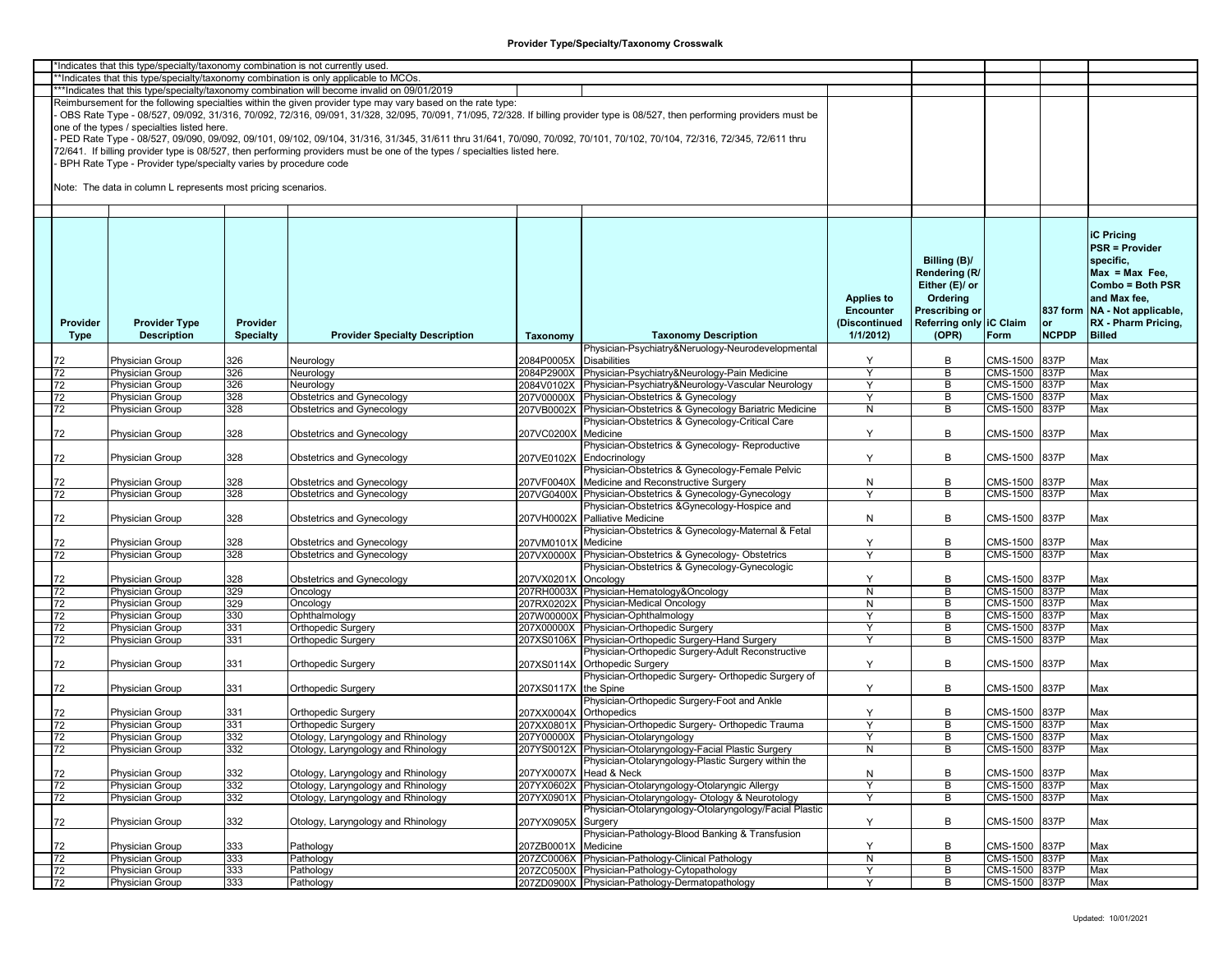|                                                                                       | *Indicates that this type/specialty/taxonomy combination is not currently used |                  |                                                                                                                                                                         |                       |                                                                                                                                                                               |                      |                         |               |              |                               |  |
|---------------------------------------------------------------------------------------|--------------------------------------------------------------------------------|------------------|-------------------------------------------------------------------------------------------------------------------------------------------------------------------------|-----------------------|-------------------------------------------------------------------------------------------------------------------------------------------------------------------------------|----------------------|-------------------------|---------------|--------------|-------------------------------|--|
| **Indicates that this type/specialty/taxonomy combination is only applicable to MCOs. |                                                                                |                  |                                                                                                                                                                         |                       |                                                                                                                                                                               |                      |                         |               |              |                               |  |
|                                                                                       |                                                                                |                  | ***Indicates that this type/specialty/taxonomy combination will become invalid on 09/01/2019                                                                            |                       |                                                                                                                                                                               |                      |                         |               |              |                               |  |
|                                                                                       |                                                                                |                  | Reimbursement for the following specialties within the given provider type may vary based on the rate type:                                                             |                       |                                                                                                                                                                               |                      |                         |               |              |                               |  |
|                                                                                       |                                                                                |                  |                                                                                                                                                                         |                       |                                                                                                                                                                               |                      |                         |               |              |                               |  |
|                                                                                       |                                                                                |                  |                                                                                                                                                                         |                       | OBS Rate Type - 08/527, 09/092, 31/316, 70/092, 72/316, 09/091, 31/328, 32/095, 70/091, 71/095, 72/328. If billing provider type is 08/527, then performing providers must be |                      |                         |               |              |                               |  |
|                                                                                       | one of the types / specialties listed here.                                    |                  |                                                                                                                                                                         |                       |                                                                                                                                                                               |                      |                         |               |              |                               |  |
|                                                                                       |                                                                                |                  | PED Rate Type - 08/527, 09/090, 09/092, 09/101, 09/102, 09/104, 31/316, 31/345, 31/611 thru 31/641, 70/090, 70/092, 70/101, 70/102, 70/104, 72/316, 72/345, 72/611 thru |                       |                                                                                                                                                                               |                      |                         |               |              |                               |  |
|                                                                                       |                                                                                |                  | 72/641. If billing provider type is 08/527, then performing providers must be one of the types / specialties listed here.                                               |                       |                                                                                                                                                                               |                      |                         |               |              |                               |  |
|                                                                                       | BPH Rate Type - Provider type/specialty varies by procedure code               |                  |                                                                                                                                                                         |                       |                                                                                                                                                                               |                      |                         |               |              |                               |  |
|                                                                                       |                                                                                |                  |                                                                                                                                                                         |                       |                                                                                                                                                                               |                      |                         |               |              |                               |  |
|                                                                                       | Note: The data in column L represents most pricing scenarios.                  |                  |                                                                                                                                                                         |                       |                                                                                                                                                                               |                      |                         |               |              |                               |  |
|                                                                                       |                                                                                |                  |                                                                                                                                                                         |                       |                                                                                                                                                                               |                      |                         |               |              |                               |  |
|                                                                                       |                                                                                |                  |                                                                                                                                                                         |                       |                                                                                                                                                                               |                      |                         |               |              |                               |  |
|                                                                                       |                                                                                |                  |                                                                                                                                                                         |                       |                                                                                                                                                                               |                      |                         |               |              |                               |  |
|                                                                                       |                                                                                |                  |                                                                                                                                                                         |                       |                                                                                                                                                                               |                      |                         |               |              |                               |  |
|                                                                                       |                                                                                |                  |                                                                                                                                                                         |                       |                                                                                                                                                                               |                      |                         |               |              | <b>iC Pricing</b>             |  |
|                                                                                       |                                                                                |                  |                                                                                                                                                                         |                       |                                                                                                                                                                               |                      |                         |               |              | <b>PSR = Provider</b>         |  |
|                                                                                       |                                                                                |                  |                                                                                                                                                                         |                       |                                                                                                                                                                               |                      | Billing (B)/            |               |              | specific,                     |  |
|                                                                                       |                                                                                |                  |                                                                                                                                                                         |                       |                                                                                                                                                                               |                      |                         |               |              |                               |  |
|                                                                                       |                                                                                |                  |                                                                                                                                                                         |                       |                                                                                                                                                                               |                      | Rendering (R/           |               |              | $Max = Max Free$              |  |
|                                                                                       |                                                                                |                  |                                                                                                                                                                         |                       |                                                                                                                                                                               |                      | Either (E)/ or          |               |              | Combo = Both PSR              |  |
|                                                                                       |                                                                                |                  |                                                                                                                                                                         |                       |                                                                                                                                                                               | <b>Applies to</b>    | Ordering                |               |              | and Max fee,                  |  |
|                                                                                       |                                                                                |                  |                                                                                                                                                                         |                       |                                                                                                                                                                               | <b>Encounter</b>     | <b>Prescribing or</b>   |               |              | 837 form NA - Not applicable, |  |
|                                                                                       |                                                                                |                  |                                                                                                                                                                         |                       |                                                                                                                                                                               |                      |                         |               |              |                               |  |
| Provider                                                                              | <b>Provider Type</b>                                                           | Provider         |                                                                                                                                                                         |                       |                                                                                                                                                                               | (Discontinued        | Referring only IC Claim |               | or           | RX - Pharm Pricing,           |  |
| Type                                                                                  | <b>Description</b>                                                             | <b>Specialty</b> | <b>Provider Specialty Description</b>                                                                                                                                   | Taxonomy              | <b>Taxonomy Description</b>                                                                                                                                                   | 1/1/2012             | (OPR)                   | Form          | <b>NCPDP</b> | <b>Billed</b>                 |  |
| 72                                                                                    | Physician Group                                                                | 333              | Pathology                                                                                                                                                               |                       | 207ZF0201X Physician-Pathology-Forensic Pathology                                                                                                                             | N                    | В                       | CMS-1500      | 837P         | Max                           |  |
| 72                                                                                    | Physician Group                                                                | 333              | Pathology                                                                                                                                                               |                       | 207ZH0000X Physician-Pathology-Hematology                                                                                                                                     | Y                    | В                       | CMS-1500      | 837P         | Max                           |  |
| 72                                                                                    | Physician Group                                                                | 333              | Pathology                                                                                                                                                               |                       | 207ZI0100X Physician-Pathology-Immunopathology                                                                                                                                | Y                    | В                       | CMS-1500      | 837P         | Max                           |  |
| 72                                                                                    | Physician Group                                                                | 333              | Pathology                                                                                                                                                               |                       | 207ZM0300X Physician-Pathology-Medical Microbiology                                                                                                                           | Y                    | B                       | CMS-1500 837P |              | Max                           |  |
| 72                                                                                    | Physician Group                                                                | 333              | Pathology                                                                                                                                                               |                       | 207ZN0500X Physician-Pathology-Neuropathology                                                                                                                                 | Y                    | B                       | CMS-1500      | 837P         | Max                           |  |
|                                                                                       |                                                                                | 333              |                                                                                                                                                                         |                       | 207ZP0007X Physician-Pathology-Molecular Genetic Pathology                                                                                                                    | Y                    | В                       | CMS-1500      | 837P         | Max                           |  |
| 72                                                                                    | Physician Group                                                                |                  | Pathology                                                                                                                                                               |                       |                                                                                                                                                                               | ٧                    |                         |               |              |                               |  |
| 72                                                                                    | Physician Group                                                                | 333              | Pathology                                                                                                                                                               |                       | 207ZP0101X Physician-Pathology-Anatomic Pathology                                                                                                                             |                      | B                       | CMS-1500      | 837P         | Max                           |  |
|                                                                                       |                                                                                |                  |                                                                                                                                                                         |                       | Physician-Pathology-Anatomic Pathology & Clinical                                                                                                                             |                      |                         |               |              |                               |  |
| 72                                                                                    | Physician Group                                                                | 333              | Pathology                                                                                                                                                               | 207ZP0102X Pathology  |                                                                                                                                                                               | Y                    | В                       | CMS-1500      | 837P         | Max                           |  |
| 72                                                                                    | Physician Group                                                                | 333              | Pathology                                                                                                                                                               |                       | 207ZP0104X Physician-Pathology-Chemical Pathology                                                                                                                             | $\checkmark$         | B                       | CMS-1500      | 837P         | Max                           |  |
|                                                                                       |                                                                                |                  |                                                                                                                                                                         |                       | Physician-Pathology-Clinical Pathology/Laboratory                                                                                                                             |                      |                         |               |              |                               |  |
| 72                                                                                    | Physician Group                                                                | 333              | Pathology                                                                                                                                                               | 207ZP0105X            | Medicine                                                                                                                                                                      | Y                    | В                       | CMS-1500      | 837P         | Max                           |  |
| 72                                                                                    | Physician Group                                                                | 336              | Physical Medicine and Rehabilitation                                                                                                                                    | 208100000X            | Physician-Physical Medicine&Rehab                                                                                                                                             | $\mathbf{v}$         | B                       | CMS-1500      | 837P         | Max                           |  |
|                                                                                       |                                                                                |                  |                                                                                                                                                                         |                       | Physician-Physical Medicine&Rehab-Spinal Cord Injury                                                                                                                          |                      |                         |               |              |                               |  |
|                                                                                       |                                                                                |                  |                                                                                                                                                                         |                       |                                                                                                                                                                               |                      |                         |               |              |                               |  |
| 72                                                                                    | Physician Group                                                                | 336              | Physical Medicine and Rehabilitation                                                                                                                                    | 2081P0004X            | Medicine                                                                                                                                                                      | Y                    | В                       | CMS-1500      | 837P         | Max                           |  |
| 72                                                                                    | Physician Group                                                                | 336              | Physical Medicine and Rehabilitation                                                                                                                                    |                       | 2081P2900X Physician-Physical Medicine&Rehab-Pain Medicine                                                                                                                    | Y                    | В                       | CMS-1500      | 837P         | Max                           |  |
| 72                                                                                    | Physician Group                                                                | 337              | <b>Plastic Surgery</b>                                                                                                                                                  |                       | 208200000X Physician-Plastic Surgery                                                                                                                                          | Y                    | B                       | CMS-1500      | 837P         | Max                           |  |
|                                                                                       |                                                                                |                  |                                                                                                                                                                         |                       | Physician-Plastic Surgery-Plastic Surgery within the                                                                                                                          |                      |                         |               |              |                               |  |
| 72                                                                                    | Physician Group                                                                | 337              | <b>Plastic Surgery</b>                                                                                                                                                  |                       | 2082S0099X Head and Neck                                                                                                                                                      | Y                    | В                       | CMS-1500      | 837P         | Max                           |  |
| 72                                                                                    | Physician Group                                                                | 337              | <b>Plastic Surgery</b>                                                                                                                                                  |                       | 2082S0105X Physician-Plastic Surgery-Surgery of the Hand                                                                                                                      | Y                    | B                       | CMS-1500 837P |              | Max                           |  |
| 72                                                                                    | Physician Group                                                                | 337              | <b>Plastic Surgery</b>                                                                                                                                                  |                       | 2086S0122X Physician-Surgery-Plastic&Reconstructive Surgery                                                                                                                   | Y                    | В                       | CMS-1500      | 837P         | Max                           |  |
| 72                                                                                    | Physician Group                                                                | 338              | Colon and Rectal Surgery                                                                                                                                                |                       | 208C00000X Physician-Colon & Rectal Surgery                                                                                                                                   | Y                    | В                       | CMS-1500      | 837P         | Max                           |  |
| 72                                                                                    | Physician Group                                                                | 339              | Psychiatry                                                                                                                                                              |                       | 2084P0800X Physician-Psychiatry&Neurology-Psychiatry                                                                                                                          | Y                    | В                       | CMS-1500      | 837P         | Max                           |  |
|                                                                                       |                                                                                |                  |                                                                                                                                                                         |                       |                                                                                                                                                                               | ٧                    |                         |               |              |                               |  |
| 72                                                                                    | Physician Group                                                                | 339              | Psychiatry                                                                                                                                                              |                       | 2084P0802X Physician-Psychiatry&Neurology-Addiction Psychiatry                                                                                                                |                      | В                       | CMS-1500 837P |              | Max                           |  |
|                                                                                       |                                                                                |                  |                                                                                                                                                                         |                       | Physician-Psychiatry&Neurolgy-Child&Adolescent                                                                                                                                |                      |                         |               |              |                               |  |
| 72                                                                                    | Physician Group                                                                | 339              | Psychiatry                                                                                                                                                              | 2084P0804X Psychiatry |                                                                                                                                                                               | Y                    | В                       | CMS-1500      | 837P         | Max                           |  |
| 72                                                                                    | Physician Group                                                                | 339              | Psychiatry                                                                                                                                                              |                       | 2084P0805X Physician-Psychiatry&Neurolgy-Geriatric Psychiatry                                                                                                                 | $\mathsf{Y}$         | В                       | CMS-1500      | 837P         | Max                           |  |
| 72                                                                                    | Physician Group                                                                | 340              | Pulmonology                                                                                                                                                             |                       | 207RP1001X Physician-Pulmonology                                                                                                                                              | $\mathsf{N}$         | В                       | CMS-1500      | 837P         | Max                           |  |
| 72                                                                                    | Physician Group                                                                | 341              | Radiology                                                                                                                                                               |                       | 2085B0100X Physician-Radiology-Body Imaging                                                                                                                                   | Y                    | В                       | CMS-1500 837P |              | Max                           |  |
| 72                                                                                    | Physician Group                                                                | 341              | Radiology                                                                                                                                                               |                       | 2085H0002X Physician-Radiology-Hospice & Palliative Medicine                                                                                                                  | N                    | B                       | CMS-1500      | 837P         | Max                           |  |
| 72                                                                                    | Physician Group                                                                | 341              | Radiology                                                                                                                                                               |                       | 2085N0700X Physician-Radiology-Neuradiology                                                                                                                                   | Y                    | В                       | CMS-1500      | 837P         | Max                           |  |
| 72                                                                                    | Physician Group                                                                | 341              | Radiology                                                                                                                                                               |                       | 2085N0904X Physician-Radiology-Nuclear Radiology                                                                                                                              | Y                    | B                       | CMS-1500 837P |              | Max                           |  |
|                                                                                       |                                                                                |                  |                                                                                                                                                                         |                       |                                                                                                                                                                               |                      |                         |               |              |                               |  |
| 72                                                                                    | Physician Group                                                                | 341              | Radiology                                                                                                                                                               |                       | 2085P0229X Physician-Radiology-Pediatric Radiology                                                                                                                            | Y                    | В                       | CMS-1500 837P |              | Max                           |  |
| 72                                                                                    | <b>Physician Group</b>                                                         | 341              | Radiology                                                                                                                                                               |                       | 2085R0001X Physician-Radiology-Radiation Oncology                                                                                                                             |                      | В                       | CMS-1500 837P |              | Max                           |  |
| 72                                                                                    | Physician Group                                                                | 341              | Radiology                                                                                                                                                               |                       | 2085R0202X Physician-Radiology-Diagnostic Radiology                                                                                                                           | Y                    | В                       | CMS-1500 837P |              | Max                           |  |
| 72                                                                                    | <b>Physician Group</b>                                                         | 341              | Radiology                                                                                                                                                               |                       | 2085R0203X Physician-Radiology-Therapeutic Radiology                                                                                                                          | Y                    | В                       | CMS-1500 837P |              | Max                           |  |
| 72                                                                                    | <b>Physician Group</b>                                                         | 341              | Radiology                                                                                                                                                               |                       | 2085R0204X Physician-Radiology-Vascular&Interventional Radiology                                                                                                              | Y                    | B                       | CMS-1500 837P |              | Max                           |  |
| 72                                                                                    | Physician Group                                                                | 341              | Radiology                                                                                                                                                               |                       | 2085R0205X Physician-Radiology-Radiological Physics                                                                                                                           | Y                    | B                       | CMS-1500 837P |              | Max                           |  |
| 72                                                                                    |                                                                                | 341              |                                                                                                                                                                         |                       | 2085U0001X Physician-Radiology-Diagnostic Ultrasound                                                                                                                          | $\mathbf{\check{v}}$ | В                       | CMS-1500 837P |              | Max                           |  |
|                                                                                       | Physician Group                                                                |                  | Radiology                                                                                                                                                               |                       |                                                                                                                                                                               |                      |                         |               |              |                               |  |
|                                                                                       |                                                                                |                  |                                                                                                                                                                         |                       | Physician-Surgery-Thoracic Surgery(Cardiothoracic                                                                                                                             |                      |                         |               |              |                               |  |
| 72                                                                                    | <b>Physician Group</b>                                                         | 342              | <b>Thoracic Surgery</b>                                                                                                                                                 |                       | 208G00000X Vascular Surgery)                                                                                                                                                  | Y                    | В                       | CMS-1500      | 837P         | Max                           |  |
| 72                                                                                    | <b>Physician Group</b>                                                         | 343              | Urology                                                                                                                                                                 |                       | 208800000X Physician-Surgery-Urology                                                                                                                                          | Ÿ                    | B                       | CMS-1500 837P |              | Max                           |  |
|                                                                                       |                                                                                |                  |                                                                                                                                                                         |                       | Physician-Female Pelvic Medicine & Reconstructive                                                                                                                             |                      |                         |               |              |                               |  |
| 72                                                                                    | Physician Group                                                                | 343              | Urology                                                                                                                                                                 | 2088F0040X Surgery    |                                                                                                                                                                               | N                    | В                       | CMS-1500 837P |              | Max                           |  |
| 72                                                                                    | Physician Group                                                                | 345              | <b>General Pediatrics</b>                                                                                                                                               |                       | 208000000X Physician-Pediatrics                                                                                                                                               | Y                    | B                       | CMS-1500 837P |              | Max                           |  |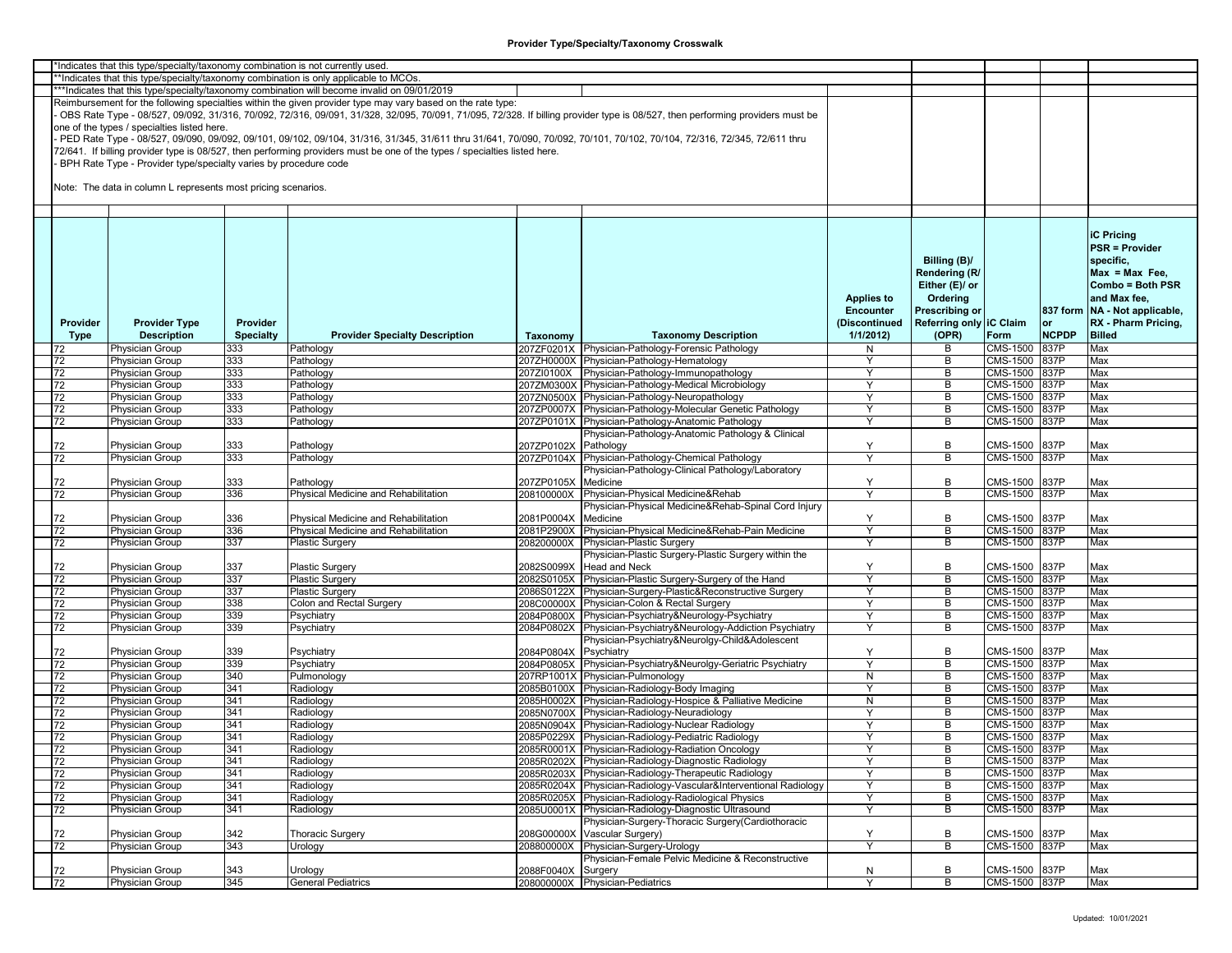|                 | *Indicates that this type/specialty/taxonomy combination is not currently used |                  |                                                                                                                           |                       |                                                                                                                                                                               |                   |                         |               |              |                                 |
|-----------------|--------------------------------------------------------------------------------|------------------|---------------------------------------------------------------------------------------------------------------------------|-----------------------|-------------------------------------------------------------------------------------------------------------------------------------------------------------------------------|-------------------|-------------------------|---------------|--------------|---------------------------------|
|                 |                                                                                |                  | *Indicates that this type/specialty/taxonomy combination is only applicable to MCOs.                                      |                       |                                                                                                                                                                               |                   |                         |               |              |                                 |
|                 |                                                                                |                  | ***Indicates that this type/specialty/taxonomy combination will become invalid on 09/01/2019                              |                       |                                                                                                                                                                               |                   |                         |               |              |                                 |
|                 |                                                                                |                  | Reimbursement for the following specialties within the given provider type may vary based on the rate type:               |                       |                                                                                                                                                                               |                   |                         |               |              |                                 |
|                 |                                                                                |                  |                                                                                                                           |                       | OBS Rate Type - 08/527, 09/092, 31/316, 70/092, 72/316, 09/091, 31/328, 32/095, 70/091, 71/095, 72/328. If billing provider type is 08/527, then performing providers must be |                   |                         |               |              |                                 |
|                 | one of the types / specialties listed here.                                    |                  |                                                                                                                           |                       |                                                                                                                                                                               |                   |                         |               |              |                                 |
|                 |                                                                                |                  |                                                                                                                           |                       | PED Rate Type - 08/527, 09/090, 09/092, 09/101, 09/102, 09/104, 31/316, 31/345, 31/611 thru 31/641, 70/090, 70/092, 70/101, 70/102, 70/104, 72/316, 72/345, 72/611 thru       |                   |                         |               |              |                                 |
|                 |                                                                                |                  |                                                                                                                           |                       |                                                                                                                                                                               |                   |                         |               |              |                                 |
|                 |                                                                                |                  | 72/641. If billing provider type is 08/527, then performing providers must be one of the types / specialties listed here. |                       |                                                                                                                                                                               |                   |                         |               |              |                                 |
|                 | BPH Rate Type - Provider type/specialty varies by procedure code               |                  |                                                                                                                           |                       |                                                                                                                                                                               |                   |                         |               |              |                                 |
|                 |                                                                                |                  |                                                                                                                           |                       |                                                                                                                                                                               |                   |                         |               |              |                                 |
|                 | Note: The data in column L represents most pricing scenarios.                  |                  |                                                                                                                           |                       |                                                                                                                                                                               |                   |                         |               |              |                                 |
|                 |                                                                                |                  |                                                                                                                           |                       |                                                                                                                                                                               |                   |                         |               |              |                                 |
|                 |                                                                                |                  |                                                                                                                           |                       |                                                                                                                                                                               |                   |                         |               |              |                                 |
|                 |                                                                                |                  |                                                                                                                           |                       |                                                                                                                                                                               |                   |                         |               |              |                                 |
|                 |                                                                                |                  |                                                                                                                           |                       |                                                                                                                                                                               |                   |                         |               |              |                                 |
|                 |                                                                                |                  |                                                                                                                           |                       |                                                                                                                                                                               |                   |                         |               |              | <b>iC Pricing</b>               |
|                 |                                                                                |                  |                                                                                                                           |                       |                                                                                                                                                                               |                   |                         |               |              | <b>PSR = Provider</b>           |
|                 |                                                                                |                  |                                                                                                                           |                       |                                                                                                                                                                               |                   | Billing (B)/            |               |              | specific,                       |
|                 |                                                                                |                  |                                                                                                                           |                       |                                                                                                                                                                               |                   | Rendering (R            |               |              | $Max = Max Free$                |
|                 |                                                                                |                  |                                                                                                                           |                       |                                                                                                                                                                               |                   | Either (E)/ or          |               |              | Combo = Both PSR                |
|                 |                                                                                |                  |                                                                                                                           |                       |                                                                                                                                                                               |                   |                         |               |              |                                 |
|                 |                                                                                |                  |                                                                                                                           |                       |                                                                                                                                                                               | <b>Applies to</b> | Ordering                |               |              | and Max fee,                    |
|                 |                                                                                |                  |                                                                                                                           |                       |                                                                                                                                                                               | Encounter         | <b>Prescribing or</b>   |               |              | 837 form   NA - Not applicable, |
| Provider        | <b>Provider Type</b>                                                           | Provider         |                                                                                                                           |                       |                                                                                                                                                                               | (Discontinued     | Referring only IC Claim |               | or           | RX - Pharm Pricing,             |
| Type            | <b>Description</b>                                                             | <b>Specialty</b> | <b>Provider Specialty Description</b>                                                                                     | Taxonomy              | <b>Taxonomy Description</b>                                                                                                                                                   | 1/1/2012          | (OPR)                   | Form          | <b>NCPDP</b> | <b>Billed</b>                   |
|                 | Physician Group                                                                | 345              | General Pediatrics                                                                                                        |                       | 2080T0004X Physician-Pediatrics-Transplant Hepatology                                                                                                                         | N                 |                         |               |              |                                 |
| 72              | <b>Physician Group</b>                                                         | 348              | Endocrinology                                                                                                             |                       | 207RE0101X Physician-Endocrinology, Diabetes & Metabolism                                                                                                                     | N                 | В                       | CMS-1500 837P |              | Max                             |
|                 |                                                                                |                  |                                                                                                                           |                       |                                                                                                                                                                               |                   |                         | CMS-1500 837P |              |                                 |
| 72              | <b>Physician Group</b>                                                         | 349              | Hematology                                                                                                                |                       | 207RH0000X Physician-Hematology                                                                                                                                               | N                 | В                       |               |              | Max                             |
| 72              | <b>Physician Group</b>                                                         | 350              | Infectious Diseases                                                                                                       |                       | 207RI0200X Physician-Infectious Disease                                                                                                                                       | N                 | B                       | CMS-1500 837P |              | Max                             |
| 72              | Physician Group                                                                | 351              | Rheumatology                                                                                                              |                       | 207RR0500X Physician-Rheumatology                                                                                                                                             | N                 | В                       | CMS-1500      | 837P         | Max                             |
| 72              | Physician Group                                                                | 353              | Homeopath                                                                                                                 |                       | 175L00000X Physician-Homeopath                                                                                                                                                | ٧                 | В                       | CMS-1500      | 837P         | Max                             |
|                 |                                                                                |                  |                                                                                                                           |                       | 207PP0204X Physician-Emergency Medicine-Pediatric Emergency                                                                                                                   |                   |                         |               |              |                                 |
| 72              | Physician Group                                                                | 611              | Pediatric Emergency Department Medicine                                                                                   |                       | Medicine                                                                                                                                                                      | N                 | В                       | CMS-1500 837P |              | Max                             |
| 72              | <b>Physician Group</b>                                                         | 612              | Pediatric Emergency Medicine                                                                                              |                       | 2080P0204X Physician-Pediatrics-Pediatric Emergency Medicine                                                                                                                  | N                 | B                       | CMS-1500 837P |              | Max                             |
|                 |                                                                                |                  |                                                                                                                           |                       |                                                                                                                                                                               |                   |                         |               |              |                                 |
| 72              | <b>Physician Group</b>                                                         | 613              | Pediatric Anesthesiology                                                                                                  |                       | 207LP3000X Physician-Anesthesiology-Pediatric                                                                                                                                 | N                 | В                       | CMS-1500 837P |              | Max                             |
| 72              | Physician Group                                                                | 614              | Pediatric Adolescent Medicine                                                                                             |                       | 2080A0000X Physician-Pediatrics-Adolescent Medicine                                                                                                                           | N                 | В                       | CMS-1500      | 837P         | Max                             |
|                 |                                                                                |                  |                                                                                                                           |                       | 2080P0006X Physician-Pediatrics-Developmental Behavioral                                                                                                                      |                   |                         |               |              |                                 |
| 72              | <b>Physician Group</b>                                                         | 615              | Developmental-Behavioral Pediatrics                                                                                       |                       | Pediatrics                                                                                                                                                                    | N                 | B                       | CMS-1500 837P |              | Max                             |
| 72              | <b>Physician Group</b>                                                         | 616              | Neonatal-Perinatal Medicine                                                                                               |                       | 2080N0001X Physician-Pediatrics-Neonatal Perinatal Medicine                                                                                                                   | N                 | B                       | CMS-1500 837P |              | Max                             |
| 72              | Physician Group                                                                | 617              | Pediatric Neurodevelopmental Disabilities                                                                                 |                       | 2080P0008X Physician-Pediatrics-Neurodevelopmental Disabilities                                                                                                               | N                 | В                       | CMS-1500 837P |              | Max                             |
| 72              | <b>Physician Group</b>                                                         | 618              | Pediatric Allergy-Immunology                                                                                              |                       | 2080P0201X Physician-Pediatrics-Pediatric Allergy & Immunology                                                                                                                | N                 | В                       | CMS-1500      | 837P         | Max                             |
| 72              | <b>Physician Group</b>                                                         | 619              | Pediatric Clinical & Laboratory Immunology                                                                                |                       | 208010007X Physician-Pediatrics-Clinical&Lab Immunology                                                                                                                       | $\mathsf{N}$      | B                       | CMS-1500      | 837P         | Max                             |
|                 |                                                                                | 620              |                                                                                                                           |                       |                                                                                                                                                                               | N                 |                         |               | 837P         |                                 |
| 72              | <b>Physician Group</b>                                                         |                  | Pediatric Cardiology                                                                                                      |                       | 2080P0202X Physician-Pediatrics-Pediatric Cardiology                                                                                                                          |                   | В                       | CMS-1500      |              | Max                             |
| 72              | Physician Group                                                                | 621              | Pediatric Critical Care Medicine                                                                                          |                       | 2080P0203X Physician-Pediatrics-Pediatric Critical Care Medicine                                                                                                              | N                 | B                       | CMS-1500 837P |              | Max                             |
| 72              | Physician Group                                                                | 622              | Pediatric Endocrinology                                                                                                   |                       | 2080P0205X Physician-Pediatrics-Pediatric Endocrinology                                                                                                                       | N                 | B                       | CMS-1500      | 837P         | Max                             |
| 72              | Physician Group                                                                | 623              | Pediatric Gastroenterology                                                                                                |                       | 2080P0206X Physician-Pediatrics-Pediatric Gastroenterology                                                                                                                    | N                 | В                       | CMS-1500      | 837P         | Max                             |
| 72              | Physician Group                                                                | 624              | Pediatric Hematology-Oncology                                                                                             |                       | 2080P0207X Physician-Pediatrics-Pediatric Hematology Oncology                                                                                                                 | N                 | В                       | CMS-1500      | 837P         | Max                             |
| 72              | <b>Physician Group</b>                                                         | 625              | Pediatric Hospice and Palliative Medicine                                                                                 |                       | 2080H0002X Physician-Pediatrics-Hospice & Palliative Medicine                                                                                                                 | N                 | В                       | CMS-1500      | 837P         | Max                             |
| 72              | <b>Physician Group</b>                                                         | 626              | Pediatric Infectious Diseases                                                                                             |                       | 2080P0208X Physician-Pediatric-Pediatric Infectious Diseases                                                                                                                  | N                 | В                       | CMS-1500 837P |              | Max                             |
| 72              | Physician Group                                                                | 627              | Pediatric Nephrology                                                                                                      |                       | 2080P0210X Physician-Pediatrics-Pediatric Nephrology                                                                                                                          | N                 | В                       | CMS-1500      | 837P         | Max                             |
| 72              | Physician Group                                                                | 628              | Pediatric Medical Toxicology                                                                                              |                       | 2080T0002X Physician-Pediatrics-Medical Toxicology                                                                                                                            | N                 | В                       | CMS-1500      | 837P         | Max                             |
| 72              |                                                                                | 629              |                                                                                                                           |                       |                                                                                                                                                                               | $\mathsf{N}$      | B                       |               | 837P         | Max                             |
|                 | Physician Group                                                                |                  | Pediatric Pulmonology                                                                                                     |                       | 2080P0214X Physician-Pediatrics-Pediatric Pulmonology                                                                                                                         |                   |                         | CMS-1500      |              |                                 |
|                 |                                                                                |                  |                                                                                                                           |                       | 2081P0010X Physician-Physical Medicine&Rehab-Pediatric Rehab                                                                                                                  |                   |                         |               |              |                                 |
| 72              | <b>Physician Group</b>                                                         | 630              | Pediatric Rehabilitation Medicine                                                                                         |                       | Medicine                                                                                                                                                                      | N                 | В                       | CMS-1500      | 837P         | Max                             |
| 72              | <b>Physician Group</b>                                                         | 631              | Pediatric Rheumatology                                                                                                    |                       | 2080P0216X Physician-Pediatrics-Pediatric Rheumatology                                                                                                                        | N                 | B                       | CMS-1500 837P |              | Max                             |
| 72              | <b>Physician Group</b>                                                         | 632              | Pediatric Dermatology                                                                                                     |                       | 207NP0225X Physician-Dermatology-Pediatric Dermatology                                                                                                                        | N                 | В                       | CMS-1500 837P |              | Max                             |
| 72              | Physician Group                                                                | 633              | Pediatric Orthopedic Surgery                                                                                              |                       | 207XP3100X Physician-Orthopedic Surgure-Pediatric                                                                                                                             | N                 | В                       | CMS-1500 837P |              | Max                             |
| 72              | <b>Physician Group</b>                                                         | 634              | Pediatric Otolaryngology                                                                                                  |                       | 207YP0228X Physician-Otolaryngology-Pediatric Otolaryngology                                                                                                                  | N                 | В                       | CMS-1500 837P |              | Max                             |
| $\overline{72}$ | <b>Physician Group</b>                                                         | 635              | Pediatric Pathology                                                                                                       |                       | 207ZP0213X Physician-Pathology-Pediatric Pathology                                                                                                                            | N                 | В                       | CMS-1500 837P |              | Max                             |
|                 |                                                                                |                  |                                                                                                                           |                       |                                                                                                                                                                               |                   |                         |               |              |                                 |
| 72              | <b>Physician Group</b>                                                         | 636              | Pediatric Sleep Medicine                                                                                                  |                       | 2080S0012X Physician-Pediatrics-Sleep Medicine                                                                                                                                | N                 | В                       | CMS-1500 837P |              | Max                             |
| 72              | <b>Physician Group</b>                                                         | 637              | Pediatric Sports Medicine                                                                                                 |                       | 2080S0010X Physician-Pediatrics-Sports Medicine                                                                                                                               | N                 | В                       | CMS-1500 837P |              | Max                             |
| 72              | <b>Physician Group</b>                                                         | 638              | Pediatric Urology                                                                                                         |                       | 2088P0231X Physician-Surgery-Pediatric Urology                                                                                                                                | $\overline{N}$    | В                       | CMS-1500 837P |              | Max                             |
|                 |                                                                                |                  |                                                                                                                           |                       | 2084D0003X Physician-Psychiatry&Neurology-Diagnostic                                                                                                                          |                   |                         |               |              |                                 |
| 72              | Physician Group                                                                | 639              | Child & Adolescent Psychiatry                                                                                             |                       | Neuroimaging                                                                                                                                                                  | N                 | В                       | CMS-1500 837P |              | Max                             |
|                 |                                                                                |                  | Neurology with Special Qualifications in Child                                                                            |                       | 2084N0402X Physician-Psychiatry&Neurology-Neurology with                                                                                                                      |                   |                         |               |              |                                 |
| 72              | <b>Physician Group</b>                                                         | 640              | Neurology                                                                                                                 |                       | Special Qual in Child Neurolo                                                                                                                                                 | $\mathsf{N}$      | В                       | CMS-1500 837P |              | Max                             |
|                 | <b>Physician Group</b>                                                         | 641              |                                                                                                                           |                       | 2086S0120X Physician-Surgery-Pediatric Surgery                                                                                                                                |                   | B                       | CMS-1500 837P |              | Max                             |
| 72              |                                                                                |                  | Pediatric Surgery                                                                                                         |                       |                                                                                                                                                                               | N                 |                         |               |              |                                 |
| 73              | Podiatrist Group                                                               | 140              | Podiatrist                                                                                                                | 213E00000X Podiatrist |                                                                                                                                                                               | Y                 | В                       | CMS-1500 837P |              | Max: 90%                        |
| 73              | Podiatrist Group                                                               | 140              | Podiatrist                                                                                                                |                       | 213EG0000X Podiatrist - Uncategorized: General Practice                                                                                                                       | Y                 | В                       | CMS-1500 837P |              | Max: 90%                        |
| 73              | Podiatrist Group                                                               | 140              | Podiatrist                                                                                                                |                       | 213EP0504X Podiatrist - Public Medicine                                                                                                                                       | N                 | B                       | CMS-1500 837P |              | Max: 90%                        |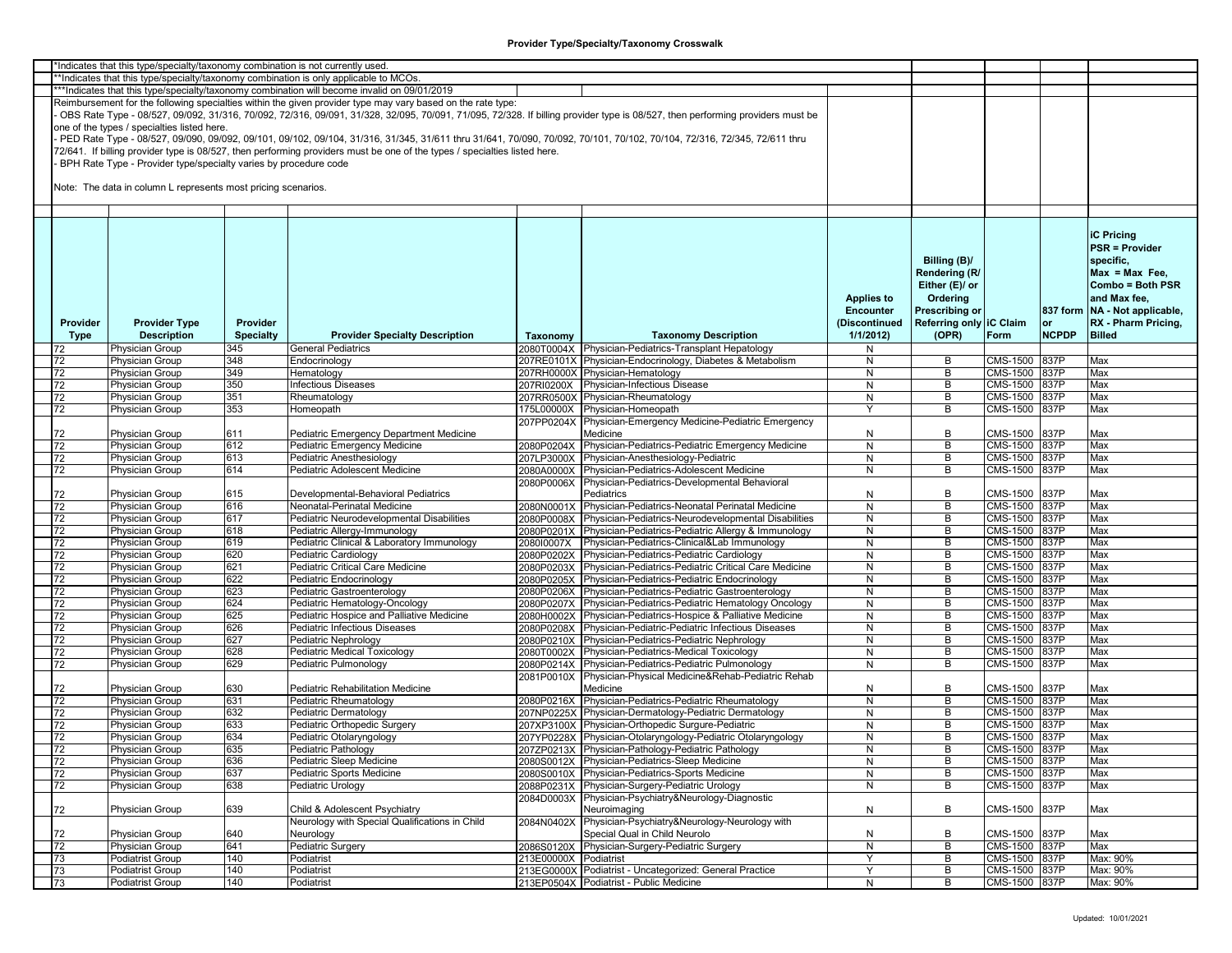|      |          | *Indicates that this type/specialty/taxonomy combination is not currently used |                  |                                                                                                                                                                         |                          |                                                                                                                                                                               |                   |                         |                 |              |                                 |
|------|----------|--------------------------------------------------------------------------------|------------------|-------------------------------------------------------------------------------------------------------------------------------------------------------------------------|--------------------------|-------------------------------------------------------------------------------------------------------------------------------------------------------------------------------|-------------------|-------------------------|-----------------|--------------|---------------------------------|
|      |          |                                                                                |                  | *Indicates that this type/specialty/taxonomy combination is only applicable to MCOs.                                                                                    |                          |                                                                                                                                                                               |                   |                         |                 |              |                                 |
|      |          |                                                                                |                  |                                                                                                                                                                         |                          |                                                                                                                                                                               |                   |                         |                 |              |                                 |
|      |          |                                                                                |                  | ***Indicates that this type/specialty/taxonomy combination will become invalid on 09/01/2019                                                                            |                          |                                                                                                                                                                               |                   |                         |                 |              |                                 |
|      |          |                                                                                |                  | Reimbursement for the following specialties within the given provider type may vary based on the rate type:                                                             |                          |                                                                                                                                                                               |                   |                         |                 |              |                                 |
|      |          |                                                                                |                  |                                                                                                                                                                         |                          | OBS Rate Type - 08/527, 09/092, 31/316, 70/092, 72/316, 09/091, 31/328, 32/095, 70/091, 71/095, 72/328. If billing provider type is 08/527, then performing providers must be |                   |                         |                 |              |                                 |
|      |          |                                                                                |                  |                                                                                                                                                                         |                          |                                                                                                                                                                               |                   |                         |                 |              |                                 |
|      |          | one of the types / specialties listed here.                                    |                  |                                                                                                                                                                         |                          |                                                                                                                                                                               |                   |                         |                 |              |                                 |
|      |          |                                                                                |                  | PED Rate Type - 08/527, 09/090, 09/092, 09/101, 09/102, 09/104, 31/316, 31/345, 31/611 thru 31/641, 70/090, 70/092, 70/101, 70/102, 70/104, 72/316, 72/345, 72/611 thru |                          |                                                                                                                                                                               |                   |                         |                 |              |                                 |
|      |          |                                                                                |                  | 72/641. If billing provider type is 08/527, then performing providers must be one of the types / specialties listed here.                                               |                          |                                                                                                                                                                               |                   |                         |                 |              |                                 |
|      |          |                                                                                |                  |                                                                                                                                                                         |                          |                                                                                                                                                                               |                   |                         |                 |              |                                 |
|      |          | BPH Rate Type - Provider type/specialty varies by procedure code               |                  |                                                                                                                                                                         |                          |                                                                                                                                                                               |                   |                         |                 |              |                                 |
|      |          |                                                                                |                  |                                                                                                                                                                         |                          |                                                                                                                                                                               |                   |                         |                 |              |                                 |
|      |          | Note: The data in column L represents most pricing scenarios.                  |                  |                                                                                                                                                                         |                          |                                                                                                                                                                               |                   |                         |                 |              |                                 |
|      |          |                                                                                |                  |                                                                                                                                                                         |                          |                                                                                                                                                                               |                   |                         |                 |              |                                 |
|      |          |                                                                                |                  |                                                                                                                                                                         |                          |                                                                                                                                                                               |                   |                         |                 |              |                                 |
|      |          |                                                                                |                  |                                                                                                                                                                         |                          |                                                                                                                                                                               |                   |                         |                 |              |                                 |
|      |          |                                                                                |                  |                                                                                                                                                                         |                          |                                                                                                                                                                               |                   |                         |                 |              |                                 |
|      |          |                                                                                |                  |                                                                                                                                                                         |                          |                                                                                                                                                                               |                   |                         |                 |              |                                 |
|      |          |                                                                                |                  |                                                                                                                                                                         |                          |                                                                                                                                                                               |                   |                         |                 |              | <b>iC Pricing</b>               |
|      |          |                                                                                |                  |                                                                                                                                                                         |                          |                                                                                                                                                                               |                   |                         |                 |              | <b>PSR = Provider</b>           |
|      |          |                                                                                |                  |                                                                                                                                                                         |                          |                                                                                                                                                                               |                   |                         |                 |              |                                 |
|      |          |                                                                                |                  |                                                                                                                                                                         |                          |                                                                                                                                                                               |                   | Billing (B)/            |                 |              | specific,                       |
|      |          |                                                                                |                  |                                                                                                                                                                         |                          |                                                                                                                                                                               |                   | Rendering (R)           |                 |              | $Max = Max Free$                |
|      |          |                                                                                |                  |                                                                                                                                                                         |                          |                                                                                                                                                                               |                   |                         |                 |              |                                 |
|      |          |                                                                                |                  |                                                                                                                                                                         |                          |                                                                                                                                                                               |                   | Either (E)/ or          |                 |              | Combo = Both PSR                |
|      |          |                                                                                |                  |                                                                                                                                                                         |                          |                                                                                                                                                                               | <b>Applies to</b> | Ordering                |                 |              | and Max fee,                    |
|      |          |                                                                                |                  |                                                                                                                                                                         |                          |                                                                                                                                                                               | <b>Encounter</b>  | Prescribing or          |                 |              | 837 form   NA - Not applicable, |
|      |          |                                                                                |                  |                                                                                                                                                                         |                          |                                                                                                                                                                               |                   |                         |                 |              |                                 |
|      | Provider | <b>Provider Type</b>                                                           | Provider         |                                                                                                                                                                         |                          |                                                                                                                                                                               | (Discontinued     | Referring only IC Claim |                 | or           | RX - Pharm Pricing,             |
|      | Type     | <b>Description</b>                                                             | <b>Specialty</b> | <b>Provider Specialty Description</b>                                                                                                                                   | Taxonomy                 | <b>Taxonomy Description</b>                                                                                                                                                   | 1/1/2012          | (OPR)                   | Form            | <b>NCPDP</b> | <b>Billed</b>                   |
|      |          |                                                                                |                  |                                                                                                                                                                         |                          |                                                                                                                                                                               |                   |                         |                 |              |                                 |
|      | 73       | Podiatrist Group                                                               | 140              | Podiatrist                                                                                                                                                              |                          | 213EP1101X Podiatrist - Primary Podiatric Medicine                                                                                                                            |                   | В                       | CMS-1500        | 837P         | Max: 90%                        |
|      | 73       | <b>Podiatrist Group</b>                                                        | 140              | Podiatrist                                                                                                                                                              |                          | 213ER0200X Podiatrist - Radiology: Radiology                                                                                                                                  | Y                 | В                       | CMS-1500        | 837P         | Max: 90%                        |
|      | 73       | <b>Podiatrist Group</b>                                                        | 140              | Podiatrist                                                                                                                                                              |                          | 213ES0000X Podiatrist - Uncategorized: Sports Medicine                                                                                                                        | Y                 | В                       | CMS-1500        | <b>837P</b>  | Max: 90%                        |
|      | 73       | Podiatrist Group                                                               | 140              | Podiatrist                                                                                                                                                              |                          | 213ES0103X Podiatrist - Surgery, Foot & Ankle                                                                                                                                 | Y                 | B                       | CMS-1500 837P   |              | Max: 90%                        |
|      |          |                                                                                |                  |                                                                                                                                                                         |                          |                                                                                                                                                                               |                   |                         |                 |              |                                 |
|      | 73       | Podiatrist Group                                                               | 140              | Podiatrist                                                                                                                                                              |                          | 213ES0131X Podiatrist - Surgery, Foot                                                                                                                                         | Y                 | B                       | CMS-1500        | 837P         | Max: 90%                        |
|      | 74       | <b>Optometrist Group</b>                                                       | 180              | Optometry                                                                                                                                                               | 152W00000X Optometrist   |                                                                                                                                                                               | Y                 | В                       | <b>CMS-1500</b> | 837P         | Max: 90%                        |
|      | 74       | <b>Optometrist Group</b>                                                       | 180              | Optometry                                                                                                                                                               |                          | 152WC0802X Eye&Vision Services-Corneal&Contact Mgmt                                                                                                                           | Y                 | В                       | CMS-1500        | 837P         | Max: 90%                        |
|      |          |                                                                                |                  |                                                                                                                                                                         |                          |                                                                                                                                                                               |                   |                         |                 |              |                                 |
|      | 74       | <b>Optometrist Group</b>                                                       | 180              | Optometry                                                                                                                                                               |                          | 152WL0500X Optometrist - Low Vision                                                                                                                                           | Y                 | В                       | CMS-1500        | 837P         | Max: 90%                        |
|      | 74       | <b>Optometrist Group</b>                                                       | 180              | Optometry                                                                                                                                                               |                          | 152WP0200X Optometrist - Pediatrics: Pediatrics                                                                                                                               |                   | B                       | CMS-1500 837P   |              | Max: 90%                        |
|      | 74       | <b>Optometrist Group</b>                                                       | 180              | Optometry                                                                                                                                                               |                          | 152WS0006X Optometrist - Sports Vision                                                                                                                                        | Y                 | B                       | CMS-1500        | 837P         | Max: 90%                        |
|      | 74       | <b>Optometrist Group</b>                                                       | 180              | Optometry                                                                                                                                                               |                          | 152WV0400X Optometrist - Vision Therapy                                                                                                                                       | Y                 | В                       | CMS-1500        | 837P         | Max: 90%                        |
|      |          |                                                                                |                  |                                                                                                                                                                         |                          |                                                                                                                                                                               |                   |                         |                 |              |                                 |
|      | 74       | <b>Optometrist Group</b>                                                       | 180              | Optometry                                                                                                                                                               |                          | 152WX0102X Optometrist - Occupational Vision                                                                                                                                  | Y                 | В                       | CMS-1500        | 837P         | Max: 90%                        |
|      | 74       | <b>Optometrist Group</b>                                                       | 180              | Optometry                                                                                                                                                               |                          | 156FX1800X Technician/Technologist - Optician                                                                                                                                 | Y                 | B                       | CMS-1500        | 837P         | Max: 90%                        |
|      |          | Optician Group/Optical                                                         |                  |                                                                                                                                                                         |                          |                                                                                                                                                                               |                   |                         |                 |              |                                 |
|      |          |                                                                                |                  |                                                                                                                                                                         |                          |                                                                                                                                                                               |                   |                         |                 |              |                                 |
|      | 75       | Shop                                                                           | 190              | Optician                                                                                                                                                                |                          | 156F00000X Technician/Technologist                                                                                                                                            | Y                 | В                       | CMS-1500        | 837P         | Max                             |
|      |          | Optician Group/Optical                                                         |                  |                                                                                                                                                                         |                          |                                                                                                                                                                               |                   |                         |                 |              |                                 |
|      | 75       | Shop                                                                           | 190              | Optician                                                                                                                                                                |                          | 156FX1800X Technician/Technologist - Optician                                                                                                                                 | Y                 | B                       | CMS-1500        | 837P         | Max                             |
|      |          | Optician Group/Optical                                                         |                  |                                                                                                                                                                         |                          |                                                                                                                                                                               |                   |                         |                 |              |                                 |
|      |          |                                                                                |                  |                                                                                                                                                                         |                          |                                                                                                                                                                               |                   |                         |                 |              |                                 |
|      | 75       | Shop                                                                           | 190              | Optician                                                                                                                                                                | 332H00000X Optician      |                                                                                                                                                                               | Y                 | В                       | CMS-1500        | 837P         | Max                             |
|      | 76       | Dentist Group                                                                  | 270              | Endodontist                                                                                                                                                             |                          | 1223E0200X Dentist - Endodontics                                                                                                                                              | N                 | B                       | ADA-2006        | 837D         | Max                             |
|      | 76       | Dentist Group                                                                  | 271              | <b>General Dentistry Practitioner</b>                                                                                                                                   |                          | 1223G0001X Dentist - General Practice                                                                                                                                         | N                 | В                       | ADA-2006        | 837D         | Max                             |
|      | 76       | Dentist Group                                                                  | 272              | Oral and Maxillofacial Surgeon                                                                                                                                          |                          | 1223S0112X Dentist - Oral and Maxillofacial Surgery                                                                                                                           | N                 | В                       | ADA-2006        | 837D         | Max                             |
|      |          |                                                                                |                  |                                                                                                                                                                         |                          |                                                                                                                                                                               |                   |                         |                 |              |                                 |
|      | 76       | Dentist Group                                                                  | 273              | Orthodontist                                                                                                                                                            |                          | 1223X0400X Dentist - Orthodontics                                                                                                                                             | N                 | В                       | ADA-2006        | 837D         | Max                             |
|      | 76       | Dentist Group                                                                  | 274              | Pediatric Dentist (Pedodontist)                                                                                                                                         |                          | 1223P0221X Dentist - Pediatric Dentistry (Pedodontics)                                                                                                                        | N                 | В                       | ADA-2006        | 837D         | Max                             |
|      | 76       | Dentist Group                                                                  | 275              | Periodontist                                                                                                                                                            |                          | 1223P0300X Dentist - Periodontics                                                                                                                                             | N                 | В                       | ADA-2006        | 837D         | Max                             |
|      | 76       | Dentist Group                                                                  | 276              | Oral and Maxillofacial Pathologist                                                                                                                                      |                          | 1223P0106X Dentist - Oral and Maxillofacial Pathology                                                                                                                         | N                 | В                       | ADA-2006        | 837D         | Max                             |
|      |          |                                                                                |                  |                                                                                                                                                                         |                          |                                                                                                                                                                               |                   |                         |                 |              |                                 |
|      | 76       | Dentist Group                                                                  | 278              | Dental Hygienist                                                                                                                                                        |                          | 124Q00000X Dental Hygienist                                                                                                                                                   | N                 | В                       | ADA-2006        | 837D         | Max                             |
|      | 76       | Dentist Group                                                                  | 293              | Oral and Maxillofacial Radiologist                                                                                                                                      |                          | 1223X0008X Dentist - Oral and Maxillofacial Radiology                                                                                                                         | N                 | В                       | ADA-2006        | 837D         | Max                             |
|      | 76       | Dentist Group                                                                  | 294              | <b>Public Health Dentist</b>                                                                                                                                            |                          | 1223D0001X Dentist - Dental Public Health                                                                                                                                     | N                 | E                       | ADA-2006        | 837D         | Max                             |
|      |          |                                                                                |                  |                                                                                                                                                                         |                          |                                                                                                                                                                               |                   | В                       |                 |              |                                 |
|      | 76       | Dentist Group                                                                  | 295              | Prosthodontist                                                                                                                                                          |                          | 1223P0700X Dentist- Prosthodontics                                                                                                                                            | N                 |                         | ADA-2006        | 837D         | Max                             |
|      | 76       | Dentist Group                                                                  | 296              | Dental Anesthesiologist                                                                                                                                                 | 122300000X Dentist       |                                                                                                                                                                               | N                 | В                       | ADA-2006        | 837D         | Max                             |
|      | 76       | Dentist Group                                                                  | 296              | Dental Anesthesiologist                                                                                                                                                 | 1223D0004X Dentist       |                                                                                                                                                                               | N                 | B                       | ADA-2006        | 837D         | Max                             |
|      | 77       | <b>Mental Health Waiver</b>                                                    | 770              | <b>MH Waiver FI</b>                                                                                                                                                     | ---------                | Taxonomy Not Applicable (non-medical services)                                                                                                                                | N                 | В                       | CMS-1500        | 837P         | Max                             |
|      |          |                                                                                |                  |                                                                                                                                                                         |                          |                                                                                                                                                                               |                   |                         |                 |              |                                 |
|      | 77       | Mental Health Waiver                                                           | 771              | MH Waiver Service Provider                                                                                                                                              | ----------               | Taxonomy Not Applicable (non-medical services)                                                                                                                                | N                 | В                       | CMS-1500 837P   |              | Max                             |
|      | 77       | Mental Health Waiver                                                           | 772              | MH Waiver Assisted Living                                                                                                                                               | 310400000X               | Nursing & Custodial Care - Assisted Living                                                                                                                                    | N                 | В                       | CMS-1500        | 837P         | Max                             |
|      |          | Mental Health Waiver                                                           |                  |                                                                                                                                                                         |                          |                                                                                                                                                                               |                   |                         |                 |              |                                 |
|      | *** 78   | Performing Provider                                                            | 780              | Mental Health Waiver Performing Provider                                                                                                                                |                          | Taxonomy Not Applicable (non-medical services)                                                                                                                                |                   | R                       | CMS-1500        | 837P         | Max                             |
|      |          |                                                                                |                  |                                                                                                                                                                         |                          |                                                                                                                                                                               | N                 |                         |                 |              |                                 |
|      |          |                                                                                |                  |                                                                                                                                                                         |                          |                                                                                                                                                                               |                   |                         | CMS-1500        |              |                                 |
|      | 79       | Hospice Agency                                                                 | 060              | Hospice                                                                                                                                                                 |                          | 251G00000X Agencies - Hospice Care, Community Based                                                                                                                           | Y                 | В                       | or UB-04        | 837P or I    | Combo                           |
|      | 80       | Autism Specialist Group                                                        | 405              | <b>Board Certified Behavior Analyst</b>                                                                                                                                 |                          | 103K00000X Board Certified Behavior Analyst                                                                                                                                   | N                 | В                       | CMS-1500        | 837P         | Max                             |
|      |          |                                                                                |                  |                                                                                                                                                                         |                          |                                                                                                                                                                               |                   |                         |                 |              |                                 |
|      | 82       | <b>Acupuncture Group</b>                                                       | 402              | Acupuncturist                                                                                                                                                           | 171100000X Acupuncturist |                                                                                                                                                                               | N/A               | B                       | CMS-1500 837P   |              | Max                             |
|      | 85       | Federally Licensed MCO 074                                                     |                  | <b>Partial Capitation</b>                                                                                                                                               | ---------                | <b>Faxonomy Not Applicable (non-medical services)</b>                                                                                                                         | N                 | B                       | N/A             |              | N/A                             |
| $**$ | 85       | Federally Licensed MCO 075                                                     |                  | <b>Full Capitation</b>                                                                                                                                                  | ------                   | [axonomy Not Applicable (non-medical services)                                                                                                                                | $\mathsf{N}$      | В                       | N/A             |              | N/A                             |
|      |          | <b>Behavioral Health</b>                                                       |                  |                                                                                                                                                                         |                          |                                                                                                                                                                               |                   |                         |                 |              |                                 |
|      |          |                                                                                |                  |                                                                                                                                                                         |                          |                                                                                                                                                                               |                   |                         |                 |              |                                 |
|      | 86       | Clinician                                                                      | 112              | Psychology                                                                                                                                                              |                          | 103G00000X Neuropsychologist                                                                                                                                                  | Y                 | B                       | CMS-1500 837P   |              | Max: 85% or 90%                 |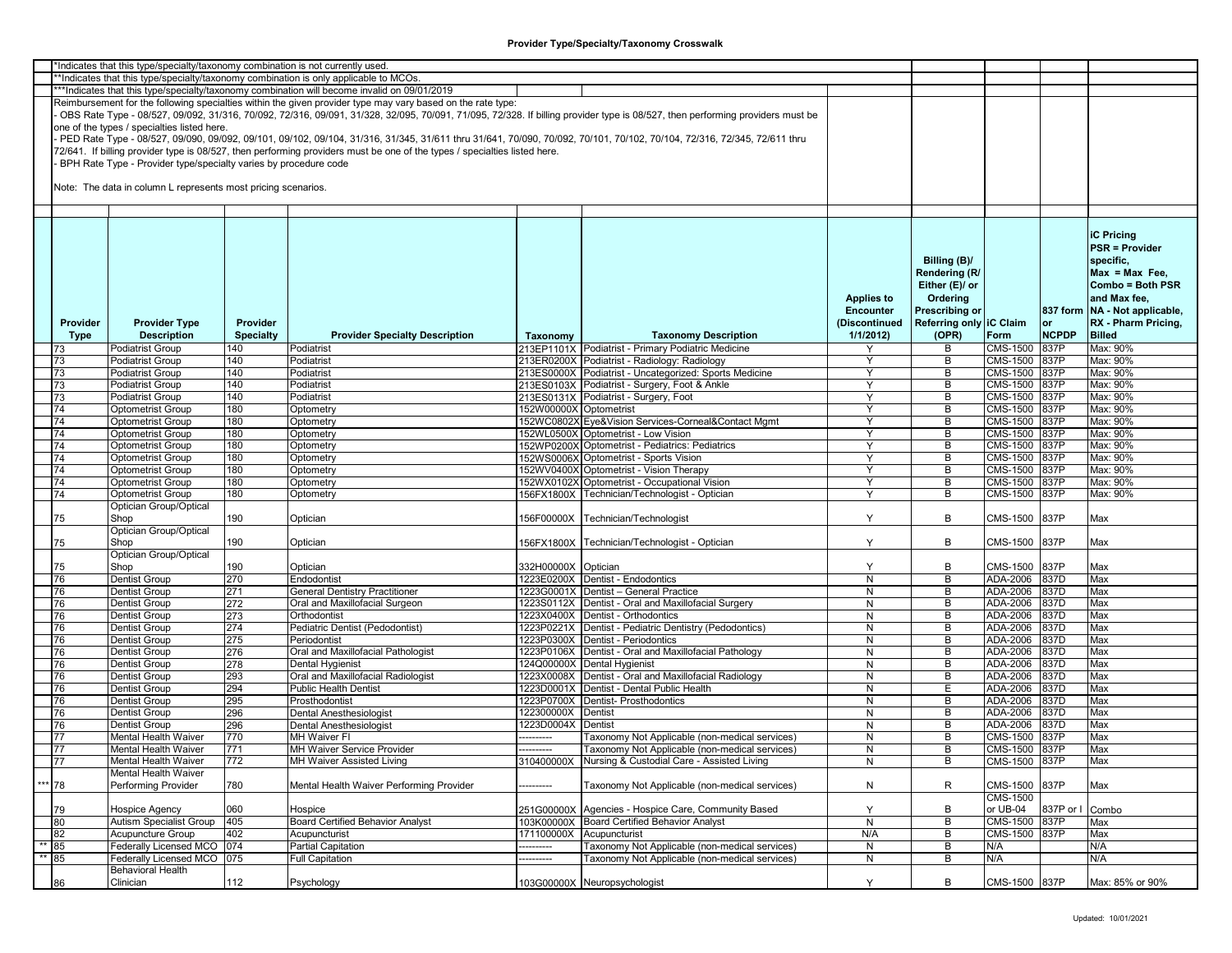|             | *Indicates that this type/specialty/taxonomy combination is not currently used. |                  |                                                                                                                                                                         |                         |                                                                                                                                                                               |                   |                         |               |              |                                 |
|-------------|---------------------------------------------------------------------------------|------------------|-------------------------------------------------------------------------------------------------------------------------------------------------------------------------|-------------------------|-------------------------------------------------------------------------------------------------------------------------------------------------------------------------------|-------------------|-------------------------|---------------|--------------|---------------------------------|
|             |                                                                                 |                  | *Indicates that this type/specialty/taxonomy combination is only applicable to MCOs.                                                                                    |                         |                                                                                                                                                                               |                   |                         |               |              |                                 |
|             |                                                                                 |                  | ***Indicates that this type/specialty/taxonomy combination will become invalid on 09/01/2019                                                                            |                         |                                                                                                                                                                               |                   |                         |               |              |                                 |
|             |                                                                                 |                  | Reimbursement for the following specialties within the given provider type may vary based on the rate type:                                                             |                         |                                                                                                                                                                               |                   |                         |               |              |                                 |
|             |                                                                                 |                  |                                                                                                                                                                         |                         | OBS Rate Type - 08/527, 09/092, 31/316, 70/092, 72/316, 09/091, 31/328, 32/095, 70/091, 71/095, 72/328. If billing provider type is 08/527, then performing providers must be |                   |                         |               |              |                                 |
|             | one of the types / specialties listed here.                                     |                  |                                                                                                                                                                         |                         |                                                                                                                                                                               |                   |                         |               |              |                                 |
|             |                                                                                 |                  | PED Rate Type - 08/527, 09/090, 09/092, 09/101, 09/102, 09/104, 31/316, 31/345, 31/611 thru 31/641, 70/090, 70/092, 70/101, 70/102, 70/104, 72/316, 72/345, 72/611 thru |                         |                                                                                                                                                                               |                   |                         |               |              |                                 |
|             |                                                                                 |                  |                                                                                                                                                                         |                         |                                                                                                                                                                               |                   |                         |               |              |                                 |
|             |                                                                                 |                  | 72/641. If billing provider type is 08/527, then performing providers must be one of the types / specialties listed here.                                               |                         |                                                                                                                                                                               |                   |                         |               |              |                                 |
|             | BPH Rate Type - Provider type/specialty varies by procedure code                |                  |                                                                                                                                                                         |                         |                                                                                                                                                                               |                   |                         |               |              |                                 |
|             |                                                                                 |                  |                                                                                                                                                                         |                         |                                                                                                                                                                               |                   |                         |               |              |                                 |
|             | Note: The data in column L represents most pricing scenarios.                   |                  |                                                                                                                                                                         |                         |                                                                                                                                                                               |                   |                         |               |              |                                 |
|             |                                                                                 |                  |                                                                                                                                                                         |                         |                                                                                                                                                                               |                   |                         |               |              |                                 |
|             |                                                                                 |                  |                                                                                                                                                                         |                         |                                                                                                                                                                               |                   |                         |               |              |                                 |
|             |                                                                                 |                  |                                                                                                                                                                         |                         |                                                                                                                                                                               |                   |                         |               |              |                                 |
|             |                                                                                 |                  |                                                                                                                                                                         |                         |                                                                                                                                                                               |                   |                         |               |              | <b>iC Pricing</b>               |
|             |                                                                                 |                  |                                                                                                                                                                         |                         |                                                                                                                                                                               |                   |                         |               |              | <b>PSR = Provider</b>           |
|             |                                                                                 |                  |                                                                                                                                                                         |                         |                                                                                                                                                                               |                   |                         |               |              |                                 |
|             |                                                                                 |                  |                                                                                                                                                                         |                         |                                                                                                                                                                               |                   | Billing (B)/            |               |              | specific.                       |
|             |                                                                                 |                  |                                                                                                                                                                         |                         |                                                                                                                                                                               |                   | Rendering (R/           |               |              | $Max = Max Free$                |
|             |                                                                                 |                  |                                                                                                                                                                         |                         |                                                                                                                                                                               |                   | Either (E)/ or          |               |              | Combo = Both PSR                |
|             |                                                                                 |                  |                                                                                                                                                                         |                         |                                                                                                                                                                               | <b>Applies to</b> | Ordering                |               |              | and Max fee,                    |
|             |                                                                                 |                  |                                                                                                                                                                         |                         |                                                                                                                                                                               | <b>Encounter</b>  | Prescribing or          |               |              | 837 form   NA - Not applicable, |
| Provider    | <b>Provider Type</b>                                                            | Provider         |                                                                                                                                                                         |                         |                                                                                                                                                                               | (Discontinued     | Referring only IC Claim |               | or           | RX - Pharm Pricing,             |
| <b>Type</b> | <b>Description</b>                                                              | <b>Specialty</b> | <b>Provider Specialty Description</b>                                                                                                                                   | Taxonomy                | <b>Taxonomy Description</b>                                                                                                                                                   | 1/1/2012          | (OPR)                   | Form          | <b>NCPDP</b> | <b>Billed</b>                   |
|             | <b>Behavioral Health</b>                                                        |                  |                                                                                                                                                                         |                         |                                                                                                                                                                               |                   |                         |               |              |                                 |
|             |                                                                                 |                  |                                                                                                                                                                         |                         |                                                                                                                                                                               |                   |                         |               |              |                                 |
| 86          | <b>Clinician Groups</b>                                                         | 112              | Psychology                                                                                                                                                              | 103T00000X Psychologist |                                                                                                                                                                               | Y                 | В                       | CMS-1500      | 837P         | Max: 85% or 90%                 |
|             | <b>Behavioral Health</b>                                                        |                  |                                                                                                                                                                         |                         |                                                                                                                                                                               |                   |                         |               |              |                                 |
| 86          | <b>Clinician Groups</b>                                                         | 112              | Psychology                                                                                                                                                              |                         | 103TA0400X Psychologist - Addiction (Substance Use Disorder)                                                                                                                  | Y                 | B                       | CMS-1500      | 837P         | Max: 85% or 90%                 |
|             | <b>Behavioral Health</b>                                                        |                  |                                                                                                                                                                         |                         |                                                                                                                                                                               |                   |                         |               |              |                                 |
| 86          | <b>Clinician Groups</b>                                                         | 112              | Psychology                                                                                                                                                              |                         | 103TA0700X Psychologist - Adult Development & Aging                                                                                                                           | Y                 | В                       | CMS-1500      | 837P         | Max: 85% or 90%                 |
|             | <b>Behavioral Health</b>                                                        |                  |                                                                                                                                                                         |                         |                                                                                                                                                                               |                   |                         |               |              |                                 |
| 86          | <b>Clinician Groups</b>                                                         | 112              | Psychology                                                                                                                                                              |                         | 103TB0200X Psychologist - Behavioral                                                                                                                                          | Y                 | B                       | CMS-1500      | 837P         | Max: 85% or 90%                 |
|             | <b>Behavioral Health</b>                                                        |                  |                                                                                                                                                                         |                         |                                                                                                                                                                               |                   |                         |               |              |                                 |
|             | <b>Clinician Groups</b>                                                         | 112              |                                                                                                                                                                         |                         |                                                                                                                                                                               | Y                 | B                       | CMS-1500      | 837P         | Max: 85% or 90%                 |
| 86          |                                                                                 |                  | Psychology                                                                                                                                                              |                         | 103TC0700X Psychologist - Clinical                                                                                                                                            |                   |                         |               |              |                                 |
|             | <b>Behavioral Health</b>                                                        |                  |                                                                                                                                                                         |                         |                                                                                                                                                                               |                   |                         |               |              |                                 |
| 86          | <b>Clinician Groups</b>                                                         | 112              | Psychology                                                                                                                                                              |                         | 103TC1900X Psychologist - Counseling                                                                                                                                          | Y                 | В                       | CMS-1500      | 837P         | Max: 85% or 90%                 |
|             | <b>Behavioral Health</b>                                                        |                  |                                                                                                                                                                         |                         |                                                                                                                                                                               |                   |                         |               |              |                                 |
| 86          | <b>Clinician Groups</b>                                                         | 112              | Psychology                                                                                                                                                              |                         | 103TC2200X Psychologist - Child, Youth & Family                                                                                                                               | Y                 | B                       | CMS-1500      | 837P         | Max: 85% or 90%                 |
|             | <b>Behavioral Health</b>                                                        |                  |                                                                                                                                                                         |                         |                                                                                                                                                                               |                   |                         |               |              |                                 |
| 86          | <b>Clinician Groups</b>                                                         | 112              | Psychology                                                                                                                                                              |                         | 03TE1000X Psychologist - Educational                                                                                                                                          | Y                 | В                       | CMS-1500      | 837P         | Max: 85% or 90%                 |
|             | <b>Behavioral Health</b>                                                        |                  |                                                                                                                                                                         |                         |                                                                                                                                                                               |                   |                         |               |              |                                 |
| 86          | <b>Clinician Groups</b>                                                         | 112              | Psychology                                                                                                                                                              |                         | 103TE1100X Psychologist - Exercise & Sports                                                                                                                                   | Y                 | B                       | CMS-1500      | 837P         | Max: 85% or 90%                 |
|             | <b>Behavioral Health</b>                                                        |                  |                                                                                                                                                                         |                         |                                                                                                                                                                               |                   |                         |               |              |                                 |
| 86          | <b>Clinician Groups</b>                                                         | 112              | Psychology                                                                                                                                                              |                         | 103TF0000X Psychologist - Family                                                                                                                                              | Y                 | B                       | CMS-1500      | 837P         | Max: 85% or 90%                 |
|             | <b>Behavioral Health</b>                                                        |                  |                                                                                                                                                                         |                         |                                                                                                                                                                               |                   |                         |               |              |                                 |
|             |                                                                                 |                  |                                                                                                                                                                         |                         |                                                                                                                                                                               |                   |                         |               |              |                                 |
| 86          | <b>Clinician Groups</b>                                                         | 112              | Psychology                                                                                                                                                              |                         | 103TF0200X Psychologist - Forensic                                                                                                                                            | Y                 | В                       | CMS-1500      | 837P         | Max: 85% or 90%                 |
|             | <b>Behavioral Health</b>                                                        |                  |                                                                                                                                                                         |                         |                                                                                                                                                                               |                   |                         |               |              |                                 |
| 86          | <b>Clinician Groups</b>                                                         | 112              | Psychology                                                                                                                                                              |                         | 103TH0004X Psychologist - Health Psychologist                                                                                                                                 | N                 | В                       | CMS-1501      | 837P         | Max: 85% or 90%                 |
|             | <b>Behavioral Health</b>                                                        |                  |                                                                                                                                                                         |                         |                                                                                                                                                                               |                   |                         |               |              |                                 |
| 86          | <b>Clinician Groups</b>                                                         | 112              | Psychology                                                                                                                                                              |                         | 03TH0100X Psychologist - Health Service                                                                                                                                       | Y                 | В                       | CMS-1500      | 837P         | Max: 85% or 90%                 |
|             | <b>Behavioral Health</b>                                                        |                  |                                                                                                                                                                         |                         |                                                                                                                                                                               |                   |                         |               |              |                                 |
| 86          | <b>Clinician Groups</b>                                                         | 112              | Psychology                                                                                                                                                              |                         | 103TM1700X Psychologist - Men & Masculinity                                                                                                                                   | Y                 | B                       | CMS-1500      | 837P         | Max: 85% or 90%                 |
|             | <b>Behavioral Health</b>                                                        |                  |                                                                                                                                                                         |                         | Psychologist - Mental Retardation & Developmental                                                                                                                             |                   |                         |               |              |                                 |
| 86          | <b>Clinician Groups</b>                                                         | 112              | Psychology                                                                                                                                                              | 103TM1800X Disabilities |                                                                                                                                                                               | Y                 | B                       | CMS-1500      | 837P         | Max: 85% or 90%                 |
|             | <b>Behavioral Health</b>                                                        |                  |                                                                                                                                                                         |                         |                                                                                                                                                                               |                   |                         |               |              |                                 |
|             | <b>Clinician Groups</b>                                                         |                  |                                                                                                                                                                         | 103TP0016X              |                                                                                                                                                                               |                   | B                       | CMS-1500      | 837P         | Max: 85% or 90%                 |
| 86          | <b>Behavioral Health</b>                                                        | 112              | Psychology                                                                                                                                                              |                         | Psychologist - Prescribing (Medical)                                                                                                                                          | ${\sf N}$         |                         |               |              |                                 |
|             |                                                                                 |                  |                                                                                                                                                                         |                         |                                                                                                                                                                               |                   |                         |               |              |                                 |
| 86          | <b>Clinician Groups</b>                                                         | 112              | Psychology                                                                                                                                                              |                         | 103TP0814X Behavioral Health-Psychoanalysis                                                                                                                                   | Y                 | В                       | CMS-1500 837P |              | Max: 85% or 90%                 |
|             | <b>Behavioral Health</b>                                                        |                  |                                                                                                                                                                         |                         |                                                                                                                                                                               |                   |                         |               |              |                                 |
| 86          | <b>Clinician Groups</b>                                                         | 112              | Psychology                                                                                                                                                              |                         | 103TP2700X Psychologist - Psychotherapy                                                                                                                                       | Y                 | В                       | CMS-1500      | 837P         | Max: 85% or 90%                 |
|             | <b>Behavioral Health</b>                                                        |                  |                                                                                                                                                                         |                         |                                                                                                                                                                               |                   |                         |               |              |                                 |
| 86          | <b>Clinician Groups</b>                                                         | 112              | Psychology                                                                                                                                                              |                         | 103TP2701X Psychologist - Psychotherapy, Group                                                                                                                                | Y                 | B                       | CMS-1500      | 837P         | Max: 85% or 90%                 |
|             | <b>Behavioral Health</b>                                                        |                  |                                                                                                                                                                         |                         |                                                                                                                                                                               |                   |                         |               |              |                                 |
| 86          | <b>Clinician Groups</b>                                                         | 112              | Psychology                                                                                                                                                              |                         | 103TR0400X Rehabilitation                                                                                                                                                     | Y                 | В                       | CMS-1500      | 837P         | Max: 85% or 90%                 |
|             | <b>Behavioral Health</b>                                                        |                  |                                                                                                                                                                         |                         |                                                                                                                                                                               |                   |                         |               |              |                                 |
| 86          | <b>Clinician Groups</b>                                                         | 112              | Psychology                                                                                                                                                              |                         | 103TS0200X Rehabilitation - School                                                                                                                                            | Y                 | B                       | CMS-1500      | 837P         | Max: 85% or 90%                 |
|             |                                                                                 |                  |                                                                                                                                                                         |                         |                                                                                                                                                                               |                   |                         |               |              |                                 |
|             | <b>Behavioral Health</b>                                                        |                  |                                                                                                                                                                         |                         |                                                                                                                                                                               |                   |                         |               |              |                                 |
| 86          | <b>Clinician Groups</b>                                                         | 112              | Psychology                                                                                                                                                              |                         | 103TW0100X Rehabilitation - Women                                                                                                                                             | Y                 | B                       | CMS-1500 837P |              | Max: 85% or 90%                 |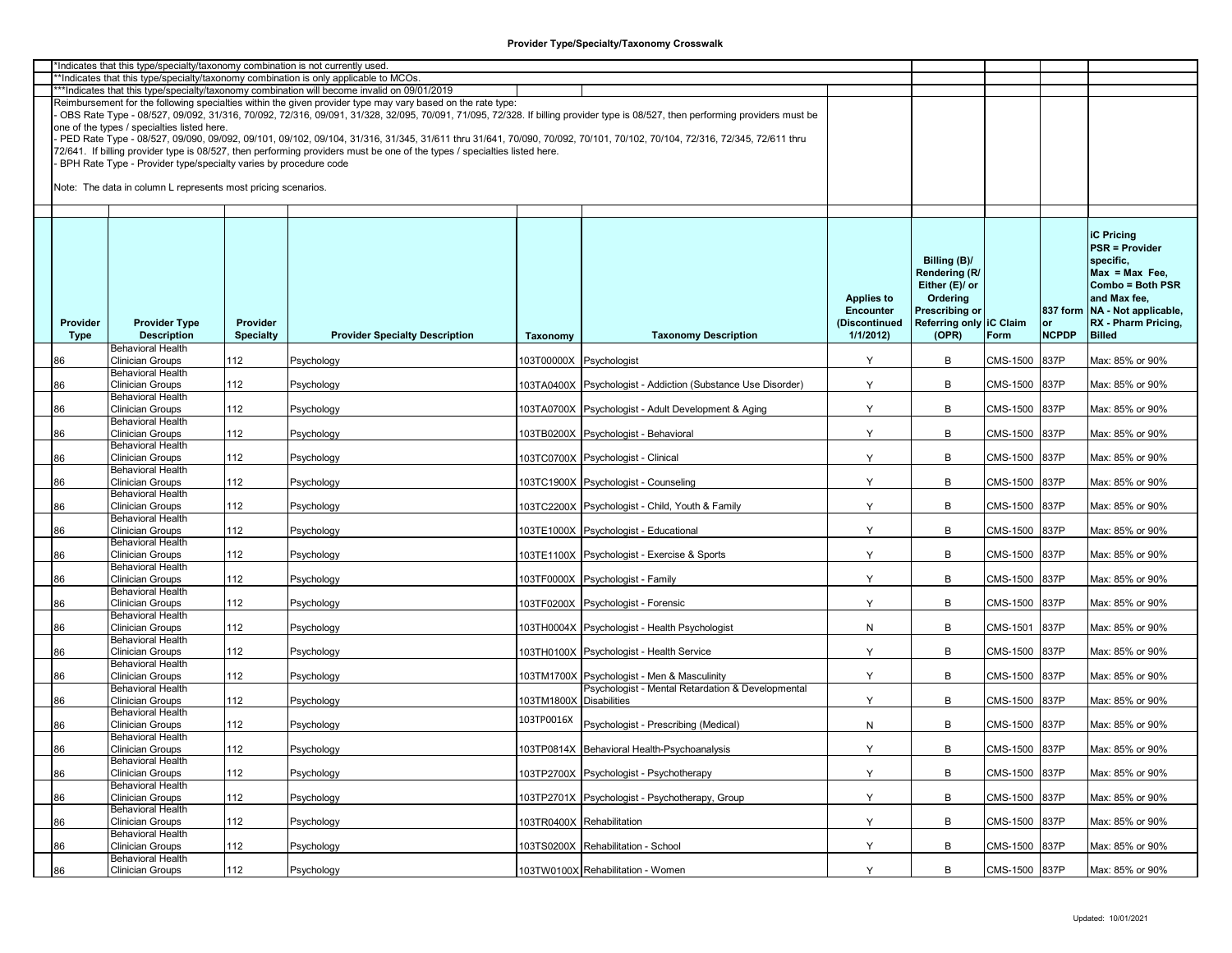|                 | *Indicates that this type/specialty/taxonomy combination is not currently used. |                  |                                                                                                                                                                         |                      |                                                                                                                                                                               |                   |                         |               |              |                                 |
|-----------------|---------------------------------------------------------------------------------|------------------|-------------------------------------------------------------------------------------------------------------------------------------------------------------------------|----------------------|-------------------------------------------------------------------------------------------------------------------------------------------------------------------------------|-------------------|-------------------------|---------------|--------------|---------------------------------|
|                 |                                                                                 |                  | **Indicates that this type/specialty/taxonomy combination is only applicable to MCOs.                                                                                   |                      |                                                                                                                                                                               |                   |                         |               |              |                                 |
|                 |                                                                                 |                  | ***Indicates that this type/specialty/taxonomy combination will become invalid on 09/01/2019                                                                            |                      |                                                                                                                                                                               |                   |                         |               |              |                                 |
|                 |                                                                                 |                  | Reimbursement for the following specialties within the given provider type may vary based on the rate type:                                                             |                      |                                                                                                                                                                               |                   |                         |               |              |                                 |
|                 |                                                                                 |                  |                                                                                                                                                                         |                      | OBS Rate Type - 08/527, 09/092, 31/316, 70/092, 72/316, 09/091, 31/328, 32/095, 70/091, 71/095, 72/328. If billing provider type is 08/527, then performing providers must be |                   |                         |               |              |                                 |
|                 | one of the types / specialties listed here.                                     |                  |                                                                                                                                                                         |                      |                                                                                                                                                                               |                   |                         |               |              |                                 |
|                 |                                                                                 |                  |                                                                                                                                                                         |                      |                                                                                                                                                                               |                   |                         |               |              |                                 |
|                 |                                                                                 |                  | PED Rate Type - 08/527, 09/090, 09/092, 09/101, 09/102, 09/104, 31/316, 31/345, 31/611 thru 31/641, 70/090, 70/092, 70/101, 70/102, 70/104, 72/316, 72/345, 72/611 thru |                      |                                                                                                                                                                               |                   |                         |               |              |                                 |
|                 |                                                                                 |                  | 72/641. If billing provider type is 08/527, then performing providers must be one of the types / specialties listed here.                                               |                      |                                                                                                                                                                               |                   |                         |               |              |                                 |
|                 | BPH Rate Type - Provider type/specialty varies by procedure code                |                  |                                                                                                                                                                         |                      |                                                                                                                                                                               |                   |                         |               |              |                                 |
|                 |                                                                                 |                  |                                                                                                                                                                         |                      |                                                                                                                                                                               |                   |                         |               |              |                                 |
|                 | Note: The data in column L represents most pricing scenarios.                   |                  |                                                                                                                                                                         |                      |                                                                                                                                                                               |                   |                         |               |              |                                 |
|                 |                                                                                 |                  |                                                                                                                                                                         |                      |                                                                                                                                                                               |                   |                         |               |              |                                 |
|                 |                                                                                 |                  |                                                                                                                                                                         |                      |                                                                                                                                                                               |                   |                         |               |              |                                 |
|                 |                                                                                 |                  |                                                                                                                                                                         |                      |                                                                                                                                                                               |                   |                         |               |              |                                 |
|                 |                                                                                 |                  |                                                                                                                                                                         |                      |                                                                                                                                                                               |                   |                         |               |              |                                 |
|                 |                                                                                 |                  |                                                                                                                                                                         |                      |                                                                                                                                                                               |                   |                         |               |              | <b>iC Pricing</b>               |
|                 |                                                                                 |                  |                                                                                                                                                                         |                      |                                                                                                                                                                               |                   |                         |               |              | <b>PSR = Provider</b>           |
|                 |                                                                                 |                  |                                                                                                                                                                         |                      |                                                                                                                                                                               |                   | Billing (B)/            |               |              | specific,                       |
|                 |                                                                                 |                  |                                                                                                                                                                         |                      |                                                                                                                                                                               |                   | Rendering (R/           |               |              | $Max = Max Free$                |
|                 |                                                                                 |                  |                                                                                                                                                                         |                      |                                                                                                                                                                               |                   |                         |               |              |                                 |
|                 |                                                                                 |                  |                                                                                                                                                                         |                      |                                                                                                                                                                               |                   | Either (E)/ or          |               |              | Combo = Both PSR                |
|                 |                                                                                 |                  |                                                                                                                                                                         |                      |                                                                                                                                                                               | <b>Applies to</b> | Ordering                |               |              | and Max fee,                    |
|                 |                                                                                 |                  |                                                                                                                                                                         |                      |                                                                                                                                                                               | <b>Encounter</b>  | Prescribing or          |               |              | 837 form   NA - Not applicable, |
| <b>Provider</b> | <b>Provider Type</b>                                                            | Provider         |                                                                                                                                                                         |                      |                                                                                                                                                                               | (Discontinued     | Referring only IC Claim |               | or           | RX - Pharm Pricing,             |
| <b>Type</b>     | <b>Description</b>                                                              | <b>Specialty</b> | <b>Provider Specialty Description</b>                                                                                                                                   | Taxonomy             | <b>Taxonomy Description</b>                                                                                                                                                   | 1/1/2012          | (OPR)                   | Form          | <b>NCPDP</b> | <b>Billed</b>                   |
|                 | <b>Behavioral Health</b>                                                        |                  |                                                                                                                                                                         |                      |                                                                                                                                                                               |                   |                         |               |              |                                 |
| 86              | <b>Clinician Groups</b>                                                         | 115              | icensed Clinical Social Worker                                                                                                                                          |                      | 101YA0400X Counselor - Addiction (Substance Use Disorder)                                                                                                                     | Y                 | B                       | CMS-1500      | 837P         | Max                             |
|                 | <b>Behavioral Health</b>                                                        |                  |                                                                                                                                                                         |                      |                                                                                                                                                                               |                   |                         |               |              |                                 |
|                 |                                                                                 |                  |                                                                                                                                                                         |                      |                                                                                                                                                                               |                   |                         |               |              |                                 |
| 86              | <b>Clinician Groups</b>                                                         | 115              | icensed Clinical Social Worker                                                                                                                                          |                      | 101YM0800X Counselor - Mental Health                                                                                                                                          | Y                 | В                       | CMS-1500      | 837P         | Max                             |
|                 | <b>Behavioral Health</b>                                                        |                  |                                                                                                                                                                         |                      |                                                                                                                                                                               |                   |                         |               |              |                                 |
| 86              | Clinician Groups                                                                | 115              | icensed Clinical Social Worker                                                                                                                                          |                      | 104100000X Social Worker                                                                                                                                                      | Y                 | В                       | CMS-1500      | 837P         | Max                             |
|                 | <b>Behavioral Health</b>                                                        |                  |                                                                                                                                                                         |                      |                                                                                                                                                                               |                   |                         |               |              |                                 |
| 86              | <b>Clinician Groups</b>                                                         | 115              | icensed Clinical Social Worker                                                                                                                                          |                      | 1041C0700X Social Worker - Clinical                                                                                                                                           | Y                 | B                       | CMS-1500      | 837P         | Max                             |
|                 | <b>Behavioral Health</b>                                                        |                  |                                                                                                                                                                         |                      |                                                                                                                                                                               |                   |                         |               |              |                                 |
| 86              | Clinician Groups                                                                | 115              | icensed Clinical Social Worker.                                                                                                                                         |                      | 1041S0200X Social Worker - School                                                                                                                                             | Y                 | B                       | CMS-1500      | 837P         | Max                             |
|                 | <b>Behavioral Health</b>                                                        |                  |                                                                                                                                                                         |                      |                                                                                                                                                                               |                   |                         |               |              |                                 |
| 86              | <b>Clinician Groups</b>                                                         | 118              | icensed Drug and Alcohol Counselor.                                                                                                                                     | 101Y00000X Counselor |                                                                                                                                                                               | Y                 | B                       | CMS-1500      | 837P         | Max                             |
|                 | <b>Behavioral Health</b>                                                        |                  |                                                                                                                                                                         |                      |                                                                                                                                                                               |                   |                         |               |              |                                 |
|                 |                                                                                 |                  |                                                                                                                                                                         |                      |                                                                                                                                                                               |                   |                         |               |              |                                 |
| 86              | <b>Clinician Groups</b>                                                         | 118              | icensed Drug and Alcohol Counselor                                                                                                                                      |                      | 101YA0400X Counselor - Addiction (Substance Use Disorder)                                                                                                                     | Y                 | В                       | CMS-1500      | 837P         | Max                             |
|                 | <b>Behavioral Health</b>                                                        |                  |                                                                                                                                                                         |                      |                                                                                                                                                                               |                   |                         |               |              |                                 |
| 86              | <b>Clinician Groups</b>                                                         | 119              | Marital and Family Therapist                                                                                                                                            |                      | 101YM0800X Counselor - Mental Health                                                                                                                                          | Y                 | В                       | CMS-1500      | 837P         | Max                             |
|                 | <b>Behavioral Health</b>                                                        |                  |                                                                                                                                                                         |                      |                                                                                                                                                                               |                   |                         |               |              |                                 |
| 86              | <b>Clinician Groups</b>                                                         | 119              | Marital and Family Therapist                                                                                                                                            |                      | 106H00000X Marriage & Family Therapist                                                                                                                                        | Y                 | B                       | CMS-1500      | 837P         | Max                             |
|                 | <b>Behavioral Health</b>                                                        |                  |                                                                                                                                                                         |                      |                                                                                                                                                                               |                   |                         |               |              |                                 |
| 86              | Clinician Groups                                                                | 121              | Professional Counselor                                                                                                                                                  | 101Y00000X Counselor |                                                                                                                                                                               | Y                 | B                       | CMS-1500      | 837P         | Max                             |
|                 | <b>Behavioral Health</b>                                                        |                  |                                                                                                                                                                         |                      |                                                                                                                                                                               |                   |                         |               |              |                                 |
|                 | <b>Clinician Groups</b>                                                         | 121              | <b>Professional Counselor</b>                                                                                                                                           |                      | 101YA0400X Counselor - Addiction (Substance Use Disorder)                                                                                                                     | Y                 | B                       | CMS-1500      | 837P         | Max                             |
| 86              |                                                                                 |                  |                                                                                                                                                                         |                      |                                                                                                                                                                               |                   |                         |               |              |                                 |
|                 | <b>Behavioral Health</b>                                                        |                  |                                                                                                                                                                         |                      |                                                                                                                                                                               |                   |                         |               |              |                                 |
| 86              | <b>Clinician Groups</b>                                                         | 121              | Professional Counselor                                                                                                                                                  |                      | 101YM0800X Counselor - Mental Health                                                                                                                                          | Y                 | В                       | CMS-1500      | 837P         | Max                             |
|                 | <b>Behavioral Health</b>                                                        |                  |                                                                                                                                                                         |                      |                                                                                                                                                                               |                   |                         |               |              |                                 |
| 86              | <b>Clinician Groups</b>                                                         | 121              | <b>Professional Counselor</b>                                                                                                                                           |                      | 101YP1600X Counselor - Pastoral                                                                                                                                               | Y                 | В                       | CMS-1500      | 837P         | Max                             |
|                 | <b>Behavioral Health</b>                                                        |                  |                                                                                                                                                                         |                      |                                                                                                                                                                               |                   |                         |               |              |                                 |
| 86              | <b>Clinician Groups</b>                                                         | 121              | Professional Counselor                                                                                                                                                  |                      | 101YP2500X Counselor - Professional                                                                                                                                           | Y                 | B                       | CMS-1500      | 837P         | Max                             |
|                 | <b>Behavioral Health</b>                                                        |                  |                                                                                                                                                                         |                      |                                                                                                                                                                               |                   |                         |               |              |                                 |
| 86              | <b>Clinician Groups</b>                                                         | 121              | Professional Counselor                                                                                                                                                  |                      | 101YS0200X Counselor - School                                                                                                                                                 | Y                 | В                       | CMS-1500      | 837P         | Max                             |
| 87              | <b>Therapist Group</b>                                                          | 170              | <b>Physical Therapist</b>                                                                                                                                               |                      | 225100000X Physical Therapist                                                                                                                                                 | Y                 | B                       | CMS-1500 837P |              | Max                             |
|                 | <b>Therapist Group</b>                                                          | 170              | <b>Physical Therapist</b>                                                                                                                                               |                      | 2251C2600X Physical Therapist - Cardiopulmonary                                                                                                                               | $\mathsf{Y}$      | В                       | CMS-1500 837P |              | Max                             |
| 87              |                                                                                 |                  |                                                                                                                                                                         |                      |                                                                                                                                                                               |                   |                         |               |              |                                 |
| 87              | <b>Therapist Group</b>                                                          | 170              | <b>Physical Therapist</b>                                                                                                                                               |                      | 2251E1200X Physical Therapist - Ergonomics                                                                                                                                    | Y                 | B                       | CMS-1500 837P |              | Max                             |
| 87              | <b>Therapist Group</b>                                                          | 170              | <b>Physical Therapist</b>                                                                                                                                               |                      | 2251E1300X Physical Therapist - Electrophysiology, Clinical                                                                                                                   |                   | В                       | CMS-1500 837P |              | Max                             |
| 87              | <b>Therapist Group</b>                                                          | 170              | <b>Physical Therapist</b>                                                                                                                                               |                      | 2251G0304X Physical Therapist - Geriatrics                                                                                                                                    | Y                 | В                       | CMS-1500 837P |              | Max                             |
| 87              | <b>Therapist Group</b>                                                          | 170              | <b>Physical Therapist</b>                                                                                                                                               |                      | 2251H1200X Physical Therapist - Hand                                                                                                                                          | Y                 | B                       | CMS-1500 837P |              | Max                             |
| 87              | <b>Therapist Group</b>                                                          | 170              | <b>Physical Therapist</b>                                                                                                                                               |                      | 2251H1300X Physical Therapist - Human Factors                                                                                                                                 | `Y                | B                       | CMS-1500 837P |              | Max                             |
| 87              | <b>Therapist Group</b>                                                          | 170              | <b>Physical Therapist</b>                                                                                                                                               |                      | 2251N0400X Physical Therapist - Psychiatry & Neurology: Neurology                                                                                                             | Y                 | B                       | CMS-1500 837P |              | Max                             |
| 87              | <b>Therapist Group</b>                                                          | 170              | <b>Physical Therapist</b>                                                                                                                                               |                      | 2251P0200X Physical Therapist - Pediatrics: Pediatrics                                                                                                                        | <sup>V</sup>      | В                       | CMS-1500 837P |              | Max                             |
| 87              |                                                                                 | 170              |                                                                                                                                                                         |                      | 2251S0007X Physical Therapist - Sports                                                                                                                                        | Y                 | В                       | CMS-1500 837P |              | Max                             |
|                 | <b>Therapist Group</b>                                                          |                  | <b>Physical Therapist</b>                                                                                                                                               |                      |                                                                                                                                                                               |                   |                         |               |              |                                 |
| 87              | <b>Therapist Group</b>                                                          | 170              | <b>Physical Therapist</b>                                                                                                                                               |                      | 2251X0800X Physical Therapist - Uncategorized: Orthopedic                                                                                                                     | Y                 | B                       | CMS-1500 837P |              | Max                             |
| 87              | <b>Therapist Group</b>                                                          | 171              | Occupational Therapist                                                                                                                                                  |                      | 225X00000X Occupational Therapist                                                                                                                                             | Y                 | В                       | CMS-1500 837P |              | Max                             |
| 87              | <b>Therapist Group</b>                                                          | 171              | Occupational Therapist                                                                                                                                                  |                      | 225XE0001X Occupational Therapist - Environmental Modification                                                                                                                | $\mathsf{N}$      | B                       | CMS-1500 837P |              | Max                             |
| 87              | <b>Therapist Group</b>                                                          | 171              | Occupational Therapist                                                                                                                                                  |                      | 225XE1200X Occupational Therapist - Ergonomics                                                                                                                                | N                 | B                       | CMS-1500 837P |              | Max                             |
| 87              | <b>Therapist Group</b>                                                          | 171              | Occupational Therapist                                                                                                                                                  |                      | 225XF0002X Occupational Therapist - Feeding, Eating & Swallowing                                                                                                              | N                 | B                       | CMS-1500 837P |              | Max                             |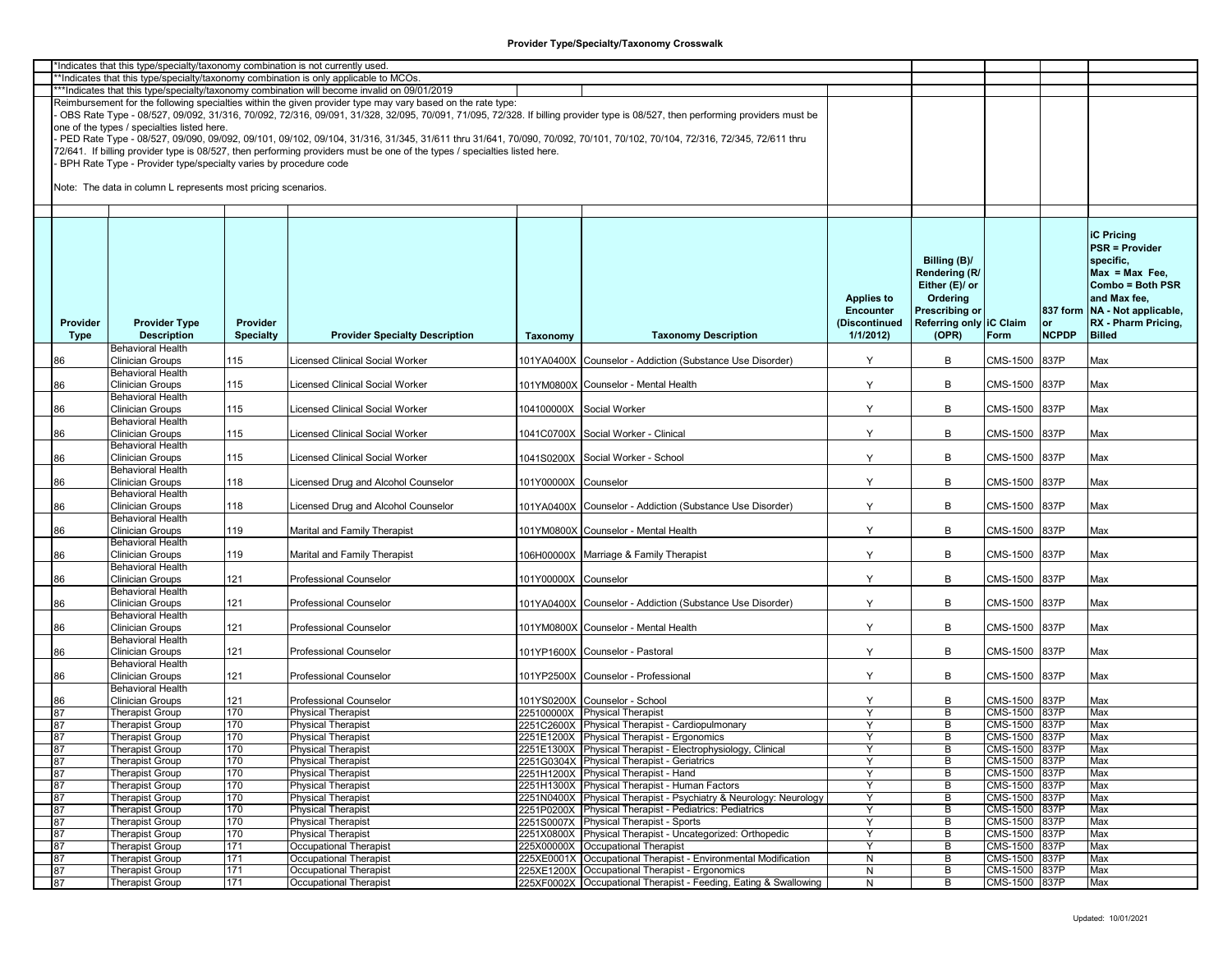|          | *Indicates that this type/specialty/taxonomy combination is not currently used. |                  |                                                                                                                                                                         |                        |                                                                                                                                                                               |                   |                         |                 |              |                                 |
|----------|---------------------------------------------------------------------------------|------------------|-------------------------------------------------------------------------------------------------------------------------------------------------------------------------|------------------------|-------------------------------------------------------------------------------------------------------------------------------------------------------------------------------|-------------------|-------------------------|-----------------|--------------|---------------------------------|
|          |                                                                                 |                  | *Indicates that this type/specialty/taxonomy combination is only applicable to MCOs.                                                                                    |                        |                                                                                                                                                                               |                   |                         |                 |              |                                 |
|          |                                                                                 |                  | ***Indicates that this type/specialty/taxonomy combination will become invalid on 09/01/2019                                                                            |                        |                                                                                                                                                                               |                   |                         |                 |              |                                 |
|          |                                                                                 |                  | Reimbursement for the following specialties within the given provider type may vary based on the rate type:                                                             |                        |                                                                                                                                                                               |                   |                         |                 |              |                                 |
|          |                                                                                 |                  |                                                                                                                                                                         |                        | OBS Rate Type - 08/527, 09/092, 31/316, 70/092, 72/316, 09/091, 31/328, 32/095, 70/091, 71/095, 72/328. If billing provider type is 08/527, then performing providers must be |                   |                         |                 |              |                                 |
|          | one of the types / specialties listed here.                                     |                  |                                                                                                                                                                         |                        |                                                                                                                                                                               |                   |                         |                 |              |                                 |
|          |                                                                                 |                  | PED Rate Type - 08/527, 09/090, 09/092, 09/101, 09/102, 09/104, 31/316, 31/345, 31/611 thru 31/641, 70/090, 70/092, 70/101, 70/102, 70/104, 72/316, 72/345, 72/611 thru |                        |                                                                                                                                                                               |                   |                         |                 |              |                                 |
|          |                                                                                 |                  |                                                                                                                                                                         |                        |                                                                                                                                                                               |                   |                         |                 |              |                                 |
|          |                                                                                 |                  | 72/641. If billing provider type is 08/527, then performing providers must be one of the types / specialties listed here.                                               |                        |                                                                                                                                                                               |                   |                         |                 |              |                                 |
|          | BPH Rate Type - Provider type/specialty varies by procedure code                |                  |                                                                                                                                                                         |                        |                                                                                                                                                                               |                   |                         |                 |              |                                 |
|          |                                                                                 |                  |                                                                                                                                                                         |                        |                                                                                                                                                                               |                   |                         |                 |              |                                 |
|          | Note: The data in column L represents most pricing scenarios.                   |                  |                                                                                                                                                                         |                        |                                                                                                                                                                               |                   |                         |                 |              |                                 |
|          |                                                                                 |                  |                                                                                                                                                                         |                        |                                                                                                                                                                               |                   |                         |                 |              |                                 |
|          |                                                                                 |                  |                                                                                                                                                                         |                        |                                                                                                                                                                               |                   |                         |                 |              |                                 |
|          |                                                                                 |                  |                                                                                                                                                                         |                        |                                                                                                                                                                               |                   |                         |                 |              |                                 |
|          |                                                                                 |                  |                                                                                                                                                                         |                        |                                                                                                                                                                               |                   |                         |                 |              | <b>iC Pricing</b>               |
|          |                                                                                 |                  |                                                                                                                                                                         |                        |                                                                                                                                                                               |                   |                         |                 |              |                                 |
|          |                                                                                 |                  |                                                                                                                                                                         |                        |                                                                                                                                                                               |                   |                         |                 |              | <b>PSR = Provider</b>           |
|          |                                                                                 |                  |                                                                                                                                                                         |                        |                                                                                                                                                                               |                   | Billing (B)/            |                 |              | specific.                       |
|          |                                                                                 |                  |                                                                                                                                                                         |                        |                                                                                                                                                                               |                   | Rendering (R/           |                 |              | $Max = Max Free$                |
|          |                                                                                 |                  |                                                                                                                                                                         |                        |                                                                                                                                                                               |                   | Either (E)/ or          |                 |              | Combo = Both PSR                |
|          |                                                                                 |                  |                                                                                                                                                                         |                        |                                                                                                                                                                               | <b>Applies to</b> | Ordering                |                 |              | and Max fee,                    |
|          |                                                                                 |                  |                                                                                                                                                                         |                        |                                                                                                                                                                               |                   |                         |                 |              |                                 |
|          |                                                                                 |                  |                                                                                                                                                                         |                        |                                                                                                                                                                               | <b>Encounter</b>  | Prescribing or          |                 |              | 837 form   NA - Not applicable, |
| Provider | <b>Provider Type</b>                                                            | Provider         |                                                                                                                                                                         |                        |                                                                                                                                                                               | (Discontinued     | Referring only IC Claim |                 | or           | RX - Pharm Pricing,             |
| Type     | <b>Description</b>                                                              | <b>Specialty</b> | <b>Provider Specialty Description</b>                                                                                                                                   | Taxonomy               | <b>Taxonomy Description</b>                                                                                                                                                   | 1/1/2012          | (OPR)                   | Form            | <b>NCPDP</b> | <b>Billed</b>                   |
|          | <b>Therapist Group</b>                                                          | 171              | Occupational Therapist                                                                                                                                                  |                        | 225XG0600X Occupational Therapist - Gerontology                                                                                                                               | N                 | В                       | CMS-1500        | 837P         | Max                             |
| 87       | <b>Therapist Group</b>                                                          | 171              | Occupational Therapist                                                                                                                                                  |                        | 225XH1200X Occupational Therapist - Hand                                                                                                                                      | N                 | В                       | CMS-1500        | 837P         | Max                             |
| 87       | Therapist Group                                                                 | 171              | Occupational Therapist                                                                                                                                                  |                        | 225XH1300X Occupational Therapist - Human Factors                                                                                                                             | N                 | B                       | CMS-1500        | <b>837P</b>  | Max                             |
| 87       | <b>Therapist Group</b>                                                          | 171              | <b>Occupational Therapist</b>                                                                                                                                           |                        | 225XL0004X Occupational Therapist - Low Vision                                                                                                                                | N                 | B                       | CMS-1500 837P   |              | Max                             |
|          |                                                                                 |                  |                                                                                                                                                                         |                        |                                                                                                                                                                               |                   |                         |                 |              |                                 |
| 87       | <b>Therapist Group</b>                                                          | 171              | Occupational Therapist                                                                                                                                                  |                        | 225XM0800X Occupational Therapist - Mental Health                                                                                                                             | N                 | B                       | <b>CMS-1500</b> | 837P         | Max                             |
| 87       | <b>Therapist Group</b>                                                          | 171              | Occupational Therapist                                                                                                                                                  |                        | 225XN1300X Occupational Therapist - Neurorehabilitation                                                                                                                       | N                 | В                       | CMS-1500        | 837P         | Max                             |
| 87       | <b>Therapist Group</b>                                                          | 171              | Occupational Therapist                                                                                                                                                  |                        | 225XP0019X Occupational Therapist - Physical Rehabilitation                                                                                                                   | N                 | В                       | CMS-1500        | 837P         | Max                             |
| 87       | <b>Therapist Group</b>                                                          | 171              | Occupational Therapist                                                                                                                                                  |                        | 225XP0200X Occupational Therapist - Pediatrics                                                                                                                                | N                 | B                       | <b>CMS-1500</b> | 837P         | Max                             |
|          |                                                                                 |                  |                                                                                                                                                                         |                        | Occupational Therapist - Driving and Community                                                                                                                                |                   |                         |                 |              |                                 |
| 87       | Therapist Group                                                                 | 171              | Occupational Therapist                                                                                                                                                  | 225XR0403X Mobility    |                                                                                                                                                                               | N                 | В                       | CMS-1500        | 837P         | Max                             |
| 87       | <b>Therapist Group</b>                                                          | 176              | <b>Speech Therapist</b>                                                                                                                                                 | 231H00000X Audiologist |                                                                                                                                                                               | Y                 | В                       | CMS-1500 837P   |              | Max                             |
| 87       | <b>Therapist Group</b>                                                          | 176              | Speech Therapist                                                                                                                                                        |                        | 231HA2400X Audiologist - Assistive Technology Practitioner                                                                                                                    | Y                 | В                       | CMS-1500        | 837P         | Max                             |
| 87       | <b>Therapist Group</b>                                                          | 176              | <b>Speech Therapist</b>                                                                                                                                                 | 235500000X             | Specialist/Technologist                                                                                                                                                       | Y                 | В                       | <b>CMS-1500</b> | 837P         | Max                             |
|          |                                                                                 | 176              |                                                                                                                                                                         |                        | 235Z00000X Speech - Language Pathologist                                                                                                                                      | Y                 | B                       | CMS-1500 837P   |              | Max                             |
| 87       | Therapist Group                                                                 |                  | <b>Speech Therapist</b>                                                                                                                                                 |                        |                                                                                                                                                                               |                   |                         |                 |              |                                 |
| 87       | Therapist Group                                                                 | 176              | Speech Therapist                                                                                                                                                        | 237600000X             | Audiologist - Hearing Aid Fitter                                                                                                                                              | Y                 | В                       | CMS-1500        | 837P         | Max                             |
|          |                                                                                 |                  |                                                                                                                                                                         |                        | Ambulatory Health Care Facilities-Clinic-                                                                                                                                     |                   |                         |                 |              |                                 |
| 87       | <b>Therapist Group</b>                                                          | 176              | Speech Therapist                                                                                                                                                        |                        | 261QH0700X Hearing&Speech                                                                                                                                                     | $\mathsf{Y}$      | В                       | CMS-1500        | 837P         | Max                             |
|          | Non-Federally Licensed                                                          |                  |                                                                                                                                                                         |                        |                                                                                                                                                                               |                   |                         |                 |              |                                 |
| 88       | MCO                                                                             | 074              | <b>Partial Capitation</b>                                                                                                                                               | --------               | Taxonomy Not Applicable (non-medical services)                                                                                                                                | N                 | В                       | N/A             |              | N/A                             |
|          | Non-Federally Licensed                                                          |                  |                                                                                                                                                                         |                        |                                                                                                                                                                               |                   |                         |                 |              |                                 |
| 88       | <b>MCO</b>                                                                      | 075              | <b>Full Capitation</b>                                                                                                                                                  | ---------              | Taxonomy Not Applicable (non-medical services)                                                                                                                                | N                 | В                       | N/A             |              | N/A                             |
| 90       | State Institution                                                               | 001              | Inpatient                                                                                                                                                               |                        | Taxonomy Not Applicable (non-medical services)                                                                                                                                | N                 | B                       | N/A             |              | N/A                             |
|          |                                                                                 |                  |                                                                                                                                                                         |                        | Ambulatory Health Care Facilities-Clinic-                                                                                                                                     |                   |                         |                 |              |                                 |
|          |                                                                                 |                  |                                                                                                                                                                         |                        |                                                                                                                                                                               |                   |                         |                 |              |                                 |
| 90       | State Institution                                                               | 002              | Psychiatric/Inpatient Under 21                                                                                                                                          |                        | 261QM0855X Adolescent&Children Mental Health                                                                                                                                  | N                 | В                       | <b>JB-04</b>    | 8371         | <b>PSR</b>                      |
| 90       | State Institution                                                               | 002              | Psychiatric/Inpatient Under 21                                                                                                                                          |                        | 273R00000X Psychiatric Unit                                                                                                                                                   | N                 | В                       | UB-04           | 8371         | PSR                             |
| 90       | State Institution                                                               | 002              | Psychiatric/Inpatient Under 21                                                                                                                                          |                        | 282E00000X Long Term Care Hospital                                                                                                                                            | N                 | В                       | UB-04           | 8371         | <b>PSR</b>                      |
| 90       | <b>State Institution</b>                                                        | 002              | Psychiatric/Inpatient Under 21                                                                                                                                          |                        | 283Q00000X Psychiatric Hospital                                                                                                                                               | $\mathsf{N}$      | В                       | UB-04           | 8371         | <b>PSR</b>                      |
| 90       | State Institution                                                               | 003              | Psychiatric/Inpatient 21-64 (Crossovers)                                                                                                                                |                        | 273R00000X Psychiatric Unit                                                                                                                                                   | N                 | В                       | UB-04           | 8371         | <b>PSR</b>                      |
| 90       | State Institution                                                               | 003              | Psychiatric/Inpatient 21-64 (Crossovers)                                                                                                                                |                        | 282E00000X Long Term Care Hospital                                                                                                                                            | N                 | В                       | UB-04           | 8371         | <b>PSR</b>                      |
| 90       | State Institution                                                               | 003              | Psychiatric/Inpatient 21-64 (Crossovers)                                                                                                                                |                        | 283Q00000X Psychiatric Hospital                                                                                                                                               | N                 | B                       | UB-04           | 8371         | <b>PSR</b>                      |
| 90       | State Institution                                                               | 004              | Psychiatric/Inpatient 65+                                                                                                                                               |                        | 273R00000X Psychiatric Unit                                                                                                                                                   | N                 | В                       | UB-04           | 8371         | <b>PSR</b>                      |
| 90       | State Institution                                                               | 004              | Psychiatric/Inpatient 65+                                                                                                                                               |                        | 282E00000X Long Term Care Hospital                                                                                                                                            | N                 | B                       | UB-04           | 8371         | <b>PSR</b>                      |
| 90       | State Institution                                                               | 004              | Psychiatric/Inpatient 65+                                                                                                                                               |                        | 283Q00000X Psychiatric Hospital                                                                                                                                               | N                 | В                       | <b>UB-04</b>    | 8371         | <b>PSR</b>                      |
| 90       |                                                                                 |                  |                                                                                                                                                                         |                        |                                                                                                                                                                               |                   |                         | $UB-04$         |              | <b>PSR</b>                      |
|          | State Institution                                                               | 005              | Chronic - Inpatient                                                                                                                                                     |                        | 281P00000X Chronic Disease Hospital                                                                                                                                           | N                 | B                       |                 | 8371         |                                 |
| 90       | State Institution                                                               | 005              | Chronic - Inpatient                                                                                                                                                     |                        | 282E00000X Long Term Care Hospital                                                                                                                                            | $\mathsf{N}$      | В                       | $UB-04$         | 8371         | <b>PSR</b>                      |
| 90       | State Institution                                                               | 006              | Alcohol and Drug Abuse Inpatient                                                                                                                                        | ---------              | Taxonomy Not Applicable (non-medical services)                                                                                                                                | $\mathsf{N}$      | В                       | UB-04           | 8371         | PSR                             |
|          |                                                                                 |                  |                                                                                                                                                                         |                        | Clinic/Center - Mental Health (Including Community                                                                                                                            |                   |                         |                 |              |                                 |
| 90       | State Institution                                                               | 008              | Psychiatric - Outpatient                                                                                                                                                |                        | 261QM0801X Mental Health Center)                                                                                                                                              | N                 | B                       | <b>JB-04</b>    | 8371         | Max                             |
|          |                                                                                 |                  |                                                                                                                                                                         |                        | Ambulatory Health Care Facilities-Clinic-Adult Mental                                                                                                                         |                   |                         |                 |              |                                 |
| 90       | State Institution                                                               | 008              | Psychiatric - Outpatient                                                                                                                                                | 261QM0850X Health      |                                                                                                                                                                               | $\mathsf{N}$      | В                       | <b>JB-04</b>    | 8371         | Max                             |
|          |                                                                                 |                  |                                                                                                                                                                         |                        | Ambulatory Health Care Facilities-Clinic-                                                                                                                                     |                   |                         |                 |              |                                 |
| 90       | State Institution                                                               | 008              | Psychiatric - Outpatient                                                                                                                                                | 261QM0855X             | Adolescent&Children Mental Health                                                                                                                                             | N                 | В                       | <b>JB-04</b>    | 8371         | Max                             |
|          |                                                                                 |                  |                                                                                                                                                                         |                        |                                                                                                                                                                               |                   |                         |                 |              |                                 |
| 90       | State Institution                                                               | 009              | Alcohol and Drug Abuse Outpatient                                                                                                                                       |                        | <b>Taxonomy Not Applicable (non-medical services)</b>                                                                                                                         | $\mathsf{N}$      | B                       | UB-04           | 8371         | <b>PSR</b>                      |
| 90       | State Institution                                                               | 017              | Chronic - Outpatient                                                                                                                                                    | ---------              | Taxonomy Not Applicable (non-medical services)                                                                                                                                | $\mathsf{N}$      | В                       | $UB-04$         | 8371         | <b>PSR</b>                      |
| 90       | State Institution                                                               | 033              | Psy Res Trmt Fac                                                                                                                                                        |                        | 323P00000X Psychiatric Residential Treatment Facility                                                                                                                         | N                 | B                       | <b>UB-04</b>    | 8371         | <b>PSR</b>                      |